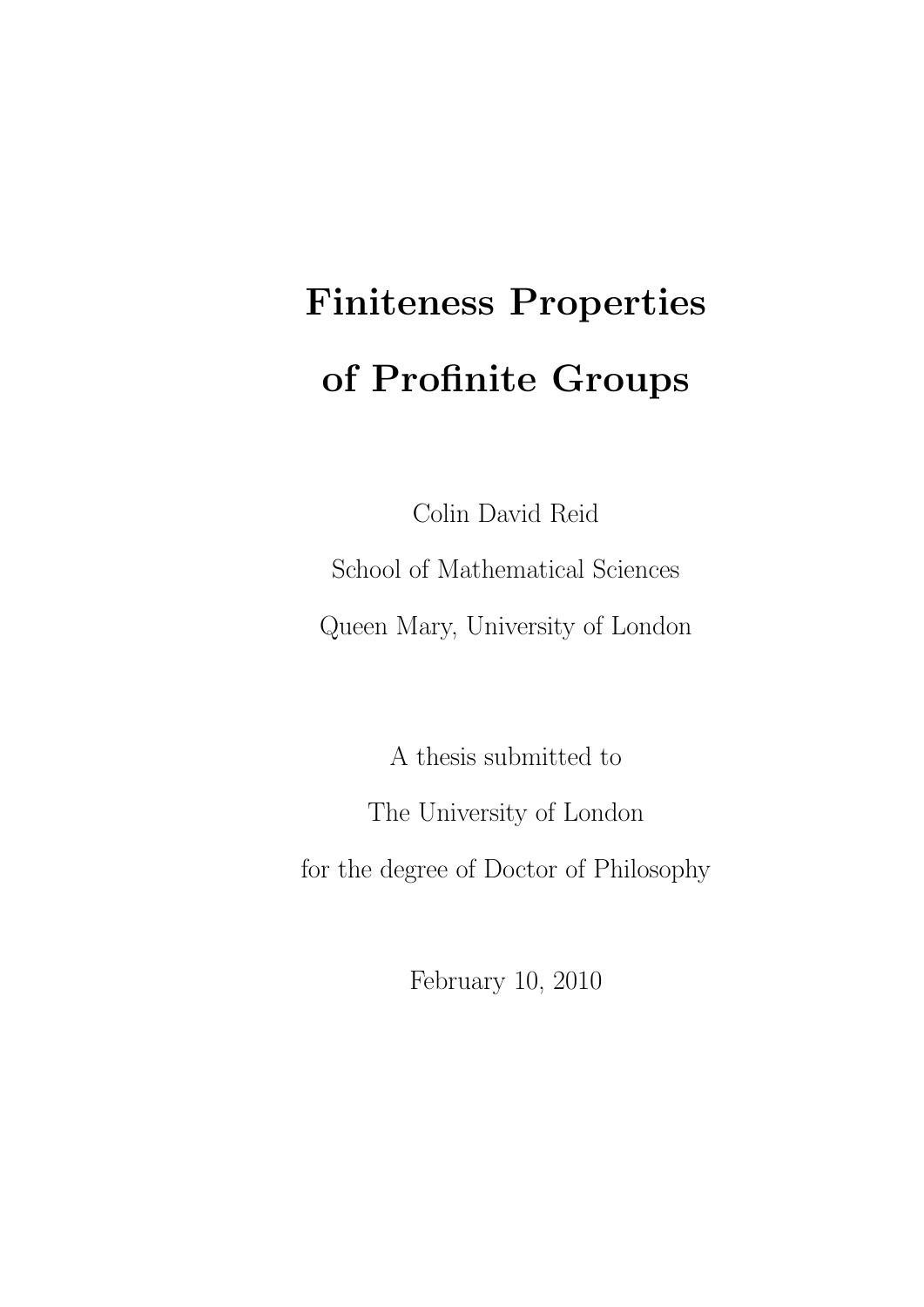#### Declaration

This thesis presents the outcome of research undertaken by myself while enrolled as a student at the School of Mathematical Sciences at Queen Mary, University of London, under the supervision of Robert Wilson. Except where indicated, everything written here is my own work in my own words. This work has not been submitted for any degree or award other than that stated to any educational establishment.

Colin Reid

February 10, 2010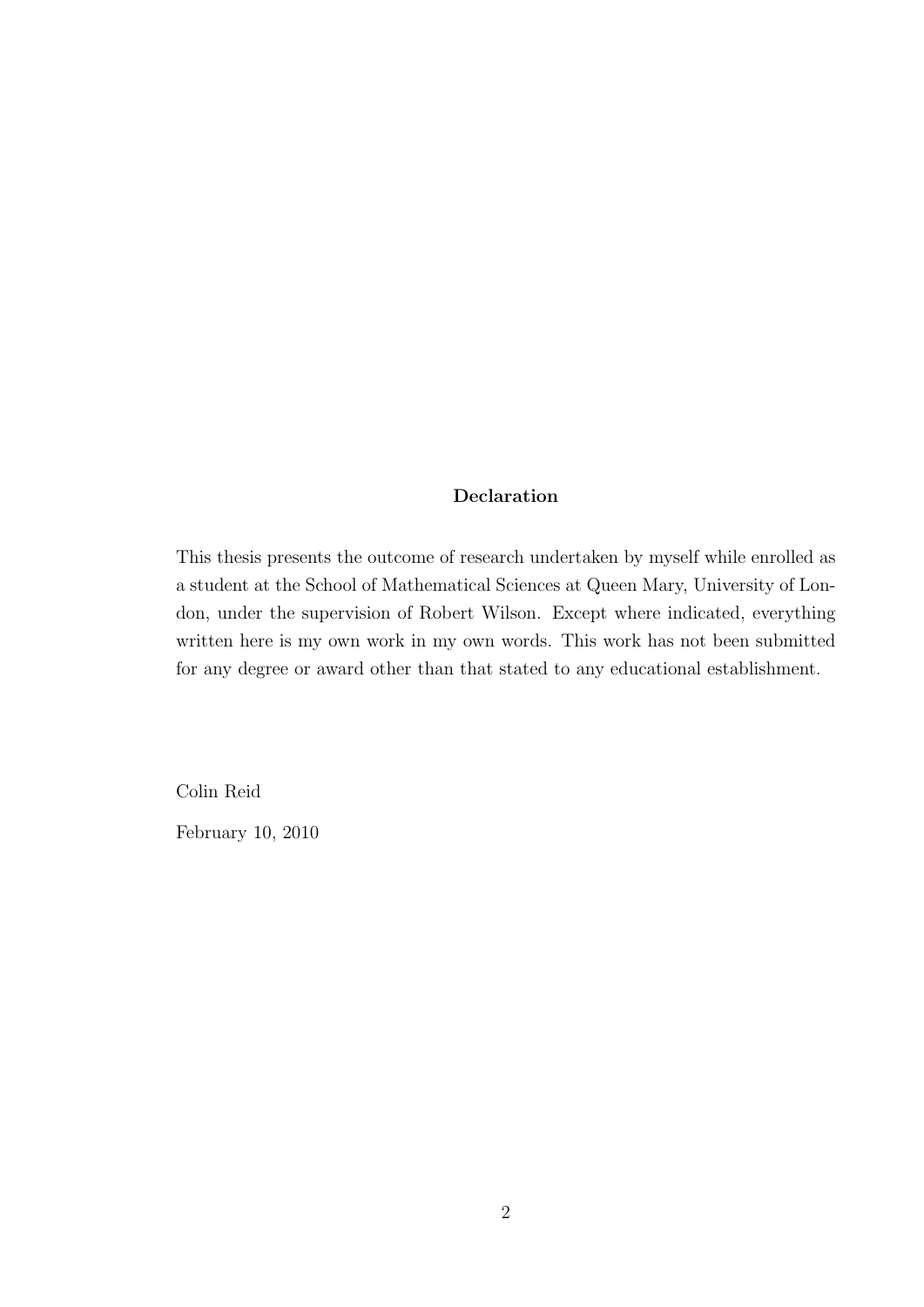#### Abstract

Broadly speaking, a finiteness property of groups is any generalisation of the property of having finite order. A large part of infinite group theory is concerned with finiteness properties and the relationships between them. Profinite groups are an important case of this, being compact topological groups that possess an intimate connection with their finite images. This thesis investigates the relationship between several finiteness properties that a profinite group may have, with consequences for the structure of finite and profinite groups.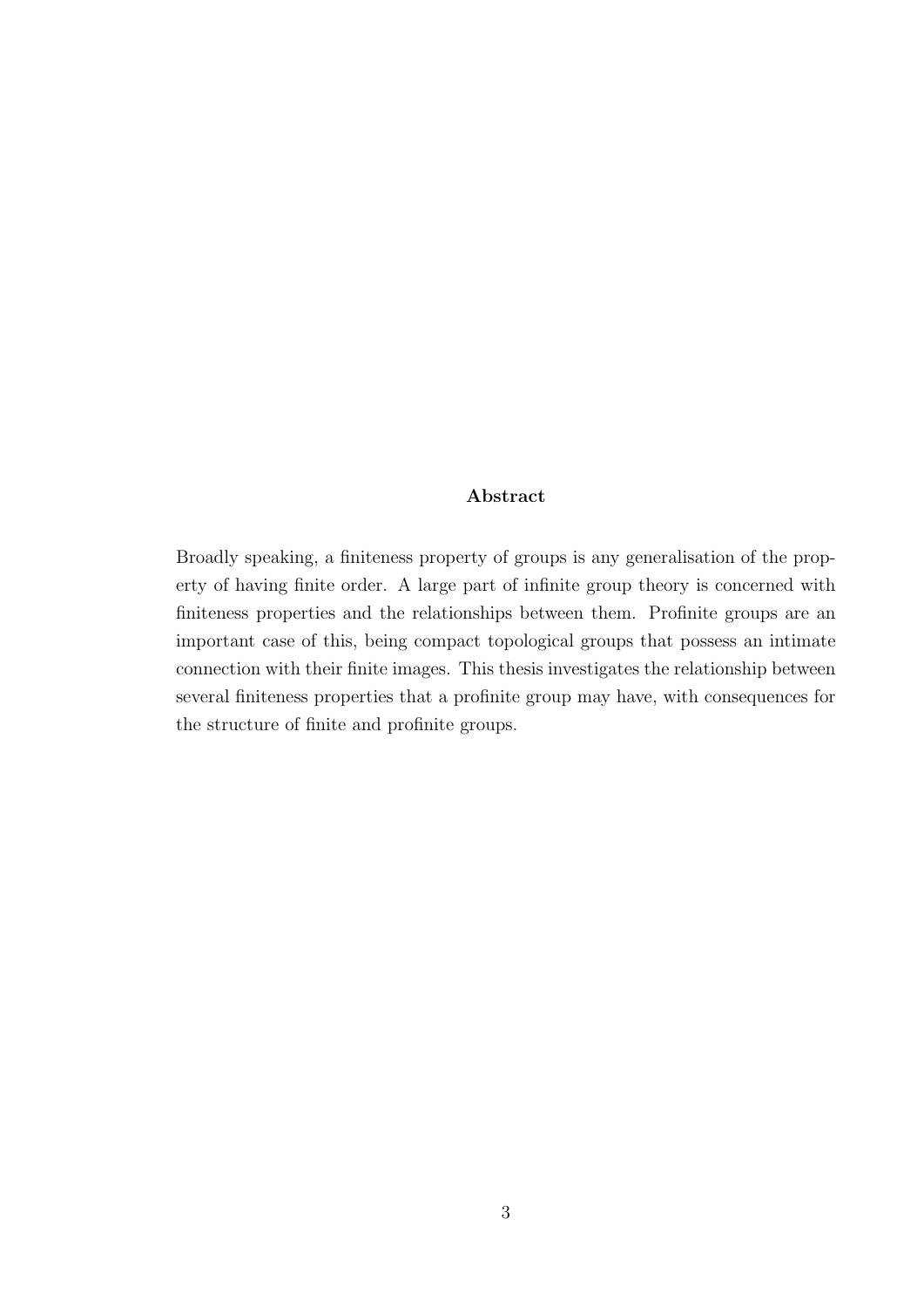## **Contents**

|                |                                                         | Preface                                                                         | $\overline{7}$ |
|----------------|---------------------------------------------------------|---------------------------------------------------------------------------------|----------------|
| 1              | Preliminaries<br>10                                     |                                                                                 |                |
|                | 1.1                                                     |                                                                                 | 10             |
|                | 1.2                                                     | The topological structure of profinite groups $\dots \dots \dots \dots \dots$   | 12             |
|                | 1.3                                                     |                                                                                 | 14             |
|                | 1.4                                                     | Quasisimple groups in profinite group theory $\dots \dots \dots \dots$          | 18             |
|                | 1.5                                                     |                                                                                 | 20             |
|                | 1.6                                                     | Control of p-transfer in profinite groups $\dots \dots \dots \dots \dots \dots$ | 21             |
|                | 1.7                                                     | Sylow subgroups of certain families of finite groups $\dots \dots \dots$        | 22             |
| $\overline{2}$ | Miscellaneous finiteness properties of profinite groups |                                                                                 | 25             |
|                | 2.1                                                     | Finiteness conditions in subgroup lattices                                      | 25             |
|                | 2.2                                                     | Some consequences of Tate's theorem $\dots \dots \dots \dots \dots \dots$       | 31             |
|                | 2.3                                                     | The virtual centre and finite radical of a profinite group                      | 33             |
|                | 2.4                                                     |                                                                                 | 38             |
|                | 2.5                                                     | Coprime automorphisms of pro- $p$ groups and the c invariant                    | 42             |
| 3              |                                                         | Just infinite groups                                                            | 46             |
|                | 3.1                                                     |                                                                                 | 46             |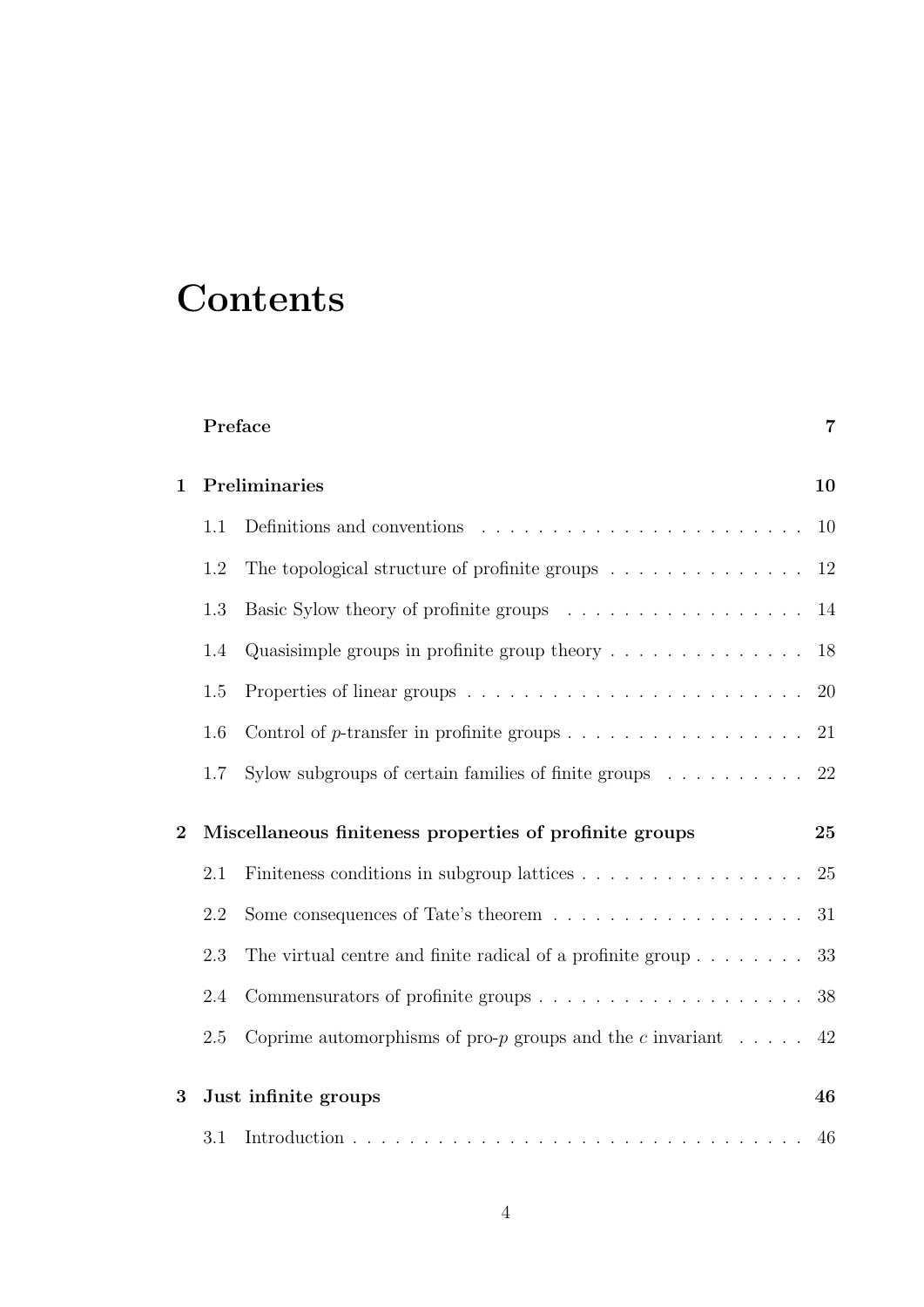|          | 3.2                                                |                                                                                            | 49 |  |
|----------|----------------------------------------------------|--------------------------------------------------------------------------------------------|----|--|
|          | 3.3                                                | Finite index subgroups and the just infinite property $\dots \dots \dots \dots$ 51         |    |  |
|          | 3.4                                                |                                                                                            | 56 |  |
|          | 3.5                                                |                                                                                            | 57 |  |
|          | 3.6                                                | A quantitative description of the just infinite property $\dots \dots$                     | 60 |  |
|          | 3.7                                                | Isomorphism types of normal sections and open subgroups $\ldots \ldots$                    | 67 |  |
|          | $3.8\,$                                            | Sylow structure of just infinite profinite groups $\ldots \ldots \ldots \ldots$ 71         |    |  |
| 4        |                                                    | The generalised pro-Fitting subgroup of a profinite group                                  | 73 |  |
|          | 4.1                                                |                                                                                            | 73 |  |
|          | 4.2                                                | The internal structure of the generalised pro-Fitting subgroup $\ldots$ 74                 |    |  |
|          | 4.3                                                | A structure theorem for Fitting-regularity 77                                              |    |  |
|          | 4.4                                                | The generalised pro-Fitting subgroup in Fitting-regular groups $\ldots$ 81                 |    |  |
| $\bf{5}$ | Profinite groups in terms of their Sylow subgroups |                                                                                            |    |  |
|          | 5.1                                                | Finite simple groups involved in a profinite group 84                                      |    |  |
|          | 5.2                                                |                                                                                            |    |  |
|          |                                                    |                                                                                            |    |  |
|          | 5.3                                                |                                                                                            |    |  |
|          |                                                    |                                                                                            |    |  |
| 6        |                                                    | Virtually pro- $p$ groups with a specified $p$ -Sylow subgroup                             | 95 |  |
|          | 6.1                                                | Fusion and p-local maps in finite groups $\ldots \ldots \ldots \ldots \ldots$ 95           |    |  |
|          | 6.2                                                | $p'$ -embeddings in profinite groups $\ldots \ldots \ldots \ldots \ldots \ldots \ldots$ 98 |    |  |
|          | 6.3                                                |                                                                                            |    |  |
|          | 6.4                                                |                                                                                            |    |  |
|          | 6.5                                                | Normal subgroup conditions and just infinite pro- $p$ groups $\dots \dots$ 111             |    |  |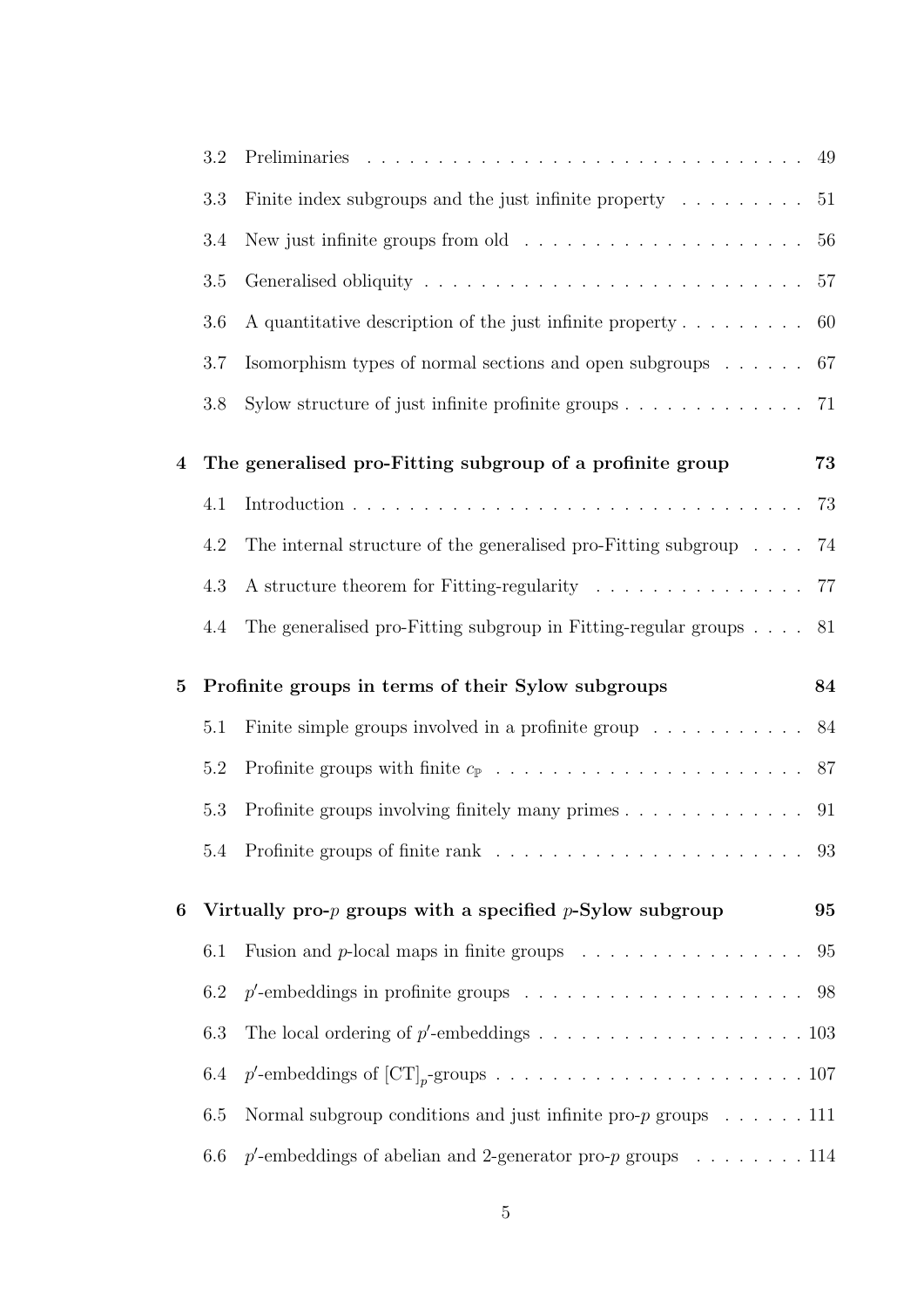| Index of Notation   | 119 |
|---------------------|-----|
| <b>Bibliography</b> | 124 |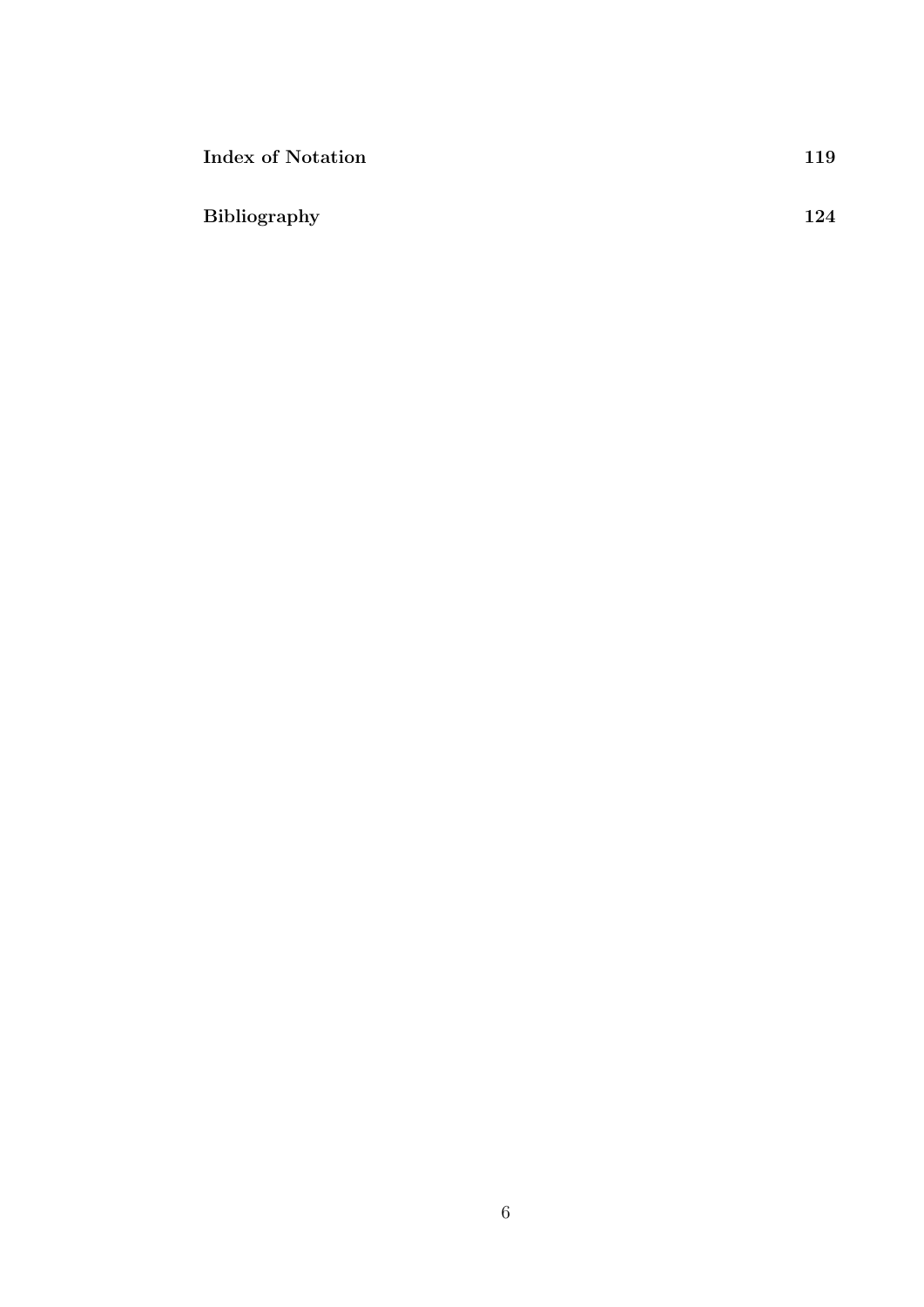## Preface

This thesis concerns several questions in the theory of profinite groups, under the broad heading of 'finiteness properties'. Two questions need to be answered here.

First, what is meant by a profinite group?

**Definition** A profinite group  $G$  is a topological group that is compact and totally disconnected.

The important point here is that we regard the topology of a profinite group  $G$  as an inherent part of its definition. In other words, the ambient category is not the category of groups, but rather the category of topological groups and continuous homomorphisms. The motivation for this approach is the connection to finite group theory: it is precisely the closed subgroups and continuous homomorphisms that are described by inverse limits of corresponding entities in the category of finite groups. Furthermore, it is necessary to identify numerical invariants, such as the minimum size of a topological generating set, that have no obvious interpretation for profinite groups as abstract groups.

Second, what does it mean to say that an infinite (topological) group  $G$  has a finiteness property? There are several overlapping interpretations:

- 1. There is a connection between the structure of G and the structure of some family of finite groups. For instance:  $'G$  is residually finite'.
- 2. There is some property of the group  $G$ , such that every finite group also has this property. For instance:  $'G$  is linear'.
- 3. There is some numerical invariant n, such that  $n(G)$  is finite, and the value of  $n(G)$  is of interest. For instance: 'G has derived length at most n'.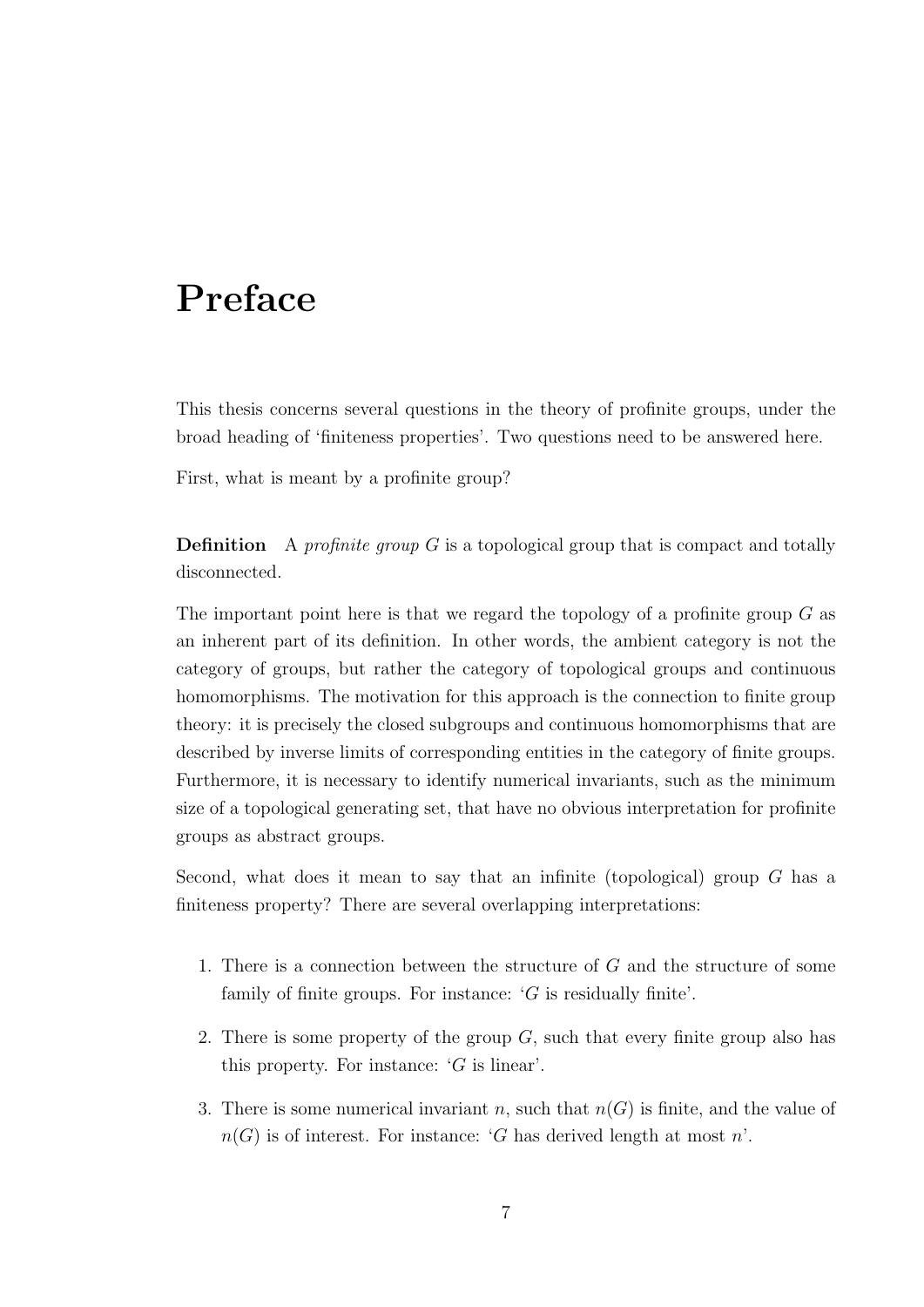4. Some or all structures of a certain kind derived from G are finite, in a way that is only of interest in an infinite context. For instance: 'every ascending chain of subgroups of  $G$  is finite'.

All of the interpretations above feature heavily in the theory of profinite groups, especially the first; of all classes of infinite groups, profinite groups have perhaps the deepest connection with finite groups and finite structures. The overall aim of this thesis is to contribute to the theory of profinite groups in their own right, firstly by drawing direct analogies with established methods finite group theory, and secondly by discussing alternative notions of 'smallness' that are particular to the theory of profinite groups.

### Acknowledgements

First and foremost, I would like to thank Charles Leedham-Green, who has been my de facto academic supervisor since early 2008. It was Charles who introduced me to profinite groups and got me interested in them, and he has been a continuing source of ideas, inspiration and intellectual energy, while providing a great deal of high-level feedback and insight in response to my own efforts. I am also very grateful to him for his proof-reading of this and other documents, without which the number and severity of errors would have been considerably greater.

My thanks also go to Robert Wilson, my official supervisor, who guided me through the first year and a bit of my doctoral studies and has continued to provide advice and administrative support. Although the project I worked on with Rob has not found its way into this thesis, I learned a lot in that period about both finite group theory and research skills in general, and Rob's guidance has been very helpful in this regard. I also wish to thank Robert Johnson, my second supervisor, for his role.

Since starting this project, I have had many productive discussions about profinite groups and related areas with other researchers both inside and outside QMUL who have shared their knowledge and insights. I will list those who particularly come to mind in alphabetical order: Yiftach Barnea, John Bray, Peter Cameron, Mikhail Ershov, Jonathan Kiehlmann, Benjamin Klopsch, Nikolay Nikolov, Claas Röver, Dan Segal and Bert Wehrfritz.

This project would not have been possible without the studentship funded by EP-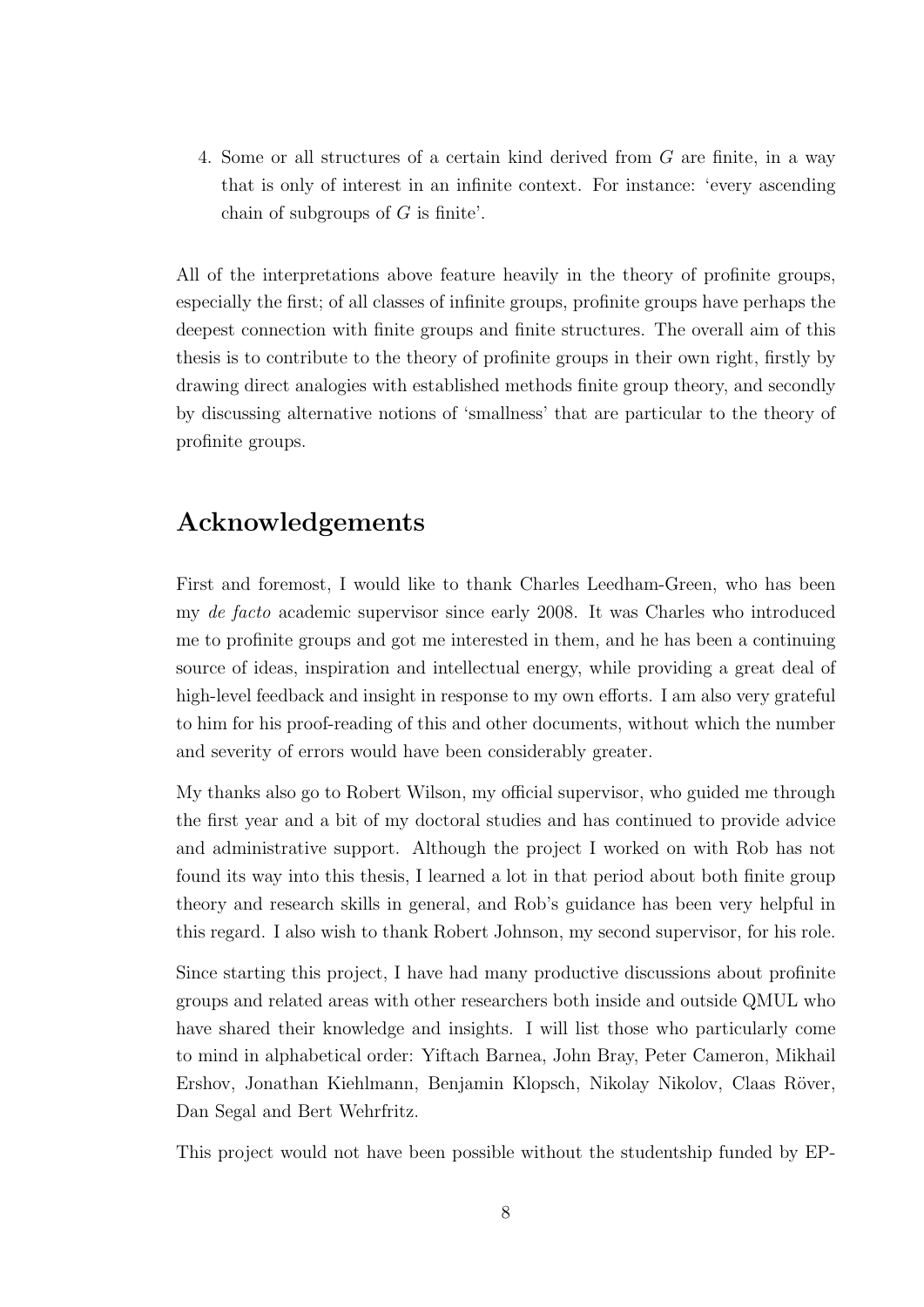SRC and QMUL and the facilities provided by QMUL. I would also like to thank the administrative staff at the School of Mathematical Sciences for keeping everything running smoothly.

I would like to thank the staff and students of the School of Mathematical Sciences collectively, for creating an exceptionally welcoming research and social environment, and for organising a fascinating range of study groups and seminars. The positive atmosphere has had an incalculable effect on my motivation and desire to continue working in mathematics research, and I would strongly recommend the department to anyone wishing to do the same.

Finally, I would like to thank my family and friends for their moral support. In particular, I would like to thank my parents for always emphasising the importance of education, encouraging me to pursue long-term ambitions, and providing the material support to allow me to focus on them. Their values have played a decisive role in shaping my own.

Colin Reid

London, February 10, 2010.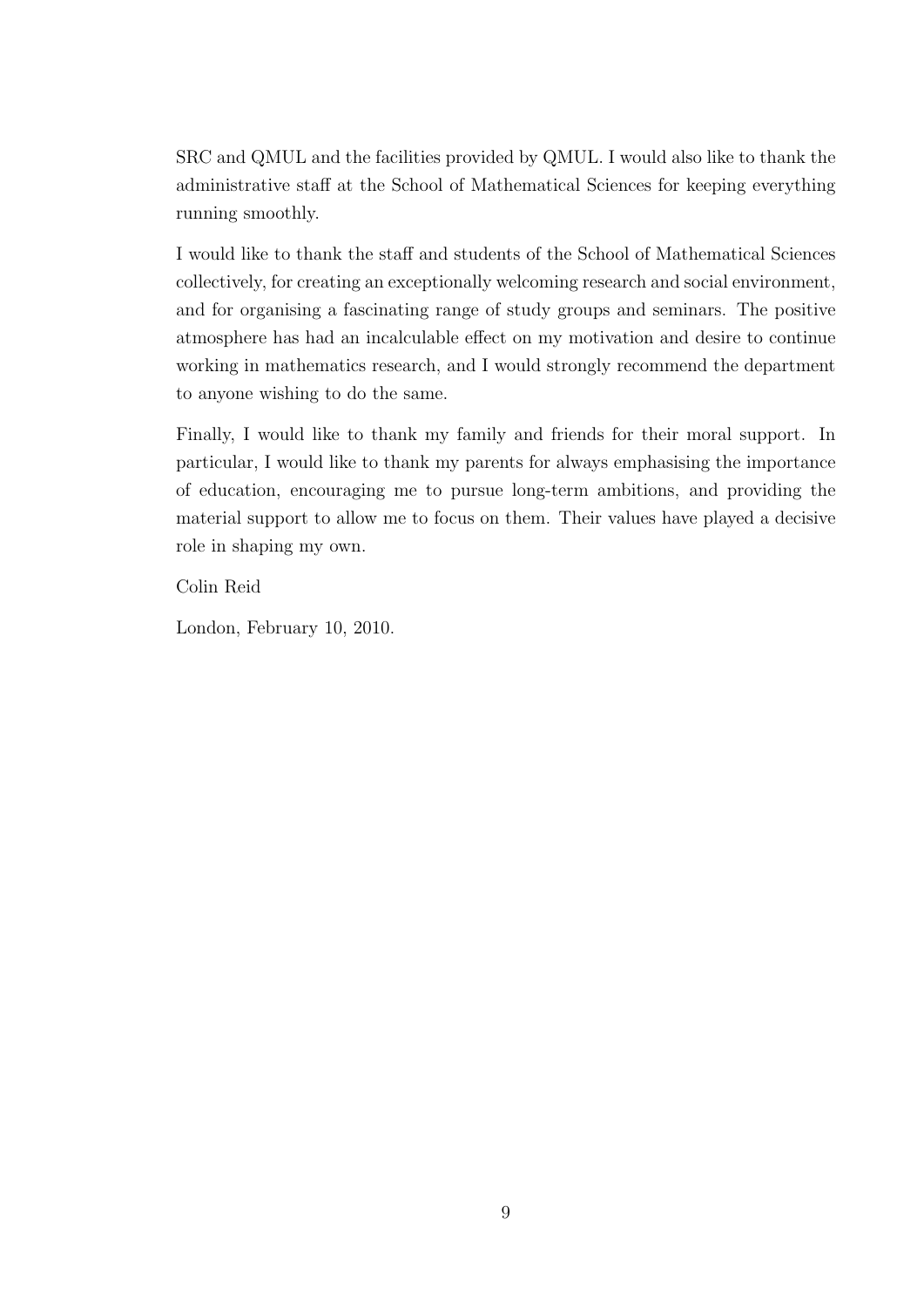## Chapter 1

## Preliminaries

## 1.1 Definitions and conventions

The purpose of this chapter is not to give new results or even to give an overview of the subject; it is merely to establish some notation and prerequisites for the rest of the thesis. All results presented in this chapter are drawn directly from or follow easily from existing published literature.

Convention All groups in this thesis are topological groups, equipped with a natural topology (depending on their construction). By default, this is the profinite topology in the case of profinite groups, and the discrete topology otherwise. Subgroups are required to be closed, homomorphisms to be continuous, and generation means topological generation. When we wish to suppress topological considerations, the word 'abstract' will be used, for instance 'abstract subgroup'.

Given a topological space or group X and a subset Y, write  $\overline{Y}$  for the topological closure of  $Y$ .

Let P denote the set of prime numbers, p and q individual primes,  $\pi$  a set of primes, and  $\pi'$  its complement in  $\mathbb P$ . Where there is no ambiguity, p and p' will be used to indicate  $\{p\}$  and  $\{p\}'$ .

Given a prime p and an integer n coprime to p, write ord<sup> $\times$ </sup> $(n, p)$  for the multiplicative order of n as an element of  $\mathbb{F}_p$ .

Given a group G and an integer n, write  $G<sup>n</sup>$  for the subgroup generated by n-th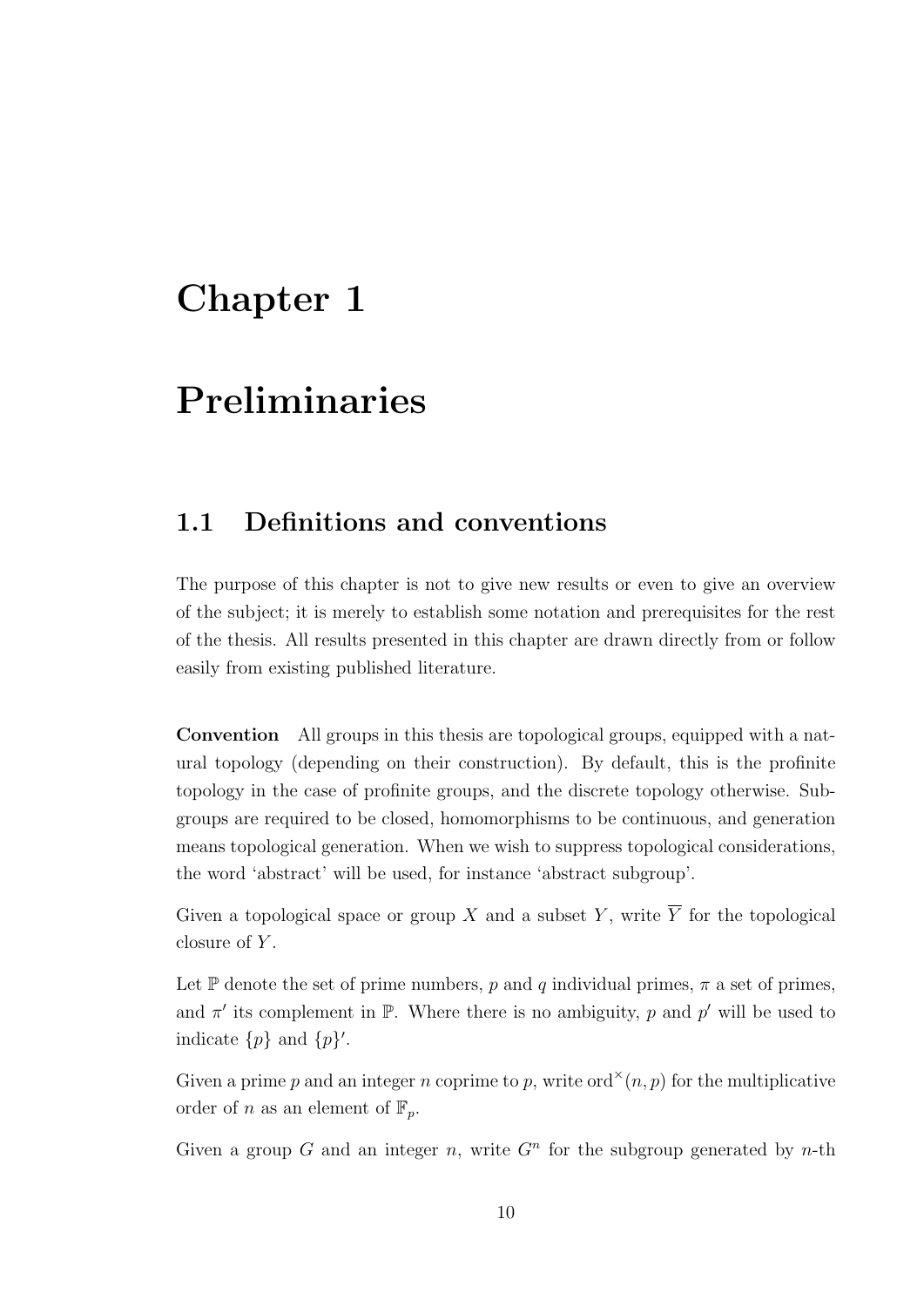powers of elements of G. Write  $G^{(n)}$  for the n-th term of the derived series of G; in particular,  $G' = G^{(1)}$ . Given subgroups H and K of G, write  $H<sup>K</sup>$  for group generated by the K-conjugates of H, and write  $\text{Core}_K(H)$  for the intersection of the K-conjugates of H. Write  $H \leq^2 G$  to mean H is subnormal in G of defect at most 2, that is, there is some K such that  $H \leq K \leq G$ . Given another group L, write  $L \leq G$  to mean L is isomorphic to a subgroup of G (not necessarily proper).

Given a group G, a normal subgroup K and a subgroup H such that  $K \leq H \leq G$ , say H is the lift of  $H/K$  to G. If H is normal in G, say  $G/K$  covers  $G/H$ .

Let  $A \cdot B$  denote any group G such that  $A \trianglelefteq G$  and  $G/A \cong B$ .

With all subset or subgroup relations as applied to topological spaces or groups, a subscript o (for instance  $\subset_o$  or  $\leq_o$ ) will be used to mean 'open' and a subscript c to mean 'closed'.

The following classes of group will appear frequently, so receive their own notation:

[1] is the class of trivial groups;

[fin] is the class of finite groups;

[pronil] is the class of pronilpotent groups;

[prosol] is the class of prosoluble groups;

[sim] is the class of non-abelian finite simple groups.

We define the cardinality  $|\mathcal{C}|$  of a class C of groups to be the size of a set of representatives for the isomorphism classes in  $\mathcal{C}$ , where such a set exists. Say  $\mathcal{C}$  is finite if  $|\mathcal{C}|$  is finite, and say  $\mathcal C$  is infinite otherwise.

It will also be necessary to use *subgroup classes*: a subgroup class  $\mathcal{E}$  associates to every group G in a given class a set  $\mathcal{E}(G)$  of subgroups of G. The following subgroup classes will be especially important:

 $[\leq]$  (G) is the set of all subgroups of G;

 $[\leq_f]$ (G) is the set of all subgroups of G of finite index;

 $[\triangleleft](G)$  is the set of all normal subgroups of G.

Let X be a class of topological groups. The X-residual  $O^{\mathcal{X}}(G)$  of a topological group G is the intersection of all normal subgroups N such that  $G/N$  is an X-group. Say G is residually- $\mathcal X$  if  $O^{\mathcal X}(G) = 1$ . In particular, a residually-[fin] group is said to be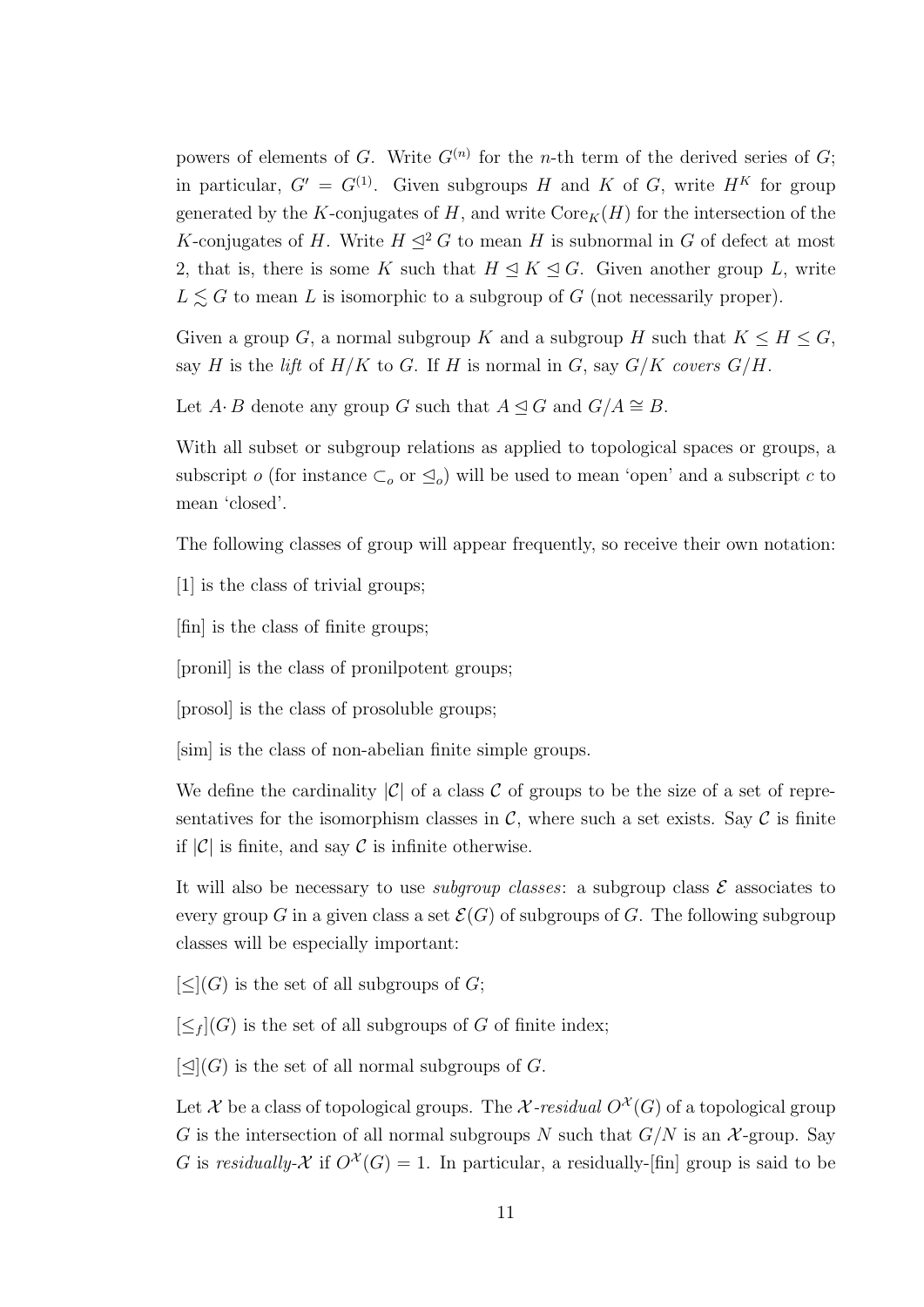residually finite. The X-radical  $O_{\mathcal{X}}(G)$  is the subgroup generated by all subnormal X-subgroups. Say G is radically-X if  $O_{\mathcal{X}}(G) = G$ . A radical of G is a subgroup that is the X-radical of G for some class  $\mathcal{X}$ .

Say the profinite group G involves the finite group H if there are subgroups  $M$  and N of G such that  $N \trianglelefteq M$  and  $M/N \cong H$ . If G does not involve H, say G is H-free, and if G does not involve H for any H in a class  $\mathcal{H}$ , say G is  $\mathcal{H}$ -free. As a particular case of this, if  $H$  is the class of non-abelian finite simple groups of order divisible by p, then  $H$ -free groups are said to be *p-separable*.

In what follows, we will often wish to give conditions in terms of invariants of topological groups. Two basic invariants are as follows:

 $d(G)$  is the smallest cardinality of a (topological) generating set for G;

 $r(G)$  is the *rank* of G, which is defined to be the supremum of the number of generators of all closed subgroups of G.

We denote more invariants of a profinite group using suffices:

 $d_p(G)$  is the number of generators of a p-Sylow subgroup of G;

given a set of primes  $\pi$ , we define  $d_{\pi}(G) := \sup_{p \in \pi} d_p(G)$ .

### 1.2 The topological structure of profinite groups

We begin with some general observations about compact Hausdorff groups.

**Lemma 1.2.1.** Let  $G$  be a compact Hausdorff group.

- (i) An abstract subgroup  $H$  of  $G$  is open if and only if it is closed and of finite index.
- (ii) Let O be an open neighbourhood of 1 in G. Let  $K_1 > K_2 > ...$  be a descending chain of closed subgroups of G such that  $K_i \not\subseteq O$  for every  $i \in I$ . Let K be the intersection of the  $K_i$ . Then  $K \nsubseteq O$ ; in particular, K is non-trivial.

*Proof.* (i) If H is closed and of finite index, then  $G \setminus H$  is closed, since it is a union of finitely many right cosets of H, so H is open. Conversely, if H is open, then  $G\setminus H$ is open, since it is a union of right cosets of H, so H is closed. Also, the set  $\mathcal H$  of right cosets of H is an open cover of G that cannot be refined, so  $|\mathcal{H}| = |G:H|$ must be finite.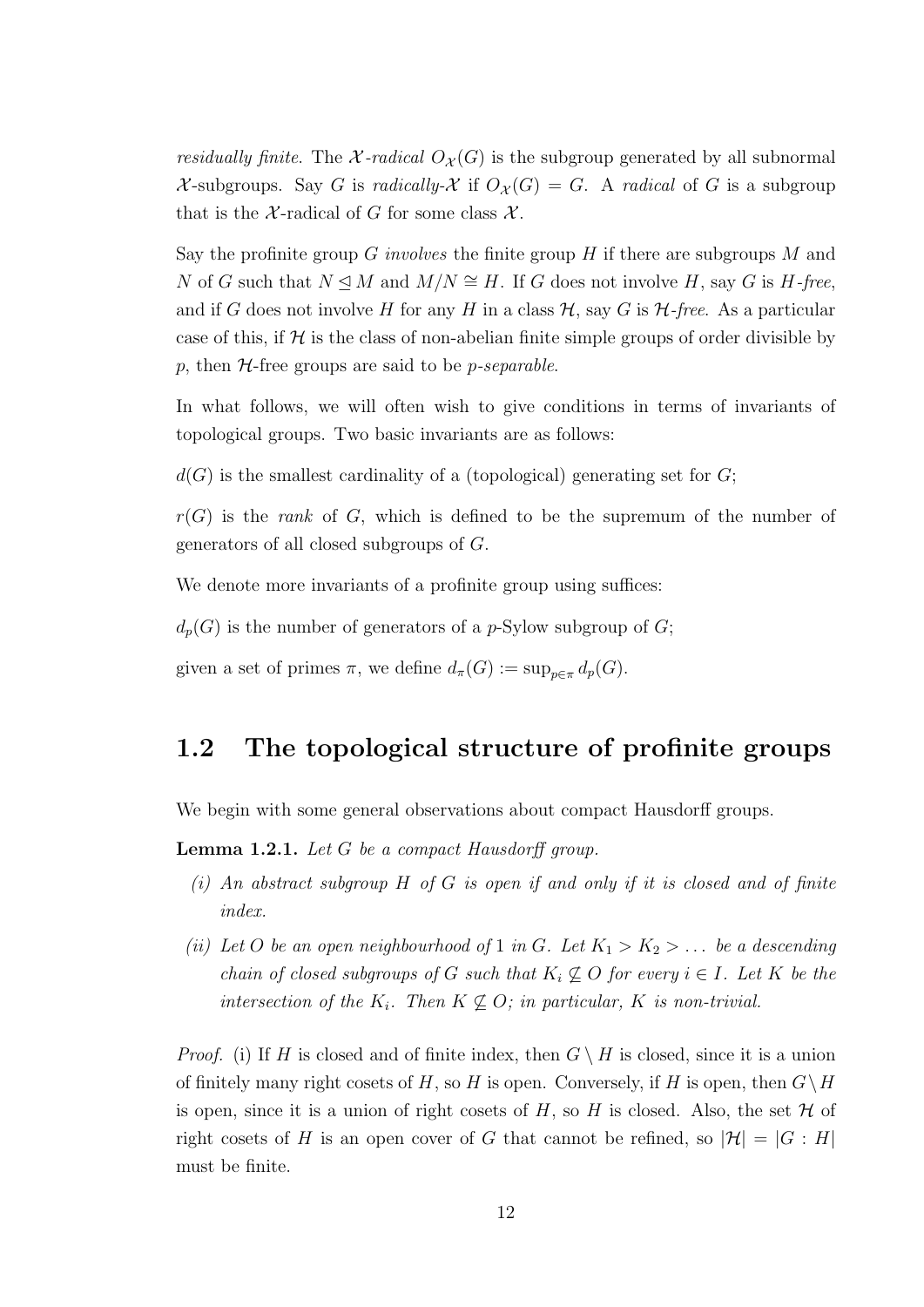(ii) Let  $F_i = K_i \cap (G \setminus O)$ . Then each  $F_i$  is closed and non-empty, and hence the intersection of finitely many  $F_i$  is non-empty, since the  $F_i$  form a descending chain. Since G is compact, it follows that the intersection  $K \cap (G \setminus O)$  of all the  $F_i$  is non-empty. Hence  $K \not\subseteq O$ .  $\Box$ 

Definition 1.2.2. A *homomorphism* of topological groups is a homomorphism of the underlying abstract groups that is also continuous. An *isomorphism* is a homomorphism possessing a continuous inverse.

In general, a bijective homomorphism of topological groups need not be an isomorphism, as the inverse may not be continuous. However, this complication does not occur for compact Hausdorff groups:

**Proposition 1.2.3.** Let G and H be compact Hausdorff groups, and let  $\theta : G \rightarrow$ H be an abstract homomorphism that is bijective. Then  $\theta$  is an isomorphism of topological groups.

Proof. See [25], Remark 1.8.

For a topological group, the topology is constrained by the algebraic structure, since the topology must be preserved by multiplication and taking inverses. This is especially true in the case of Hausdorff topological groups. The following lemma follows easily from the definitions.

**Lemma 1.2.4.** Let  $G$  be a Hausdorff topological group, let  $n$  be an integer, and let X be any subset. Then the following subsets of G are closed:

- (i)  $\{q \in G \mid qx = xq \,\forall x \in X\};$
- (*ii*)  $\{g \in G \mid g^n = 1\}.$

**Definition 1.2.5.** Let G be a topological group. Define the *profinite completion*  $\hat{G}$ of G to be the inverse limit of the inverse system formed by the finite continuous images of G.

Note that if  $G$  is residually finite as a topological group, then  $G$  may be regarded as an abstract subgroup of  $\hat{G}$ . If G is already profinite then  $G = \hat{G}$ .

**Proposition 1.2.6.** Let G be a profinite group and let X be an abstract subset of G. Then

$$
\overline{X} = \bigcap_{N \trianglelefteq_o G} XN.
$$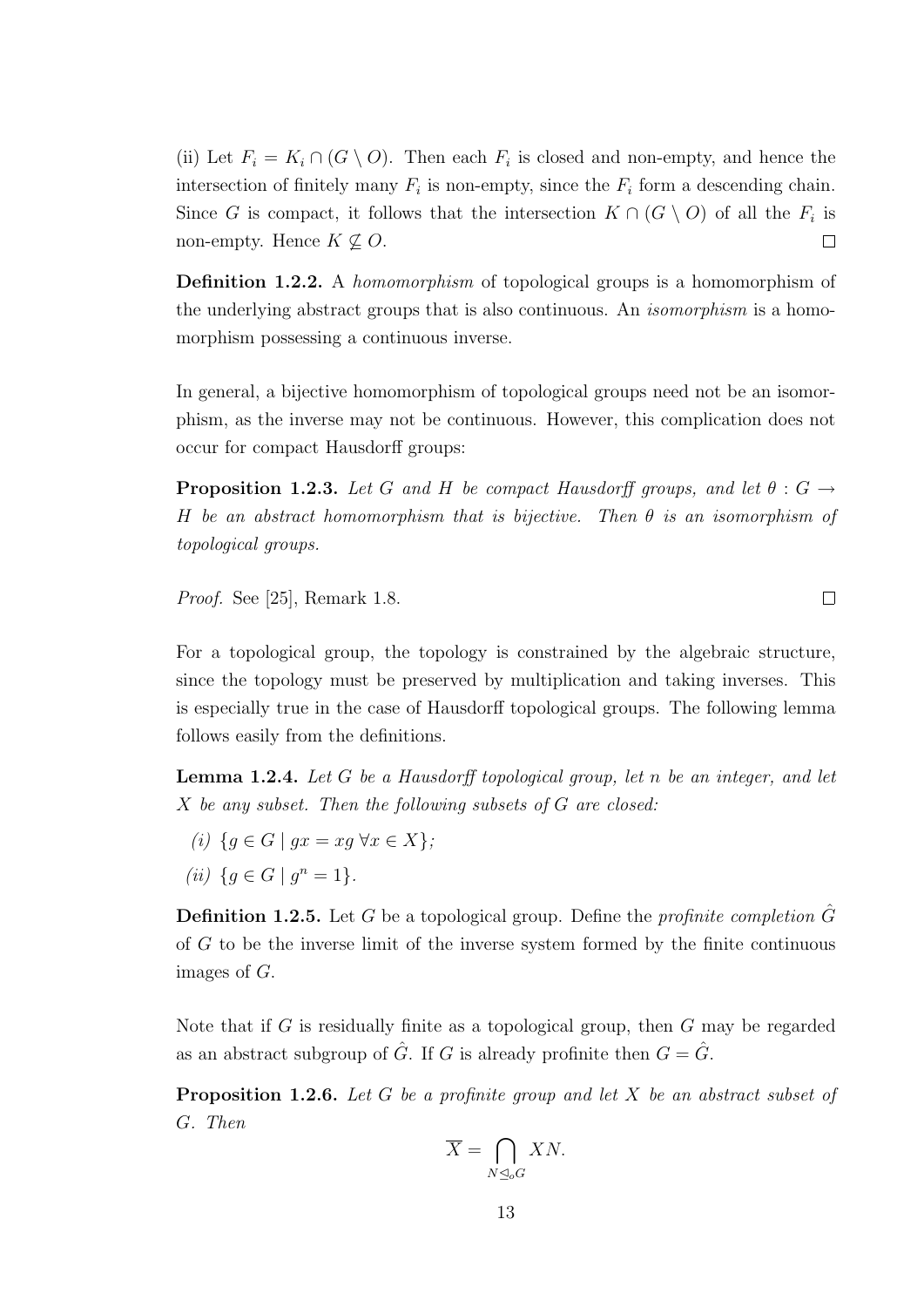In particular, if X is an abstract subgroup of G, then  $\overline{X}$  is the intersection of all open subgroups of G that contain X.

**Definition 1.2.7.** Let G be a profinite group, and let  $\kappa$  be a cardinal. Say G is  $\kappa$ -based if G has  $\kappa$  open subgroups. A countably based profinite group is one that is either finite or  $\aleph_0$ -based.

**Theorem 1.2.8.** Let G be a  $\kappa$ -based profinite group, where  $\kappa$  is an infinite cardinal. Then  $|G| = 2^{\kappa}$ .

Proof. See [42], Theorem 4.9.

Corollary 1.2.9. Let G be a  $\kappa$ -based profinite group, where  $\kappa$  is an infinite cardinal, and let H be a closed subgroup of G. Then H is a  $\lambda$ -based profinite group for some  $λ ≤ κ.$ 

For finitely generated profinite groups, the underlying abstract group determines the topology, thanks to the Nikolov-Segal theorem:

**Theorem 1.2.10 (Nikolov, Segal [34]).** Let G be a finitely generated profinite group. Then every abstract subgroup of G of finite index is in fact an open subgroup.

We will also make use of the Schreier index formula, as applied to pro-p groups.

Theorem 1.2.11 (Schreier index formula for pro-p groups). Let G be a finitely generated pro-p group, and let H be an open subgroup. Then

$$
d(H) \le |G : H|(d(G) - 1) + 1.
$$

### 1.3 Basic Sylow theory of profinite groups

**Definition 1.3.1.** A supernatural number is a formal product  $\prod_{p\in\mathbb{P}} p^{n_p}$  of prime powers, where each  $n_p$  is either a non-negative integer or  $\infty$ .

Multiplication of supernatural numbers is defined in the obvious manner, giving rise to a semigroup; note that any set of supernatural numbers has a supernatural least common multiple. Also, by unique factorisation, the semigroup of supernatural numbers contains a copy of the multiplicative semigroup of natural numbers, which may be regarded as the *finite* supernatural numbers. A  $\pi$ -number is a supernatural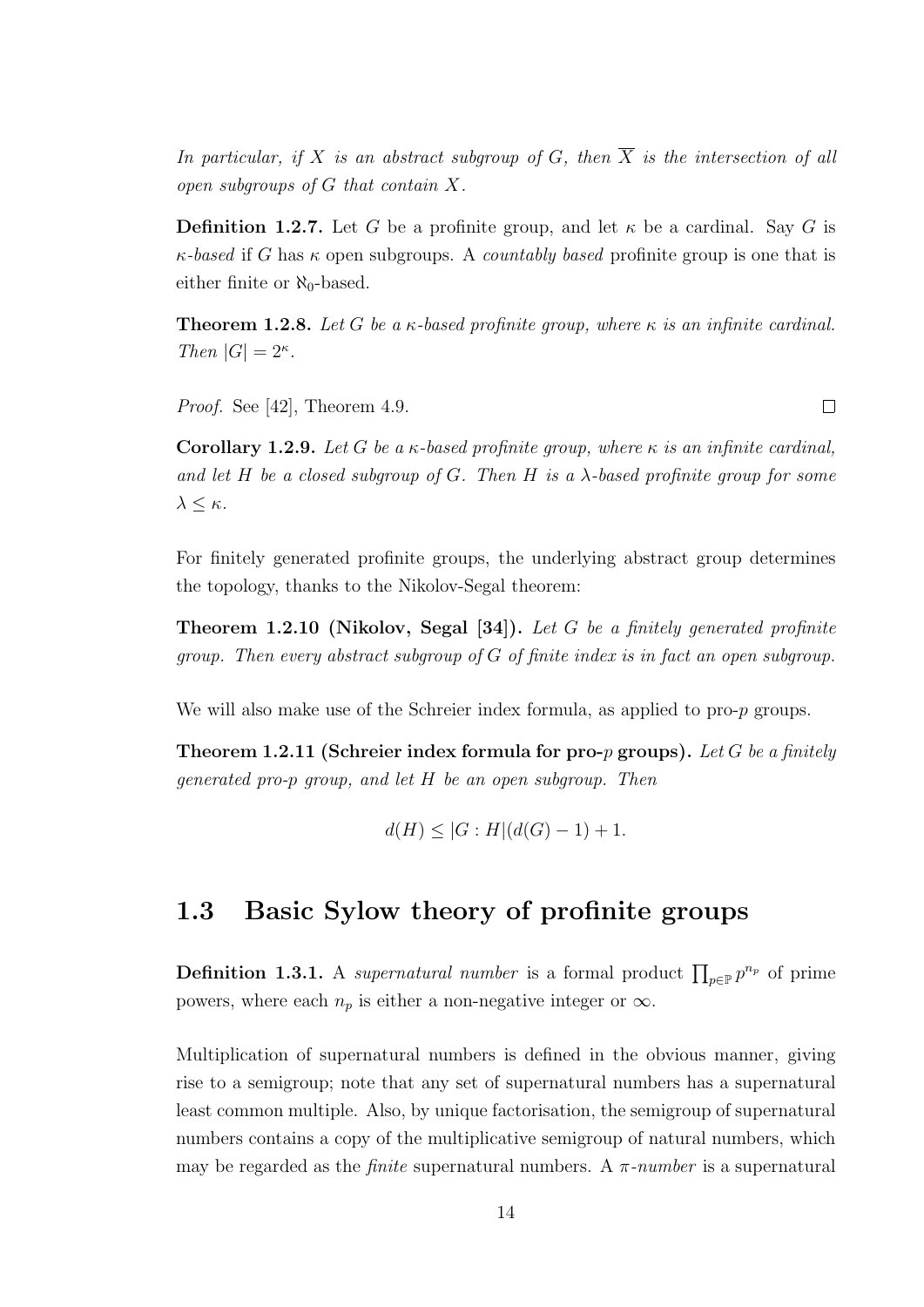number  $\prod_{p\in\mathbb{P}}p^{n_p}$  for which  $n_p=0$  for all p in  $\pi'$ . Given a supernatural number  $x = \prod_{p \in \mathbb{P}} p^{n_p}$ , its  $\pi$ -part  $x_{\pi}$  is  $\prod_{p \in \pi} p^{n_p}$ .

**Definition 1.3.2.** Let G be a profinite group and let H be a subgroup. Define the index  $|G : H|$  of H in G to be the least common multiple of  $|G/N : HN/N|$  as N ranges over all open normal subgroups of G, and the *order* of G to be  $|G:1|$ ; write  $|G|_{\pi}$  for  $|G:1|_{\pi}$ . In particular, the order of a profinite group is a  $\pi$ -number if and only if the group is pro- $\pi$ . (Note that in contrast to finite group theory, the supernatural order of a profinite group is not determined by the cardinality of the underlying set.) Say H is a  $\pi$ -Hall subgroup of G if H is a pro- $\pi$  group, and  $|G:H|$ is a  $\pi$ -number. We also refer to  $\{p\}$ -Hall subgroups as p-Sylow subgroups; write  $\mathrm{Syl}_p(G)$  for the set of Sylow subgroups of G. Given an element x of G, define the order of x to be  $|\langle x \rangle : 1|$ .

**Theorem 1.3.3.** Let G be a profinite group, and let H be a subgroup. Then  $|G|$ :  $|1| = |G : H||H : 1|$ . If H is normal then  $|G : H| = |G/H : H/H|$ .

Proof. See [44].

The foundational result of Sylow theory in finite groups is Sylow's theorem, and in finite soluble groups this generalises to Hall's theorem. These theorems generalise to profinite and prosoluble groups respectively, via an inverse limit argument. Proofs for both can be found in [44].

Theorem 1.3.4 (Sylow's theorem for profinite groups). Let  $G$  be a profinite group, and let p be a prime.

- $(i)$  G has a p-Sylow subgroup.
- (ii) Any two p-Sylow subgroups of G are conjugate.
- (iii) Every pro-p subgroup of  $G$  is contained in some p-Sylow subgroup.

Theorem 1.3.5 (Hall's theorem for profinite groups). Let G be a prosoluble *group, and let*  $\pi$  *be a set of primes.* 

- (i) G has a  $\pi$ -Hall subgroup.
- (ii) Any two  $\pi$ -Hall subgroups of G are conjugate.
- (iii) Every pro- $\pi$  subgroup of G is contained in some  $\pi$ -Hall subgroup.

Here are some consequences.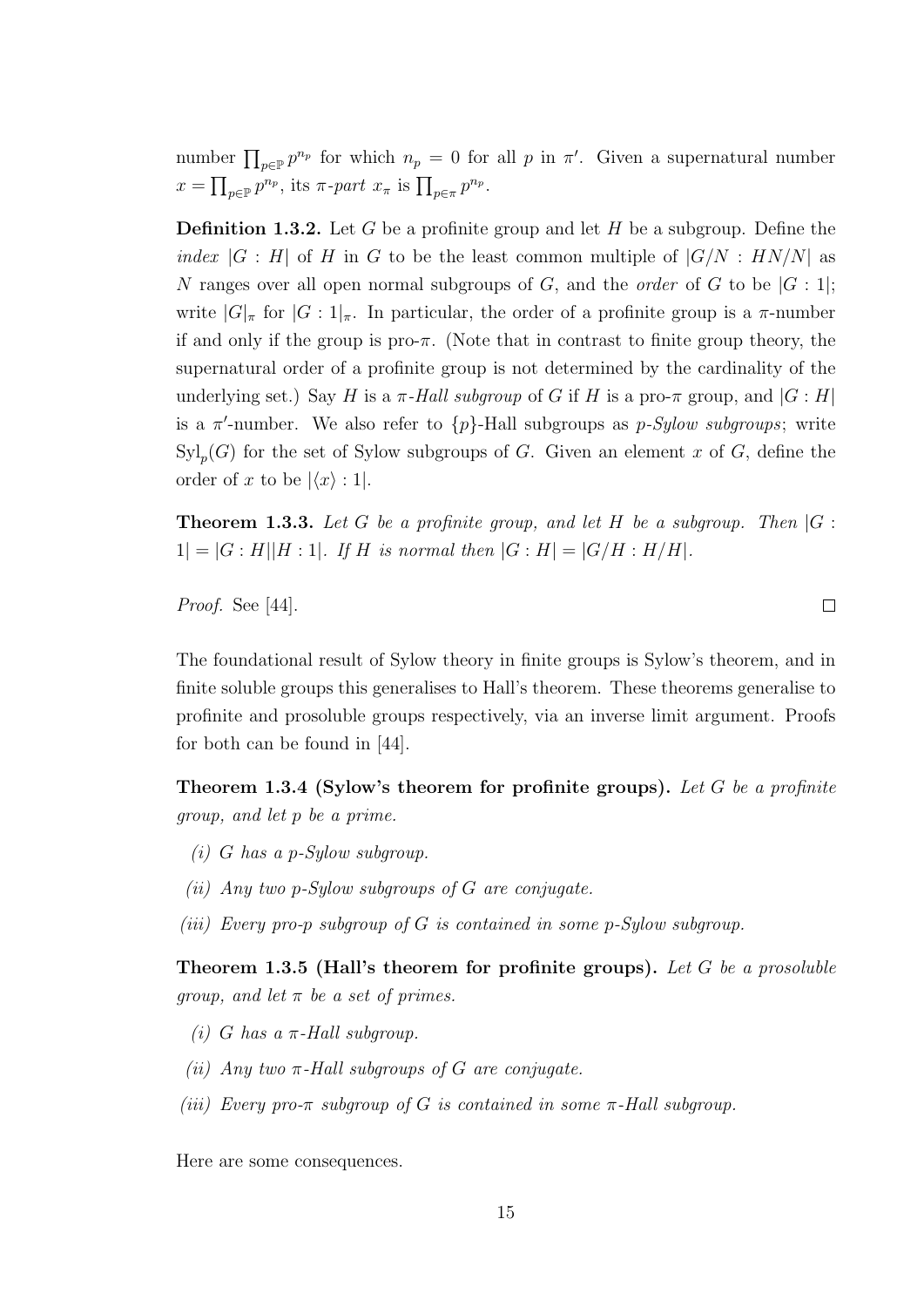**Corollary 1.3.6.** Let G be a profinite group. If G is prosoluble, let  $\pi$  be an arbitrary set of primes; otherwise, let  $\pi$  consist of a single prime. Let H be a  $\pi$ -Hall subgroup of G, and let K be a subnormal subgroup of G. Then  $H \cap K$  is a  $\pi$ -Hall subgroup of  $K$ .

*Proof.* By induction, it suffices to prove the result for  $K \leq G$ . Now  $H \cap K$  is a pro- $\pi$  group, so by the theorem, there is some  $\pi$ -Hall subgroup L of K that contains  $H \cap K$ . In turn, L is contained in a conjugate  $H^{g^{-1}}$  say of H. But then  $L^g$  is a  $\pi$ -Hall subgroup of  $K^g$ ; also,  $L^g \leq H$ . Since  $K^g = K$ , it follows that  $H \cap K$  contains a  $\pi$ -Hall subgroup of K, and hence is a  $\pi$ -Hall subgroup of K by the maximality property of Hall subgroups.  $\Box$ 

**Corollary 1.3.7.** Let G be a prosoluble group, and let H be a subgroup of G. Let S be a set of subsets of the prime numbers such that  $\bigcup \mathcal{S} = \mu$ , and suppose H contains a  $\pi$ -Hall subgroup of G for every  $\pi \in \mathcal{S}$ . Then H contains a  $\mu$ -Hall subgroup of G.

**Definition 1.3.8.** The  $\pi$ -core  $O_{\pi}(G)$  of G is the group generated by all subnormal pro-π subgroups of G. Say G is  $\pi$ -normal if G has a normal  $\pi$ -Hall subgroup. The pro-Fitting subgroup  $F(G)$  is the group generated by all subnormal pro-p subgroups of G, over all  $p \in \mathbb{P}$ .

**Lemma 1.3.9.** Let G be a profinite group, and let  $\pi$  be a set of primes. Given  $K \leq_{o} G$ , let  $R_K$  be such that  $R_K/K = O_{\pi}(G/K)$ , and let  $R = \bigcap_{K \leq_{o} G} R_K$ . Then  $O_{\pi}(G) = R$ , and  $O_{\pi}(G)$  is a pro- $\pi$  group.

Proof. We assume the finite case of the lemma, as it is well-known.

Let  $O = O_{\pi}(G)$ . By their construction, O and R are characteristic in G, and R is a pro- $\pi$  group by the finite case of the lemma, so  $R \leq O$ . For every  $K \leq_o G$ ,  $OK/K$ is generated by subnormal  $\pi$ -subgroups of  $G/N$ , so it is contained in  $R_K/K$ . Hence  $O \leq R$ , and so  $O = R$ ; in particular, O is a pro- $\pi$  group.  $\Box$ 

The class of pronilpotent groups can be characterised in terms of its Sylow structure in a similar manner to the class of finite nilpotent groups.

**Lemma 1.3.10.** A profinite group  $G$  is pronilpotent if and only if it is the Cartesian product of its Sylow subgroups, or equivalently, if and only if every Sylow subgroup is normal. In particular,  $F(G)$  is pronilpotent, and contains all pronilpotent normal subgroups of G.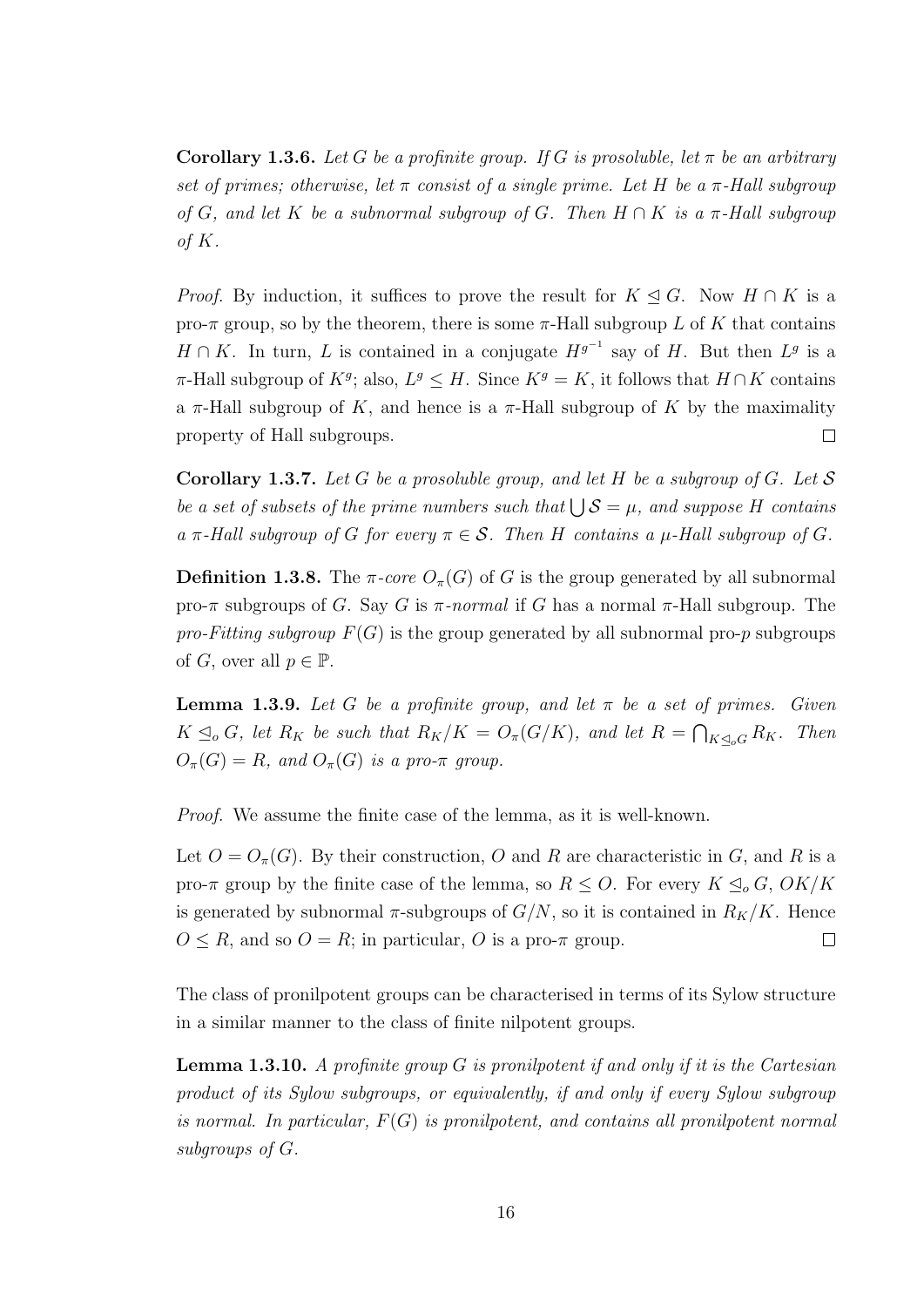Proof. See [44].

The following result will be of consequence later when we consider the action of a profinite group on its pro-Fitting subgroup. Note that the automorphism group of a finitely generated pro-p group is equipped with a natural profinite topology, by declaring the centraliser of any finite characteristic image to be open.

**Theorem 1.3.11.** Let P be a finitely generated pro-p group, and let H be a closed subgroup of  $Aut(P)$ .

(i) Suppose there is an H-invariant normal series

$$
P = P_1 \triangleright P_2 \triangleright \dots
$$

for P, such that  $\bigcap P_i = 1$ , and such that H acts trivially on  $P_i/P_{i+1}$  for each i. Then H is a pro-p group.

- (ii) Define the characteristic series  $P_i$  by  $P_1 = P$ , and thereafter  $P_{i+1} = [P, P_i]P_i^p$  $i^p$  . Suppose H acts trivially on  $P/\Phi(P)$ . Then H acts trivially on  $P_i/P_{i+1}$  for all i. In particular, H is a pro-p group.
- (iii) Suppose P is finite and abelian, and H is a p'-group. Then  $P = [P, H] \times C_P(H)$ .

*Proof.* For part (i) see [12], for part (ii) see [28], and for part (iii) see [13].

**Definition 1.3.12.** The Frattini subgroup  $\Phi(G)$  of a profinite group G is the intersection of all maximal open subgroups of G.

#### Lemma 1.3.13.

- (i) Let G be a profinite group, and let K be a normal subgroup of G containing  $\Phi(G)$ . Then K is pronilpotent if and only if  $K/\Phi(G)$  is pronilpotent. In particular,  $\Phi(G)$  is pronilpotent.
- (ii) Let G be a profinite group. If X is a set of elements of G, then X generates G if and only if the image of X in  $G/\Phi(G)$  generates  $G/\Phi(G)$ .
- (iii) Let S be a pro-p group. Then  $S/\Phi(S)$  is the largest elementary abelian image of S, and  $d(S) = d(S/\Phi(S))$ .

Proof. See [44].

 $\Box$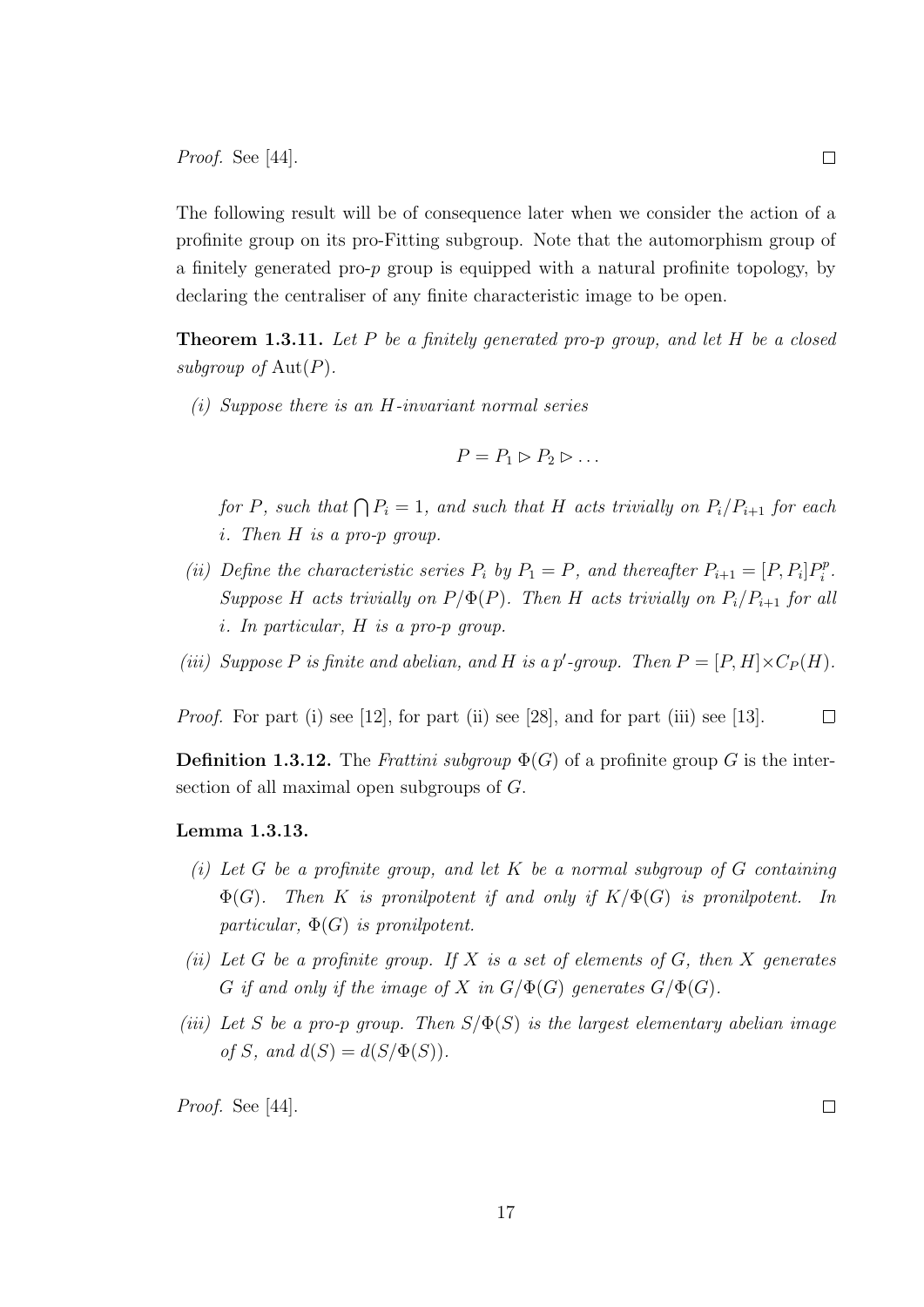### 1.4 Quasisimple groups in profinite group theory

Since profinite groups are residually finite, any simple profinite group is automatically finite. The finite simple groups thus play an important role in profinite group theory, and aspects of the Classification of Finite Simple Groups will be invoked at several points in this thesis.

Theorem 1.4.1 (Classification of finite simple groups). Let  $G \in [sim]$ . Then G is one of the following:

- (i) An alternating group  $Alt(n)$ , with  $n \geq 5$ ;
- (ii) A finite simple group of Lie type, or the Tits group;
- (iii) One of 26 sporadic simple groups that do not appear in  $(i)$  or  $(ii)$ .

(For a more detailed statement of the Classification, see [3].)

We will need to use some properties of the orders of finite simple groups that can be deduced from the full Classification.

**Theorem 1.4.2.** Let  $G \in [\text{sim}]$ . Then at least one of 6 and 10 divides  $|G|$ .

Remark 1. The theorem above incorporates the theorem of Feit and Thompson ([16]) that any  $G \in [\text{sim}]$  has even order.

**Definition 1.4.3.** Given an integer n, define  $\mathbb{P}_n$  to be the set of primes at most n, and  $\mathbb{P}'_n$  the set of primes greater than n.

Theorem 1.4.4. For each n, there are only finitely many isomorphism types of finite simple  $\mathbb{P}_n$ -groups.

Proof. See for instance [1].

It is often useful to consider a generalisation of the finite simple groups:

**Definition 1.4.5.** A (pro-)finite group  $Q$  is said to be *quasisimple* if  $Q$  is perfect and  $Q/Z(Q)$  is simple.

**Theorem 1.4.6.** Let G be a finite perfect  $\pi$ -group, for some set of primes  $\pi$ . Then there is a finite  $\pi$ -group  $\Gamma$ , unique up to isomorphism, such that  $\Gamma$  is a perfect central extension of G, and any finite perfect central extension of G is an image of  $\Gamma$ . In particular, the order of any finite perfect central extension of G is at most  $|\Gamma|$ .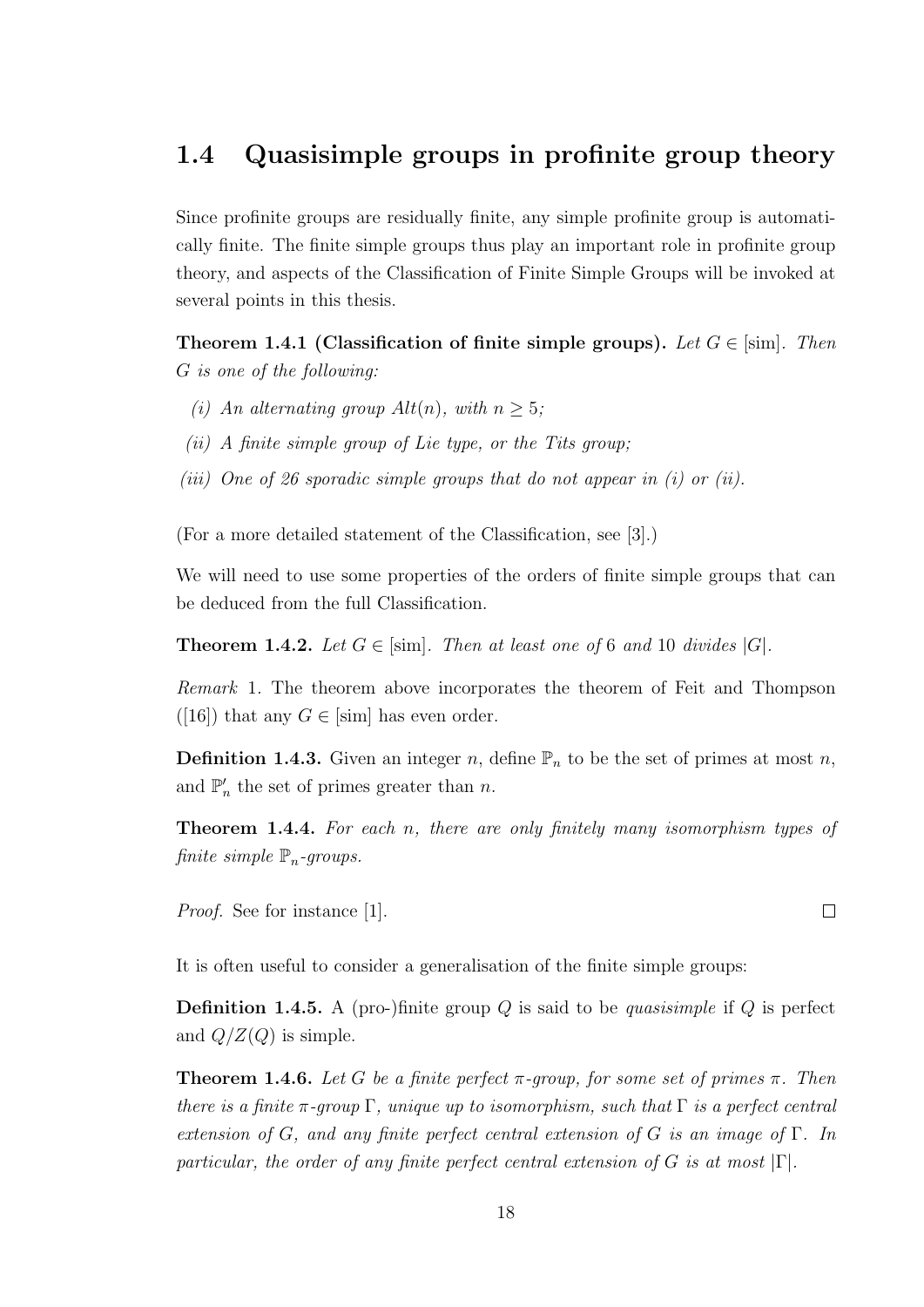Proof. See [39].

Corollary 1.4.7. Let G be a quasisimple profinite group. Then G is finite, and every prime dividing  $|G|$  also divides  $|G/Z(G)|$ .

The outer automorphism groups of finite quasisimple groups are well-known. We note here some salient features.

**Proposition 1.4.8.** Let  $Q$  be a finite quasisimple group. Then:

- (i) Aut(Q) acts faithfully on  $Q/Z(Q)$ ;
- (ii)  $Out(Q)$  is soluble of derived length at most 3;
- (iii) any abelian subgroup of  $Out(Q)$  has rank at most 4;
- (iv)  $|\text{Out}(Q)|$  is bounded by a function of  $r(Q/Z(Q))$ .

**Definition 1.4.9.** Let G be a finite quasisimple group. If  $G/Z(G)$  is isomorphic to a finite simple group of Lie type, define  $deg(G)$  to be the Lie rank of  $G/Z(G)$ . (If  $G/Z(G)$  arises as a group of Lie type in multiple ways, define deg(G) to be the largest Lie rank that occurs.) Otherwise, define  $deg(G)$  to be the smallest degree of a faithful permutation action of  $G/Z(G)$ .

**Theorem 1.4.10.** Let G be a finite quasisimple group, and let K be a finite group. Suppose that G is K-free. Then  $deg(G)$  is bounded by a function of K.

Proof. See for instance [4].

The significance of quasisimple groups for our purposes is that they feature in the generalised pro-Fitting subgroup of a finite group. This concept can be generalised to profinite groups, as defined below; some consequences of this definition will be obtained in Chapter 4.

**Definition 1.4.11.** Let G be a profinite group. A *component* of G is a subnormal subgroup that is quasisimple. Write  $Comp(G)$  for the set of components of G. Given a set of primes  $\pi$ , let  $\text{Comp}_{\pi}(G)$  be the set of those components Q of G such that p divides |Q| for every  $p \in \pi$ . For any  $\pi$ , the set  $\text{Comp}_{\pi}(G)$  admits a natural action of G induced by conjugation. The *layer* of G is  $E(G) := \langle Comp(G) \rangle$ ; write  $E_{\pi}(G) = \langle \text{Comp}_{\pi}(G) \rangle$ . Say G is layer-free if  $E(G) = 1$ . Define also  $E_{\pi}^*(G)$  to be the lift of  $E_{\pi}(G/O_{\pi}(G))$  to G.

The generalised pro-Fitting subgroup  $F^*(G)$  of a profinite group is the group generated by  $E(G)$  and  $F(G)$ .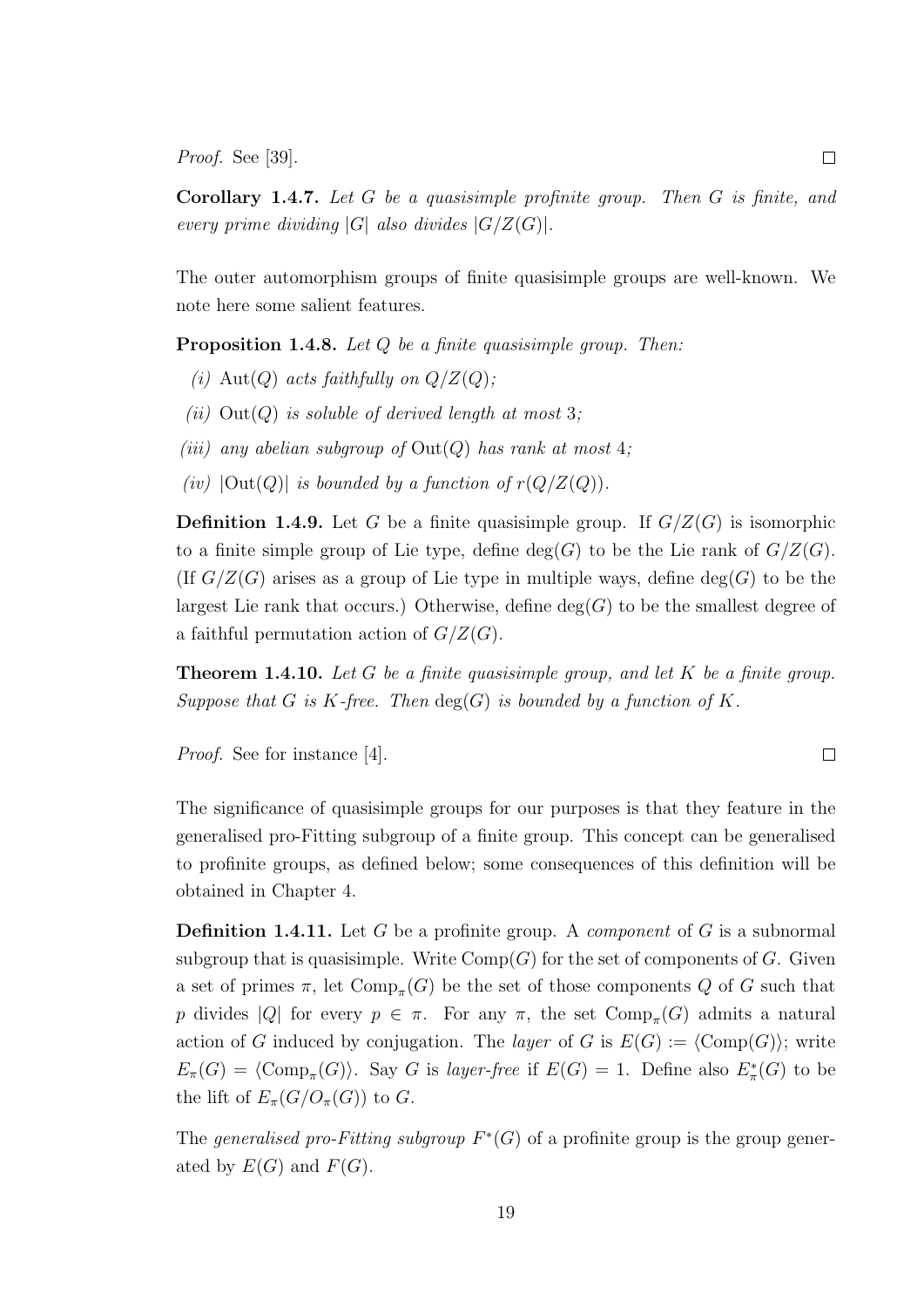**Theorem 1.4.12.** Let  $G$  be a finite group. Then:

- $(i)$  any two distinct components of G commute;
- (*ii*)  $[E(G), F(G)] = 1;$
- (iii)  $C_G(F^*(G)) \leq F^*(G)$ , so in particular  $F^*(G) = 1$  if and only if  $G = 1$ .

Proof. See [39].

### 1.5 Properties of linear groups

**Definition 1.5.1.** A group G is *linear of degree n* if G embeds as an abstract subgroup of  $GL(n, F)$  for some field F. Write  $GL(n, p^e)$  for  $GL(\mathbb{F}_{p^e}^n)$ . Let  $\mathcal{L}(n, \pi)$ denote the class of finite groups that are isomorphic to a subgroup of  $GL(n, p^e)$ , for some integer e and  $p \in \pi$ .

 $\Box$ 

Given a profinite group G, define  $O^{(n,\pi)}(G) := O^{\mathcal{L}(n,\pi)}(G)$ . Define  $O^{(n,p)^*}(G)$  to be the intersection of all open subgroups N such that  $G/N \in \mathcal{L}(n, p)$  and  $G/N$  is a p'-group. Define  $O^{(n,\pi)^*}(G) := \bigcap_{p \in \pi} O^{(n,p)^*}(G)$ .

In this section, we will consider some properties of soluble linear groups of degree *n*; these will have consequences later for profinite groups G such that  $O^{(n,\mathbb{P})}(G) = 1$ , or such  $O^{(n,p)^*}(G) = 1$  for some p.

Theorem 1.5.2 (Zassenhaus [48]; Newman [33]). Let G be a soluble linear group of degree n. Then  $G^{(\text{db}(n))} = 1$ , where  $\text{db}(n)$  is the smallest integer exceeding

 $5\log_9(\max(58, n-2)) + 10 - 15(\log 2)(2\log 3)^{-1}.$ 

**Definition 1.5.3.** Given a finite-dimensional vector space  $V$ , a subgroup of the general linear group  $GL(V)$  of V is *triangularisable* if it is conjugate to a subgroup of the group  $Tr(V)$  of upper-triangular matrices with respect to some basis.

The following lemma is well-known:

**Lemma 1.5.4.** Let  $G = GL(V)$ , where V is an n-dimensional vector space over a finite field of characteristic p. Then  $Tr(V) = U(V) \rtimes D(V)$ , where  $D(V)$  is the group of diagonal matrices, and  $U(V)$  is the group of upper unitriangular matrices, both with respect to the same basis as for  $Tr(V)$ . Furthermore,  $U(V)$  is a p-Sylow subgroup of G, and has nilpotency class  $n-1$ .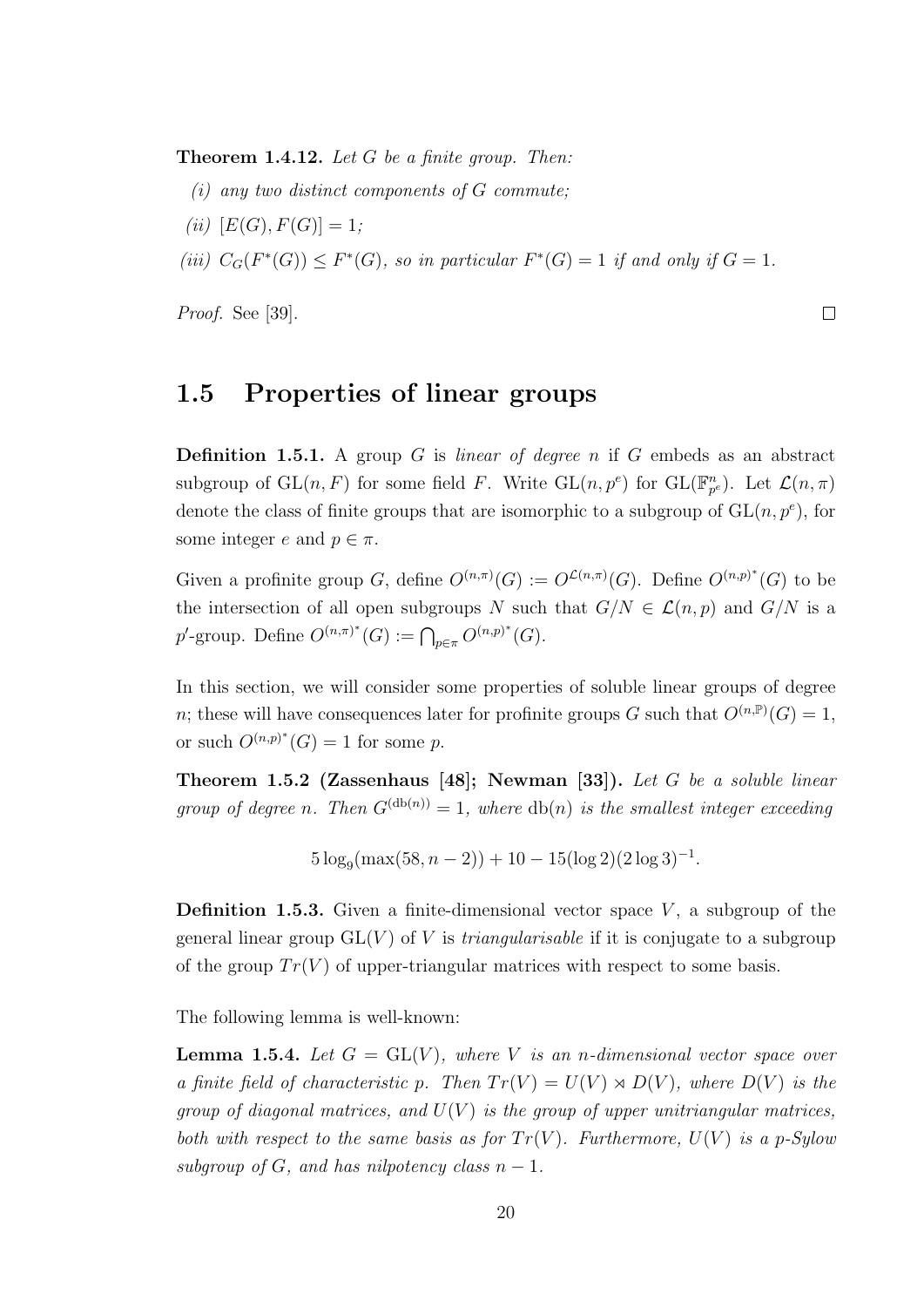**Theorem 1.5.5 (Mal'cev [30]).** Let G be a soluble linear group of degree n over an algebraically closed field. Then there is a function  $eb(n)$  depending on n alone such that G has a triangularisable normal subgroup T of index dividing  $eb(n)$ .

**Corollary 1.5.6.** There are functions  $eb(n)$  and  $db(n)$  depending on n alone, such that if  $\pi$  is a set of primes, and G is a prosoluble group such that  $O^{(n,\pi)}(G) = 1$ , then  $G^{(\text{db}(n))} = 1$  and  $(G^{\text{eb}(n)})'$  is both pronilpotent and pro- $\pi$ , and moreover  $(G^{\text{eb}(n)})' = 1$ whenever  $O^{(n,\pi)^{*}}(G) = 1$ .

*Proof.* Let H be an image of G such that  $H \le GL(n, p^e)$  for some  $p \in \pi$  and some e. By Zassenhaus's theorem,  $H^{(\text{db}(n))} = 1$ . By Mal'cev's theorem, H has a triangularisable normal subgroup of index dividing  $eb(n)$  over the algebraic closure of  $\mathbb{F}_p$ , and hence over  $\mathbb{F}_{p^{e'}}$  for some  $e'$ , since H is finite. Hence  $H^{\text{eb}(n)}$  is triangularisable over  $\mathbb{F}_{p^{e'}}$ ; hence  $(H^{\text{eb}(n)})'$  is a (nilpotent) p-group by Lemma 1.5.4. The result now follows from the definitions of  $O^{(n,\pi)}(G)$  and  $O^{(n,\pi)^{*}}(G)$ .  $\Box$ 

### 1.6 Control of  $p$ -transfer in profinite groups

An important notion in finite group theory is the *transfer map*, which is a homomorphism that is defined from a finite group to any of its abelian sections. We will not be using the transfer map directly, but we will be using the closely related notion of control of transfer, and more precisely control of p-transfer. Control of transfer is a concept that generalises easily to profinite groups; see for instance [18].

**Definition 1.6.1.** Let G be a profinite group, let H be a subgroup, and let  $H \leq$  $K \leq G$ . Say K controls transfer from G to H if  $G' \cap H = K' \cap H$ . If in addition H is a p-Sylow subgroup of  $G$ , then say  $K$  controls p-transfer in  $G$ .

The following theorem was first proved by Tate (see [41]); however, for our purposes we will use a more recent interpretation due to Gagola and Isaacs ([17]), in terms of control of  $p$ -transfer. Both [41] and [17] state the result for finite groups, but the generalisation to profinite groups is immediate.

**Theorem 1.6.2 (Tate).** Let G be a profinite group, let S be a p-Sylow subgroup of G, and let  $S \leq K \leq G$ . The following are equivalent:

- (i)  $G' \cap S = K' \cap S$ ;
- (ii)  $(G'G^p) \cap S = (K'K^p) \cap S;$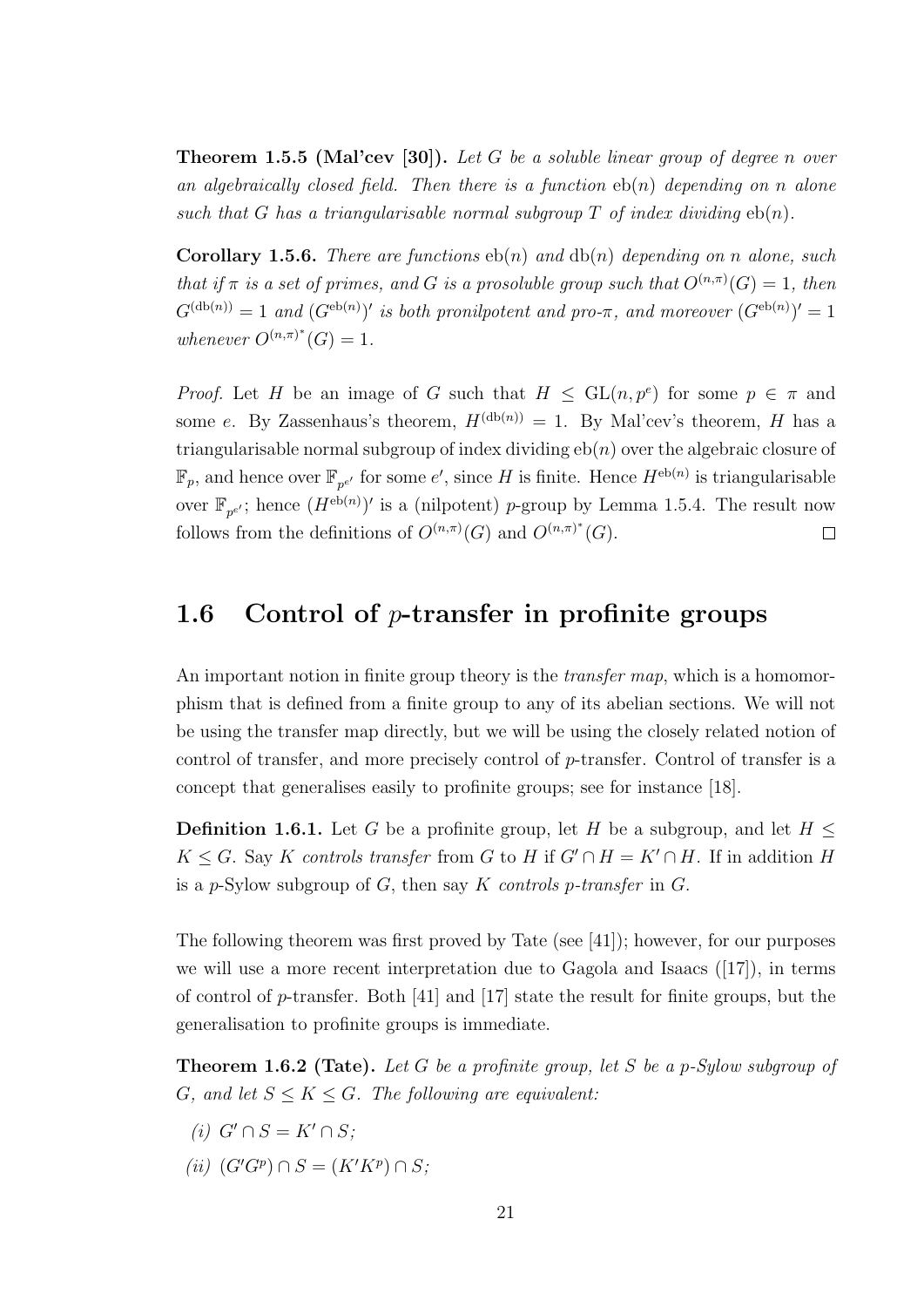(iii)  $(G'O^p(G)) \cap S = (K'O^p(K)) \cap S;$  $(iv)$   $O^p(G) \cap S = O^p(K) \cap S$ .

From now on, the statement 'K controls  $p$ -transfer in G' will be taken to mean any of the four equations above interchangeably.

As a simple corollary, there is a connection between control of  $p$ -transfer and  $p'$ normality:

**Corollary 1.6.3.** Let G be a profinite group, and let S be a p-Sylow subgroup of G. Then  $S$  itself controls p-transfer in  $G$  if and only if  $G$  is  $p'$ -normal.

*Proof.* If G has a normal p'-Hall subgroup H, then evidently  $H = O^p(G)$  and  $H \cap S = O^p(S) \cap S = 1$ , so S controls p-transfer in G. Conversely, if S controls p-transfer in G, then  $O^p(G) \cap S = O^p(S) \cap S = 1$  by Tate's theorem, so  $O^p(G)$  is a normal  $p'$ -Hall subgroup of  $G$ .  $\Box$ 

More consequences of Tate's theorem will be discussed later.

## 1.7 Sylow subgroups of certain families of finite groups

Let p be a prime, and let n be a positive integer. Write  $Sym(n, p)$  for a p-Sylow subgroup of  $Sym(n)$ , and write  $C_n$  for the cyclic group of order n. The groups  $Sym(n; p)$  are well-known:

**Proposition 1.7.1.** Let  $p$  be a prime, and let  $n$  be an integer.

- (i) If n is a power of p, then  $Sym(n, p)$  is given by  $Sym(1, p) = 1$  and  $Sym(p^k; p) \cong$  $\text{Sym}(p^{k-1};p) \wr C_p$  for  $k > 0$ .
- (ii) Suppose  $n = a_0 + a_1p + \cdots + a_kp^k$ , where  $0 \le a_i < p$  for  $0 \le i \le k$ . Then  $Sym(n, p)$  is a direct product of groups  $Sym(p^i; p)$ , such that the factor  $\text{Sym}(p^i; p)$  appears  $a_i$  times.

The  $p$ -Sylow subgroups of the classical groups in characteristic coprime to  $p$  were constructed by Weir ([43]) for p odd, and by Carter and Fong ([8]) for  $p = 2$ . For the purposes of this thesis, we do not need a detailed description of the Sylow subgroups of classical groups; the proposition given below will suffice.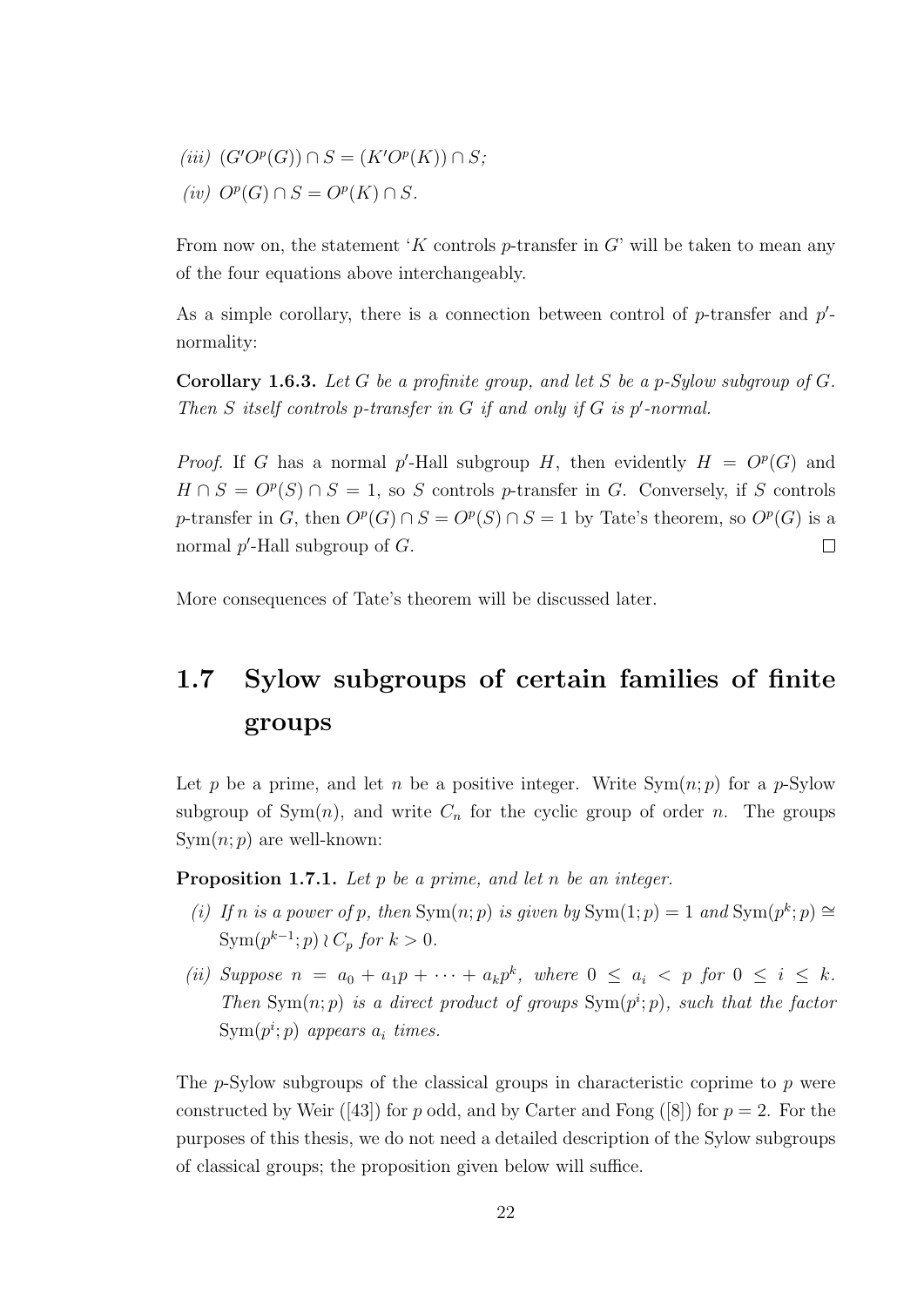**Proposition 1.7.2.** Let p be a prime, and let q be a prime power coprime to p.

(i) Let n be any positive integer. Suppose q is odd, and let G be one of the following:

 $GL(n, q), Sp(2n, q), O(2n + 1, q), O^+(2n, q), O^-(2n, q).$ 

Suppose a p-Sylow subgroup of G acts irreducibly. Then  $ord^{\times}(q, p)$  is even.

(ii) Let r be a positive integer, and let n be an integer such that  $p^{r+1} \leq n < p^{r+2}$ . Let G be one of the following:

 $GL(n, q), Sp(2n, q), U(n, q^2), O(2n + 1, q), O^+(2n, q), O^-(2n, q).$ 

Let  $S$  be a p-Sylow subgroup of  $G$ . Then  $S$  has a quotient isomorphic to  $Sym(p^r; p)$ .

Proof. (i) See Table 1 of [38]. The Sylow subgroups of 'type B' in this table are necessarily reducible.

(ii) See [43] for the case of q odd, and [8] for the case of q even.  $\Box$ 

Given a finite group G of classical Lie type defined over a field of characteristic  $p$ , the p-Sylow subgroups are the maximal unipotent subgroups of G. Some of their properties were described by in [9] and [35]. From these descriptions, we can deduce the following:

**Lemma 1.7.3.** Let p be a prime, and let  $q = p^s$ . Let n be an integer, and let G be one of the following:

 $GL(n + 1, q), Sp(2n, q), U(n, q^2), O(2n + 1, q), O^+(2n, q), O^-(2n, q).$ 

Let S be a p-Sylow subgroup of G. Then  $d(S) = rs$ , where r is the number of simple roots of G.

We conclude with the following observation concerning Sylow subgroups of finite simple groups, which is useful for asymptotic results:

**Corollary 1.7.4.** Let p be a prime and let d be an integer. Let  $G \in [\text{sim}]$  such that  $d_p(G) \leq d$ . Then  $deg(G)$  is bounded by a function of d and p.

*Proof.* If G is of exceptional Lie type or sporadic, then  $deg(G)$  is automatically bounded. If G is alternating,  $deg(G)$  is bounded by Proposition 1.7.1. If G is of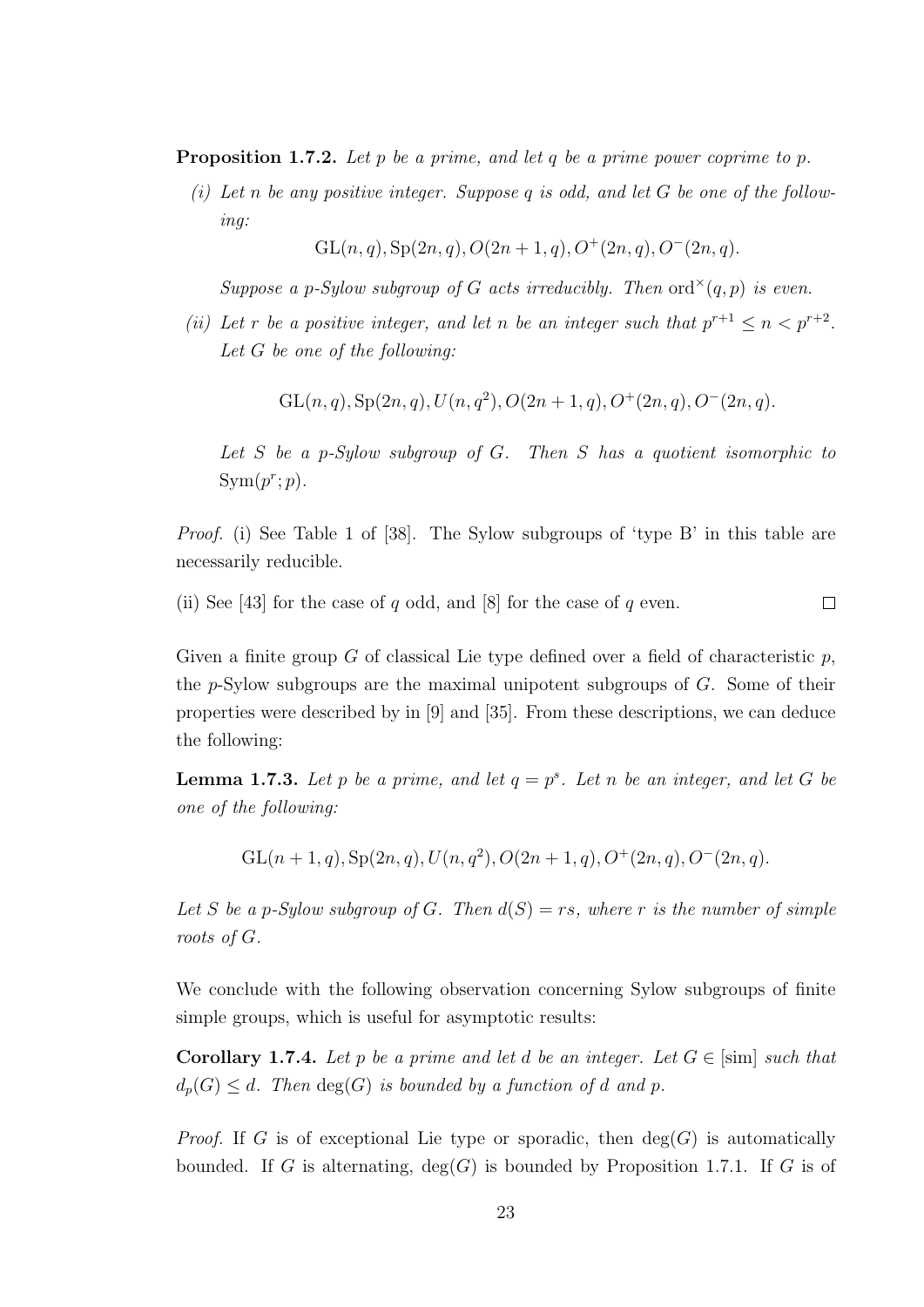classical Lie type of characteristic  $p$ , a bound follows from Lemma 1.7.3, and if  $G$ is of classical Lie type of another characteristic, a bound follows from Proposition 1.7.2.  $\hfill \square$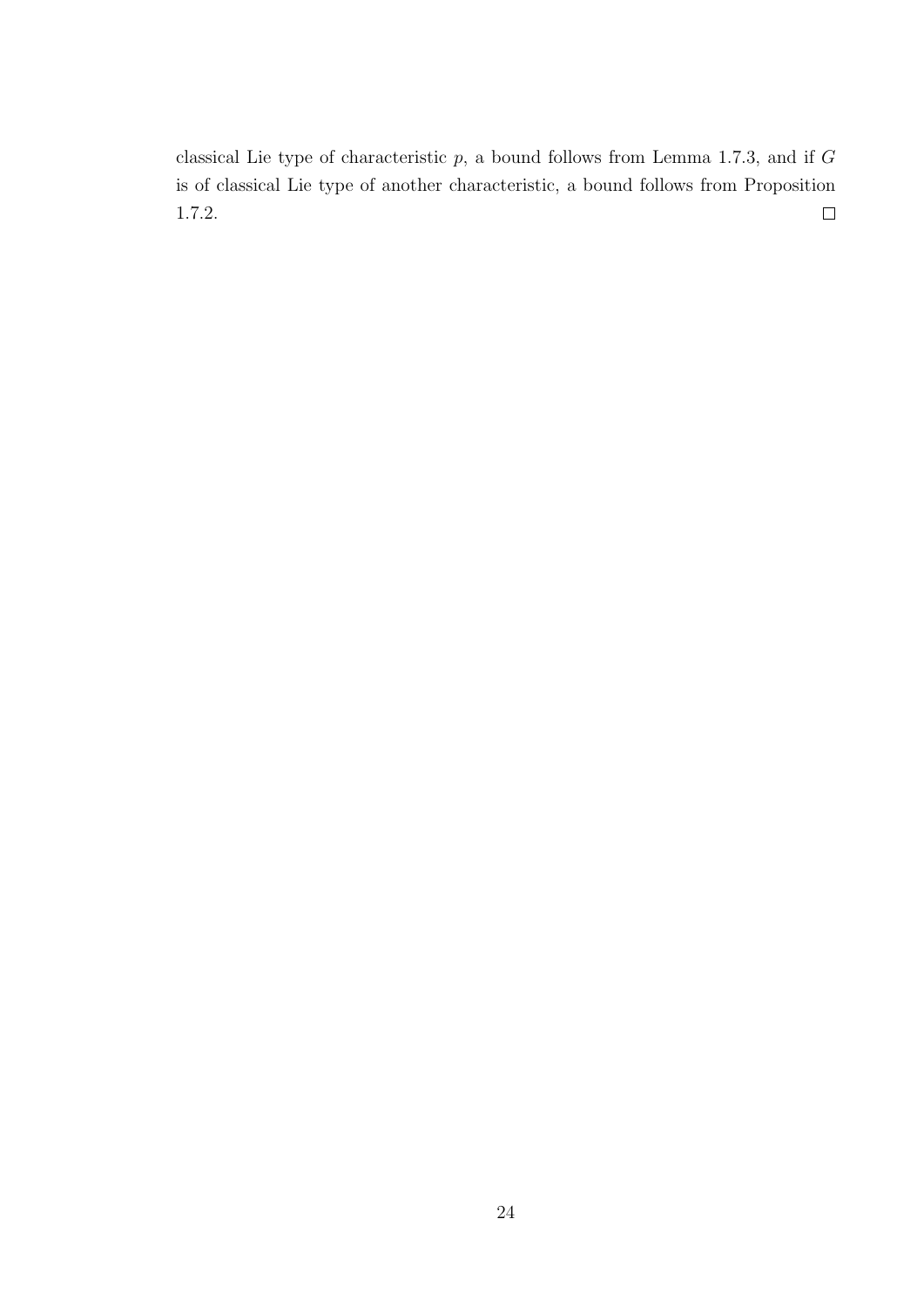## Chapter 2

# Miscellaneous finiteness properties of profinite groups

### 2.1 Finiteness conditions in subgroup lattices

One method for studying groups is through the lattice of subgroups; indeed, many statements in group theory can be expressed in terms of containments between subgroups, without reference to individual elements. In line with our topological convention, it is natural to focus attention on the lattice of closed subgroups. Consider for instance the following questions, where  $G$  is a finitely generated group:

**Question 1.** Suppose there is an ascending chain  $H$  of subgroups of  $G$ , such that the union of  $H$  is dense in G. Is G necessarily an element of  $H$ ?

**Question 2.** Let  $H$  be a subgroup of infinite index. Is  $H$  necessarily contained in a subgroup of G that is maximal subject to having infinite index?

Question 3. Let  $K$  be an infinite set of subgroups of  $G$ , all of finite index, such that  $K \in \mathcal{K}$  and  $K \leq L \leq G$  implies  $L \in \mathcal{K}$ . Does  $\mathcal{K}$  necessarily contain an infinite descending chain?

For Questions 1 and 2, it is easy to see that the answer is 'yes' if  $G$  is a discrete group, but 'no' if  $G$  is a profinite group. For Question 3, the answer is clearly 'no' even if  $G = \mathbb{Z}$ . However, the answer is 'yes' to all questions if G is a pro-p group. The property of being topologically finitely generated does not seem to be the right notion of 'smallness' for these questions. Instead, we need to consider conditions on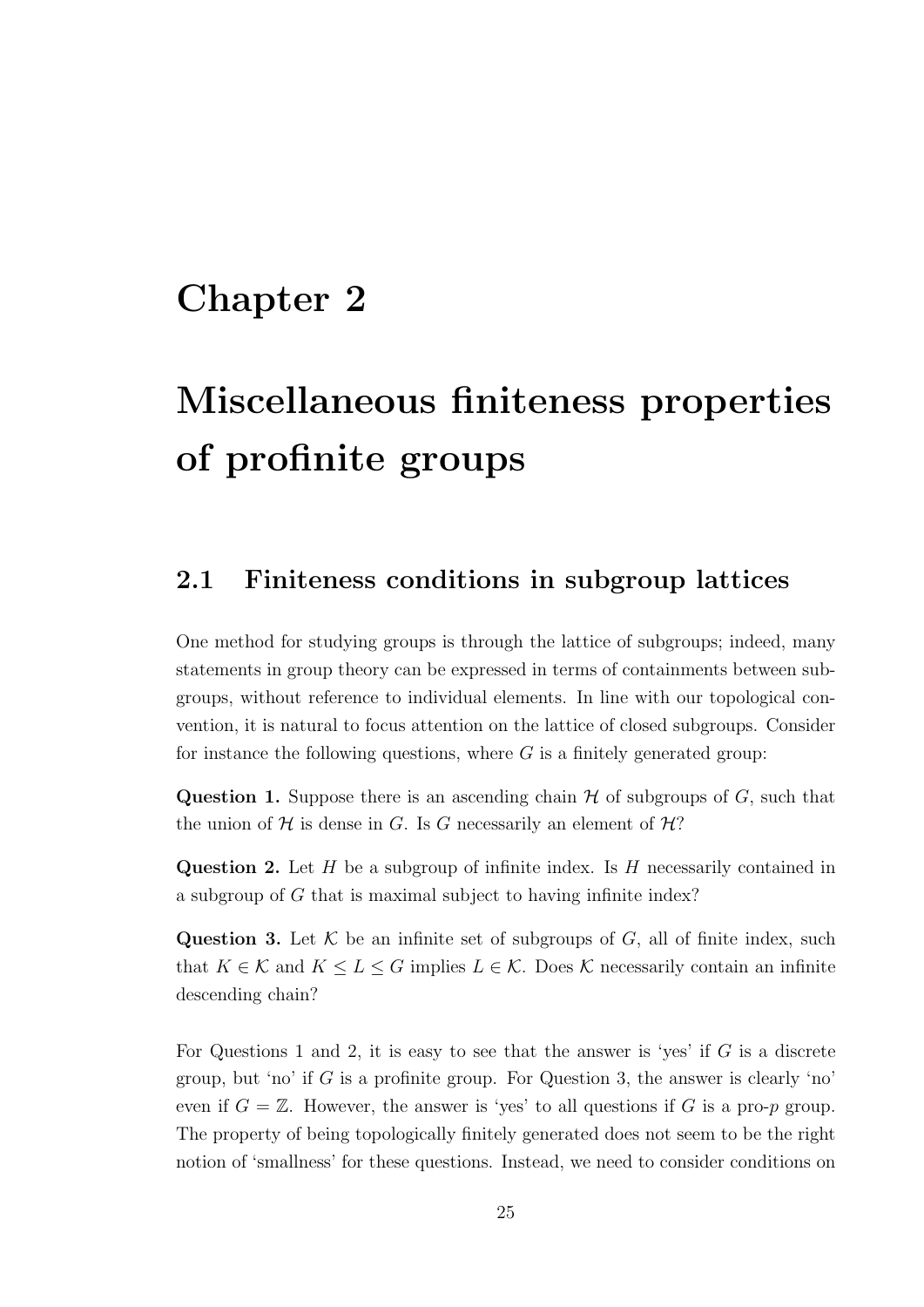sublattices of the lattice of closed subgroups, particularly those sublattices generated by a given subgroup class.

In the definitions that follow, G will be a topological group,  $\mathcal X$  a set of subgroups of G such that  $G \in \mathcal{X}$ , and  $\mathcal{E}$  a subgroup class such that  $G \in \mathcal{E}(G)$ .

**Definition 2.1.1.** Say X is maximal-closed in G if every member of  $X \setminus \{G\}$  is contained in a maximal member of  $\mathcal{X} \setminus \{G\}.$ 

Define the Frattini group  $\Phi(\mathcal{X})$  of X to be the intersection of all maximal members of  $\mathcal{X} \setminus \{G\}$ . Define the *E*-Frattini subgroup  $\Phi^{\mathcal{E}}(G)$  of G by  $\Phi^{\mathcal{E}}(G) := \Phi(\mathcal{E}(G))$ . In particular, this definition produces the Frattini subgroup  $\Phi(G) := \Phi^{[\leq]}(G)$ , the finite index Frattini subgroup  $\Phi^f(G) := \Phi^{[\leq_f]}(G)$  and the normal Frattini subgroup  $\Phi^{\lhd}(G) := \Phi^{[\triangleleft]}(G)$  of G.

The following is a familiar property of the Frattini subgroup that also applies in this more general context:

**Lemma 2.1.2.** Let G be a group, let X be a maximal-closed set of subgroups of  $G$ . and let  $H \in \mathcal{X} \setminus \{G\}$ . Then  $\langle H, \Phi(\mathcal{X}) \rangle \neq G$ .

*Proof.* Since X is maximal-closed, H is contained in a maximal element M of  $X \setminus$  $\{G\}$ ; hence  $\langle H, \Phi(\mathcal{X})\rangle \leq M < G$ .  $\Box$ 

**Definition 2.1.3.** Say G is  $\mathcal{X}\text{-}finite$  if  $\mathcal{X}$  is maximal-closed and  $|G:\Phi(\mathcal{X})|$  is finite. Say G is  $\mathcal{E}\text{-}finite$ , and write  $G \in \mathcal{E}_{\Phi}$ , if G is  $\mathcal{E}(G)$ -finite. Say G is hereditarily  $\mathcal{E}\text{-}finite$ , and write  $G \in \mathcal{E}_{\Phi}^*$ , if  $[\leq_f]$  $(G) \subseteq \mathcal{E}_{\Phi}$ , that is, every subgroup H of G of finite index is  $\mathcal{E}\text{-finite}$  in its own right.

There is an easy alternative characterisation of the situation in which  $G$  is  $\mathcal{X}\text{-finite}$ :

**Lemma 2.1.4.** Let G be a group and let X be a set of subgroups of G. Let M be the set of maximal elements of  $\mathcal{X} \setminus \{G\}$ . Then G is X-finite if and only if the following condition is satisfied:

(\*) M is finite, and for every  $K \in \mathcal{X} \setminus \{G\}$ , there is some  $M \in \mathcal{X} \setminus \{G\}$  such that  $K \leq M$  and  $|G : M|$  is finite.

*Proof.* It is clear from the definition of  $\Phi(\mathcal{X})$  that  $|G : \Phi(\mathcal{X})|$  is finite if and only if M is finite and every element of  $M$  has finite index in H. Furthermore,  $\mathcal X$  is maximalclosed if and only if every element of  $\mathcal{X} \setminus \{G\}$  is contained in some  $M \in \mathcal{M}$ . Hence condition  $(*)$  is necessary for G to be X-finite.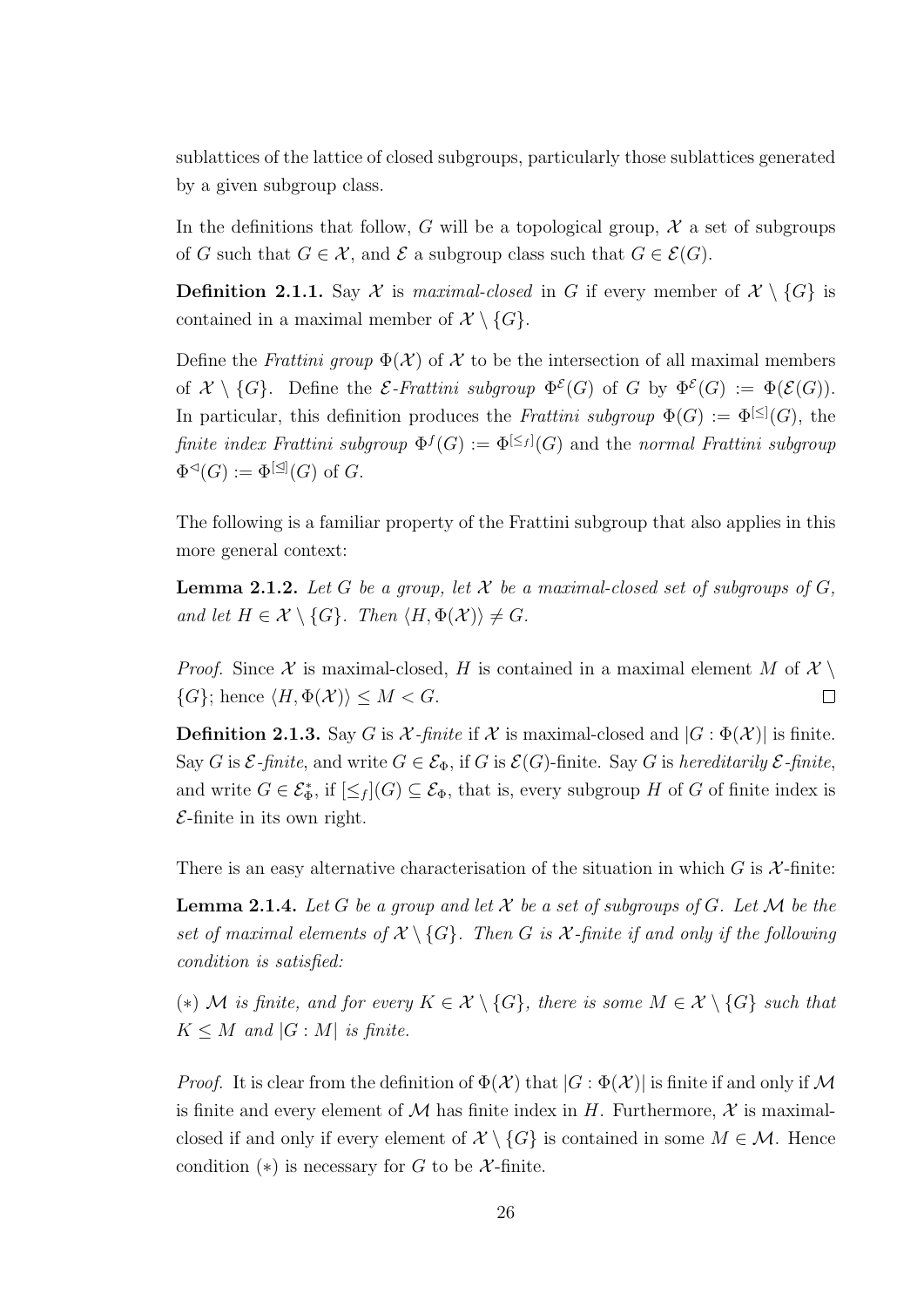Conversely, assume (\*) holds. Given  $K \in \mathcal{X} \setminus \{G\}$ , choose some  $M(K) \geq K$  such that  $M(K) \in \mathcal{X} \setminus \{G\}$  and  $|G : M(K)|$  is finite. Then the set K of elements of  $\mathcal{X}\setminus\{G\}$  that contain  $M(K)$  is finite and nonempty, so there is a maximal element L of K; then  $L \in \mathcal{M}$  and  $L \leq f$  G. If  $K \in \mathcal{M}$ , then  $K = M(K) \leq f$  G; since M is finite, it follows that  $|G : \Phi(\mathcal{X})|$  is finite.  $\Box$ 

Definition 2.1.5. A *chain* is any totally ordered set. (Generally, we will be interested in the chains contained in a more general partially ordered set.) Say the chain K is ascending if the order is a well-ordering, and say K is descending if K is well-ordered under the reverse ordering. Note that finite chains are both ascending and descending, but infinite chains cannot be both at once.

Say  $\mathcal X$  is *chain-closed* if, given an ascending chain  $\mathcal C$  in  $\mathcal X$ , the closure of the union of C is an element of X. Note that by Zorn's lemma, if  $\mathcal{X}\setminus\{G\}$  is chain-closed, then  $\mathcal X$  is maximal-closed. Say  $\mathcal X$  is max if it has no infinite ascending chains, and say G is max- $\mathcal E$  if  $\mathcal E(G)$  is max.

Say a set H of subgroups of a profinite group G is upward-closed in X if, given any elements  $H_1$  and  $H_2$  of  $\mathcal X$  such that  $H_1 \in \mathcal H$  and  $H_1 \leq H_2$ , then  $H_2 \in \mathcal H$ .

Given a subgroup H of G, write  $\mathcal{X}_H$  for  $\mathcal{X} \cap [\leq](H)$ .

The following lemma will have several uses later in the thesis.

**Lemma 2.1.6.** Let G be a residually finite group, and let X be a set of subgroups of G that is chain-closed. Let H be a subset of X, such that H is  $\mathcal{X}_H$ -finite for every  $H \in \mathcal{H}$ . Then  $\mathcal{X} \setminus \mathcal{H}$  is chain-closed.

Suppose also that H is upward-closed in X and that  $G \in \mathcal{X}$ . Then H is max, but if it is infinite, then it contains an infinite descending chain.

*Proof.* Let  $H \in \mathcal{H}$ . To show  $\mathcal{X} \setminus \mathcal{H}$  is chain-closed, it suffices to suppose that H is the closure of the union of an ascending chain  $\{H_i \mid i \in I\}$  in  $\mathcal{X} \setminus \mathcal{H}$ , and derive a contradiction. Let U be the union of the  $H_i$ . Then  $\Phi(\mathcal{X}_H)U = H$ , since U is dense in H and  $\Phi(\mathcal{X}_H)$  has finite index in H. Let X be a set of right coset representatives for  $\Phi(\mathcal{X}_H)$  in H, and note that  $|X| = |H : \Phi(\mathcal{X}_H)|$  is finite. Then for each element x of X, there is some  $j_x \in I$  such that  $\Phi(\mathcal{X}_H)H_{j_x}$  contains x, and hence  $\Phi(\mathcal{X}_H)H_j$  contains X, where  $H_j = \max\{H_{j_x} \mid x \in X\}$ . But then  $\Phi(\mathcal{X}_H)H_j = H$ , so  $H = H_i \in \mathcal{X} \setminus \mathcal{H}$ , a contradiction.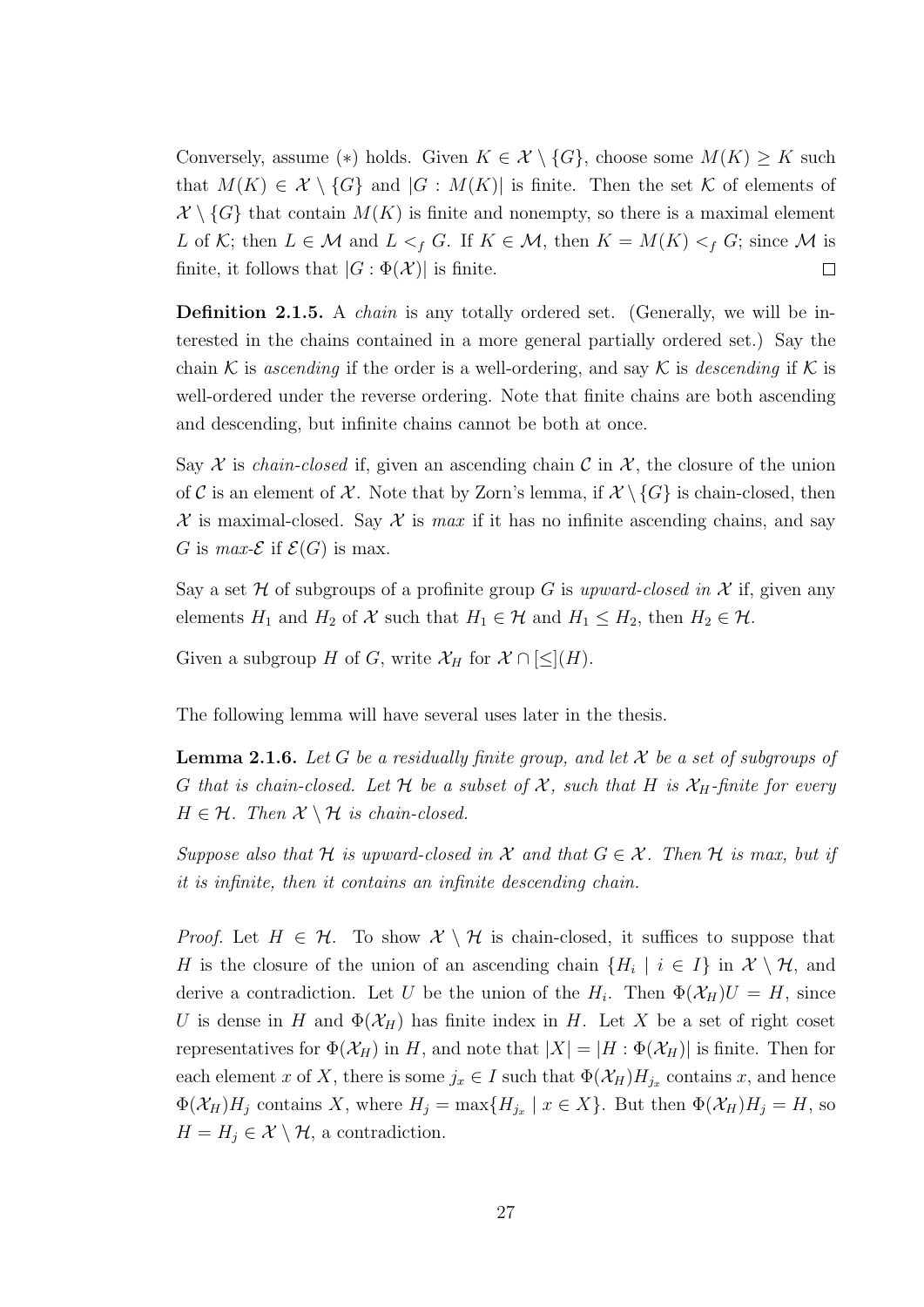From now on, suppose  $\mathcal H$  is upward-closed and infinite. Suppose there is an infinite ascending chain  $H_1 < H_2 < \ldots$  in  $H$ , and let H be the closure of the union of the  $H_i$ . Then  $H \in \mathcal{H}$ , and the same argument as before shows H must equal some  $H_j$ , a contradiction. Hence  $\mathcal H$  is max. Now define a directed graph  $\Gamma$  with vertex set  $\mathcal H$ as follows: place an arrow from  $H_1$  to  $H_2$  if  $H_2 < H_1$ , and there is no  $H_3 \in \mathcal{H}$  such that  $H_2 < H_3 < H_1$ .

Let  $H \in \mathcal{H}$ . If there is an arrow from H to another vertex K, then K is a maximal element of  $\mathcal{X}_H \setminus \{H\}$ , by the fact that H is upward-closed in X. So given H, there are finitely many possibilities for K, since  $|H : \Phi(\mathcal{X}_H)|$  is finite. Hence each vertex of Γ has finite outdegree. Clearly  $G \in \mathcal{H}$ ; suppose that for some  $H \in \mathcal{H}$ , there is no directed path from  $G$  to  $H$ . Then we can construct an infinite descending chain in H by setting  $G_0 = G$ , and thereafter  $G_{i+1}$  to be a maximal element of  $\mathcal{X} \setminus \{G_i\}$ that contains  $H$ : note that each  $G_i$  properly contains  $H$ , as otherwise  $H$  would be reachable from G. Hence we may assume  $\Gamma$  is connected. But in this case,  $\Gamma$ has an infinite directed path by Kőnig's lemma; this gives the required descending chain.  $\Box$ 

The following special cases are immediate:

Corollary 2.1.7. Let G be a profinite group.

- (i) Let H be a set of subgroups of G such that  $H/\Phi(H)$  is finite for all  $H \in \mathcal{H}$ . Then  $\leq |(G) \setminus H$  is chain-closed in G. Suppose also that H is upward-closed in  $[\leq](G)$ , and such that H has no infinite descending chains. Then H is finite.
- (ii) Let H be a set of normal subgroups H of G such that  $H/\Phi \circ (H)$  is finite for all  $H \in \mathcal{H}$ . Then  $\trianglelefteq |G| \setminus \mathcal{H}$  is chain-closed in G. Suppose also that  $\mathcal{H}$  is upward-closed in  $[\triangle](G)$ , and such that H has no infinite descending chains. Then  $H$  is finite.

*Remark* 2. An interesting example for either (i) or (ii) above is if G is a finitely generated pro-p group, and H is any collection of open subgroups. In both cases,  $H$ automatically satisfies the relevant conditions, so that every element of  $\leq (G) \setminus \mathcal{H}$  or  $[\triangleleft](G) \setminus \mathcal{H}$  is contained in a maximal element. This is essentially the argument used in  $[21]$  to show that any infinite finitely generated pro-p group has a just infinite image.

We now focus on the normal Frattini subgroup of a profinite group.

**Lemma 2.1.8.** Let G be a profinite group such that  $O^{[\text{sim}]}(G) = 1$ . Then G is a Cartesian product of non-abelian finite simple groups.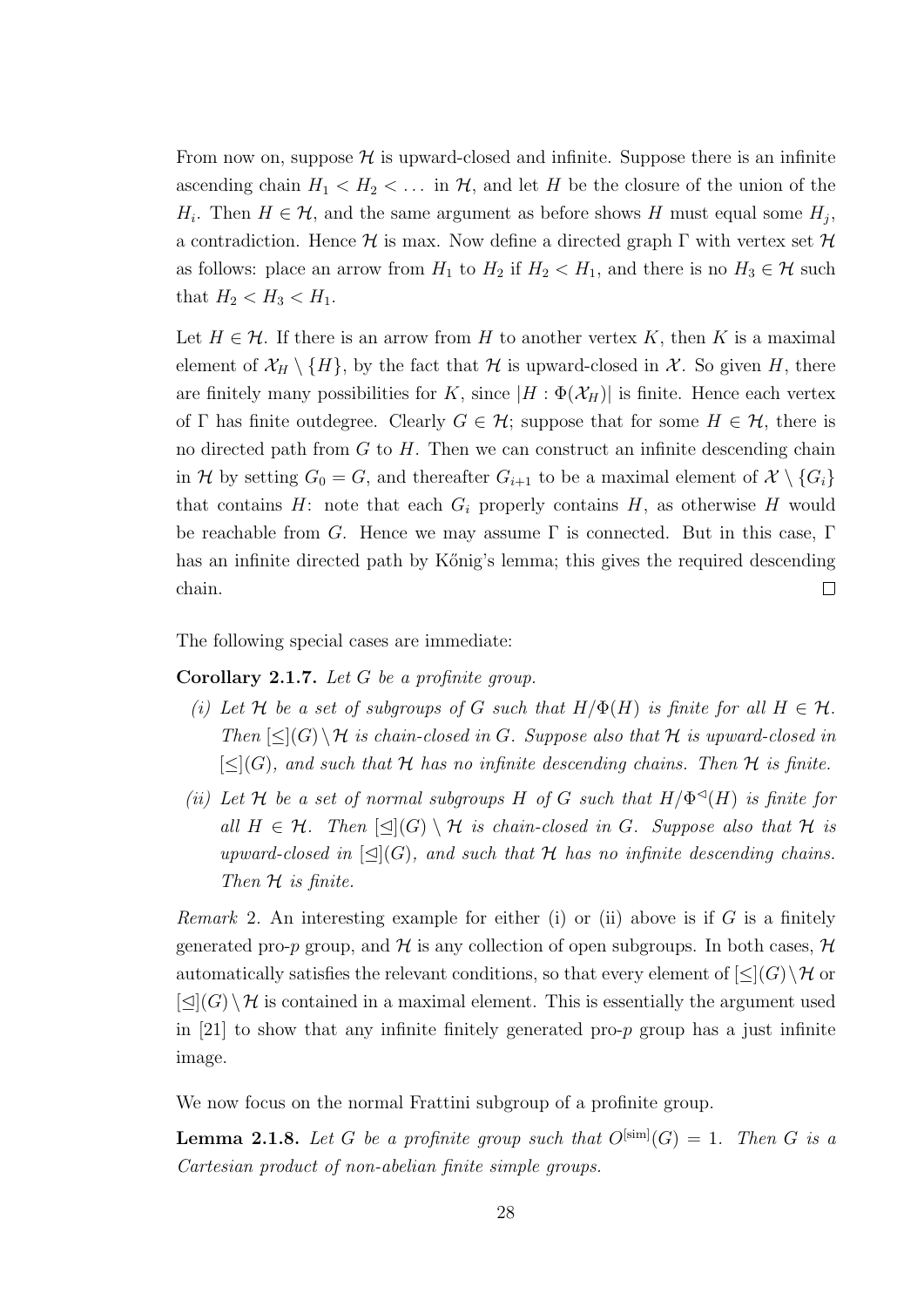Proof. We assume the finite case of the lemma, as it is well-known: see [7], Exercise 4.3. Given  $K \subseteq_{o} G$ , say the set  $\mathcal{Q}_K = \{K/K, Q_1/K, \ldots, Q_n/K\}$  of subgroups of  $G/K$ is a witness for the decomposition of  $G/K$  if the members of  $\mathcal{Q}_K \setminus \{K/K\}$  are each non-abelian simple, and together generate  $G/K$  as a direct product. Let  $\mathcal{S}_K$  be the set of all witnesses for the decomposition of  $G/K$ . Then  $\mathcal{S}_K$  is finite and non-empty for every  $K \leq_o G$  by the finite case of the lemma, since  $O^{[\text{sim}]}(G/K) = 1$ . Moreover, given  $\mathcal{Q}_K \in \mathcal{S}_K$ , and given  $K \leq L \leq G$ , the set  $\mathcal{Q}_L = \{L/L, Q_1L/L, \ldots, Q_nL/L\}$  is a witness for the decomposition of  $G/L$ . This defines a function from  $\mathcal{S}_K$  to  $\mathcal{S}_L$ , and so the set  $\{S_K | K \leq_{o} G\}$ , together with these functions, forms an inverse system of finite non-empty sets. It follows that the inverse limit is non-empty, and so there is a set  $\mathcal R$  of subgroups of  $G$ , such that

$$
\mathcal{R}_K := \{ RK/K \mid R \in \mathcal{R}\}
$$

is a witness for the decomposition of  $G/K$ , for every  $K \leq_o G$ . We conclude the following:

- (a) for any  $R \in \mathcal{R} \setminus \{1\}$  we have  $R \leq G$ , and furthermore R is the inverse limit of  $[\text{sim}]$ -groups, so in fact  $R \in [\text{sim}]$ ;
- (b) G is generated by  $\mathcal{R}$ , and distinct elements of  $\mathcal{R}$  have trivial intersection.

Hence  $G$  is the Cartesian product of non-abelian simple groups, with decomposition given by  $\mathcal{R} \setminus \{1\}.$  $\Box$ 

Proposition 2.1.9. Let G be a profinite group.

- (i) Let  $H \trianglelefteq G$ . Then  $\Phi \trianglelefteq(H) \leq \Phi \trianglelefteq(G)$ .
- (ii) Suppose  $L \in [\triangle]_{\Phi}$  for every open normal subgroup L of G. Then  $G \in [\triangle]_{\Phi}^*$  $_{\Phi}^*$  .
- (iii) Suppose  $\Phi^{\lhd}(G) = 1$ . Then G is a Cartesian product of finite simple groups. In particular, let X be the union of all finite normal subgroups of G; then  $G = \overline{X}$ .

*Proof.* (i) Suppose not. Then there is a normal subgroup N of G such that  $G/N$ is simple, and such that N does not contain  $\Phi^{<sup>q</sup>}(H)$ . Now  $HN/N$  is a non-trivial normal subgroup of  $G/N$ , so  $HN/N = G/N$ . But then  $H \cap N$  is a normal subgroup of H such that  $H/(H \cap N) \cong HN/N$  is simple, so that  $\Phi \circ H \cap N \leq N$ .

(ii) Let H be an open subgroup of G, and let K be the core of H in G. Then K is an open normal subgroup of G, so  $\Phi^{\lhd}(K)$  has finite index in K and hence in G. Now  $\Phi^{\lhd}(K) \leq \Phi^{\lhd}(H)$  by (i), so  $\Phi^{\lhd}(H)$  has finite index in H.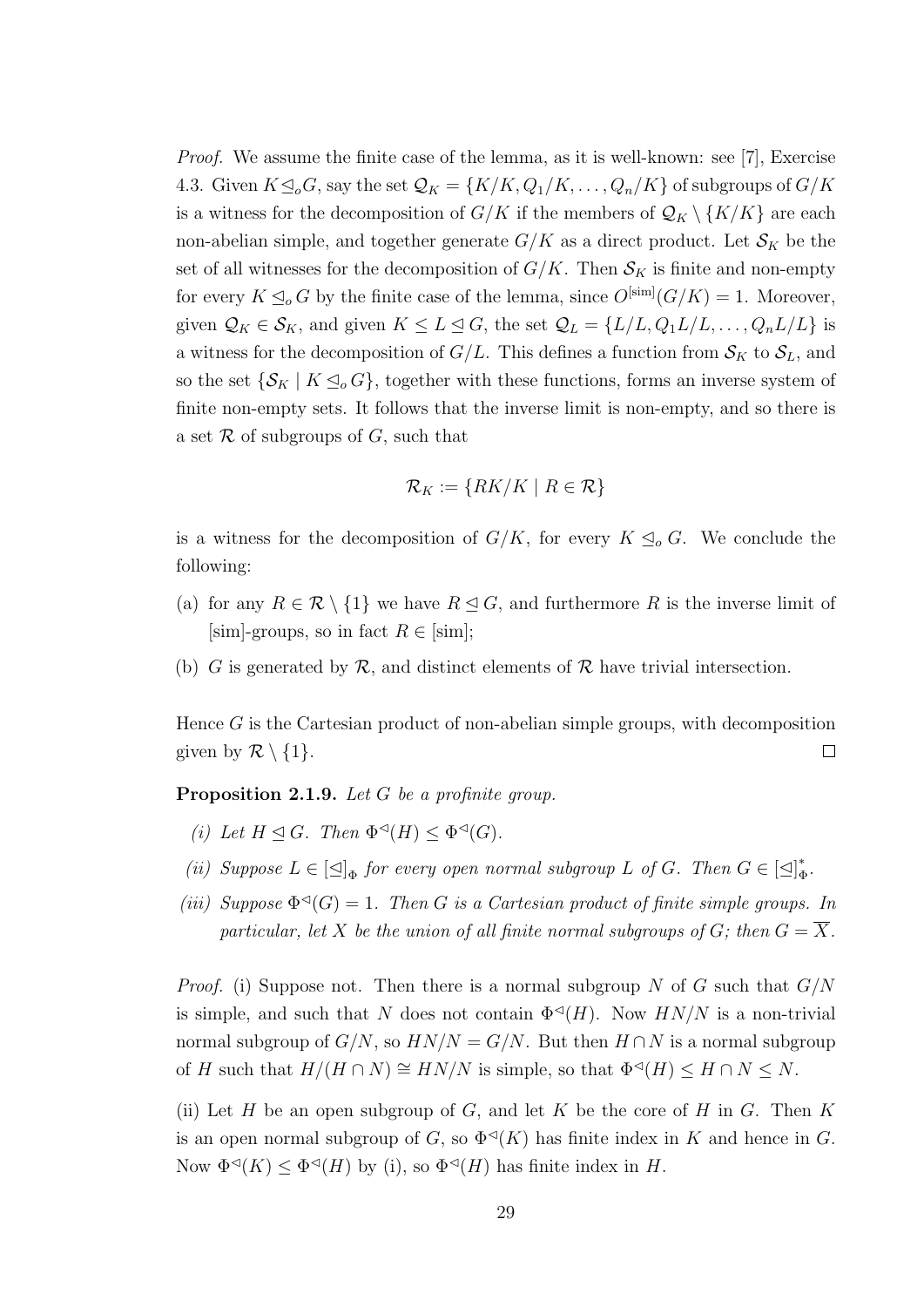(iii) Let  $A = O^{[\text{sim}]}(G)$ , let N be the set of normal subgroups of G of prime index, and let  $B = \bigcap_{N \in \mathcal{N}} N$ . Note first that  $A \cap B = \Phi^{\lhd}(G) = 1$ . Also,  $G/AB$  is an image of both an abelian group  $G/B$  and a perfect group  $G/A$ , so must be trivial; hence  $G = AB$ , so  $G \cong A \times B$ . It follows that  $A \cong G/B$  is abelian, and hence is a Cartesian product of its Sylow subgroups. Every finite image of  $G/B$  has squarefree exponent, so for each  $p$ , its  $p$ -Sylow subgroup is elementary abelian, and thus a Cartesian product of groups of order p. Similarly  $B \cong G/A$ , so B is a Cartesian product of non-abelian finite simple groups by Lemma 2.1.8.  $\Box$ 

In the case of a pro- $p$  group  $G$ , we can also obtain properties of the normal subgroup lattice using centres of images of G.

**Definition 2.1.10.** Given a pro-p group G, define the following invariant:

$$
r^Z(G) = \sup_{P \trianglelefteq G} (r(Z(G/P)))
$$

Note that  $r(G) \geq r^Z(G) \geq d(G)$ , but  $r^Z(G)$  may be infinite even if  $d(G)$  is finite: consider for instance the free pro-p group on d generators, for  $d \geq 2$ .

Given a set of subgroups X of a profinite group, say  $Y \in \mathcal{X}$  is redundant in X if  $\langle \mathcal{X} \setminus \{Y\} \rangle = \langle \mathcal{X} \rangle$ . Say X is non-redundant if no element of X is redundant in X.

**Proposition 2.1.11.** Let G be a pro-p group, and let n be an integer. Then  $r^Z(G) \leq$ n if and only if  $|\mathcal{X}| \leq n$  for every non-redundant set X of normal subgroups.

*Proof.* Suppose  $r^Z(G) \geq n$ . Let P be a normal subgroup of G with  $r(Z(G/P))$  = n. Then a subgroup of  $Z(G/P)$  is generated without redundancy by a finite set  $\mathcal{X} = \{K_1/P, \ldots, K_n/P\}$  of n cyclic groups. This implies  $\mathcal{X}' = \{K_1, \ldots, K_n\}$  is a non-redundant set of normal subgroups of  $G$  of size  $n$ .

In the other direction, let  $\{K_1, \ldots, K_m\}$  be a non-redundant set of m normal subgroups, generating a subgroup M. Let  $L = \Phi^{[\triangleleft]}(G)(M)$ , in other words  $L =$  $M^p[G,M]$ , and let  $R_i = K_i L/L$ . By Lemma 2.1.2,  $M/L$  is generated without redundancy by  $\{R_1, \ldots, R_n\}$ . Furthermore, if N is a proper subgroup of M that is maximal subject to being normal in G, then  $|M/N| = p$  and  $M/N$  is centralised by G, since G is a pro-p group. Hence  $M/L \leq Z(G/L)$ , and

$$
m \le d(M/L) \le r(Z(G/L)) \le r^Z(G).
$$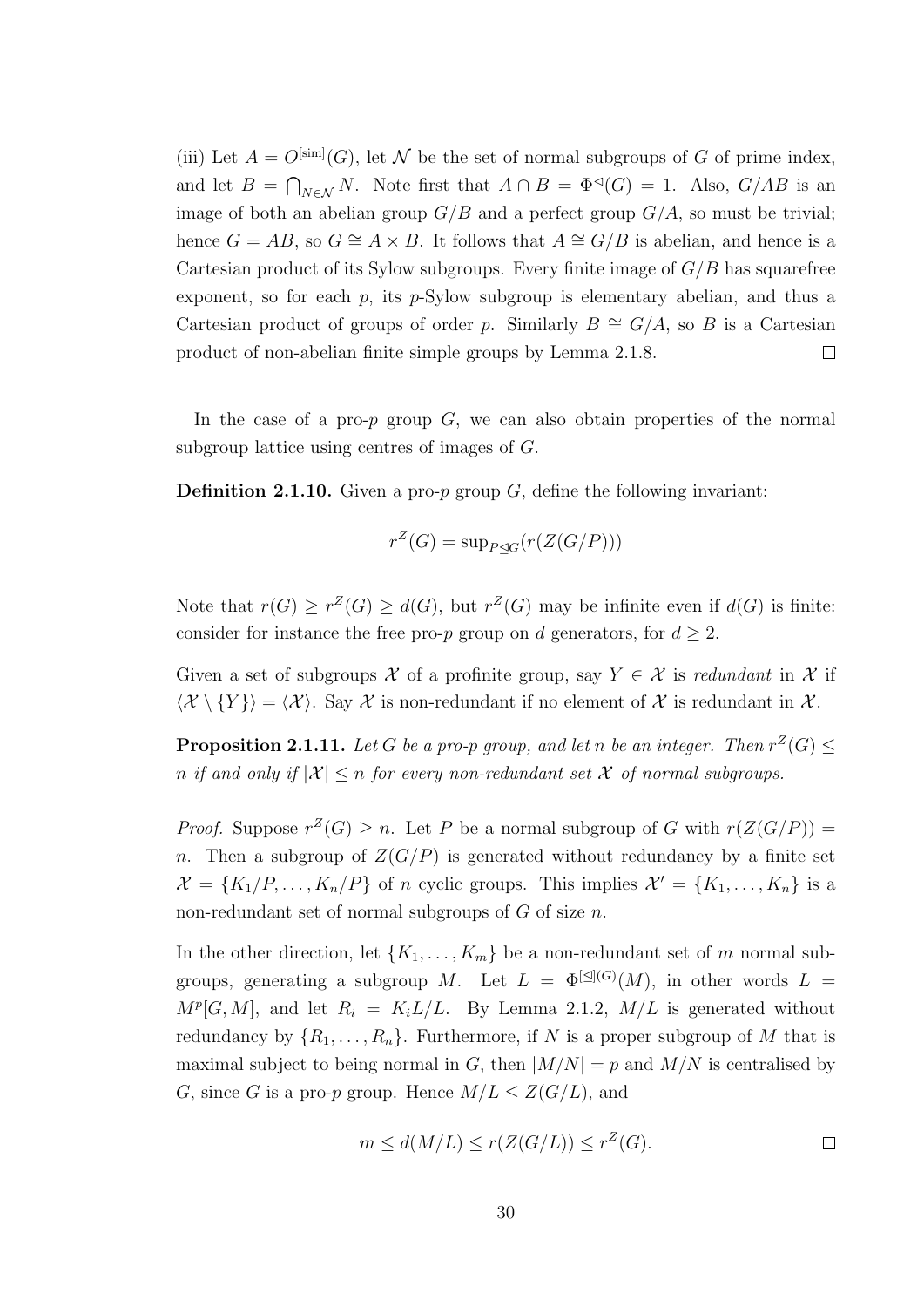## 2.2 Some consequences of Tate's theorem

Tate's theorem (Theorem 1.6.2) has straightforward but important consequences for fusion in profinite groups, as follows:

**Corollary 2.2.1.** Let G be a profinite group, and let  $S \in \mathrm{Syl}_p(G)$ .

- (i) Let M be a normal subgroup of G such that  $S \cap M \leq \Phi(S)$ . Then SM is  $p'$ -normal, and  $O_{p'}(G/M) = O_{p'}(G)M/M$ .
- (ii) Let M and N be normal subgroups of G such that  $S \cap M \leq \Phi(S)N$ . Then  $MN/N$  is p'-normal.

*Proof.* (i) We see that  $(SM)'(SM)^p \leq \Phi(S)M$ , so

$$
((SM)'(SM)^p) \cap S \le \Phi(S)M \cap S = \Phi(S) = S'S^p.
$$

Hence S controls p-transfer in SM by Theorem 1.6.2, so SM is  $p'$ -normal by Corollary 1.6.3.

For the final assertion, let O be the lift of  $O_{p'}(G/M)$  to G. It is clear that  $O \geq$  $O_{p'}(G)M$ . On the other hand, we have  $SM/M \cap O/M = 1$  since  $O/M$  is a prop' group, so  $S \cap O \leq S \cap M \leq \Phi(S)$ . This ensures that O has a normal p'-Hall subgroup K say, by the same argument as for  $M$ ; this K is normal in  $G$ , and  $O$ contains  $O_{p'}(G)$ , so in fact  $K = O_{p'}(G)$ . Since M contains a p-Sylow subgroup of O, it follows that  $O = O_{p'}(G)M$ .

(ii)  $MN/N$  is a normal subgroup of  $G/N$ , and  $\Phi(S/N) = \Phi(S)N/N$  contains  $(M \cap$  $S$ )N/N. The result follows by part (i) applied to  $G/N$ .  $\Box$ 

**Corollary 2.2.2.** Let G be a profinite group with  $d_p(G)$  finite. Then  $G/O_{p'}(G)$  is virtually pro-p. If  $p = 2$ , then G is also virtually prosoluble.

*Proof.* Let S be a p-Sylow subgroup of G. Then  $d(S) = d_p(G)$  is finite, so  $S/\Phi(S)$ is finite, and hence there must be some open normal subgroup  $N$  of  $G$  such that  $S \cap N \leq \Phi(S)$ . By Corollary 2.2.1,  $N/O_{p}(N)$  is a pro-p group, so  $G/O_{p}(N)$  is virtually pro-p. Now  $O_{p'}(N) \leq O_{p'}(G)$ , so  $G/O_{p'}(G)$  is an image of  $G/O_{p'}(N)$ ; hence  $G/O_{p'}(G)$  is virtually pro-p.

Now suppose  $p = 2$ . Let R be the subgroup of G such that  $R \geq O_{2'}(G)$  and  $R/O_{2'}(G) = O_{2}(G/O_{2'}(G))$ . Since  $G/O_{2'}(G)$  is virtually pro-2, R has finite index in G. By the Odd Order Theorem,  $O_{2'}(G)$  is prosoluble, and so R is prosoluble.  $\Box$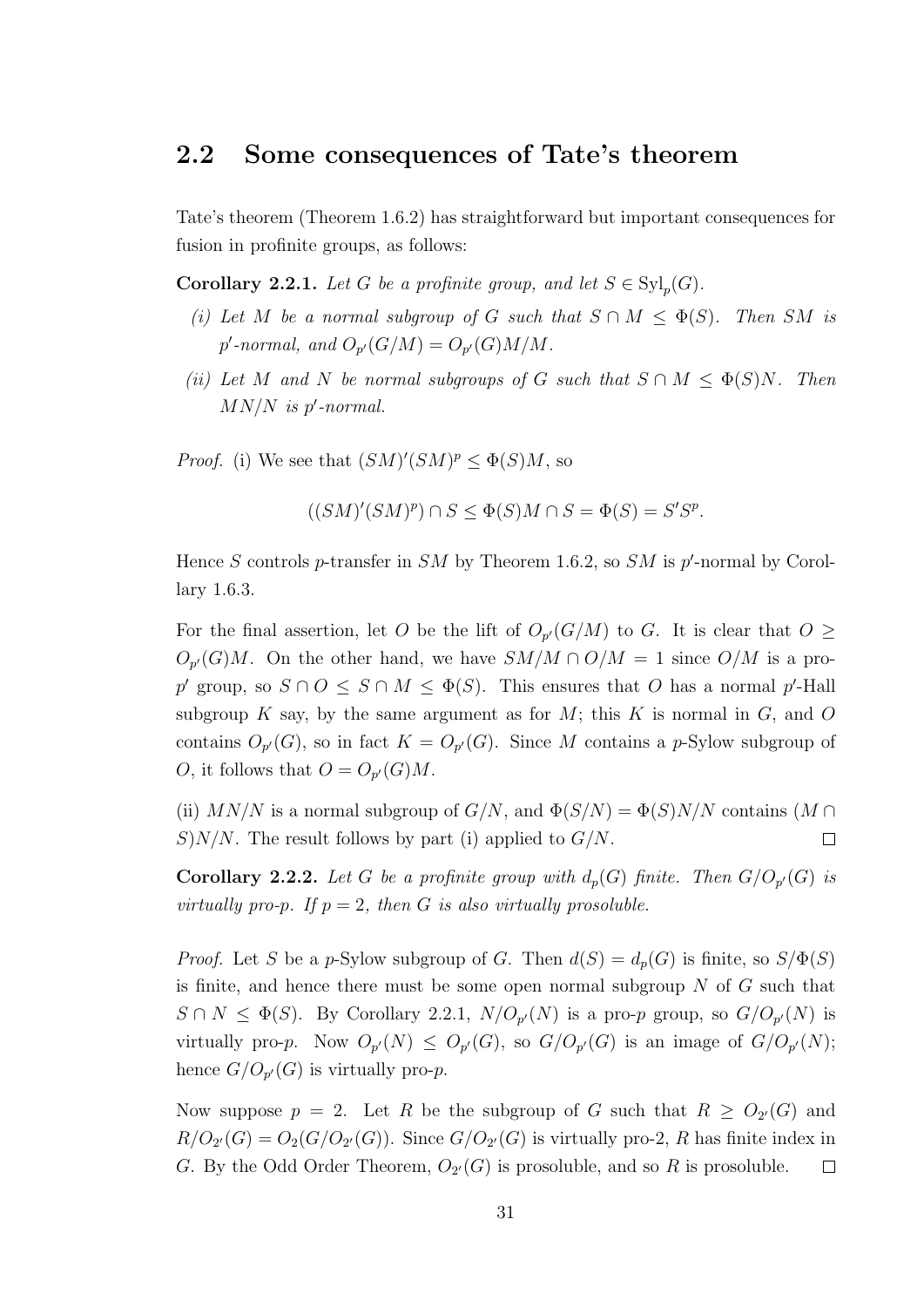Corollary 2.2.3. Let G be a profinite group involving only finitely many primes, such that  $d_p(G)$  is finite for every p. Then G is virtually pronilpotent.

*Proof.* For each prime p dividing  $|G:1|$ , choose an open normal subgroup  $N_p$  of G such that  $N_p$  has a normal p'-Hall subgroup; such an  $N_p$  exists by the previous corollary. Set N to be the intersection of these  $N_p$ , and note that  $|G:N|$  is finite. Then N has a normal p'-Hall subgroup for every prime p, since  $N \leq N_p$ . It follows that N has a normal  $\pi$ -Hall subgroup for any set of primes  $\pi$ , and so N is the direct product of its Sylow subgroups. Hence N is pronilpotent.  $\Box$ 

Remark 3. This was also proved by Mel'nikov in [32]. We will give a strengthening of Mel'nikov's result in Section 5.3.

**Proposition 2.2.4.** Let G be a profinite group with a d-generated p-Sylow subgroup S.

(i) Let X be a set of normal subgroups of G, and let  $H = \langle X \rangle$ . Then there is a subset K of X such that  $|K| \leq d$ , and such that K generates a subgroup K of G satisfying

$$
\Phi(S)(H \cap S) = \Phi(S)(K \cap S).
$$

In particular,  $H/K$  is p'-normal.

- (ii) Let  $\mathcal E$  be a subgroup class such that  $\mathcal E \subseteq [\triangle],$  with the following closure properties for all  $K, L \triangleleft G$ :
	- (a)  $K, L \in \mathcal{E}(G) \Rightarrow KL \in \mathcal{E}(G)$ ;
	- (b)  $LK/K \in \mathcal{E}(G/K) \wedge K \in \mathcal{E}(G) \Rightarrow KL \in \mathcal{E}(G)$ .

Then there is an  $\mathcal{E}$ -subgroup K of G, such that every  $\mathcal{E}$ -subgroup of  $G/K$  is  $p'$ -normal.

*Proof.* (i) Given a normal subgroup N of G, write  $V_S(N) = (N \cap S)\Phi(S)/\Phi(S)$ , regarded as a subspace of  $S/\Phi(S) \cong (\mathbb{F}_p)^{d(S)}$ . Since H is generated by X, there are  $H_1, \ldots, H_k \in \mathcal{X}$  such that

$$
V_S(H) = V_S(H_1) + \cdots + V_S(H_k),
$$

and such that  $k \le \dim(V_S(H)) \le d$ . Now set  $\mathcal{K} = \{H_1, \ldots, H_k\}$  and let  $K = \langle \mathcal{K} \rangle$ ; then clearly

$$
\Phi(S)(H \cap S) = \Phi(S)(K \cap S)
$$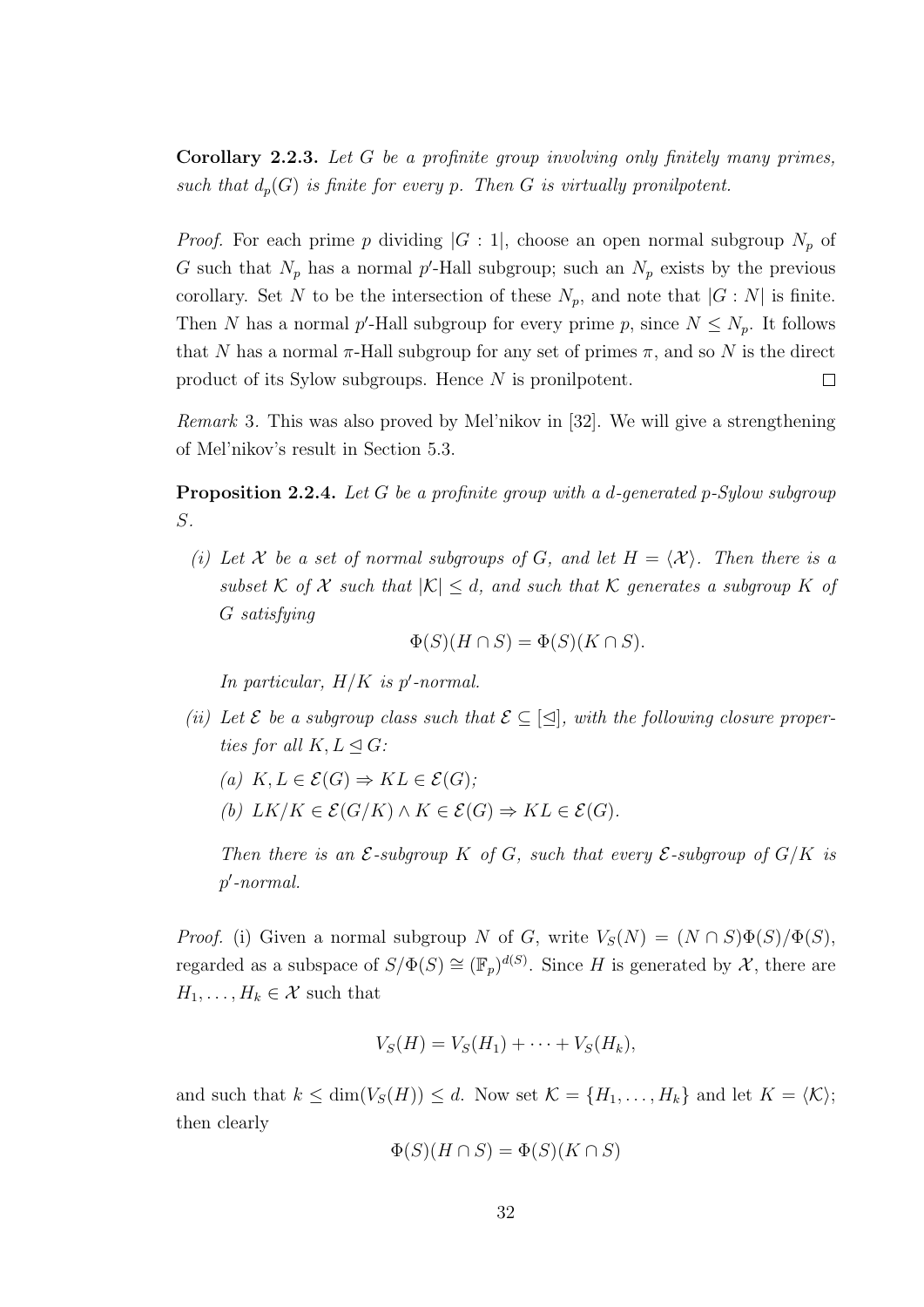as required. Hence  $H/K$  is  $p'$ -normal by Corollary 2.2.1.

(ii) Apply part (i) to the class  $\mathcal{X} = \mathcal{E}(G)$ , to obtain a finite subset K generating a subgroup K as before. Also, let H be as before. Since K is a finite subset of  $\mathcal{E}(G)$ , we have  $K \in \mathcal{E}(G)$  by property (a). Now let  $M/K$  be an  $\mathcal{E}$ -subgroup of  $G/K$ . Then  $M \in \mathcal{E}(G)$  by property (b), and so  $M \leq H$ , in other words  $M/K \leq H/K$ ; since  $H/K$  is p'-normal, so is  $M/K$ .  $\Box$ 

Under the circumstances of (ii) above, define the  $\mathcal{E}\text{-}based\ p\text{-}dimension$  of G to be  $\dim(V_S(H))$ , where  $H = \langle \mathcal{E}(G) \rangle$ . In particular, define  $f_p(G) = \dim(V_S(\overline{X}))$ , where X is the union of all finite normal subgroups of G. Note that  $f_p(G) \leq f_p(S) \leq d(S)$ .

Corollary 2.2.5. Let G be a profinite group with finitely generated p-Sylow subgroup S. Then G has a finite normal subgroup K that is the normal closure of at most  $f_p(G)$  elements, such that every finite normal subgroup of  $G/K$  is p'-normal.

## 2.3 The virtual centre and finite radical of a profinite group

**Definition 2.3.1.** The *finite radical*  $\text{Fin}(G)$  of a group G is the union of all finite normal subgroups of G. The *virtual centre*  $VZ(G)$  of a group G is the set of all elements x of G such that  $C_G(x)$  has finite index, or equivalently, the union of all centralisers of (normal) subgroups of finite index.

Both  $\text{Fin}(G)$  and  $VZ(G)$  are abstract subgroups of G, though they need not be closed in general. Note that  $G = VZ(G)$  if and only if all conjugacy classes of G are finite. Such groups are known as FC-groups, and have been studied extensively in their own right. For more details, see the research note of Tomkinson ([42]) on the subject.

With a topological group  $G$  there are two notions of the size of  $G$ : one is the cardinality  $|G|$  of the underlying set, and the other is the smallest cardinality of a dense abstract subgroup, which may be strictly smaller. Given a topological group in which  $\text{Fin}(G)$  is dense, this raises the question of whether  $|\text{Fin}(G)|$  is equal to  $|G|$ , or the smallest cardinality of a dense abstract subgroup, or somewhere in between. We are particularly interested here in the case where  $G$  is a profinite group. Both extremes occur in the case of abelian countably based profinite groups: for example,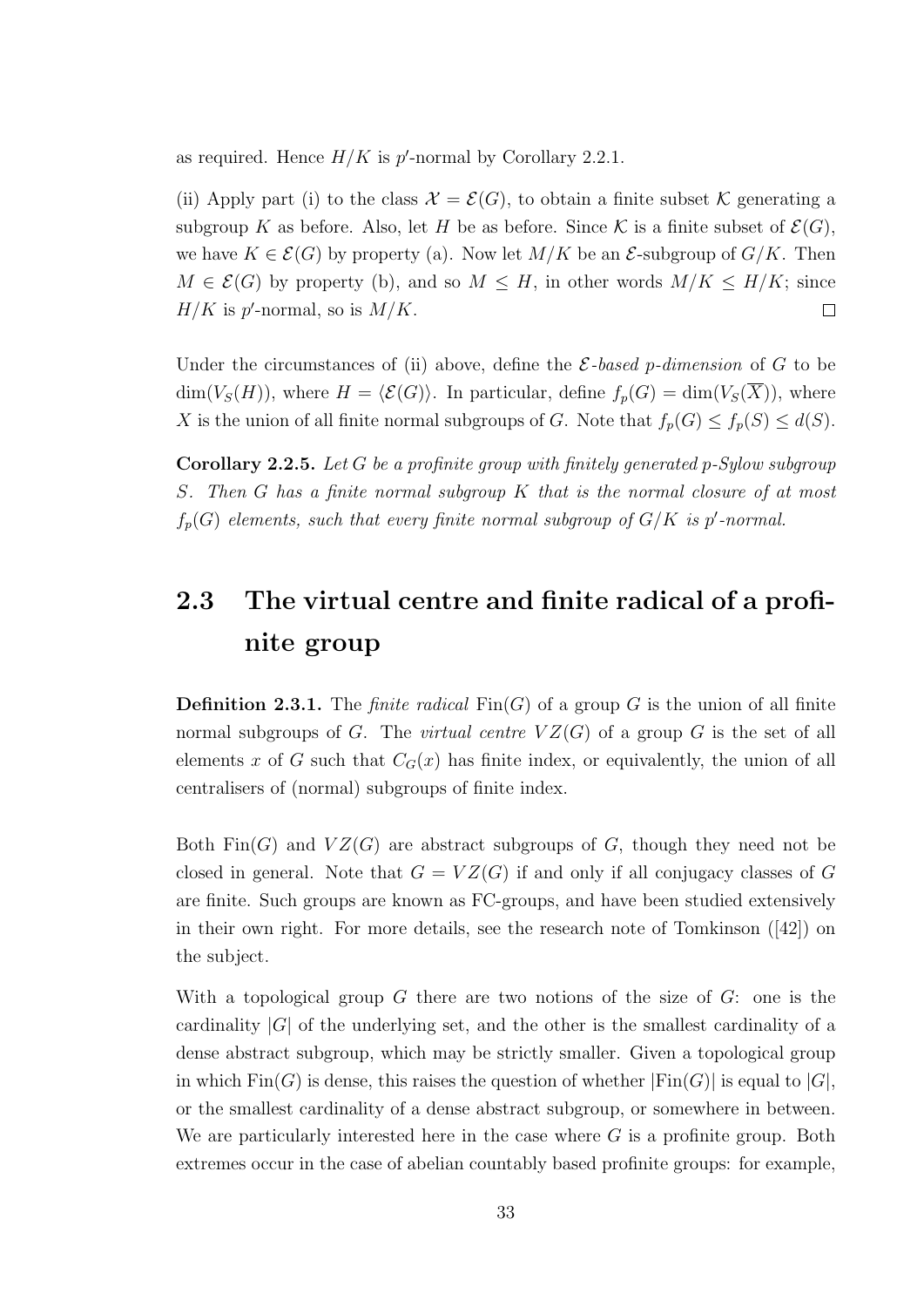an infinite inverse limit of cyclic groups of square-free order has countable finite radical, whereas the Cartesian product of infinitely many isomorphic finite cyclic groups is uncountable, and equal to its finite radical.

An important result that relates  $\text{Fin}(G)$  to  $VZ(G)$  is Dicman's Lemma:

**Lemma 2.3.2 (Dicman [11]).** Let  $X$  be a finite subset of the group  $G$ , such that each element of X has finite order, and such that  $X \subseteq VZ(G)$ . Then  $\langle X \rangle^G$  is finite.

**Corollary 2.3.3.** Let G be any group. Then  $\text{Fin}(G)$  is the set of all elements of  $VZ(G)$  of finite order. In particular,  $\text{Fin}(H) \subseteq \text{Fin}(G)$  whenever H is a subgroup of G of finite index.

The following lemma will also prove useful:

**Lemma 2.3.4 (Gorchakov [22]; Hartley [24]).** Let G be a periodic FC-group, and suppose G is a subgroup of  $\prod_{i\in I} F_i$ , where each  $F_i$  is finite. If I is infinite then  $|G/Z(G)| \leq |I|.$ 

**Corollary 2.3.5.** Let G be a  $\kappa$ -based profinite group, where  $\kappa$  is an infinite cardinal. Then  $|Fin(G)/Z(Fin(G))| \leq \kappa$ ; in particular, if  $|Fin(G)| > \kappa$  then  $|Fin(G)| =$  $|Z(\text{Fin}(G))|$ .

*Proof.* There is a canonical injection from G to the Cartesian product  $\prod_{i\in I} F_i$  of its finite continuous images, so  $Fin(G)$  is isomorphic to a subgroup of this Cartesian product. Since G is  $\kappa$ -based,  $|I| = \kappa$  here. The result now follows immediately from the lemma.  $\Box$ 

The following lemma will be useful for estimating the sizes of the virtual centre and finite radical of a profinite group:

**Lemma 2.3.6.** Let G be a  $\kappa$ -based profinite group, with  $\kappa$  an infinite cardinal.

- (i) Suppose  $|VZ(G)| = \mu > \kappa$ . Then there is an open subgroup H of G such that  $|Z(H)| = \mu$ .
- (ii) Suppose  $|Fin(G)| = \nu > \kappa$ . Then there is a subgroup M of G of cardinality  $\nu$  and finite exponent, such that M is a central closed subgroup of an open normal subgroup H of G, with  $\text{Fin}(H) = \text{Fin}(G)$ .

*Proof.* (i) The virtual centre of G is by definition the union of the subgroups  $C_G(H)$ of G, where H is an abstract subgroup of finite index. There are at most  $\kappa$  distinct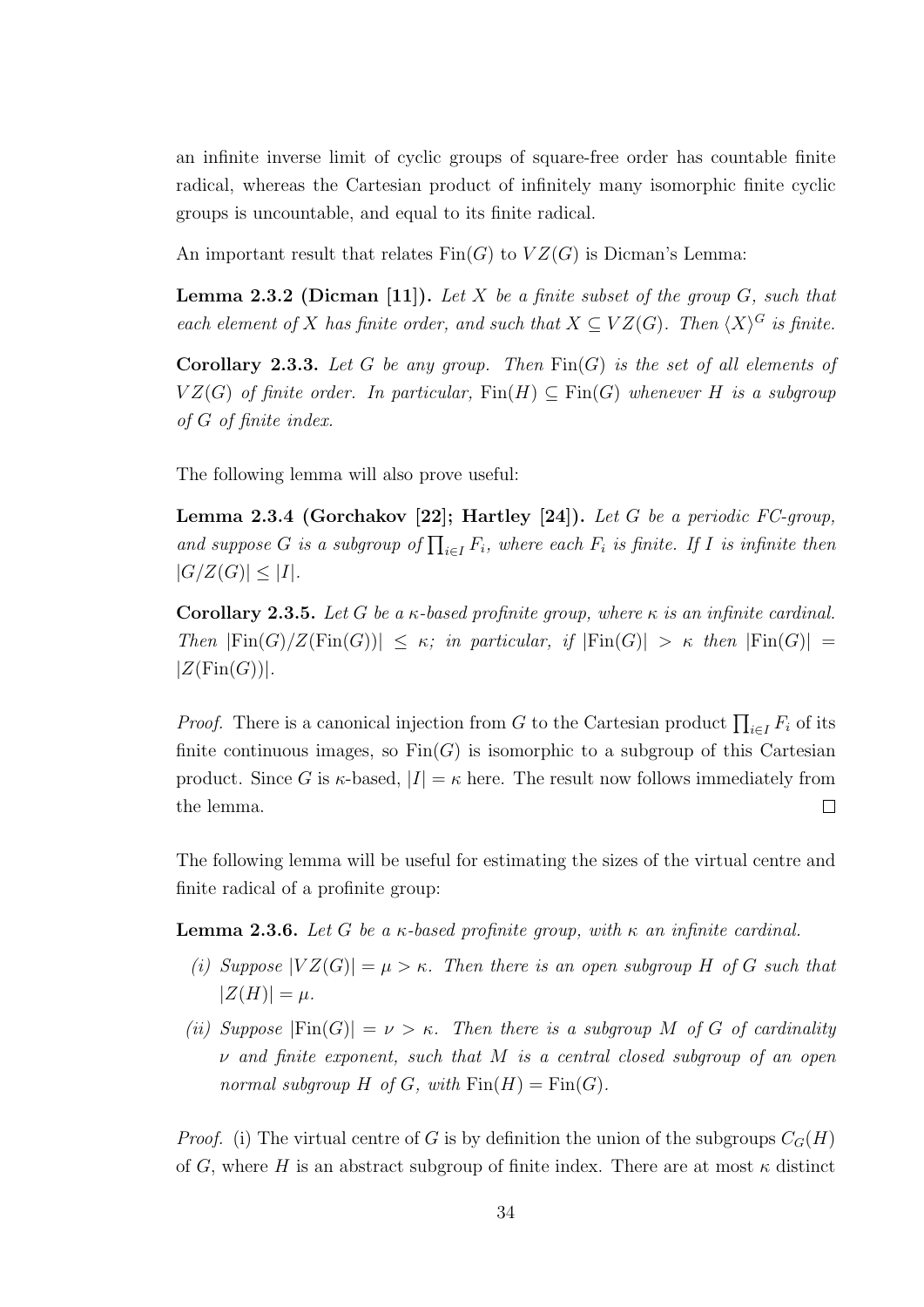centralisers of this form, since  $C_G(H) = C_G(\overline{H})$ , and G has only  $\kappa$  closed subgroups of finite index. It follows that there is some open subgroup H for which  $|C_G(H)| = \mu$ ; then  $|C_G(H):Z(H)|$  is finite, so  $|Z(H)| = \mu$ .

(ii) By Corollary 2.3.5,  $|Z(\text{Fin}(G))| = \nu$ . Now  $Z(\text{Fin}(G))$  is the union of subsets of the form  $C_G(H) \cap Z(\text{Fin}(G))$ , where  $H \leq_o G$ . There are at most  $\kappa$  distinct subsets of this form, so there is some  $H \leq_{o} G$  for which  $|C_{G}(H) \cap Z(\text{Fin}(G))| = \nu$ . We are free to assume H is normal and contains  $\text{Fin}(G)$ , by replacing H with the open normal subgroup  $\text{Core}_G(H)\text{Fin}(G)$  if necessary; this ensures  $\text{Fin}(G) = \text{Fin}(H)$ , by Corollary 2.3.3. Let  $T_n$  be the subgroup of  $C_G(H) \cap Z(\text{Fin}(G))$  generated by the elements of order dividing n; then  $T_n$  is abelian and has exponent n. Take some n for which  $|T_n| = \nu$ . Now take  $M = T_n \cap H$ . Then M is a central closed subgroup of H of exponent n, and  $|M| = |T_n| = \nu$ .  $\Box$ 

In the countably-based case, this specialises to the following:

Corollary 2.3.7. Let G be a countably-based profinite group.

- (i) The virtual centre of  $G$  is countable if and only if, in every open subgroup  $H$ of G, the centre  $Z(H)$  is finite.
- (ii) The finite radical of G is countable if and only if, in every open subgroup H of G, the centre  $Z(H)$  has no infinite abstract subgroups of finite exponent.

*Proof.* (i) If  $VZ(G)$  is uncountable, then by the lemma there is an open normal subgroup of G with infinite centre. Conversely, if  $VZ(G)$  is countable, it cannot contain any infinite closed subgroup of  $G$ , and so every open subgroup must have finite centre.

(ii) If  $\text{Fin}(G)$  is uncountable, then by the lemma there is an open normal subgroup of G that has an infinite central subgroup of finite exponent. Conversely, if an open subgroup  $H$  of G has an infinite central abstract subgroup  $K$  of finite exponent, then the closure of K is also contained in  $Z(H)$ , and also of the same finite exponent by Lemma 1.2.4. Hence the closure of K is contained in  $\text{Fin}(G)$ , so  $\text{Fin}(G)$  is uncountable.  $\Box$ 

Given a countably-based profinite group  $G$  with countable  $K$ , where  $K$  is the virtual centre or finite radical, we turn to the question of whether or not  $K$  is finite. Note that G has infinite virtual centre if and only if every open subgroup of G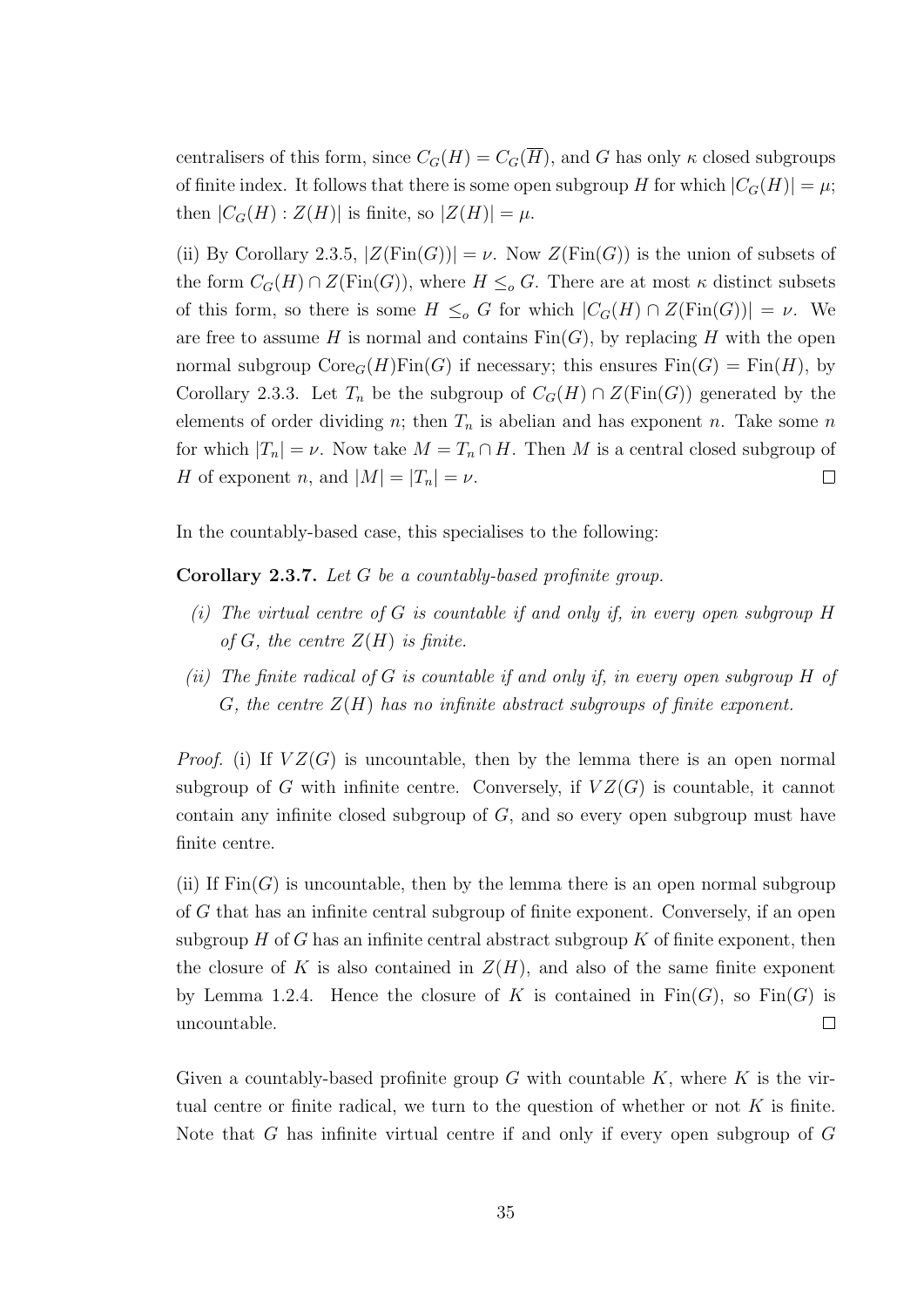does, and similarly for the finite radical, so these properties depend only on the commensurability class of G.

For upper bounds on  $|Fin(G)|$ , we can specialise to the case of pro-p groups, thanks to the following:

**Lemma 2.3.8.** Let G be a profinite group, and let  $\kappa$  be an infinite cardinal. Then  $|Fin(G)| \leq \kappa$  if and only if  $|Fin(G) \cap S| \leq \kappa$  whenever S is a Sylow subgroup of G.

*Proof.* Write  $\text{Fin}(G)_p$  for the set of (pro-)p elements of  $\text{Fin}(G)$ . Let  $x \in \text{Fin}(G)$ . Then for some *n* and distinct primes  $p_1, \ldots, p_n$ , there is a primary decomposition  $x = x_1 \dots x_n$  of x, such that  $x_i \in \text{Fin}(G)_{p_i}$ . Hence

$$
|\text{Fin}(G)| \le \sup_{p \in \mathbb{P}} |\text{Fin}(G)_p| \aleph_0.
$$

By Sylow's theorem, the set  $Fin(G) \cap S$  accounts for all conjugacy classes of prop elements of  $\text{Fin}(G)$ ; also, every conjugacy class of  $\text{Fin}(G)$  is finite by definition. Hence

$$
|\text{Fin}(G)_p| \le |\text{Fin}(G) \cap S| \aleph_0.
$$

The conclusion is now clear.

Now consider the case of pro- $p$  groups. A well-known property of finite  $p$ -groups can be used here to obtain a condition for whether or not the finite radical is finite.

**Lemma 2.3.9.** Let G be a non-trivial finite p-group, and let H be a p-group of automorphisms of G. Then  $C_G(H) > 1$ .

Corollary 2.3.10. Let G be a pro-p group, such that  $\text{Fin}(G) \cap Z(G)$  is finite. Then  $Fin(G)$  is finite.

*Proof.* Let  $W = \text{Fin}(G) \cap Z(G)$ , and suppose  $\text{Fin}(G)$  is infinite. Then G has an open normal subgroup K such that  $K \cap W = 1$ . Let  $F = \text{Fin}(G) \cap K$ . Then F is a union of finite normal subgroups of G, and  $|F| = |Fin(G)|$ . In particular, F contains a finite non-trivial normal subgroup N of G. Now  $G/C_G(N)$  is a finite p-group, as G is a pro-p group, so  $C_N(G) = N \cap Z(G) > 1$ . But  $N \cap Z(G) \leq (K \cap \text{Fin}(G) \cap Z(G)) = 1$ , a contradiction.  $\Box$ 

For finitely generated pro-p groups, there is another restriction on the 'size' of  $Fin(G)$ .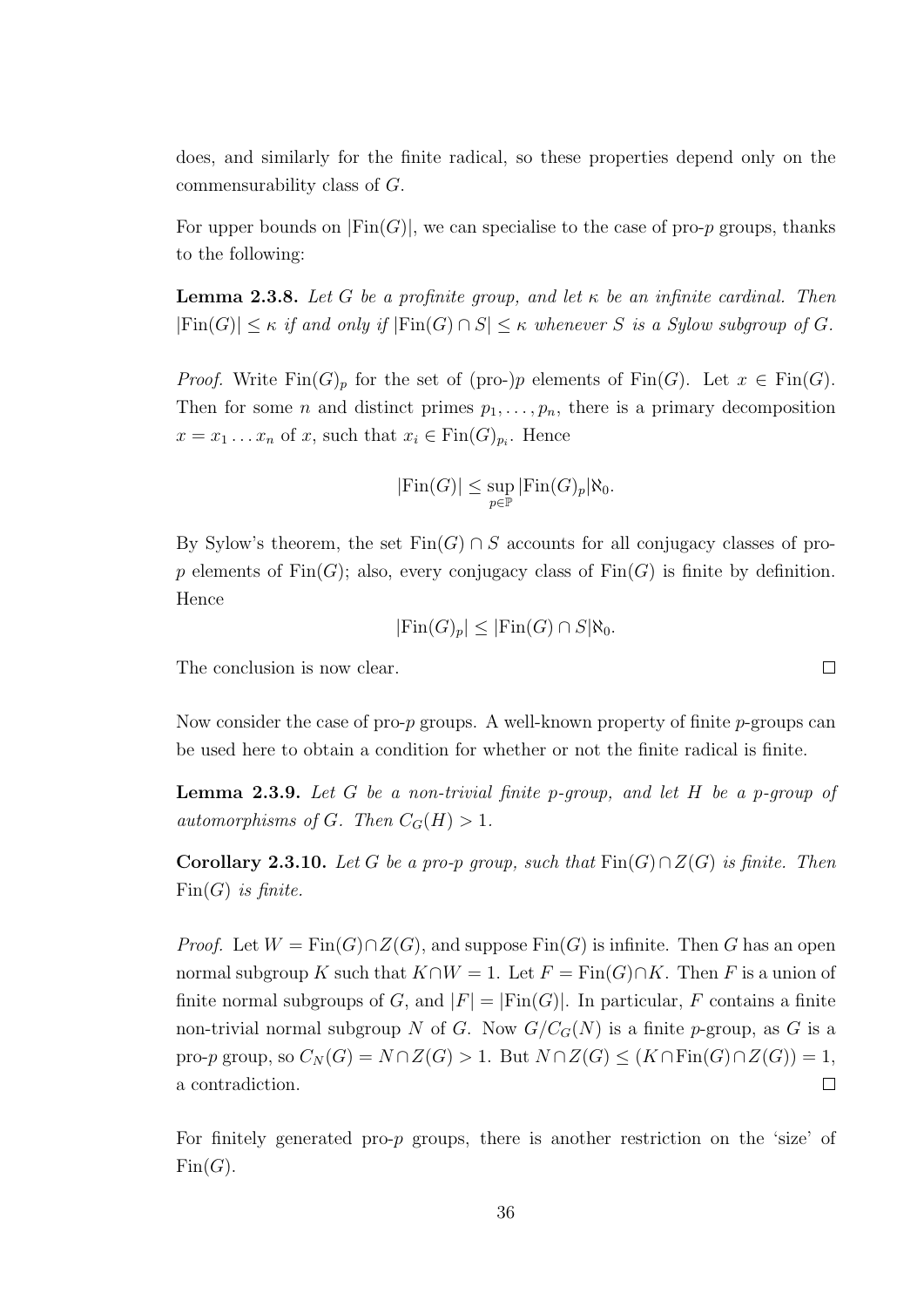**Proposition 2.3.11.** Let G be a finitely generated pro-p group. Suppose  $G =$  $\overline{\mathrm{Fin}(G)}K$  for some  $K \leq G$ . Then  $|G:K|$  is finite.

*Proof.* Every open subgroup U of G has  $U/\Phi(U)$  finite. Hence  $\mathcal{X} \setminus \mathcal{H}$  is chainclosed by Lemma 2.1.6, where  $\mathcal{X} = [\leq](G)$  and  $\mathcal{H} = [\leq_f](G)$ . In particular, if K has infinite index, then K is contained in a maximal element M of  $\mathcal{X} \setminus \mathcal{H}$ ; we may assume  $K = M$ . This means K has infinite index, but every subgroup of G properly containing K has finite index. In particular, let  $N$  be a finite normal subgroup of G. Then  $KN$  has infinite index in  $G$ , as it is the union of finitely many cosets of K. Hence  $KN = K$ , that is  $N \leq K$ , by the maximality property of K. Thus K contains every finite normal subgroup of G, so  $K = \overline{\text{Fin}(G)}K = G$ . But then  $|G:K|=1$ , a contradiction.  $\Box$ 

Finally, here is a result concerning the composition of a countably based profinite group with respect to finite normal subgroups, once again illustrating the role played by pronilpotent subgroups, and hence pro-p subgroups, of a profinite group.

**Theorem 2.3.12.** Let G be a profinite group, and let K be a countably based closed subgroup of G that is topologically generated by finite normal subgroups of G. Then  $KF(G)/F(G)$  is a central product of finite groups, each of which is normal in  $G/F(G)$ .

*Proof.* We may assume that K is infinite. Let  $K = R_0 > R_1 > ...$  be an irreducible descending series of G-invariant open subgroups of K such that  $\bigcap R_i = 1$ . Write  $T_i$ for the section  $R_i/R_{i+1}$ , and given integers  $i > j$ , write  $C_{i,j}$  for the centraliser of  $T_i$ in  $R_j$ . Then  $C_{i,j}$  is G-invariant, and so either  $C_{i,j} \leq R_{j+1}$  or  $R_j \leq C_{i,j}R_{j+1}$ . Now construct a graph  $\Gamma$ : the vertices are the sections  $T_i$ , and  $T_i$  is adjacent to  $T_j$  for  $i > j$  if  $C_{i,j} \leq R_{j+1}$ .

The G-invariant finite subgroups of  $K$  generate a dense subgroup of  $K$ , and so in particular there is a finite normal subgroup  $F_j$  of K such that  $R_j = R_{j+1}F_j$ . It follows that  $C_K(F_j)$  is an open G-invariant subgroup of K, and so contains  $R_k$  for some  $k > j$ ; hence for any  $i \geq k$ ,  $T_j$  does not contribute to the automorphisms induced on  $T_i$ , and hence  $T_i$  and  $T_j$  are not adjacent in  $\Gamma$ . Thus all vertices of  $\Gamma$ have finite degree.

We now claim that  $T_i$  is adjacent to  $T_k$  whenever  $i > j > k$  and  $(T_i, T_j, T_k)$  is a path in Γ. If this were not the case,  $T_k$  would be covered by  $C_K(T_i)$ , a G-invariant subgroup. Now  $[R_j, C_K(T_i)] \leq C_{i,j}$ , which is contained in  $R_{j+1}$  by the assumption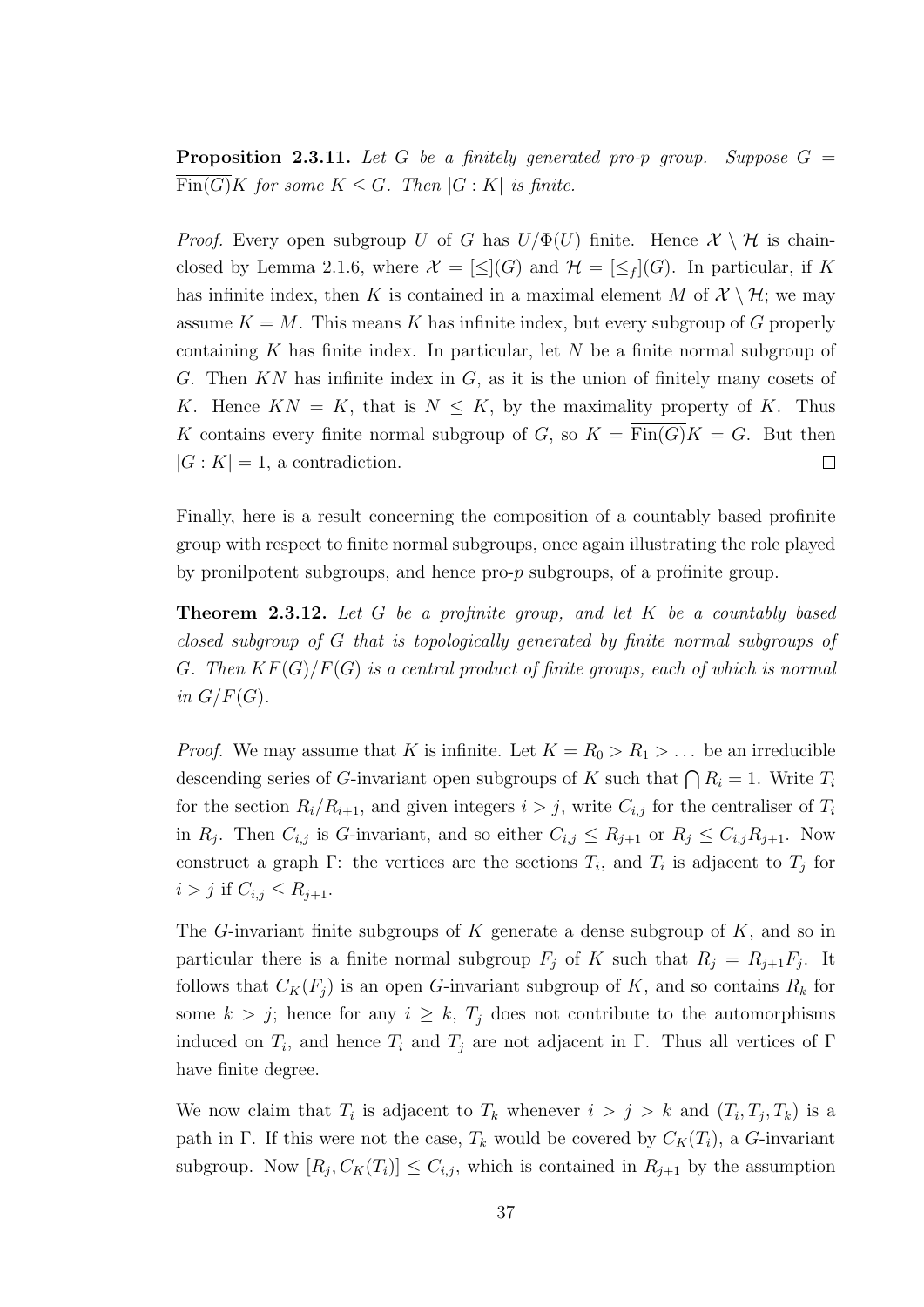that  $T_i$  is adjacent to  $T_j$ , so  $C_K(T_i)$  does not contribute to the automorphisms induced on  $T_j$ , and so  $T_j$  and  $T_k$  cannot be adjacent, a contradiction.

It follows that every component of  $\Gamma$  is finite; say the components of  $\Gamma$  are  $\{\Gamma_l \mid l \in$ N}. Now let  $K_l$  be intersection of  $C_K(T_j)$  as  $T_j$  ranges over all vertices that are not in the component  $\Gamma_l$ , and let L be the intersection of  $C_K(T_j)$  as j ranges over all values. Then the  $K_l$  and L are closed subgroups of K that are normal in G. Let  $L_i = (L \cap R_i)/(L \cap R_{i+1})$ . Then  $L_i$  is a central section of L, so the subgroups  $R_i \cap L$ form a central series for L. Thus L is pronilpotent and  $L \leq F(G)$ . Also,  $|K_l: L|$  is finite since  $\Gamma_l$  is finite and each section is finite.

Let M be the closure of the group generated by all  $K_l$ . Then  $K_l$  covers  $T_i$  whenever  $T_i \in \Gamma_l$ , and so M covers every section of the series; hence  $M = K$ . Now consider the interaction between different  $K_l$ . We have  $K_l \cap K_m = L$  for any distinct l and m, so  $[K_l, K_m] \leq L$ ; hence  $[K_l, M_l] \leq L$ , where  $M_l$  is the closure of the group generated by all  $K_m$  for  $m \in \mathbb{N} \setminus \{l\}$ . It follows that  $KF(G)/F(G)$  is a central product of the subgroups  $K_lF(G)/F(G)$ , all of which are finite and normal in  $G/F(G)$ .  $\Box$ 

Corollary 2.3.13. Let G be a profinite group. Suppose  $\overline{K}$  is countably based. Then  $\overline{K}F(G)/F(G)$  is a central product of finite groups, each of which is normal in  $G/F(G)$ .

#### 2.4 Commensurators of profinite groups

We begin with some definitions based on those of Barnea, Ershov and Weigel in [6].

**Definition 2.4.1.** A *virtual automorphism* of the profinite group  $G$  is a continuous isomorphism between open subgroups of G. Two virtual automorphisms are regarded as equivalent if they coincide on some open subgroup of  $G$ . It is clear that up to equivalence, we can compose any two virtual automorphisms, and that the equivalence classes thus form a group. This is the (abstract) commensurator  $Comm(G)$  of G. At this stage we do not assign a topology to  $Comm(G)$ . Those virtual automorphisms equivalent to the identity are called virtually trivial.

Note that  $Comm(G)$  is canonically isomorphic to  $Comm(U)$ , where U is any open subgroup of G. The structure of  $Comm(G)$  is of particular interest if  $VZ(G) = 1$ , thanks to the following: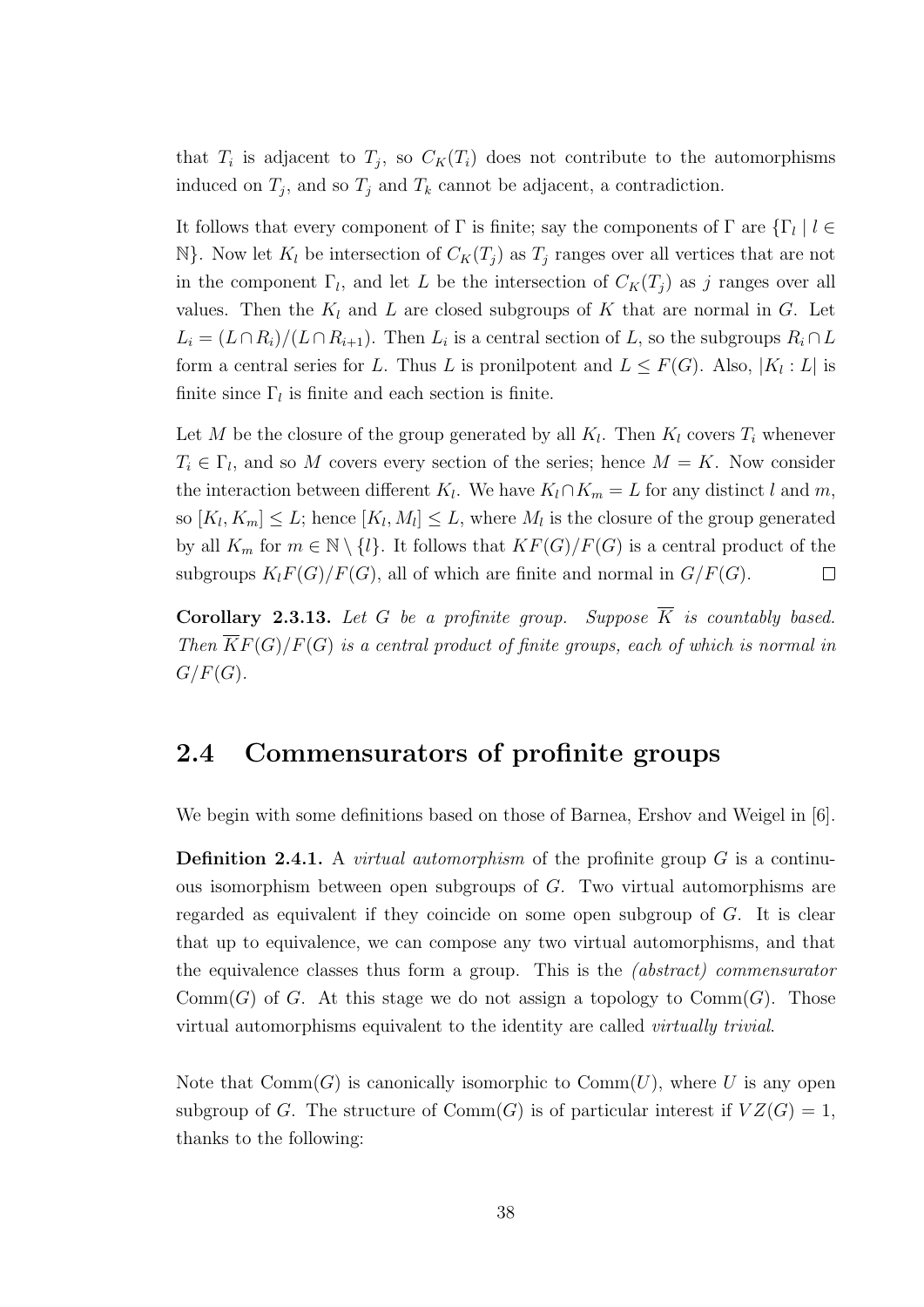**Proposition 2.4.2** ([6]). Let G be a profinite group with  $VZ(G) = 1$ , and suppose  $\phi: U \to V$  is a virtual automorphism of G that is virtually trivial. Then  $U = V$ and  $\phi = id_U$ .

**Corollary 2.4.3.** Let G be a profinite group with  $VZ(G) = 1$ , such that G is an open subgroup of the locally compact group L. Let  $l \in N_L(G)$  and suppose l centralises an open subgroup of G. Then l centralises G.

Hence in this situation,  $Comm(G)$  contains an abstract copy of any locally compact group L containing G for which  $G \leq_{o} L$  and  $C_{L}(G) = 1$ . In particular, if  $VZ(G) = 1$ , there is a natural embedding of Aut(H) into Comm(G) for all  $H \leq_{o} G$ , and so we may identify  $\text{Aut}(H)$  with a subgroup of  $\text{Comm}(G)$ .

One important aspect of virtual automorphisms of G is their effect on the indices of open subgroups, which corresponds to a homomorphism from  $\mathrm{Comm}(G)$  to  $\mathbb{Q}_{>0}^{\times}$ .

**Definition 2.4.4.** Let H and K be isomorphic open subgroups of G. Given an isomorphism  $\theta$  from H to K, write  $\rho(\theta)$  for  $|G : H|/|G : K|$ . This is clearly invariant under equivalence of virtual automorphisms. Define  $\rho(\phi)$  for  $\phi \in \text{Comm}(G)$ as  $\varrho(\theta)$  for any  $\theta$  representing  $\phi$ ; this defines a function  $\varrho$  from Comm(G) to the multiplicative group  $\mathbb{Q}_{>0}^{\times}$  of positive rationals, which we call the *index ratio* of G. Say G is index-stable if  $\varrho(\text{Comm}(G)) = 1$ , that is, any pair of isomorphic open subgroups of G have the same index, and say G is *index-unstable* otherwise.

**Lemma 2.4.5.** Let G be a profinite group. Then the index ratio  $\rho$  of G is a homomorphism of abstract groups from Comm(G) to  $\mathbb{Q}_{>0}^{\times}$ . In particular, if G is indexunstable then  $|\rho(\phi)|$  is unbounded as  $\phi$  ranges over the elements of Comm(G).

Proof. Let  $\phi, \psi \in \text{Comm}(G)$ , and let  $\phi'$  and  $\psi'$  be representatives of  $\phi$  and  $\psi$  respectively such that the composition  $\phi' \psi'$  is defined. Let H be the domain of  $\phi'$ . Then

$$
\varrho(\phi\psi) = \frac{|G:H|}{|G:H^{\phi'\psi'}|} = \frac{|G:H|}{|G:H^{\phi'}|}\frac{|G:H^{\phi'}|}{|G:H^{\phi'\psi'}|} = \varrho(\phi)\varrho(\psi).
$$

 $\Box$ 

The conclusions are now clear.

**Lemma 2.4.6.** Let G be a profinite group. Let H and K be open subgroups of  $G$ , and suppose  $\theta$  is an isomorphism from H to K. Then there are subgroups  $H_2 \leq H$ and  $K_2 \leq K$ , with  $H_2 \trianglelefteq^2_{o} G$  and  $K_2 \trianglelefteq_o G$ , such that the restriction of  $\theta$  to  $H_2$  induces an isomorphism from  $H_2$  to  $K_2$ .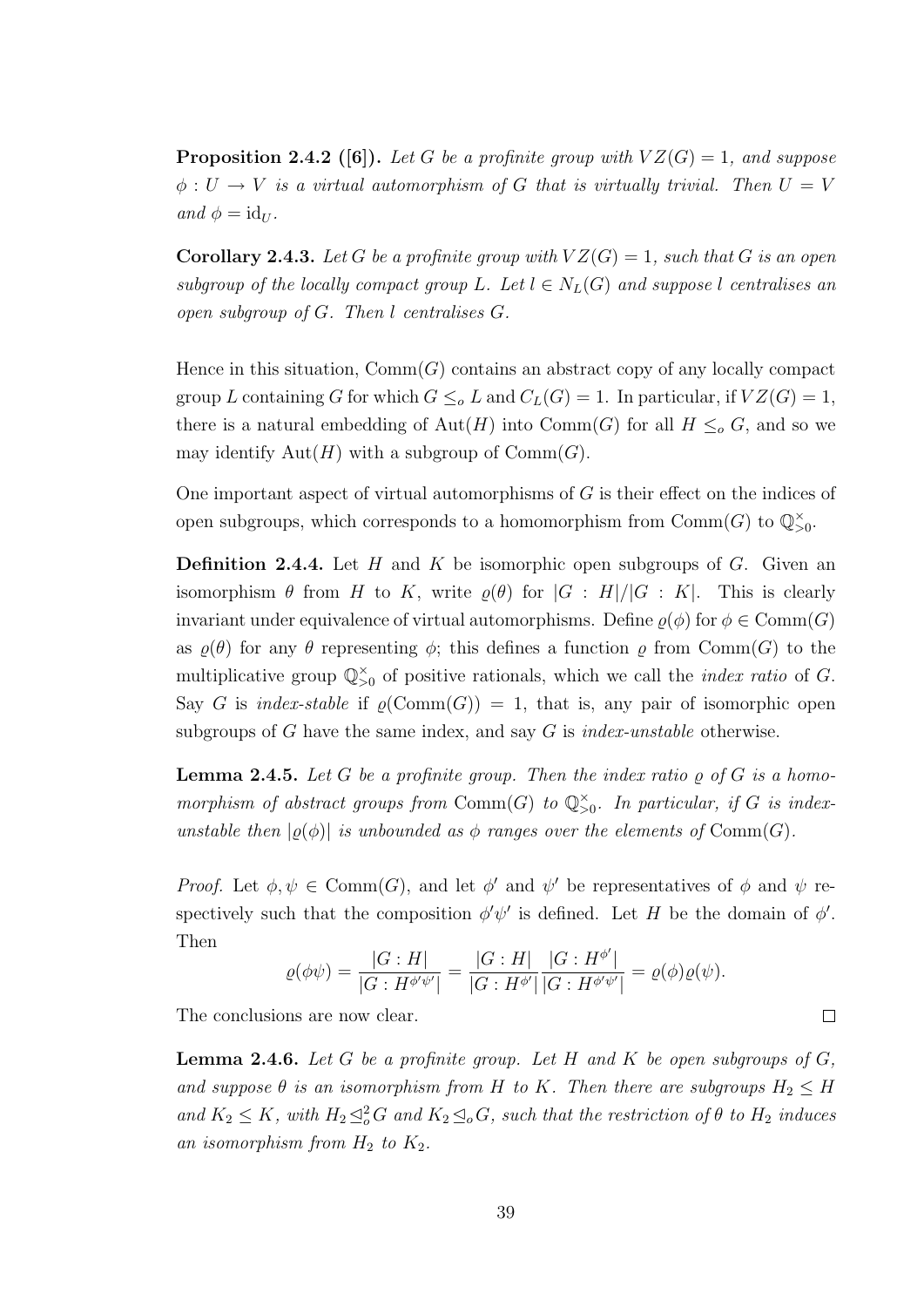*Proof.* Let  $H_3$  be the core of H in G, and let  $K_3$  be its image under  $\theta$ . Now let  $K_2$ be the core of  $K_3$  in G, and let  $H_2$  be its preimage under  $\theta$ . By construction,  $K_2$ is normal in G, and hence normal in  $K_3$ . Since  $\theta$  maps  $H_3$  isomorphically to  $K_3$ , this means that  $H_2$  must be the corresponding normal subgroup of  $H_3$ . But  $H_3$  is normal in  $G$ , so  $H_2 \leq_o^2 G$ .  $\Box$ 

**Definition 2.4.7.** Let G be a profinite group with  $VZ(G) = 1$ , and let H be a set of open subgroups of G. Define the local commensurator  $\mathrm{LComm}_{\mathcal{H}}(G)$  with respect to H to be the union of the subgroups  $Aut(H)$  of  $Comm(G)$ , as H ranges over H. (Note that  $LComm_{\mathcal{H}}(G)$  itself may not be a subgroup in general.) The (absolute) *local commensurator* of G is given by  $LComm(G) := LComm_{\mathcal{H}}(G)$ , where H is the set of all open subgroups of G. Denote by  $KComm(G)$  the kernel of the index ratio of G.

We have  $LComm(G) \subseteq KComm(G) \leq Comm(G)$  for any profinite group G with  $VZ(G) = 1$ . We consider conditions under which two or more of these subsets coincide.

**Definition 2.4.8.** Given a subgroup H of a profinite group G, say H is hereditarily *characteristic* if, given any open subgroup K of G such that  $H \leq K$ , then H is characteristic in K. Say H is one of a kind if  $H \cong K$  implies that  $H = K$ , for any subgroup K of G. Say H is one of a kind up to index if  $H \cong K$  and  $|G : H| = |G : K|$ together imply that  $H = K$ .

The significance of hereditarily characteristic and one-of-a-kind subgroups (up to index) for the commensurator is given by the following:

**Lemma 2.4.9.** Let G be a profinite group with  $VZ(G) = 1$ , and let K be an open subgroup. Then K is hereditarily characteristic if and only if  $\text{Aut}(H) \leq \text{Aut}(K)$  as subgroups of  $Comm(G)$  for every subgroup H containing K.

*Proof.* If  $Aut(H) \leq Aut(K)$ , then clearly K is characteristic in H. Conversely, if K is characteristic in  $H$ , then every automorphism of  $H$  restricts to an automorphism of K, so that  $Aut(H)$  embeds into  $Aut(K)$ .  $\Box$ 

**Proposition 2.4.10.** Let G be a profinite group with  $VZ(G) = 1$ . Let K be a set of subgroups of G that form a countable base for the neighbourhoods of 1.

(i) Suppose every  $K \in \mathcal{K}$  is hereditarily characteristic in G. Then  $\text{LComm}(G)$  $\mathrm{LComm}_{\mathcal{K}}(G)$ , and there is a descending chain  $\mathcal{L} \subseteq \mathcal{K}$  such that  $\mathrm{LComm}(G)$  is the union of the ascending chain of subgroups given by  $\{Aut(K) \mid K \in \mathcal{L}\}.$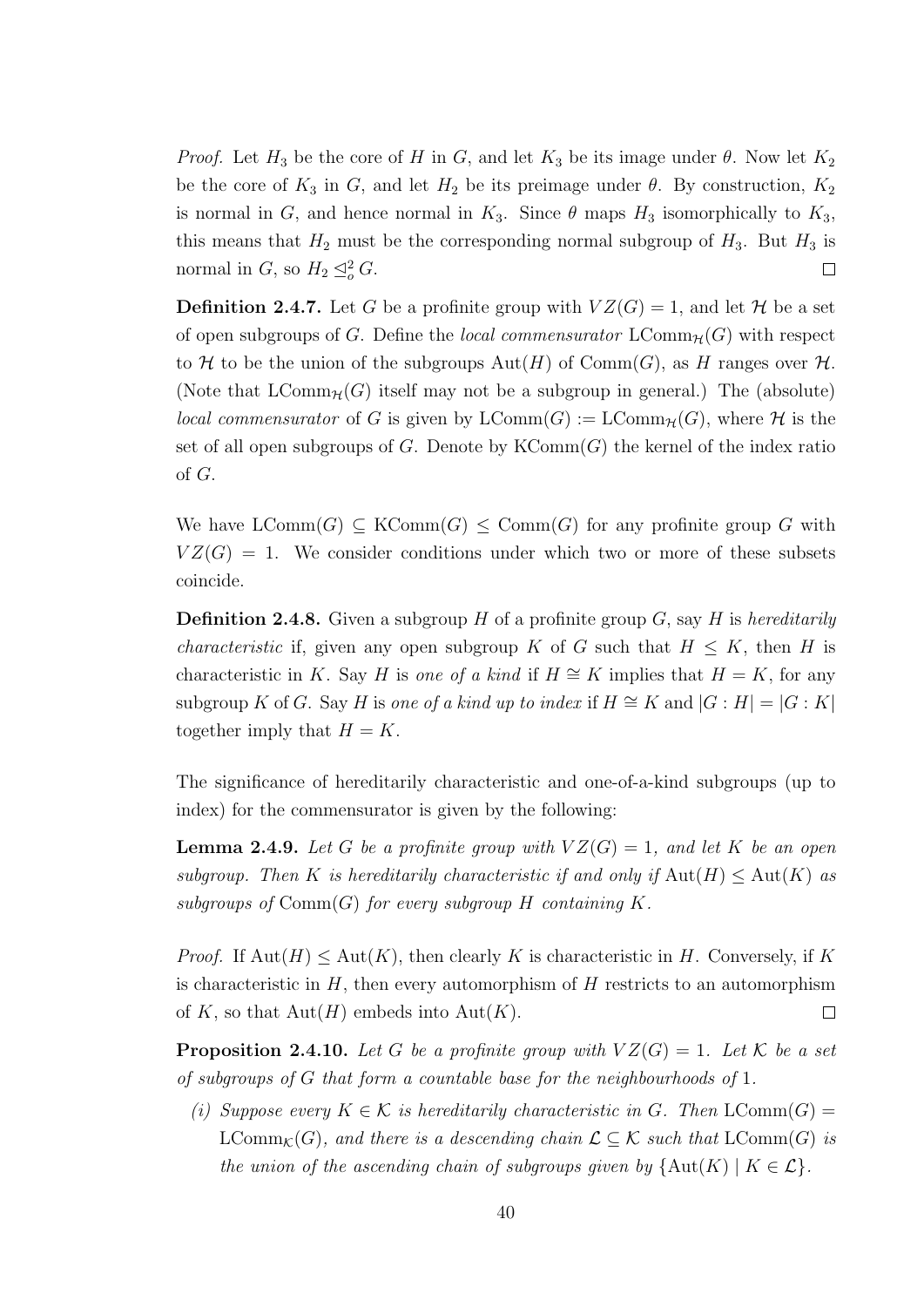(ii) Suppose every  $K \in \mathcal{K}$  is one of a kind up to index. Then KComm $(G)$  =  $LComm(G)$ .

*Proof.* It is clear from the properties given that there is a descending chain  $\mathcal{L} \subseteq \mathcal{K}$ , such that every open subgroup of G contains some  $L \in \mathcal{L}$ . Hence we may assume  $K$  itself is such a descending chain.

(i) Let H be an open subgroup of G, and suppose H contains  $K \in \mathcal{K}$ . Then by the lemma,  $Aut(H) \le Aut(K)$ , so  $LComm(G) = LComm<sub>K</sub>(G)$ . By the lemma,  ${\rm Aut}(K) \mid K \in \mathcal{K}$  is an ascending chain.

(ii) Let  $\theta$  be an isomorphism between open subgroups  $H_1$  and  $H_2$  of G, such that  $\varrho(\theta) = 1$ . Then by Lemma 1.2.1, there is some  $K \in \mathcal{K}$  such that  $K \leq H_1 \cap H_2$ . Then  $K^{\theta} \cong K$  and  $|G:K| = |G:K^{\theta}|$ , so  $K = K^{\theta}$ . Hence  $\theta$  is equivalent to an automorphism of K.  $\Box$ 

Radicals of G give the greatest potential for control of  $Comm(G)$ . Note that if  $K \leq G$  such that K is one of a kind in G, then  $K = O_{[K]}(G)$ .

**Proposition 2.4.11.** Let G be a profinite group such that  $VZ(G) = 1$ . Suppose that  $R$  is a set of open radicals of  $G$ , such that every open subgroup of  $G$  contains some  $R \in \mathcal{R}$ . Then  $\mathrm{Comm}(G) = \mathrm{LComm}_{\mathcal{R}}(G)$ .

*Proof.* Let  $\theta$  be an isomorphism between open subgroups H and K of G. By Lemma 2.4.6, we may assume H is subnormal and K is normal. Then there is some X such that  $O_{\mathcal{X}}(G) \in \mathcal{R}$ , and such that R is contained in the subnormal subgroup  $H \cap K$ of G. This ensures

$$
O_{\mathcal{X}}(H \cap K) = O_{\mathcal{X}}(H) = O_{\mathcal{X}}(K) = O_{\mathcal{X}}(G).
$$

Since  $\theta$  is an isomorphism,  $(O_{\mathcal{X}}(H))^{\theta} = O_{\mathcal{X}}(K) = O_{\mathcal{X}}(H)$ . Hence  $\theta$  is equivalent to an element of Aut $(O_{\mathcal{X}}(H))$ , which is the same as Aut $(O_{\mathcal{X}}(G))$ .  $\Box$ 

Finally, here is an example where the commensurator is known to be a finite extension of the original group; this will be used later as an example in other contexts.

**Theorem 2.4.12.** Let p be a prime, and let N be the Nottingham group over the field of p elements, where  $p \geq 5$ . Then the following isomorphisms hold:

- (i) [Klopsch [27]]  $Out(N) \cong C_{p-1}$ ;
- (ii) [Ershov [14]] Comm $(N) \cong Aut(N)$ .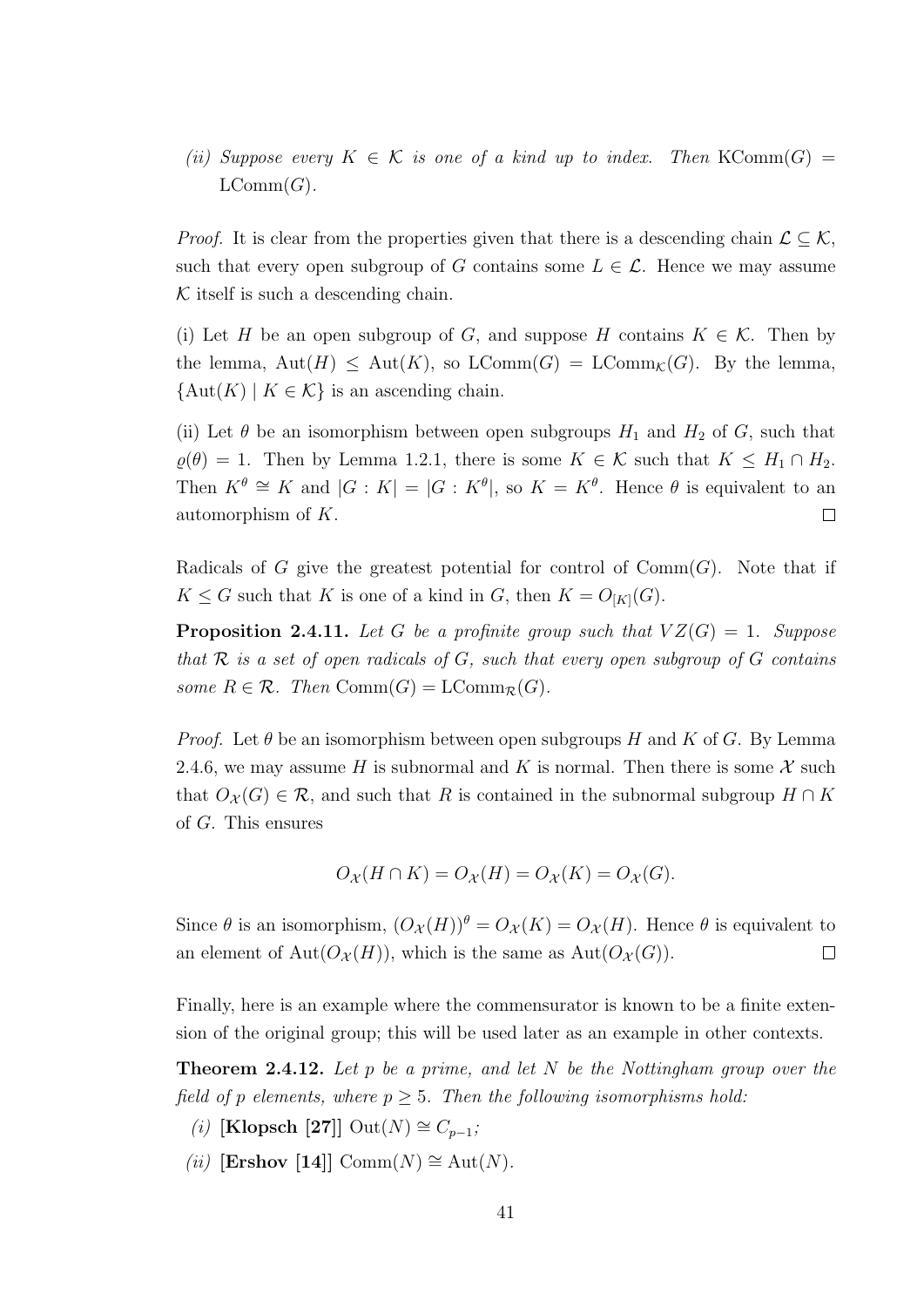### 2.5 Coprime automorphisms of pro- $p$  groups and the c invariant

We consider the characteristic subgroup structure of a finitely generated pro-p group  $G$ , and the restriction this places on coprime automorphisms of  $G$ . Throughout this section, we will make use of the definitions and results from Section 1.5.

**Definition 2.5.1.** Let G be a finitely generated pro-p group. The action of  $Aut(G)$ induces an action on the finite characteristic image  $G/\Phi(G)$ , which we regard as a vector space V over  $\mathbb{F}_p$ . More specifically, there is a natural map  $\alpha_G$  from  $Aut(G)$ onto  $Out(G)$ , and then  $\beta_G$  from  $Out(G)$  onto  $Aut(G/\Phi(G))$ , which is a subgroup of GL(V). (We will write  $\alpha_G = \alpha$  and  $\beta_G = \beta$  if G is obvious.) Define  $\Delta(G)$  to be the image of  $\beta_G$ .

In general,  $\Delta(G)$  may be significantly smaller than the full general linear group  $GL(V)$ ; in particular,  $\Delta(G)$  may be reducible. Define the invariant  $c(G)$  as follows:

 $c(G)$  is the supremum of  $\log_p|H: K|$ , over all pairs of characteristic subgroups  $(H, K)$  of G such that  $H \geq K \geq \Phi(G)$  and there are no characteristic subgroups of  $G$  lying between  $H$  and  $K$ .

Note that this is equivalently the largest dimension of an irreducible constituent of V, regarded as a  $\Delta(G)$ -module.

If G is a pro-p group that is not finitely generated, we define  $c(G) = d(G)$ .

The following lemma illustrates the significance of  $\Delta(G)$  and  $c(G)$  for coprime action.

**Lemma 2.5.2.** Let G be a finitely generated pro-p group, with  $c(G) = c$ .

- (i) The kernels of  $\alpha_G$  and  $\beta_G$  are pro-p groups.
- (ii) Let H be a profinite group of automorphisms of G. Then  $O^{(c,p)}(H)$  is a pro-p group.
- (iii) Let K be a profinite group such that  $C_K(G) \leq G \trianglelefteq K$ . Then  $O^{(c,p)}(K) \leq O_p(K)$ . If  $G = O_p(K)$ , then  $K/G \lesssim \Delta(G)$ .

*Proof.* (i) This is true by definition in the case of  $\alpha_G$ , and follows immediately from Theorem 1.3.11 in the case of  $\beta_G$ .

(ii) By considering the action of  $H$  on all the finite characteristic images of  $G$ , we may assume that G is finite. Consider the action of  $H$  on an  $H$ -invariant normal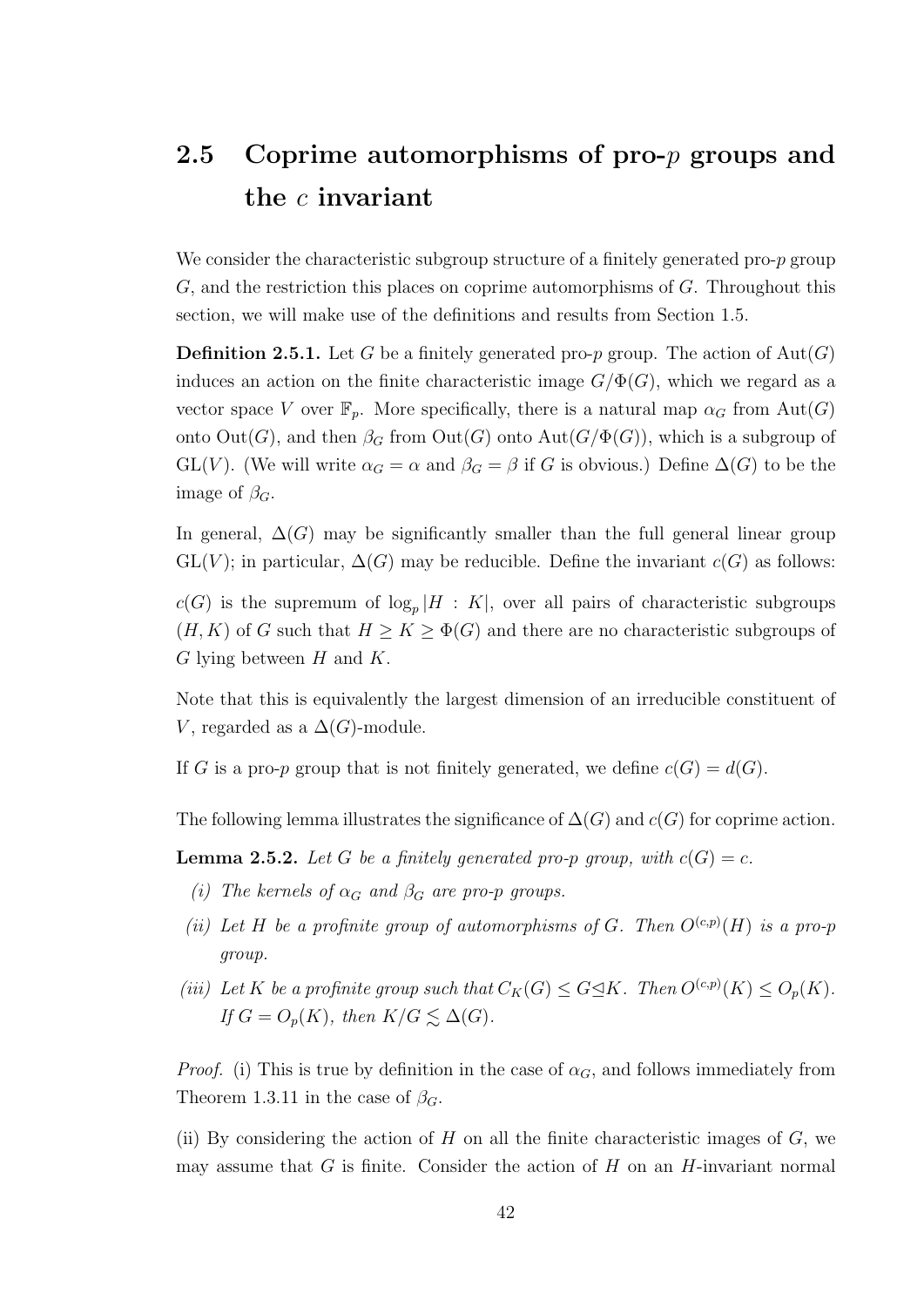series for  $G/\Phi(G)$ ; by refining as necessary, we can ensure that no term in this series has rank exceeding c. On each factor, H must act as a subgroup of  $GL(c, p)$ , giving a homomorphism from H to a direct product of copies of  $GL(c, p)$ . By the theorem, the kernel of this homomorphism is a pro-p group.

(iii) By (ii),  $O^{(c,p)}(K/C_K(G))$  is a normal pro-p subgroup of  $K/C_K(G)$ ; hence  $O^{(c,p)}(K)$  is a normal pro-p subgroup of K. If  $G = O_p(K)$ , then  $K/G \lesssim \text{Out}(G)$ , so  $K/G \lesssim \Delta(G)$  by part (i).  $\Box$ 

The following is now immediate, given Corollary 1.5.6:

**Corollary 2.5.3.** Let G be a finitely generated pro-p group with  $c(G) = c$ . Let H be a prosoluble group of automorphisms of G. Let  $K = H^{\text{eb}(c)}H^{(\text{db}(c))}$ . Then K' is a pro-p group.

Define  $c^{\leq}(G)$  to be the supremum of  $c(H)$  as H ranges over all open subgroups of G. The property of having finite  $c^{\leq}$ -invariant is a generalisation of finite rank, as clearly  $c(G) \leq d(G)$ , so that  $c^{\leq}(G) \leq r(G)$ . On the other hand, it is easy to construct examples where  $c^{\leq}(G) < r(G)$ : for instance, if  $G = \mathbb{Z}_p \times C_p$  then  $c(G) = c \leq G$  = 1, whereas  $r(G) = 2$ . Indeed, for the Nottingham group N over the field of p elements for p at least 5, it follows from Theorem 2.4.12 that given any open subgroup U of N, then  $U \cap N_i$  is characteristic in U for any congruence subgroup  $N_i$  of N, and so  $c^{\leq}(N) = 1$ ; at the same time, N is of infinite rank, and indeed N is not even linear.

In general it is very difficult to calculate the commensurator of a pro-p group of infinite rank. The remainder of this section is therefore devoted to potential methods for establishing finiteness of  $c^{\leq}(G)$  based on relatively limited information about the structure of G.

Rather than trying to find specific characteristic subgroups, it is more useful to work with descending chains of characteristic subgroups.

**Definition 2.5.4.** Let G be a pro-p group. A c-chain of width w for G is a descending chain of characteristic subgroups  $W_1 > W_2 > \ldots$  with  $\bigcap W_i = W \leq \Phi(G)$ , satisfying the following conditions:

- (i)  $|W_i: W_{i+1}| \leq p^w$  for all  $i \geq 1$ , but  $W_1$  may be of arbitrary index in G;
- (ii)  $Z(W_1/W) = 1$ .

Let  $[c]_p(w)$  denote the class of pro-p groups with a c-chain of width w.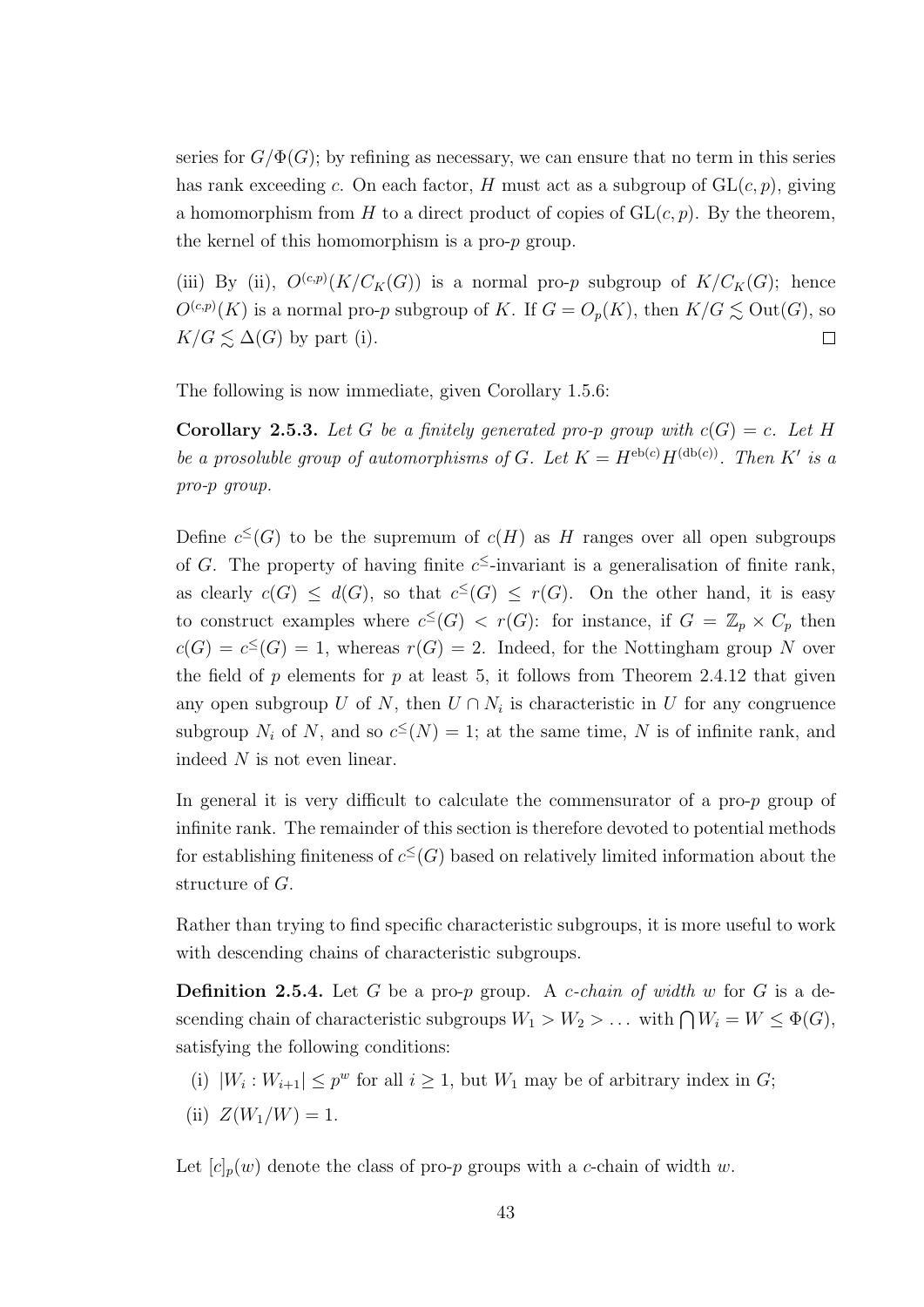Note that in the above definition,  $W_1$  is allowed to have arbitrary index. This gives some flexibility in exhibiting a c-chain, but does not significantly weaken the conclusions that can be drawn, as will be seen from the results below.

**Lemma 2.5.5.** Let G be a pro-p group. Suppose there are characteristic subgroups K and L of G, such that  $L \leq K \cap \Phi(G)$  and such that  $K/L$  is a  $[c]_p(w)$ -group. Then G is a  $[c]_p(w)$ -group.

*Proof.* Let  $W_1/L > W_2/L > ...$  be a c-chain of width w for  $K/L$ . It is clear that  $W_1 > W_2 > \ldots$  is a c-chain of width w for G.  $\Box$ 

We can 'pull up' c-chains using centralisers, possibly at the cost of increasing the width.

**Proposition 2.5.6.** Let G be a finitely generated pro-p group, let  $W_1 > W_2 > ...$ be a c-chain of width w for G, and let  $W = \bigcap W_i$ .

- (i) Let  $K$  be a characteristic subgroup of  $G$  that is not contained in  $W$ . Then there is a proper subgroup  $L$  of  $K$  such that  $L$  is characteristic in  $G$  and  $|K : L| \leq p^{w^2}$ .
- (*ii*) We have  $c(G) \leq w^2$ .

*Proof.* (i) Consider subgroups  $K_{i,j}$  of G, defined by  $K_{i,j} = C_G(W_i/W_{i+j})$ . Note that  $K_{i,j}$  is an open characteristic subgroup of G for every i and j. Condition (ii) of Definition 2.5.4 ensures that  $\bigcap_{i,j\in\mathbb{N}} K_{i,j} = W$ . Suppose that j is minimal such that  $K \nleq K_{i,j}$  for some i, with the minimum taken over all possible i, and let L be the characteristic subgroup  $K \cap K_{i,j}$ . It follows from our choice of j that K centralises both  $W_{i+1}/W_{i+j}$  and  $W_i/W_{i+j-1}$ . Hence the action of K on  $W_i/W_{i+j}$  is determined entirely by considering the images under elements of  $K$  of a set  $X$  of elements of  $W_i$ , whose images modulo  $W_{i+1}$  generate  $W_i/W_{i+1}$ . We may assume  $|X| \leq w$ , and given  $x \in X$ , all images of x under the action of K must lie inside  $xW_{i+j-1}$ , which leaves at most  $p^w$  possibilities modulo  $W_{i+j}$ . It follows that  $|K:L|$  is at most  $p^{w^2}$ .

(ii) Using part (i) repeatedly, and setting  $G_{\lambda} = \bigcap_{\alpha < \lambda} G_{\alpha}$  for limit ordinals  $\lambda$ , there is a transfinite descending chain  $G = G_1 > G_2 > G_3 > \ldots$  such that  $|G_\beta : G_{\beta+1}| \leq p^{w^2}$ for all ordinals  $\beta$ , with the chain eventually terminating at  $G_{\alpha} = W$  for some ordinal  $\alpha \leq \omega_1$ , where  $\omega_1$  is the least uncountable ordinal. The subgroups  $G_\beta \Phi(G)$  for  $\beta \leq \alpha$ give a series for  $G/\Phi(G)$  as an Aut(G)-module in which each factor has rank at most  $w^2$ ; this can be made into a finite series by removing redundant terms, since  $G/\Phi(G)$ is finite. The result now follows by the Jordan-Hölder theorem.  $\Box$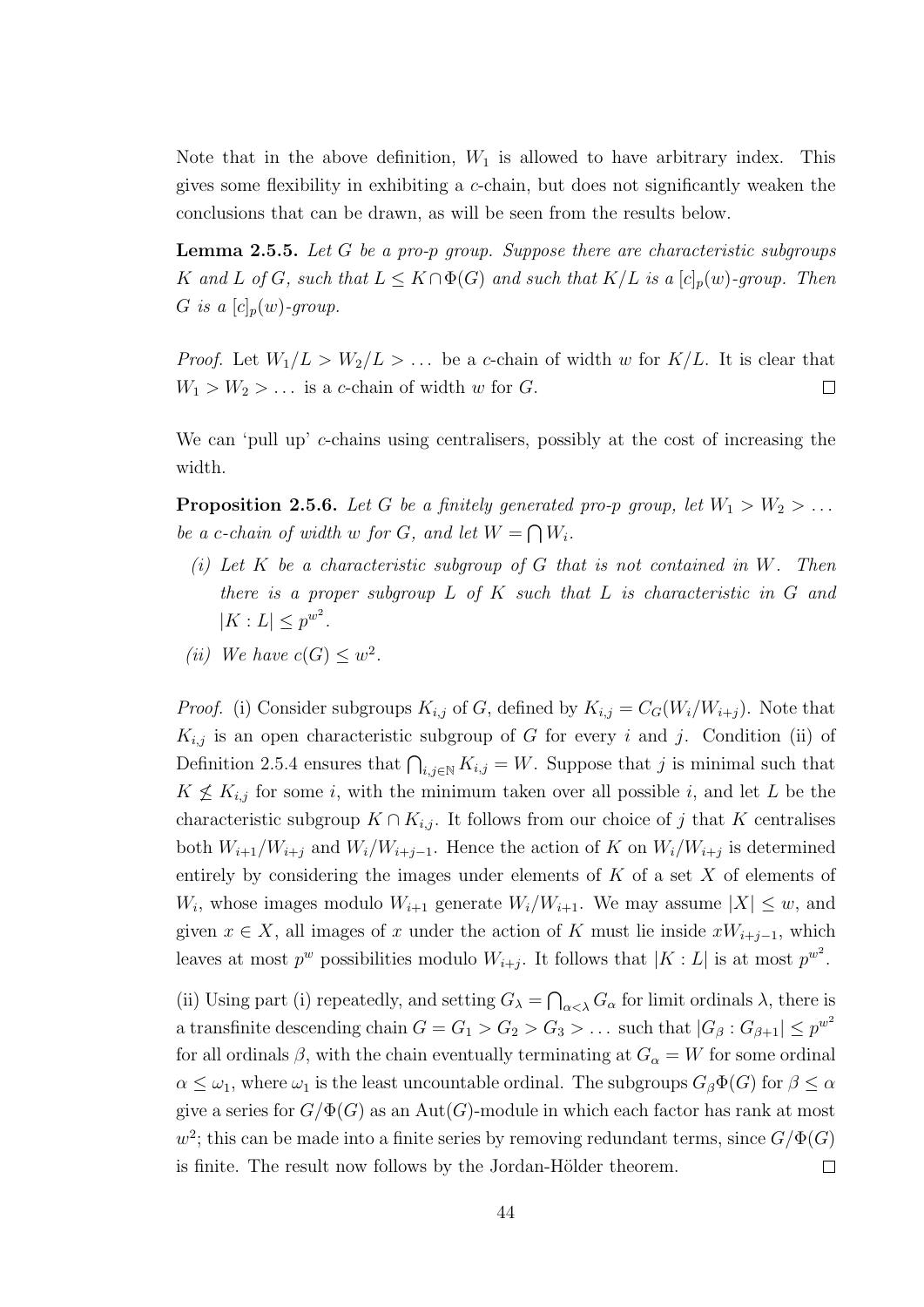Corollary 2.5.7. Let G be a finitely generated pro-p group. Suppose G has a descending chain of characteristic subgroups  $W_1 > W_2 > \ldots$ , satisfying the following conditions:

- $(i) \bigcap W_i = 1;$
- (ii)  $|W_i: W_{i+1}| \leq p^w$  for all  $i \geq 1$ ;
- (iii)  $Z(W_i) = 1$  for all i:
- (iv) for every open subgroup U of G, all but finitely many  $W_i$  are characteristic in U.

Then  $c^{\leq}(G) \leq w^2$ .

*Proof.* Let U be an open subgroup of G, and suppose that  $W_i$  is characteristic in U for all  $i \geq j$ . Then  $W_j > W_{j+1} > \ldots$  is a c-chain for U of width w, so  $c(U) \leq w^2$  by part (ii) of the proposition.  $\Box$ 

By Lemma 1.2.1, condition (i) of Corollary 2.5.7 is enough to ensure that every open subgroup contains all but finitely many  $W_i$ . Hence to obtain a bound for  $c^{\leq}(G)$  it suffices to find an integer  $w$  for which there is a descending chain of hereditarily characteristic subgroups  $W_i$  of G such that  $|W_i: W_{i+1}| \leq p^w$  for all i, and such that  $\bigcap W_i = 1.$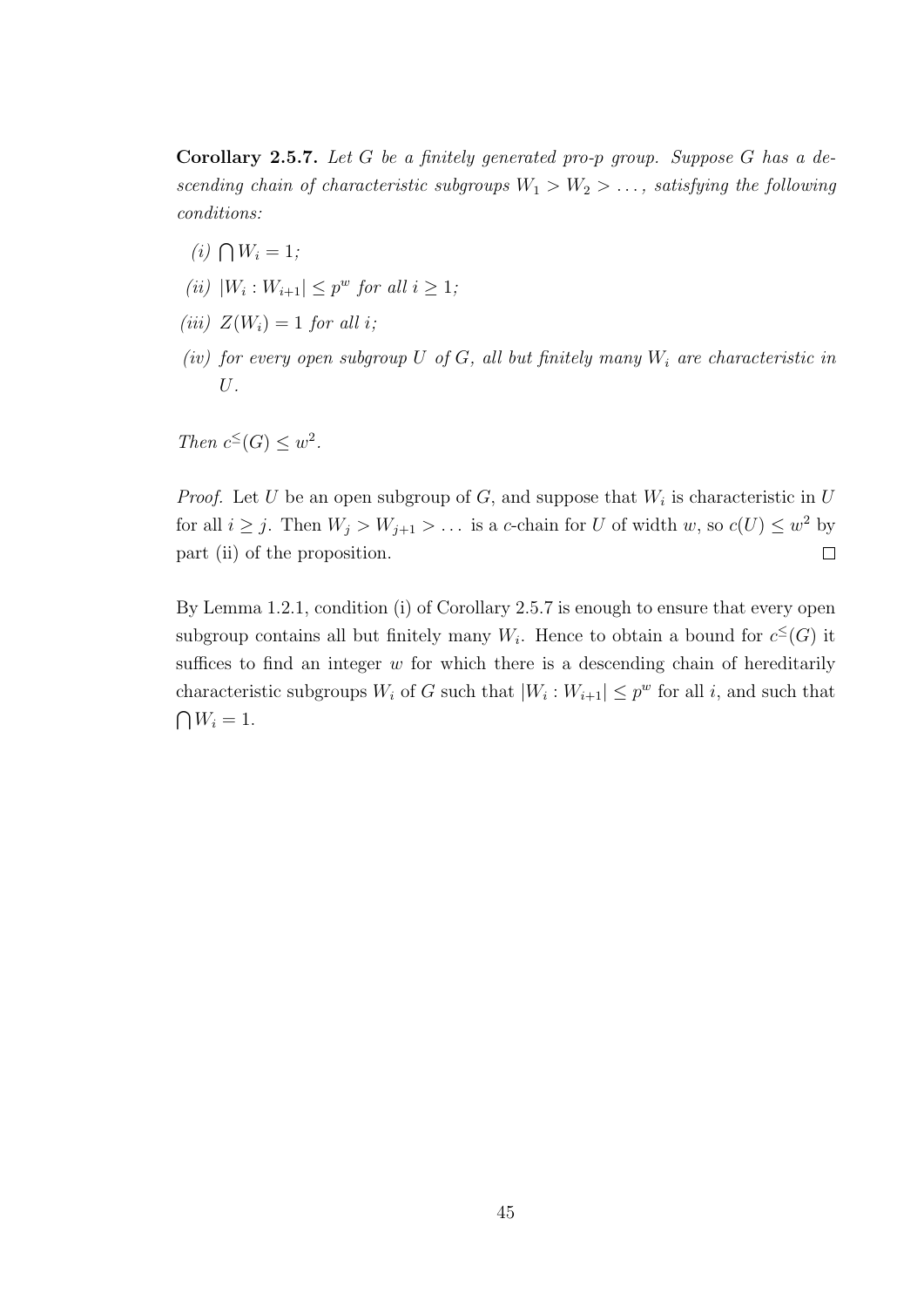# Chapter 3

# Just infinite groups

#### 3.1 Introduction

In this chapter, we will be concerned with profinite groups for the most part, but some of the results apply equally to other topological groups that may be regarded as just infinite, including discrete groups. We thus define the just infinite property in a more general context.

**Definition 3.1.1.** Say G is just infinite if it is infinite and residually finite, and every non-trivial normal subgroup of  $G$  is of finite index. Say  $G$  is *hereditarily just infinite* if every finite index subgroup of  $G$  is just infinite, including  $G$  itself.

We recall J.S. Wilson's theory of structure lattices, of which an excellent account is given in [45]; this theory applies to all residually finite just infinite groups that are not virtually abelian. Given two subnormal subgroups  $H$  and  $K$  of a just infinite group G, say H and K are equivalent if  $H \cap K$  has finite index in both H and K. Let  $\mathcal L$  be the set of equivalence classes of subnormal subgroups of G. Following Wilson, we distinguish between the following three *structure types*:

Say  $G$  is of structure type (a) if it is virtually abelian.

Say G is of structure type (h) if  $\mathcal L$  is finite, but G is not virtually abelian. It is shown in [45] that this is the case if and only if there exists  $N \leq_f G$  such that N is the direct product of finitely many conjugates of a hereditarily just infinite profinite group L that is not virtually abelian. If in fact  $L = N = G$ , say G is of type (h').

Say G is of type  $(\infty)$  if  $\mathcal L$  is infinite and G is not virtually abelian. It was proved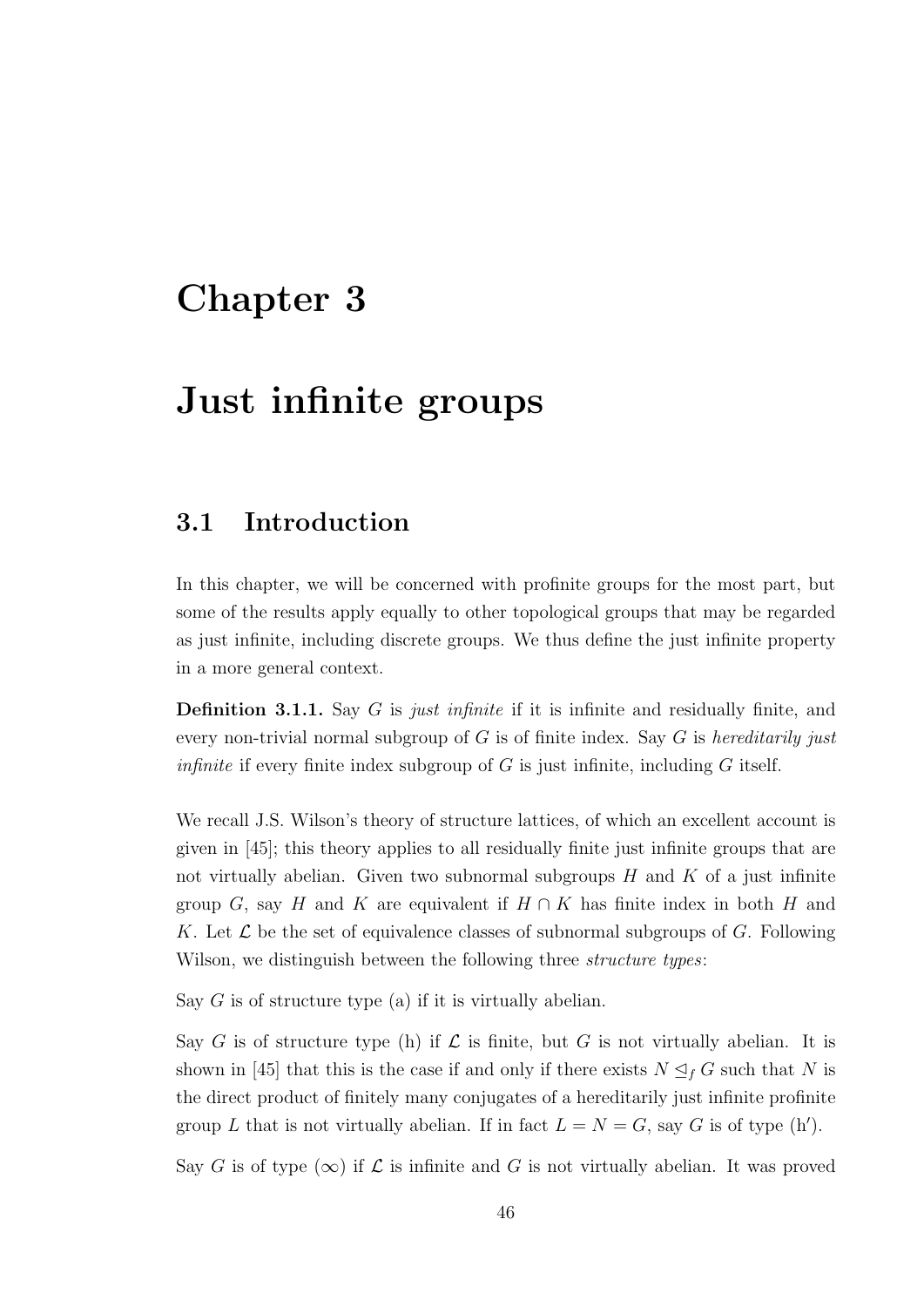by Grigorchuk that all discrete and profinite just infinite groups of type  $(\infty)$  are branch groups, in the sense described below. See [21] for a more detailed account, and for constructions of such groups (including the group now generally known as the profinite Grigorchuk group).

**Definition 3.1.2.** A *rooted tree* T is a tree with a distinguished vertex, labelled  $\emptyset$ . We require each vertex to have finite degree, though the tree itself will be infinite in general. The norm |u| of a vertex u is the distance from  $\emptyset$  to u; the n-th layer is the set of vertices of norm n. Denote by  $T_{[n]}$  the subtree of T induced by the vertices of norm at most *n*; by our assumptions,  $T_{[n]}$  is finite for every *n*. Write  $Aut(T)$ for the (abstract) group of graph automorphisms of T that fix  $\emptyset$ . Then Aut $(T)$ also preserves the norm, and so there are natural homomorphisms from  $Aut(T)$  to Aut $(T_{[n]})$ , with kernel denoted  $\text{St}_{\text{Aut}(T)}(n)$ , the *n*-th level stabiliser. Declare the level stabilisers to be open; this generates a topology on  $Aut(T)$ , turning  $Aut(T)$  into a profinite group.

**Definition 3.1.3.** Let G be a closed or abstract subgroup of  $\text{Aut}(T)$ . Then G is said to act *spherically transitively* if it acts transitively on each layer. Given a vertex  $v$ , write  $T_v$  for the rooted tree with root v induced by the vertices descending from v in T. Define  $U_v^G$  to be the group of automorphisms of  $T_v$  induced by the stabiliser of v in G, and define  $L_v^G$  to be the subgroup of G that fixes v and every vertex of T outside  $T_v$ . Note that if G acts spherically transitively, the isomorphism types of  $U_v^G$  and  $L_v^G$  depend only on the norm of v; also, there are natural embeddings

$$
L_{v_1}^G \times \cdots \times L_{v_k}^G \leq \text{St}_G(n) \leq U_{[n]}^G := U_{v_1}^G \times \cdots \times U_{v_k}^G,
$$

where  $v_1, \ldots, v_k$  are all the vertices at level n. Now G is a branch group if G acts spherically transitively and  $|U_{[n]}^G: L_{v_1}^G \times \cdots \times L_{v_k}^G|$  is finite for all n. Say G is selfreproducing at v if there is an isomorphism from  $T$  to  $T_v$  that induces an isomorphism from G to  $U_v^G$ . (The definition of *self-reproducing* given in [21] is that this should hold at every vertex.)

Now let  $G$  be a just infinite profinite group. We distinguish between the following two cases:

Say G is of Sylow type  $(N)$  if G is virtually pro-p for some p.

Say  $G$  is of Sylow type  $(X)$  otherwise.

It will turn out that having Sylow type (N) corresponds exactly to the property of having finitely many maximal subgroups.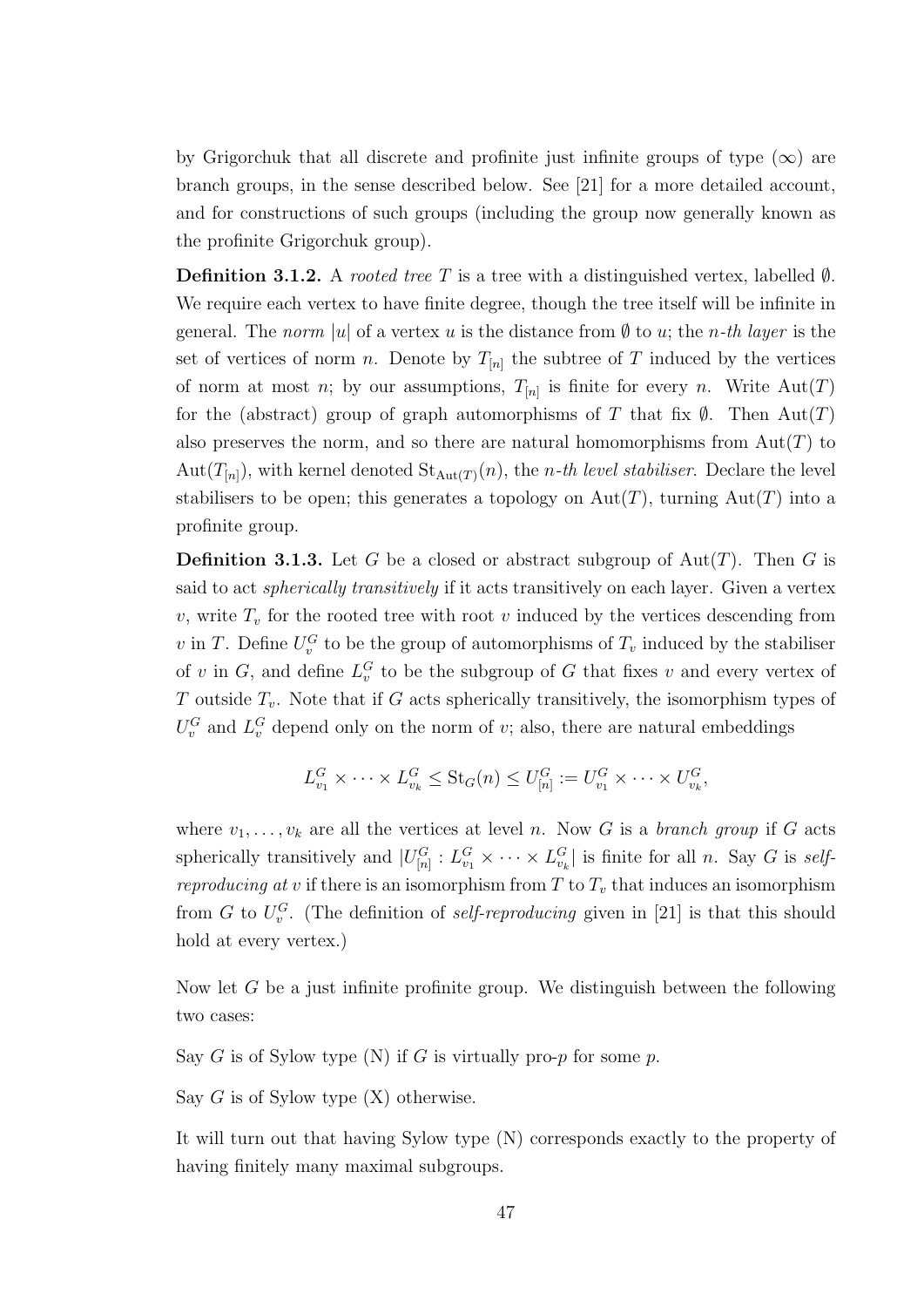In the profinite case, we combine the Sylow and structure types to divide the just infinite groups into five mutually disjoint classes:

$$
(\text{Na}), (\text{Nh}), (\text{N}\infty), (\text{X}\infty), (\text{X}\mathrm{h}).
$$

The class (Xa) is empty and hence omitted. This is of necessity a crude partition, but it will suffice for the kind of general results under consideration in this chapter.

Most of the published literature to date has been on just infinite pro-p groups, and hence concerns only Sylow type (N).

Of our five classes, the best understood is  $(Na)$ . The pro-p groups in this class are known as the irreducible  $p$ -adic space groups, and an extensive theory of these was developed in the study of pro-p groups of finite coclass, a project initiated by Leedham-Green and Newman in [28].

Next is (Nh). Note that any (Nh)-group is virtually the direct product of finitely many copies of a hereditarily just infinite pro-p group, so for this class it suffices for most purposes to consider hereditarily just infinite pro- $p$  groups. Between them, classes (Na) and (Nh) include all just infinite virtually pro-p groups of finite rank. There is a well-developed theory of (virtually) pro- $p$  groups of finite rank, which are also known as compact p-adic analytic groups: see [12] for a detailed account, and  $[26]$  for the beginnings of a classification of the just infinite pro-p groups of this type. There are also well-studied examples of groups in (Nh) of infinite rank, most notably the Nottingham group and some of its generalisations, but as a whole the class of infinite-rank (Nh)-groups is not all that well understood at present.

The classes (N∞) and (X∞) can be studied together using general methods for branch groups, such as those pioneered by Grigorchuk. Nevertheless, even just infinite branch pro-p groups are already considerably more wild in general than the classes (Na) and (Nh).

Finally, the class (Xh) seems deeply mysterious at present, and until recently it was not known whether or not this class is empty; this question has been resolved by some recent constructions by J.S. Wilson (unpublished at the time of writing) of hereditarily just infinite profinite groups that are not virtually pronilpotent. As far as the author is aware, the most important theorems to date concerning this class are the general results of [45]. For this chapter, results that apply to this class are therefore of particular interest.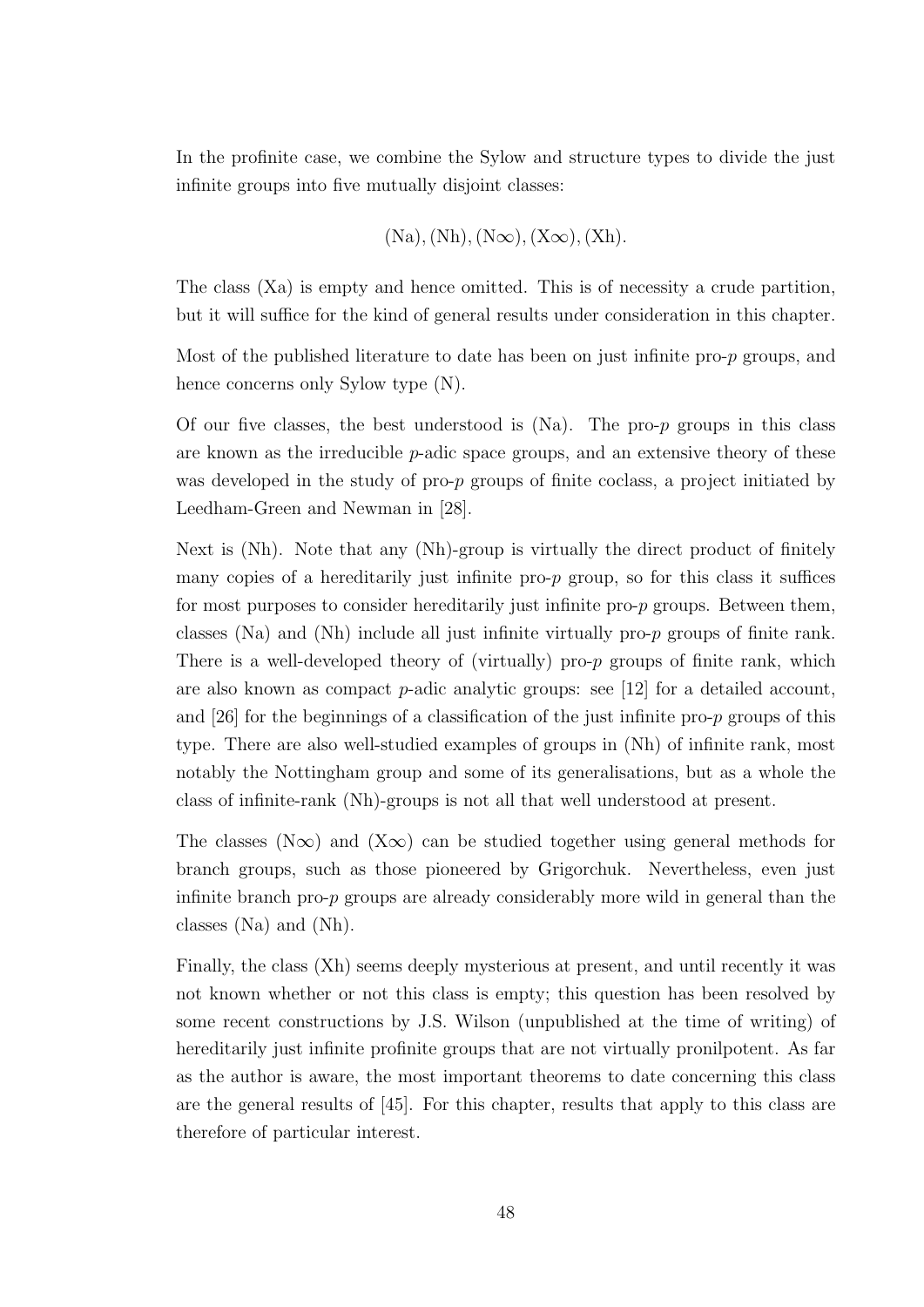### 3.2 Preliminaries

In this chapter, we will make significant use of the definitions and results of Section 2.1. Here are some further basic results that will be used later in the chapter.

**Theorem 3.2.1 (Schur [36]).** Let G be a group in which  $Z(G)$  has finite index. Then  $G'$  is finite.

**Corollary 3.2.2.** Let G be a just infinite group, and let H be a normal subgroup. Suppose  $C_G(H) > 1$ . Then  $C_G(H)$  is an abelian normal subgroup of G of finite index. In particular, the virtual centre of a just infinite group G is non-trivial if and only if G is virtually abelian.

*Proof.* It is clear that  $C_G(H)$  is normal; it therefore has finite index in G. Now  $H \cap C_G(H)$  has finite index in  $C_G(H)$ , which means that  $C_G(H)$  is centre-by-finite; by Theorem 3.2.1,  $C_G(H)$  is therefore finite-by-abelian. This ensures  $(C_G(H))'$  is a finite, and hence trivial, normal subgroup of  $G$ , so  $C_G(H)$  is abelian  $\Box$ 

**Lemma 3.2.3.** Let G be a residually finite group with  $\text{Fin}(G) = 1$ , and let H be a finite index subgroup of G. Then  $\text{Fin}(H) = 1$ . If H is just infinite then every subgroup of  $G$  containing  $H$  is just infinite, and if  $H$  is hereditarily just infinite then G is hereditarily just infinite.

*Proof.* By Corollary 2.3.3,  $Fin(H) \leq Fin(G) = 1$ . We may now assume that G is not hereditarily just infinite. Then there is a subgroup  $L$  of  $G$  of finite index, with a non-trivial normal subgroup  $K$  of infinite index; note that  $K$  is necessarily infinite as  $Fin(L) = 1$ . This gives a non-trivial normal subgroup  $K \cap H$  of  $L \cap H$  of infinite index; in other words,  $L \cap H$  is not just infinite. As  $L \cap H$  has finite index in H, this means that  $H$  is not hereditarily just infinite. If  $M$  is any subgroup of  $G$  containing H that is not just infinite, we can take  $L = M$ , so that  $H = L \cap H$ ; this means H is not just infinite.  $\Box$ 

Recall (Section 2.1) that we define  $\Phi^{\lhd}(G)$  for any profinite group G to be the intersection of all maximal normal subgroups of G, and say  $G \in [\triangle]_d^*$  $_{\Phi}^*$  if  $H/\Phi^{\lhd}(H)$ is finite for every  $H \leq_o G$ .

**Lemma 3.2.4.** Let G be a just infinite profinite group. Then  $G \in [\leq]_d^*$ Φ .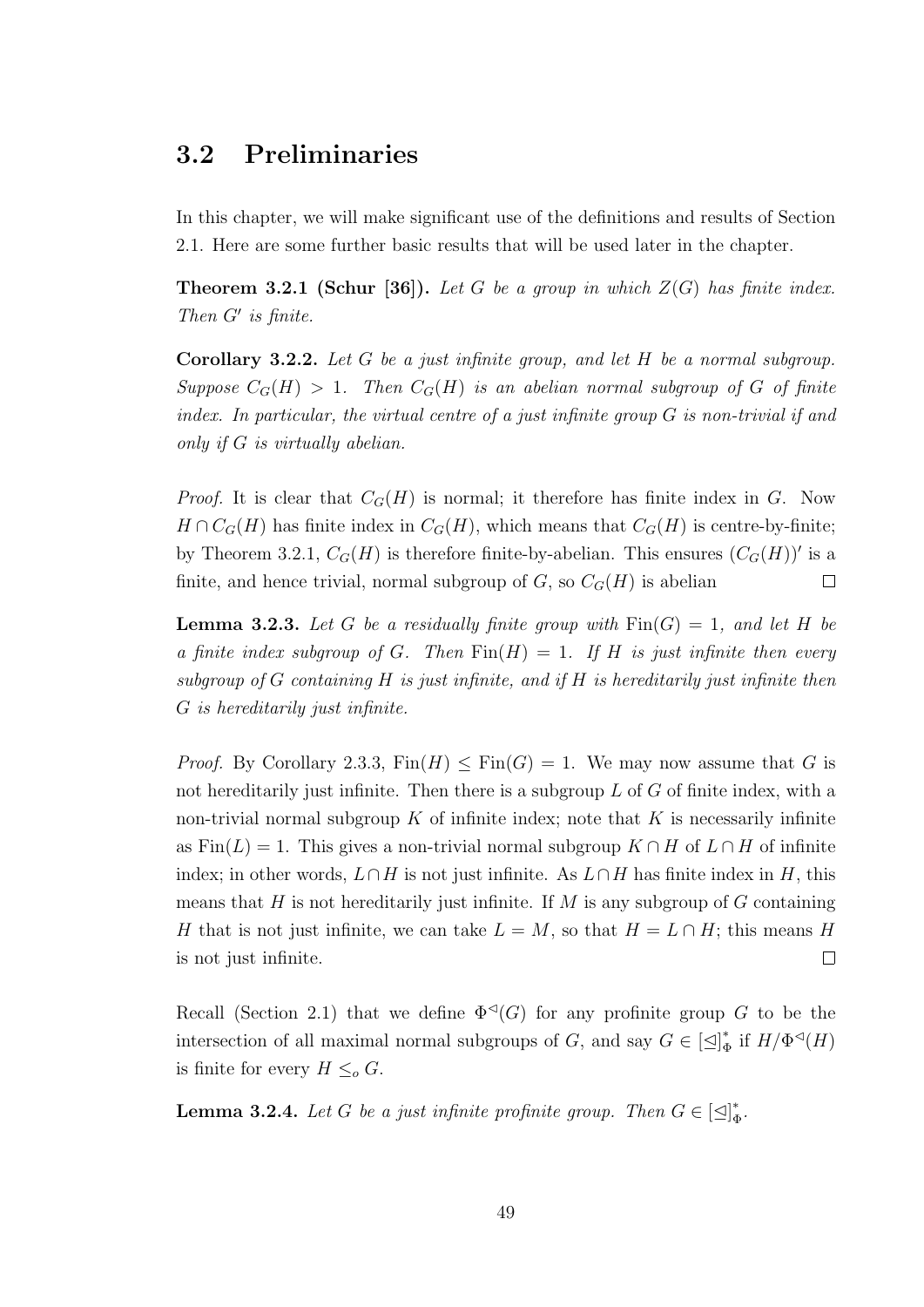Proof. By Proposition 2.1.9, it suffices to consider an open normal subgroup H of G. This ensures  $\text{Fin}(H) = 1$ , so  $\Phi \circ (H) > 1$  by Proposition 2.1.9. This means that  $\Phi \triangleleft (H)$  is of finite index in H, since it is characteristic in H and hence normal in G.  $\Box$ 

*Remark* 4. Zalesskii proves in [47] that any infinite group in  $\left[\leq\right]_d^*$  $_{\Phi}^{*}$  has a just infinite image. So the class of profinite groups that have a just infinite image is the same as the class of groups that have an infinite image in  $\left[\trianglelefteq\right]_d^*$  $_{\Phi}^*.$ 

Here are some basic properties of groups of structure type (a).

**Proposition 3.2.5.** Let G be a just infinite group that is virtually abelian. Then G has an abelian normal subgroup A of finite index, such that A is self-centralising, torsion-free and finitely generated.

Proof. By definition, G has an abelian normal subgroup of finite index; choose A to be of least index. Then  $C_G(A)$  abelian by Corollary 3.2.2, so  $C_G(A) = A$ .

Let  $x \in A \setminus 1$ , and let  $K = \langle x \rangle^G$ . If x has finite order, then  $|\langle x \rangle^G| \leq |x|^{|G:A|}$ , which contradicts the fact that  $Fin(G) = 1$ ; so x must have infinite order, in other words A is torsion-free. Furthermore, K is clearly finitely generated and of finite index in A, so A is finitely generated.  $\Box$ 

**Corollary 3.2.6.** Let G be a just infinite group that is virtually abelian. Then  $r(G)$ is finite.

In the profinite and discrete cases, there is a more concrete description. The following is well-known; see [31] for a more detailed discussion of the discrete case.

**Proposition 3.2.7.** Let G be an infinite virtually abelian group that is either discrete or profinite. Then G is just infinite if and only if the following conditions are satisfied:

- (i) there is a self-centralising normal subgroup  $A$  of  $G$  of finite index, such that  $A \cong O^d$  for some integer d, where  $O = \mathbb{Z}$  in the discrete case and  $O = \mathbb{Z}_p$  for some p in the profinite case;
- (ii)  $G/A$  acts on A as matrices over O;
- (iii)  $G/A$  is irreducible as a matrix group over F, where F is the field of fractions of O.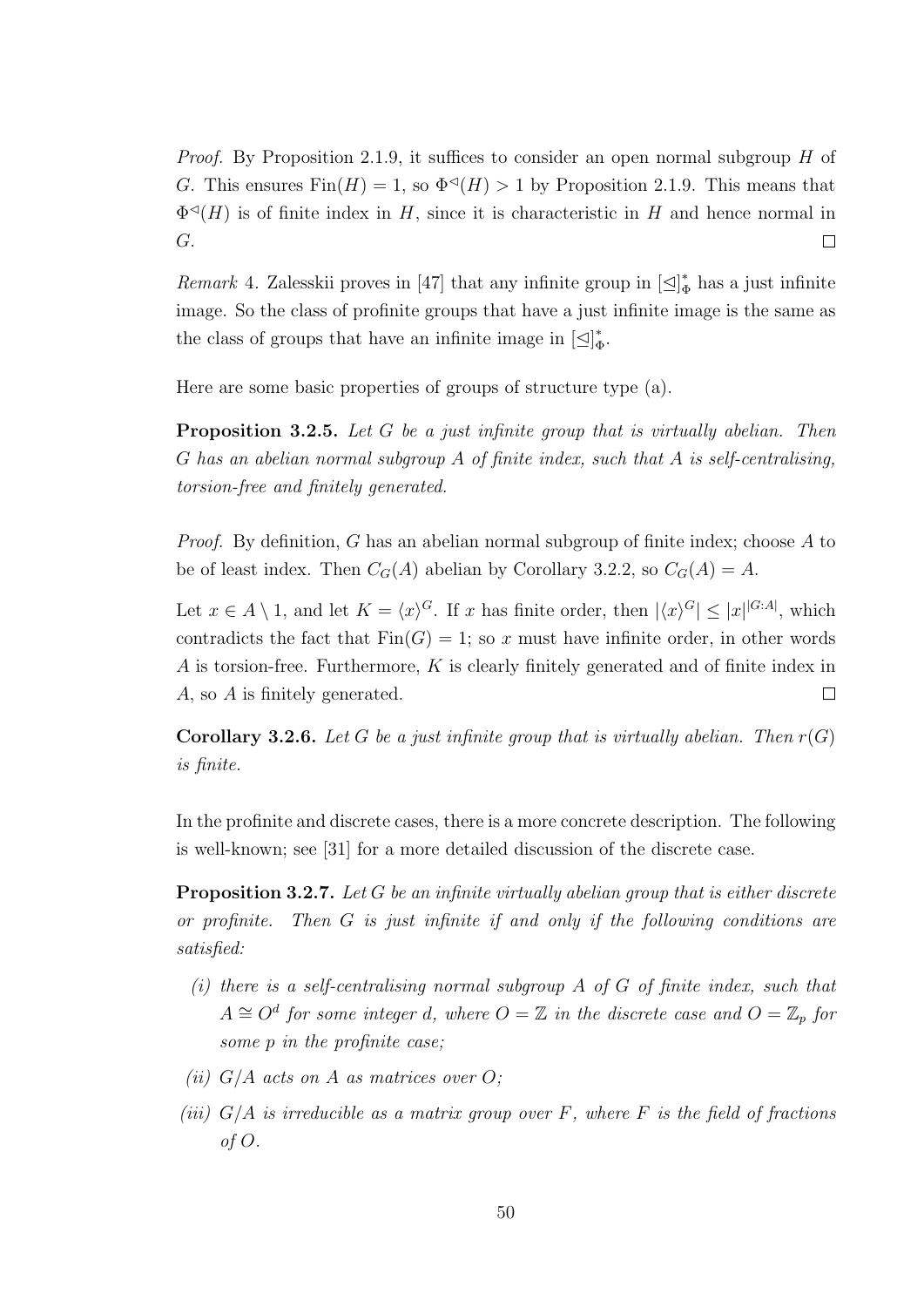### 3.3 Finite index subgroups and the just infinite property

We now consider the problem of determining whether a finite index subgroup  $H$  of a just infinite group  $G$  is itself just infinite. There are two cases to consider separately here; the case of G virtually abelian, and the case of G not virtually abelian.

We begin with groups that are not virtually abelian, and make use of some ideas from [45].

**Definition 3.3.1.** A non-trivial subgroup B of a group G is basal if

$$
B^G = B_1 \times \cdots \times B_n
$$

for some  $n \in \mathbb{N}$ , where  $B_1, \ldots, B_n$  are the conjugates of B in G. If B is a basal subgroup of G, write  $\Omega_B$  for the set of conjugates of B in G, equipped with the conjugation action of G. (Unless otherwise stated, we will always define  $\Omega_B$  in terms of the group  $G$ .)

**Lemma 3.3.2.** Let  $G$  be a just infinite group that is not virtually abelian. Let  $K$ be a non-trivial subgroup of G such that  $K \leq^2 G$ , and let  $\{K_i \mid i \in I\}$  be the set of conjugates of K in G; given  $J \subseteq I$ , define  $K_J := \bigcap \{K_j \mid j \in J\}$ . Then I is finite, and there is some  $J \subseteq I$  such that  $K_J$  is basal; moreover,  $K_J$  is basal for any  $J \subseteq I$ such that  $K_J > 1$  and the distinct conjugates of  $K_J$  have trivial intersection.

*Proof.* Clearly  $K \leq K^G$  and  $K^G$  has finite index in G, so I is finite. Let  $J \subseteq I$  such that  $K_J > 1$  and distinct conjugates of  $K_J$  have trivial intersection, let  $B = K_J$ and let  $L = B^G$ . Then all conjugates of B are normal in  $B^G$ , so in particular they normalise each other; this implies distinct conjugates of  $B$  commute, since they have trivial intersection. Hence  $C<sub>L</sub>(B)$  contains all conjugates of B apart from B itself, so  $L = BC<sub>L</sub>(B)$ . Finally, note that G has no non-trivial abelian normal subgroups, so  $Z(L) = 1$ ; hence  $L = B \times C_L(B)$ . By symmetry, this means L is a direct product of the conjugates of  $B$ , so  $B$  is basal.

Now let  $\mathcal I$  be the set of those  $I' \subseteq I$  for which  $K_{I'}$  is non-trivial, let  $J$  be an element of I of largest size, and let  $B = K_J$ . Suppose  $B<sup>g</sup>$  is a conjugate of B distinct from B. Then  $B^g$  is of the form  $K_{J'}$  where  $|J'| = |J|$ ; by construction, this means  $B \cap B^g = 1$ , so by the previous argument, B is basal.  $\Box$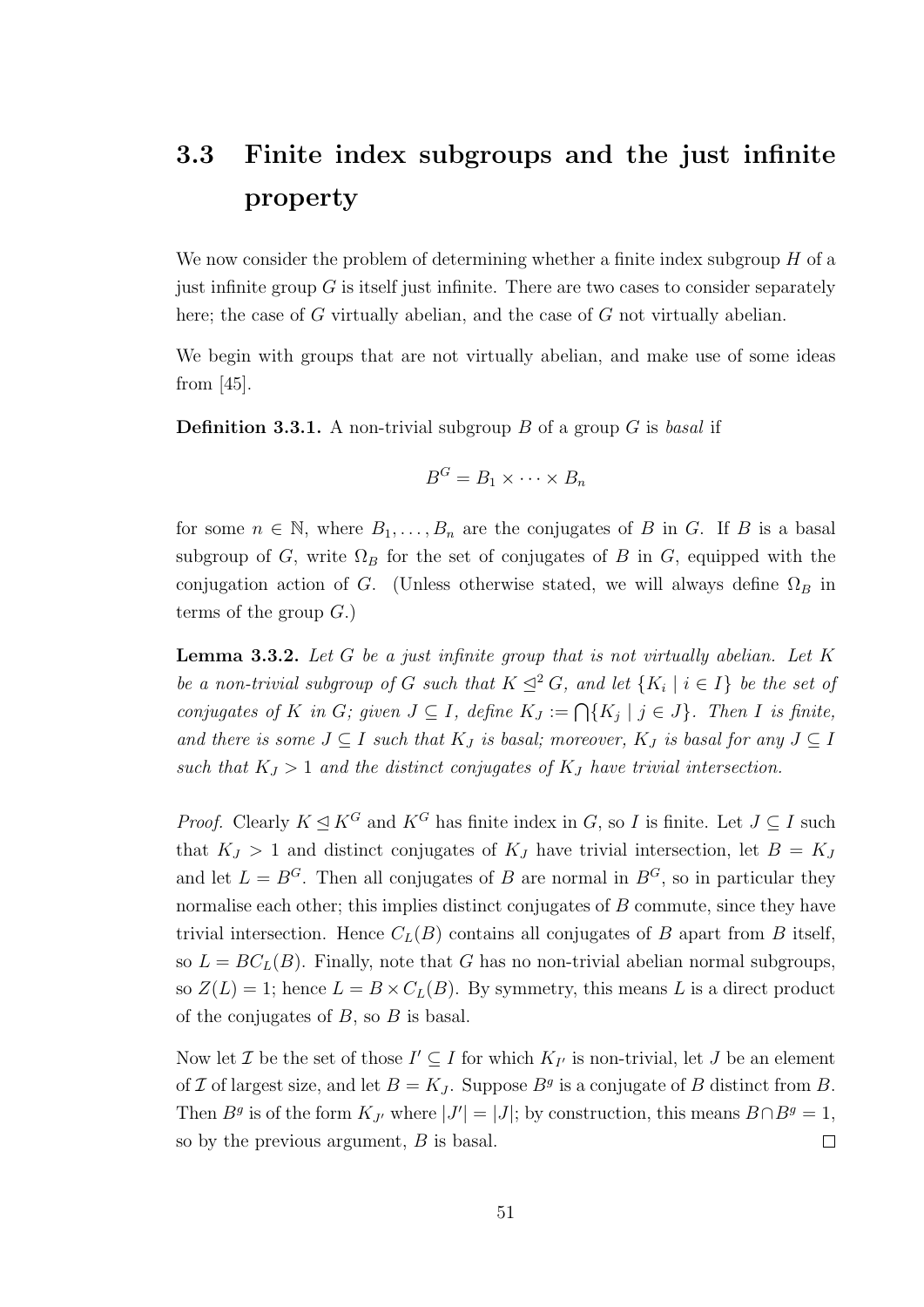**Corollary 3.3.3.** Let G be a just infinite group that is not virtually abelian. Let K be a non-trivial subgroup of G such that  $K \leq^2 G$ , and such that distinct conjugates of  $K$  have trivial intersection. Then  $K$  is basal in  $G$ .

**Proposition 3.3.4.** Let G be a just infinite group that is not virtually abelian, and let H be a subgroup of G of finite index. Let  $\mathcal B$  be the set of non-normal basal subgroups B of G. Then the following are equivalent:

- $(i)$  H is not just infinite;
- (ii) there is some  $B \in \mathcal{B}$  such that H acts intransitively on  $\Omega_B$ .

Moreover, if (ii) holds then B may be chosen so that  $\text{Core}_G(H)$  acts trivially.

*Proof.* Assume (i), and let R be a non-trivial normal subgroup of H of infinite index. By Lemma 3.2.3, R is infinite. This means that  $K = R \cap \text{Core}_G(H)$  is an infinite normal subgroup of H of infinite index such that  $K \lhd^2 G$ . By Lemma 3.3.2, there is a basal subgroup B of G that is an intersection of conjugates of  $K$ ; by conjugating in  $G$ if necessary, we may assume  $B \leq K$ . Now  $\text{Core}_G(H)$  normalises K and hence every conjugate of K, so  $\text{Core}_G(H)$  acts trivially on  $\Omega_B$ . Furthermore, not all conjugates of B are contained in  $K$ , as K has infinite index, but the conjugates of B contained in K form a union of H-orbits on  $\Omega_B$ , which is non-empty as  $B \leq K$ . So H acts intransitively on  $\Omega_B$  as required for (ii).

Assume (ii), and let  $R = B<sup>H</sup>$ . Then R is an infinite subgroup of  $B<sup>G</sup>$  of infinite index, since H acts intransitively on  $\Omega_B$ , so  $R \cap H$  is an infinite subgroup of H of infinite index; moreover,  $R \cap H$  is normal in H. Hence H is not just infinite, which is (i).  $\Box$ 

We now arrive at the following theorem.

**Theorem 3.3.5.** Let G be a just infinite group that is not virtually abelian. Let N be a non-trivial normal subgroup of G. The following are equivalent:

- $(i)$  N is just infinite;
- (ii) Every subgroup of G containing N is just infinite;
- (iii) Every maximal subgroup of  $G$  containing  $N$  is just infinite.

(∗) In particular, G is hereditarily just infinite if and only if every maximal subgroup of finite index is just infinite.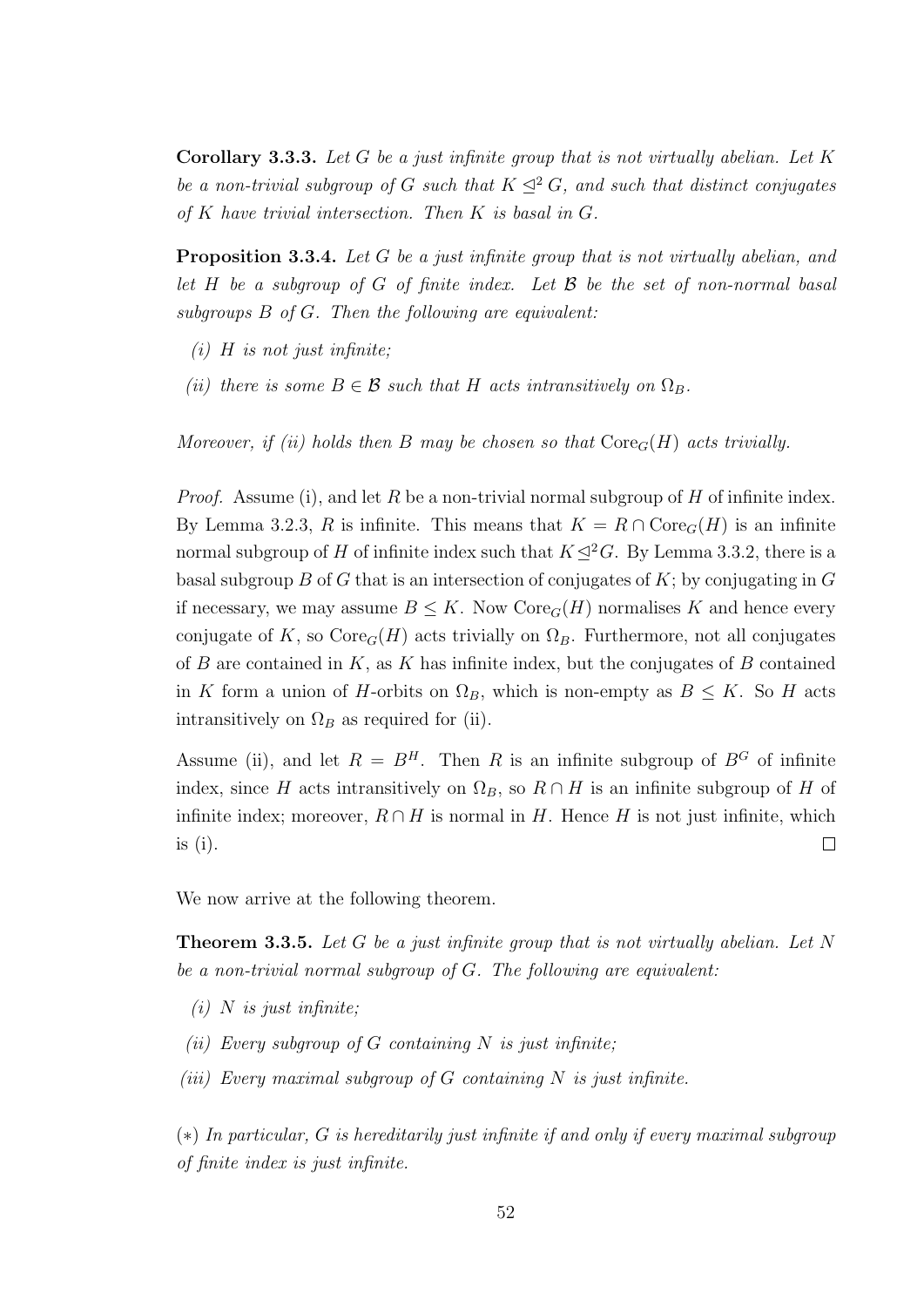Proof. Lemma 3.2.3 ensures that (i) implies (ii), and clearly (ii) implies (iii). Assume (iii), and let B be a non-normal basal subgroup of G, and let  $\mathcal M$  be the set of maximal subgroups of G containing N. Then M acts transitively on  $\Omega_B$  for every  $M \in \mathcal{M}$  by Proposition 3.3.4. In any permutation group, a proper transitive subgroup cannot contain a point stabiliser. It follows that  $N_G(B)$  is not contained in any  $M \in \mathcal{M}$ , so  $N_G(B)$  does not contain N. Hence N acts non-trivially on  $\Omega_B$ . Since  $N = \text{Core}_G(N)$ , Proposition 3.3.4 now ensures that  $N$  is just infinite, giving (i).  $\Box$ 

**Corollary 3.3.6.** Let G be a residually finite group such that  $\Phi^f(G)$  has finite index in  $G$ , and such that  $G$  is not virtually abelian. Then  $G$  is hereditarily just infinite if and only if  $\text{Fin}(G)$  is trivial and  $\Phi^f(G)$  has a just infinite subgroup of finite index.

*Proof.* If  $\text{Fin}(G)$  is trivial and  $\Phi^f(G)$  has a just infinite subgroup of finite index, then every maximal finite index subgroup is just infinite by Lemma 3.2.3, and so G is hereditarily just infinite by the theorem. The converse is immediate.  $\Box$ 

The following example shows that the word 'normal' in the statement of Theorem 3.3.5 cannot be replaced with 'finite index', even in the case that  $G$  is a pro- $p$  group.

**Example 3.3.7.** Let A be the group  $V \rtimes C_p$ , where V is a vector space of dimension p over  $\mathbb{F}_p$ , and  $C_p$  acts by permuting a basis of V. There is a natural affine action of A on V, extending the right regular action of V on itself. Let K be any just infinite group that is not virtually abelian, and let  $G$  be the permutation wreath product  $K \wr_{V} A$  of K by A acting on V, where A acts in the way described. Note that any group of the form  $K \n\Omega$ , where K is just infinite and P acts faithfully and transitively on the finite set  $\Omega$ , is necessarily just infinite. In particular, G is just infinite, with a subgroup H of index  $p^2$  of the form  $(K \times \cdots \times K) \rtimes W$ , where W is a subgroup of V of index p that is not normal in A. Clearly H is not just infinite, as  $W$  does not act transitively on the copies of  $K$ . However, the unique maximal subgroup M of G containing H is of the form  $K \wr_V V$ ; since V acts regularly on itself, this  $M$  is just infinite.

Now consider virtually abelian groups. For simplicity, we will only consider groups that are either discrete or profinite.

A key observation in establishing Theorem 3.3.5 was that every intransitive normal subgroup of a finite permutation group is contained in an intransitive maximal subgroup. Similarly, an imprimitive finite linear group has a maximal subgroup that is reducible, which leads to the following: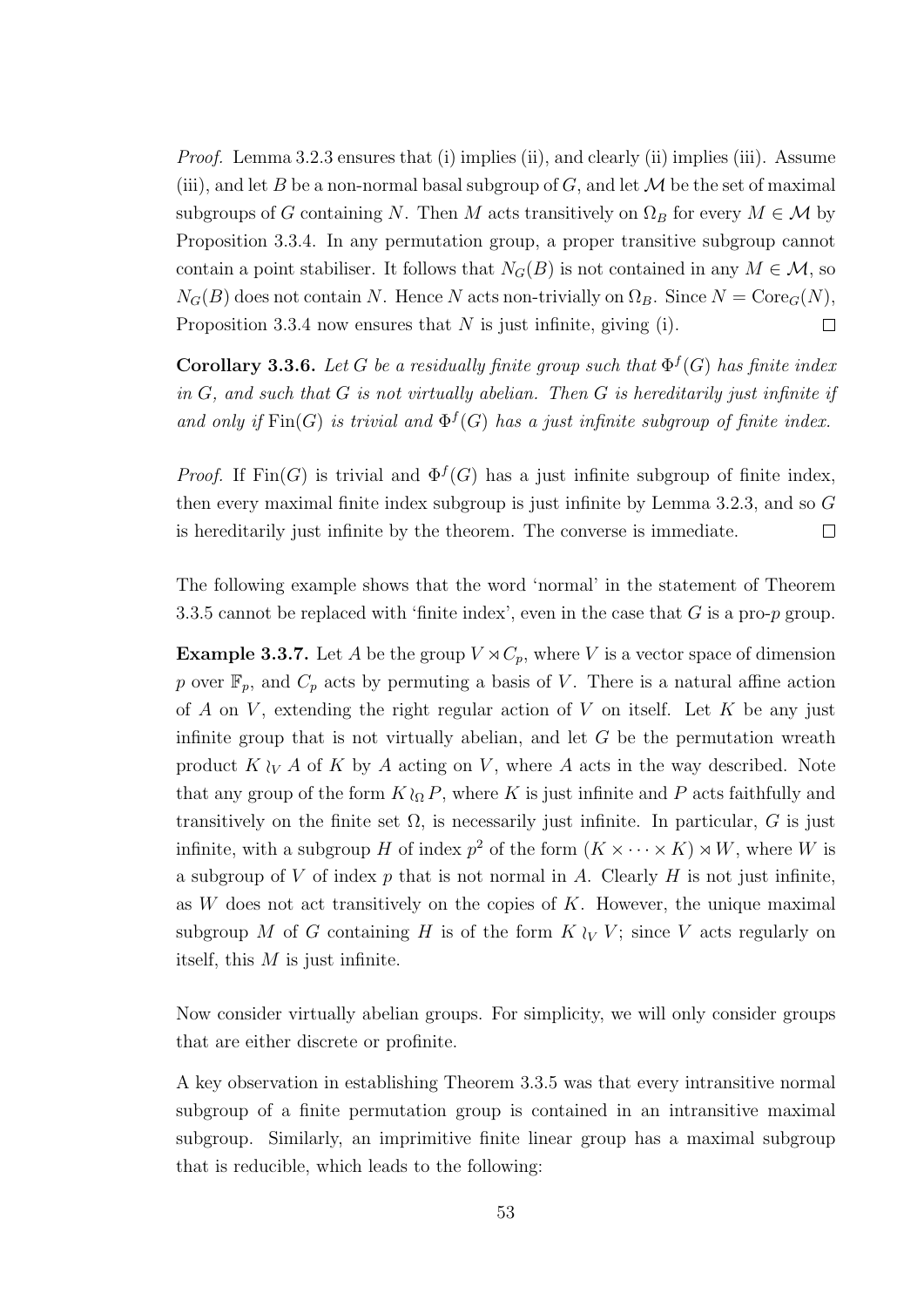**Lemma 3.3.8.** In the situation of Proposition 3.2.7, suppose that  $G/A$  is imprimitive as a matrix group over F. Then G has a maximal subgroup of finite index that is not just infinite.

However, there are primitive finite linear groups, all of whose maximal subgroups are irreducible, and so statement (∗) does not generalise completely to the virtually abelian case.

Example 3.3.9. (My thanks go to Charles Leedham-Green for pointing out this example.) Let  $Q_{2^n}$  denote the generalised quaternion group of order  $2^n$ . In Examples 10.1.18 of [28], the authors give a 4-dimensional representation of  $Q_{16}$  over  $Q_2$ , giving rise to just infinite pro-2 groups G of the form  $A \cdot Q_{16}$  where  $A \cong \mathbb{Z}_2^4$  and  $G/A$  acts faithfully on A. Say such a group G is of *primitive quaternionic type*. Both  $Q_{16}$ and all its maximal subgroups act irreducibly over  $\mathbb{Q}_2$ , and so every maximal open subgroup of G is just infinite. However,  $\Phi^f(G)$  is not just infinite; indeed, an open subgroup K of G is just infinite if and only if  $|G/A : KA/A| < 2$ .

It turns out that the above example describes the only way in which (∗) can fail for pro-p groups, and there are no exceptions to (∗) among discrete groups for which  $O<sup>p</sup>(G) = 1$ . Case (i) of the following is Theorem 10.1.25 of [28], and case (ii) can easily be deduced from results in section 10.1 of [28]:

**Theorem 3.3.10 (Leedham-Green, McKay [28]).** Let G be a finite p-group with a faithful primitive representation over a field F.

- (i) If  $F = \mathbb{Q}_p$ , then either G is  $C_p$  acting in dimension  $p 1$ , or  $p = 2$  and G is  $Q_{16}$  acting in dimension 4.
- (ii) If F is a subfield of R that does not contain  $\sqrt{2}$ , then G is  $C_p$  acting in  $dimension \, p-1.$

We use this theorem to obtain a result with a conclusion similar to statement (∗) of Theorem 3.3.5, but with different hypotheses:

**Theorem 3.3.11.** Let G be a profinite or discrete group with no non-trivial finite normal subgroups, let p be a prime, and suppose H is a subgroup of finite index that is residually-p, such that every maximal subgroup of H of finite index is just infinite and  $H$  is not of primitive quaternionic type. Then  $G$  is hereditarily just infinite.

*Proof.* By Lemma 3.2.3, it suffices to prove that  $H$  is hereditarily just infinite. By Theorem 3.3.5, we may assume  $H$  is virtually abelian, and hence of the form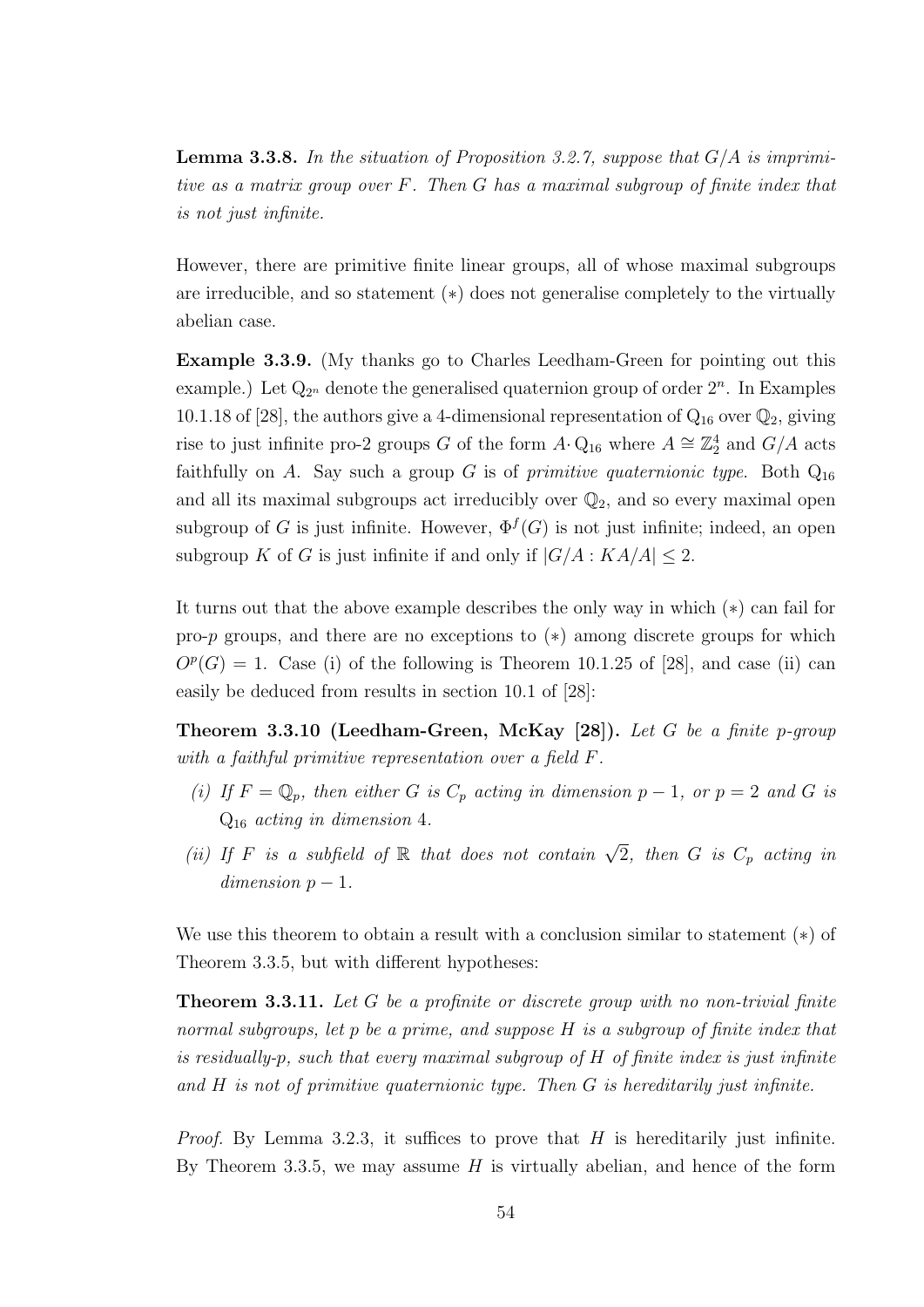described in Proposition 3.2.7. Given our hypotheses, the result now follows immediately from Theorem 3.3.10 together with Lemma 3.3.8.  $\Box$ 

Theorems 3.3.5 and 3.3.11 are particularly useful in the context of pro- $p$  groups, giving the following corollary:

**Corollary 3.3.12.** Let G be a finitely generated pro-p group. Then G is hereditarily just infinite if and only  $\Phi(G)$  has a just infinite open subgroup and  $\text{Fin}(G) = 1$ .

*Proof.* If G is hereditarily just infinite, then  $\Phi(G)$  is just infinite and Fin $(G) = 1$ . Conversely, suppose  $Fin(G) = 1$  and some open subgroup of  $\Phi(G)$  is just infinite. Then  $\Phi(G)$  is just infinite by Lemma 3.2.3, so G is not of primitive quaternionic type. Furthermore, every maximal subgroup of  $G$  is just infinite, also by Lemma 3.2.3. By Theorem 3.3.11 it follows that  $G$  is hereditarily just infinite.  $\Box$ 

There is a large variety of primitive finite linear groups that are not  $p$ -groups, and this gives the potential for just infinite discrete or profinite groups that do not obey (∗) in the virtually abelian case. Here is one example, but it seems likely that there are many others, with no straightforward way of classifying them.

Example 3.3.13. (My thanks go to John Bray for pointing out this example; more details can be found in [20].) Let E be the extraspecial group of order  $2^7$  that is a central product of dihedral groups of order 8. Then there is a group  $L$  containing  $E$  as a normal subgroup with  $C_L(E) = Z(E)$ , such that  $L/E \cong Out(E) \cong Alt(8)$ , and the smallest supplement to E in L is the double cover  $2 \cdot Alt(8)$  of Alt(8). Furthermore, L has a faithful irreducible 8-dimensional representation over  $\mathbb{C}$ , which can in fact be realised over  $\mathbb{Z}$ . Let G be the corresponding semidirect product  $W \rtimes L$ , where W is the direct product of 8 copies of either  $\mathbb{Z}$  or  $\mathbb{Z}_p$  for some p; then all maximal subgroups of G of finite index contain a group of the form  $W \rtimes E$  or  $W \rtimes (2 \cdot \text{Alt}(8))$ . For both E (see for instance [13]) and 2· Alt(8) (see [3]), the smallest faithful representation in characteristic 0 has dimension 8. It follows that  $G$  is a just infinite group, which can be chosen to be either discrete or virtually pro-p with no restrictions on the prime  $p$ , and every maximal subgroup of  $G$  of finite index is just infinite in all cases. However, G is evidently not hereditarily just infinite.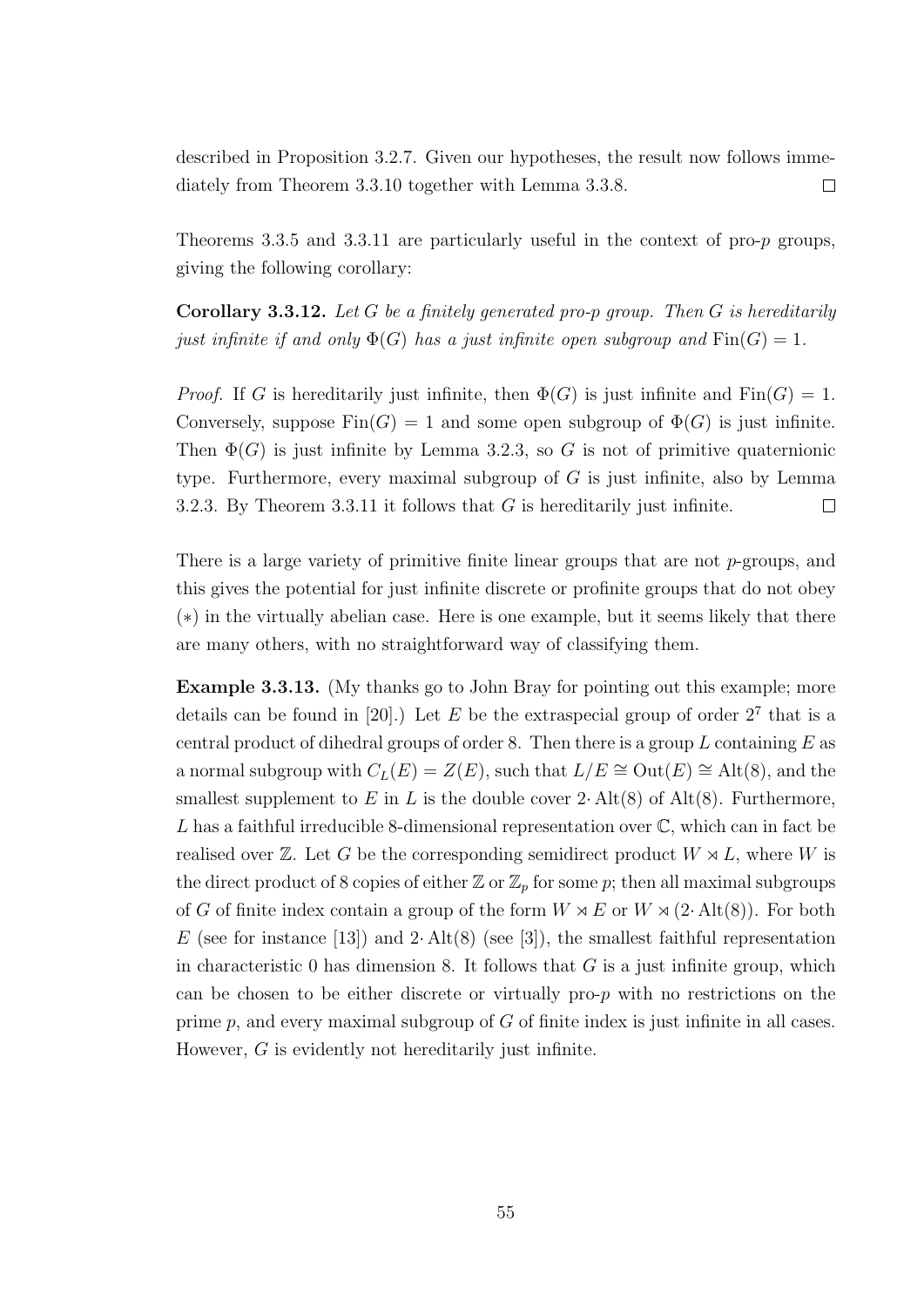#### 3.4 New just infinite groups from old

In this section, we will focus on just infinite groups that are not virtually abelian. In this context, basal subgroups can be used to construct new just infinite groups from old in the following way:

**Proposition 3.4.1.** Let G be a just infinite group that is not virtually abelian, and let B be a basal subgroup of G. Then  $H = N_G(B)/C_G(B)$  is just infinite.

*Proof.* To show H is just infinite, it suffices to consider a normal subgroup  $K$  of  $N_G(B)$  of infinite index, such that  $C_G(B) \leq K$ , and show that in fact K centralises B. Now K and B are both normal in  $N_G(B)$ , so  $[B, K] \leq B \cap K$ ; hence it suffices to show  $B \cap K = 1$ . Set  $B = B_1$  and  $K = K_1$  say, and let  $B_1, \ldots, B_t$  be the conjugates of B in G. Since K is normal in  $N_G(B)$ , we can set  $K_j$  to be the conjugate  $K_1^x$ of K by x such that  $B_1^x = B_j$ , without having to specify x, and  $K_1, \ldots, K_t$  form a complete set of conjugates of  $K$  in  $G$  (possibly with repetition). Let  $L$  be the intersection of the  $K_i$ . Then L is a normal subgroup of G of infinite index, so is trivial, but also  $B \cap K \leq L$ , since for  $i \neq 1$  we have  $K_i \geq C_G(B_i) \geq B$ . So  $B \cap K = 1$ .  $\Box$ 

In fact, we can use this method to construct a just infinite image of any non-trivial normal subgroup of G:

**Proposition 3.4.2.** Let G be a just infinite group that is not virtually abelian, with non-trivial normal subgroup  $K$ . Then either  $K$  is just infinite, or there is a basal subgroup B of G, such that B is a normal subgroup of K and  $K/C_K(B)$  is just infinite.

*Proof.* Among all basal subgroups of G that are normalised by  $K$ , let B be a basal subgroup with  $|G: N_G(B)|$  as large as possible; say  $|G: N_G(B)| = t$ . Such a B exists as  $|G: K|$  is finite. As  $B \cap K$  is also basal by Corollary 3.3.3 and  $N_G(B) = N_G(B) \cap K$ K), we may assume  $B \leq K$ . Let  $Q = KC_G(B)/C_G(B)$  and let  $H = N_G(B)/C_G(B)$ . Then  $K/C_K(B) \cong Q \trianglelefteq H$ , and H is just infinite by the previous proposition.

Suppose  $Q$  is not just infinite. Then by Proposition 3.3.4,  $H$  has a non-normal basal subgroup R that is normalised by Q; we may assume  $R \leq Q$  for the same reason that we could assume  $B \leq K$ . Form the subgroup T of  $N_G(B)$  by lifting R to  $N_G(B)$  and then taking the intersection of this with B. Now T is evidently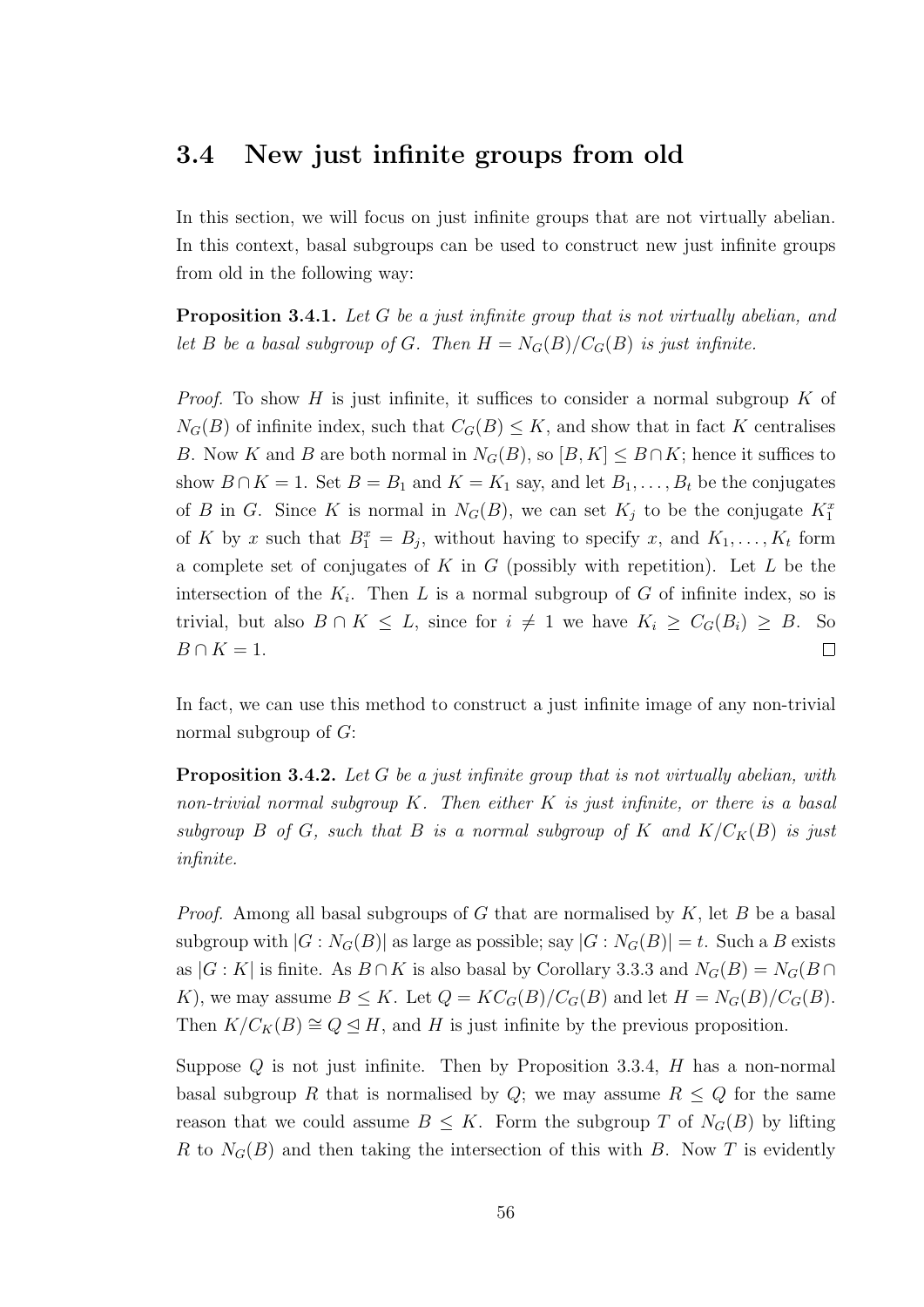a normal subgroup of K; we have  $N_G(T) \leq N_G(B)$  since distinct conjugates of B have trivial intersection and  $T \leq B$ , and in fact  $N_G(T) < N_G(B)$  since R is not normal in H. Let  $\{x_i\}$  be a set of right coset representatives for  $N_G(T)$  in  $N_G(B)$ , with  $x_1 = 1$ , let  $\{y_j\}$  be a set of right coset representatives for  $N_G(B)$  in G, with  $y_1 = 1$ , and let  $T_{ij} = T^{x_i y_j}$ .

Assume  $T_{ij} \cap T_{kl} \neq 1$  for some  $(i, j, k, l)$ . Note first that  $T_{ij} \leq B^{y_j}$  for all j, so  $j = l$  by the fact that B is basal in G. Without loss of generality we may assume  $j = l = 1$ . Then  $T_{i1} \cap T_{k1} \leq B$ , so  $T_{i1} \cap T_{k1} \cap C_G(B) \leq Z(B)$ ; moreover,  $Z(B^G) = 1$ since G is not virtually abelian, so  $Z(B) = 1$ . Hence  $T_{i1} \cap T_{k1}$  maps injectively into  $R^{x_i} \cap R^{x_k}$ . Since R is basal in H, this forces  $i = k$ .

We conclude that the conjugates  $T_{ij}$  of T in G have pairwise trivial intersection, while  $K \leq N_G(T) < N_G(B)$ . This shows that T is basal by Corollary 3.3.3 and contradicts the choice of  $B$ . This contradiction shows that  $Q$  is just infinite, so  $K/C_K(B)$  is just infinite.  $\Box$ 

**Corollary 3.4.3.** Let  $C$  be a class of groups that is closed under quotients. Let  $G$ be a just infinite group that has a non-trivial subnormal  $C$ -subgroup, but no nontrivial normal abelian subgroup. Then either  $O<sub>C</sub>(G)$  is already just infinite, or there is a basal subgroup B of G such that  $O_c(G) \leq N_G(B)$ , and such that both  $H =$  $N_G(B)/C_G(B)$  and  $O=O_{\mathcal{C}}(H)$  are just infinite.

*Proof.* Let  $K = O_{\mathcal{C}}(G)$ , and assume K is not just infinite. Then by Proposition 3.4.2, there is a basal subgroup  $B$  of  $G$  such that  $B$  is a normal subgroup of  $K$ and  $KC_G(B)/C_G(B)$  is just infinite. Let L be a subnormal subgroup of G that is a C-group. Then  $L \leq K \leq N_G(B)$ , and since C is closed under quotients, it follows that  $LC_G(B)/C_G(B)$  is a subnormal C-group of H. Hence  $KC_G(B)/C_G(B) \leq O$ . Finally, note that H is just infinite by Proposition 3.4.1, so  $\text{Fin}(O) = 1$ , and O contains a just infinite subgroup  $KC_G(B)/C_G(B)$  of finite index, so O is also just infinite by Lemma 3.2.3.  $\Box$ 

#### 3.5 Generalised obliquity

**Definition 3.5.1.** Given a profinite group G and subgroup H, define the *oblique* core  $Ob_G(H)$  and strong oblique core  $Ob_G^*(H)$  of H in G as follows:

$$
\mathrm{Ob}_G(H) := H \cap \bigcap \{ K \leq_o G \mid K \nleq H \}
$$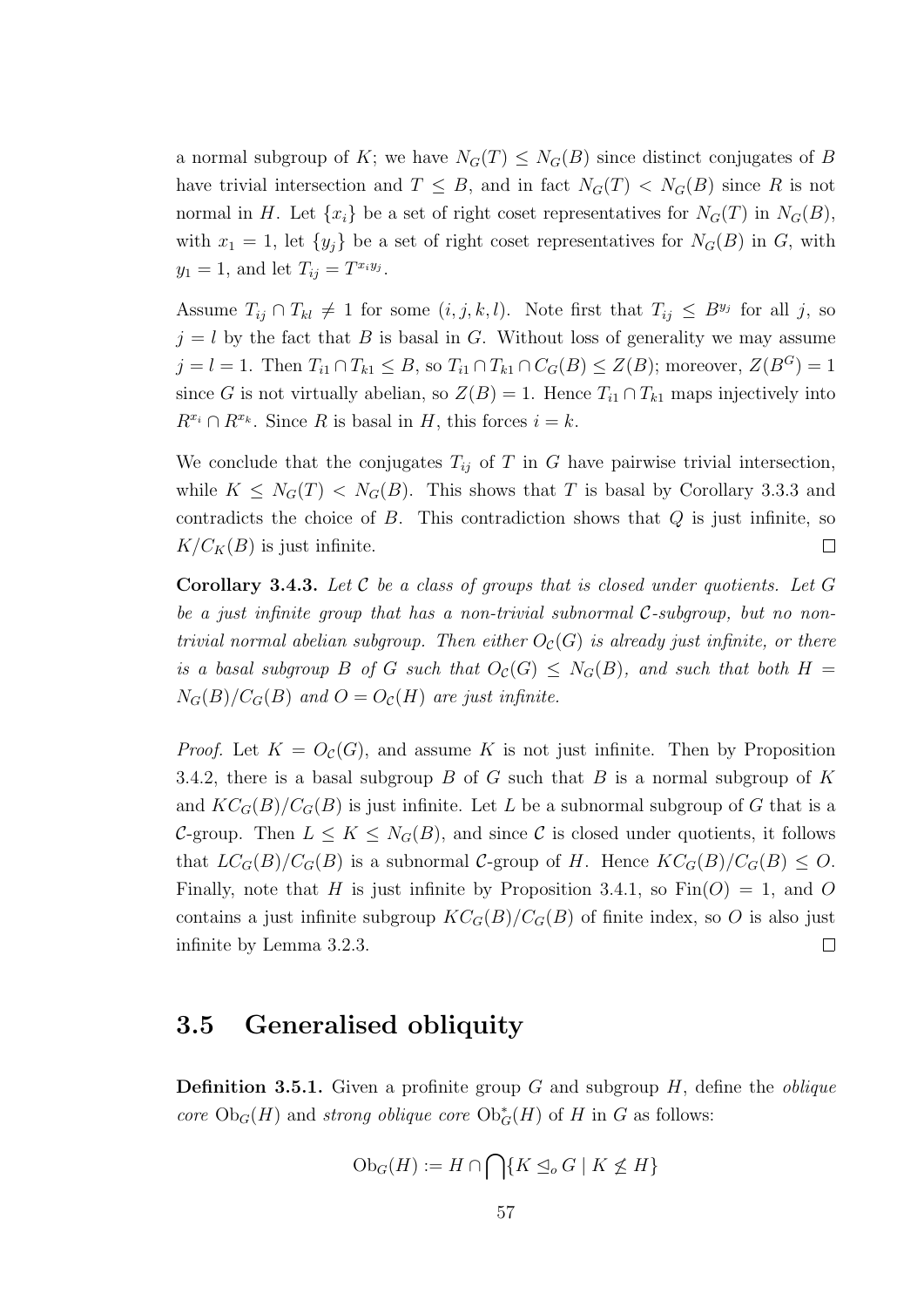$$
\mathrm{Ob}^*_{G}(H) := H \cap \bigcap \{ K \le_o G \mid H \le N_G(K), \ K \not\le H \}
$$

Note that  $Ob_G(H)$  and  $Ob_G^*(H)$  have finite index in H if and only if the relevant intersections are finite.

The main theorem of this section is the following:

**Theorem 3.5.2 (Generalised obliquity theorem).** Let G be an infinite profinite group. Then the following are equivalent:

- $(i)$  G is just infinite;
- (ii) the set  $\mathcal{K}_H = \{K \leq_o G \mid K \not\leq H\}$  is finite for every open subgroup H of G;
- (iii) there exists a family  $\mathcal F$  of open subgroups of G with trivial intersection, such that  $\{K \leq_o G \mid K \nleq H\}$  is a finite set for every  $H \in \mathcal{F}$ .

*Proof.* Assume (i); then  $G \in [\triangle]_d^*$  $\uparrow_{\Phi}^*$  by Lemma 3.2.4. Suppose  $\mathcal{K}_H$  is infinite for some  $H \leq_{o} G$ . Then  $\mathcal{K}_{H}$  is upward-closed, so by Corollary 2.1.7 there is an infinite descending chain  $K_1 > K_2 > ...$  of open normal subgroups occurring in  $\mathcal{K}_H$  for which  $K_i \nleq H$ . By Lemma 1.2.1, the intersection K of these  $K_i$  is a non-trivial normal subgroup of infinite index. Hence  $G$  is not just infinite, a contradiction. Hence (i) implies (ii).

Clearly (ii) implies (iii). Assume (iii), and let  $K$  be a non-trivial closed normal subgroup of G. Then there is an element H of  $\mathcal F$  that does not contain K. It follows that  $K$ , being the intersection of the open normal subgroups of  $G$  containing  $K$ , is the intersection of some open normal subgroups not contained in  $H$ . All such subgroups contain  $Ob_G(H)$ , which is of finite index, since it is the intersection of a finite set of open normal subgroups of G. Hence  $K \geq Ob_G(H)$ , and hence K is open in  $G$ , proving (i).  $\Box$ 

Remark 5. This generalises Theorem 36 of [5], which corresponds to the above theorem under the assumption that  $G$  is a pro- $p$  group.

As motivation for the term 'generalised obliquity', recall the following definition:

**Definition 3.5.3 (Klaas, Leedham-Green, Plesken [26]).** Let G be a pro-p group for which each lower central subgroup is an open subgroup. Then the  $i$ -th *obliquity* of G is given as follows (with the obvious convention that  $\log_p(\infty) = \infty$ ):

$$
o_i(G) := \log_p(|\gamma_{i+1}(G) : \mathrm{Ob}_G(\gamma_{i+1}(G))|).
$$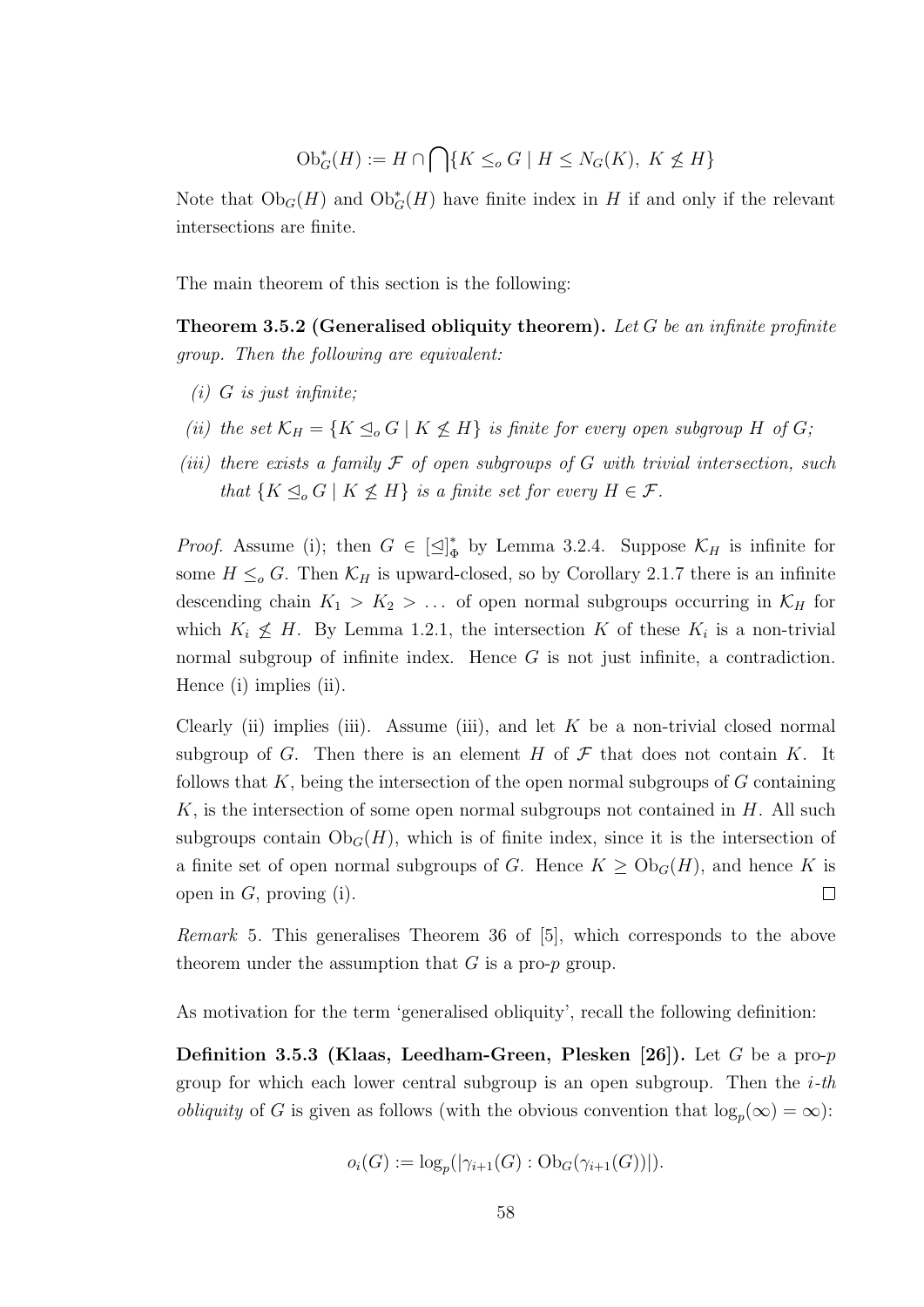The *obliquity* of G is given by  $o(G) := \sup_{i \in \mathbb{N}} o_i(G)$ .

It is an immediate consequence of Theorem 3.5.2 that if  $G$  is a pro- $p$  group such that each lower central subgroup is an open subgroup, then  $G$  is just infinite if and only if  $o_i(G)$  is finite for every i.

Corollary 3.5.4. Let G be a just infinite profinite group.

- (i) Let n be a positive integer. Then  $G$  has finitely many open subgroups of index  $\overline{n}$ .
- (ii) Let H be an infinite profinite group such that every finite image of H is isomorphic to some image of G. Then  $G \cong H$ .
- (iii) Let H and K be proper normal subgroups of G such that  $HK = G$ . Then  $Ob_G(\Phi^{\triangleleft}(G)) \leq H \cap K$ . In particular, any surjective homomorphism from G to a directly decomposable group must factor through the finite quotient  $G/\mathrm{Ob}_G(\Phi^{\lhd}(G)).$

*Proof.* (i) Since a subgroup of index n has a core of index at most n!, and a normal subgroup of finite index can only be contained in finitely many subgroups, it suffices to consider normal subgroups. Suppose  $G$  has an open normal subgroup  $K$  of index n. Then K does not contain any open normal subgroup of G of index n, other than itself. Hence by the theorem, the set of such subgroups is finite.

(ii) By part (i), G has finitely many open normal subgroups of any given index. It is shown in [44] that in this situation, given any profinite group  $H$  such that every finite image of  $H$  is isomorphic to an image of  $G$ , then  $H$  is isomorphic to an image of G. Hence there is some  $N \triangleleft G$  such that  $G/N \cong H$ ; since H is infinite and G is just infinite,  $N = 1$ .

(iii) This is immediate from the definitions and the theorem.  $\Box$ 

Part (i) of the above is trivial in the case of just infinite virtually pro- $p$  groups, since they are always finitely generated; but a just infinite profinite group need not be finitely generated in general.

Theorem 3.5.2 also gives a characterisation of the hereditarily just infinite property:

**Corollary 3.5.5.** Let G be an infinite profinite group. Then G is hereditarily just infinite if and only if  $\mathrm{Ob}^*_G(H)$  has finite index for every open subgroup H of G.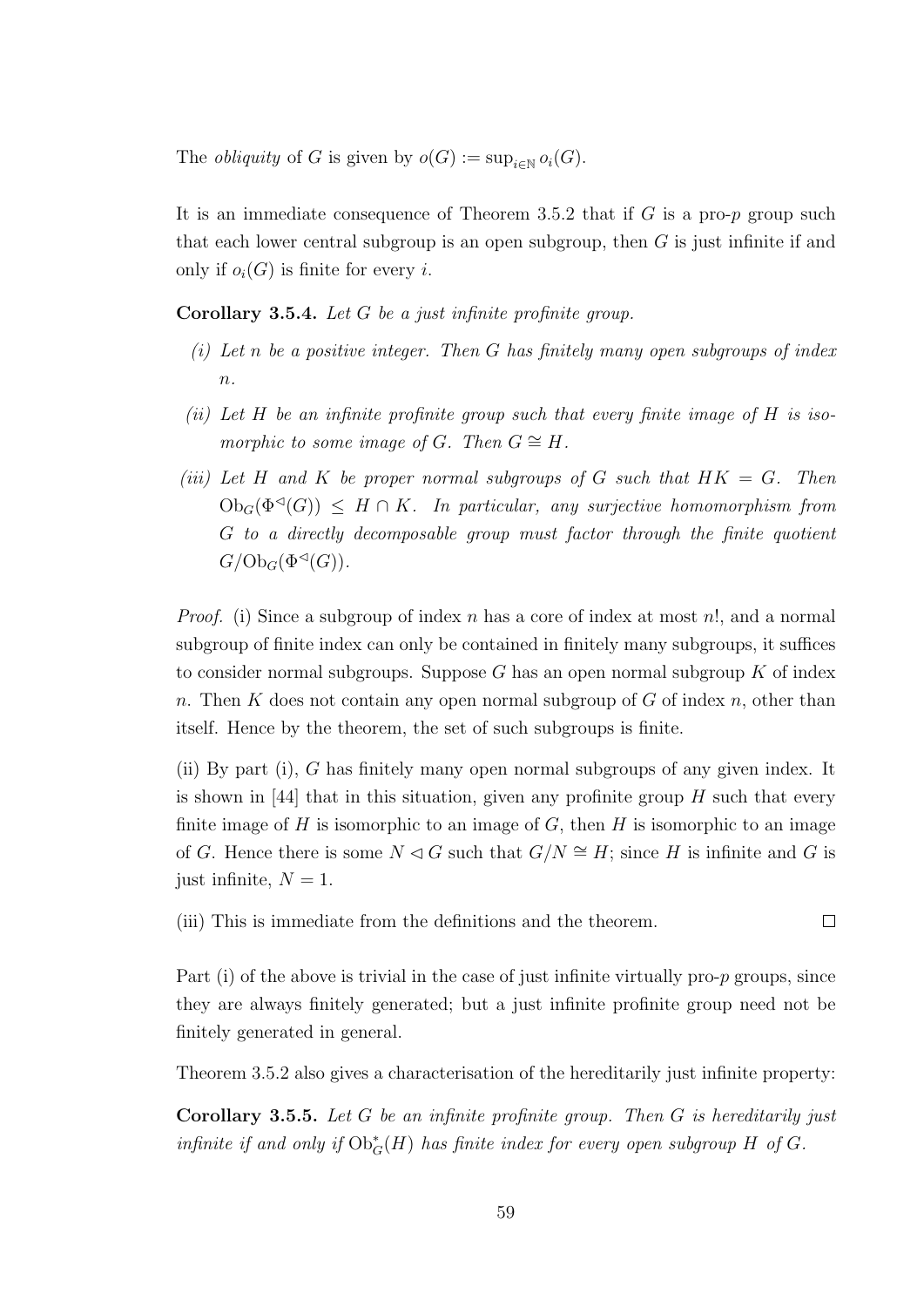*Proof.* Suppose G has an open subgroup K that is not just infinite. Then by the theorem, there is an open subgroup  $H$  of  $K$  (and hence of  $G$ ) that fails to contain infinitely many normal subgroups of K, so  $\mathrm{Ob}^*_G(H)$  has infinite index.

Conversely, suppose G is hereditarily just infinite. Let  $H$  be an open subgroup of G, and let H be the set of subgroups of G containing H; then  $H$  is finite. Let K be a subgroup of G such that  $H \leq N_G(K)$ , but such that  $K \not\leq H$ . Let  $L = HK$ . Then  $L$  is just infinite and  $K$  is a normal subgroup of  $L$  not containing  $H$ . Hence  $\mathrm{Ob}_{G}^{*}(H)$  contains  $\bigcap_{L\in\mathcal{H}}\mathrm{Ob}_{L}(H)$ ; by the theorem each  $\mathrm{Ob}_{L}(H)$  has finite index, and hence  $\mathrm{Ob}^*_G(H)$  has finite index.  $\Box$ 

## 3.6 A quantitative description of the just infinite property

**Definition 3.6.1.** Given a profinite group G, let  $I_n<sup>\triangleleft</sup>(G)$  denote the intersection of all open normal subgroups of G of index at most n. Now define  $\text{OI}_n(G)$  to be  $Ob_G(I_n^{\lhd}(G))$ , and  $\mathrm{OI}_n^*(G)$  to be  $Ob_G^*(I_n^{\lhd}(G))$ . We thus obtain functions  $ob_G$  and  $ob_G^*$ from  $\mathbb N$  to  $\mathbb N \cup \{\infty\}$  defined by

$$
ob_G(n) := |G : \mathrm{OI}_n(G)|
$$
;  $ob_G^*(n) := |G : \mathrm{OI}_n^*(G)|$ .

These are respectively the *generalised obliquity function* or ob-*function* and the strong generalised obliquity function or ob<sup>\*</sup>-function of G. Given a function  $\eta$  from N to N, let  $\mathcal{O}_\eta$  denote the class of profinite groups for which  $ob_G(n) \leq \eta(n)$  for every  $n \in \mathbb{N}$ , and let  $\mathcal{O}_\eta^*$  denote the class of profinite groups for which  $ob_G^*(n) \leq \eta(n)$  for every  $n \in \mathbb{N}$ .

These functions give characterisations of the just infinite property and the hereditarily just infinite property in terms of finite images, as will be seen in the next two theorems.

**Lemma 3.6.2.** Let  $G$  be a profinite group, and let  $n$  be a positive integer.

(i) Let  $N$  be a normal subgroup of  $G$ . Then:

$$
I_n^{\lhd}(G)N/N \leq I_n^{\lhd}(G/N);
$$
  

$$
OI_n(G)N/N \leq Ol_n(G/N);
$$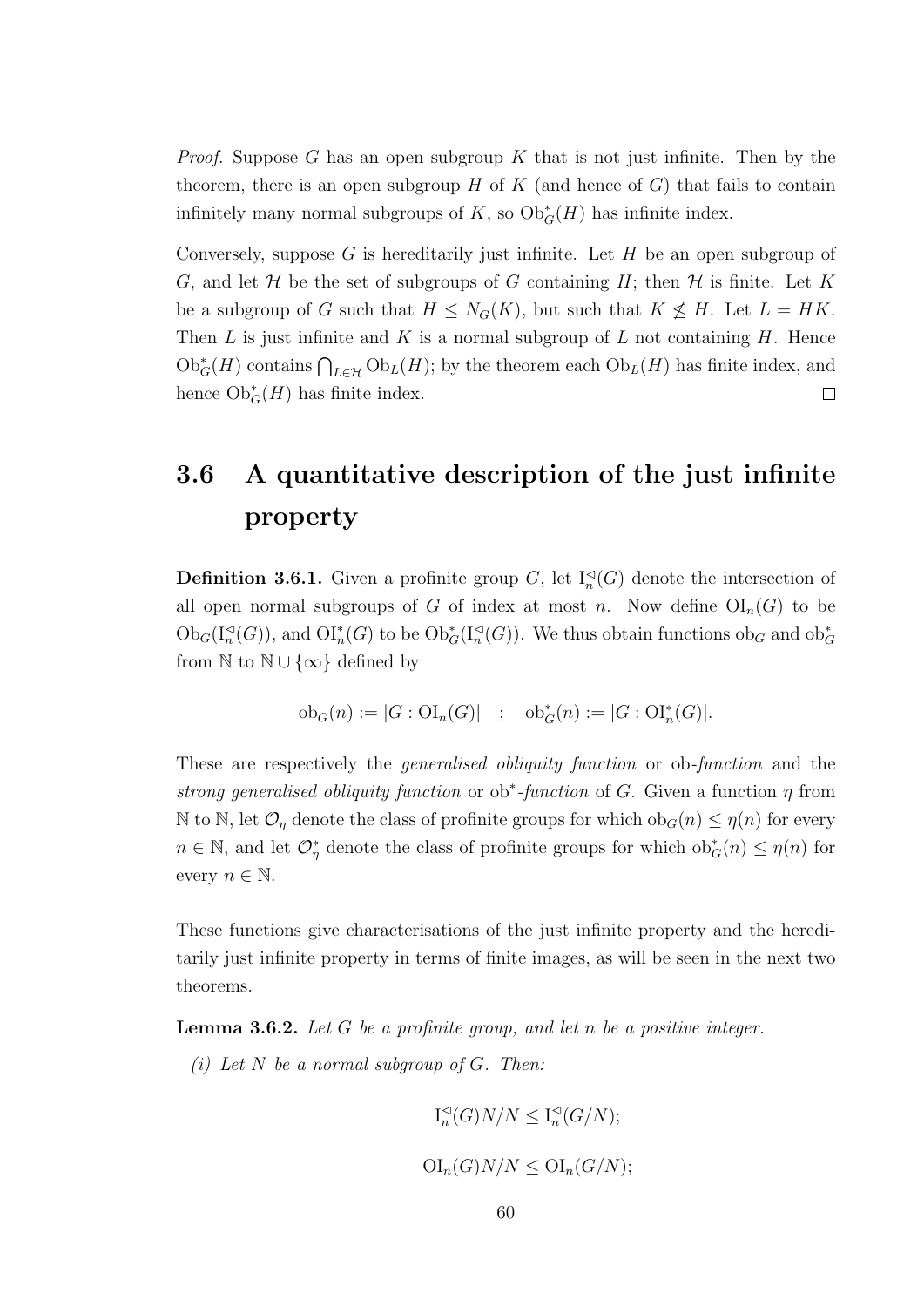$$
\mathrm{OI}_{n}^*(G)N/N \le \mathrm{OI}_{n}^*(G/N).
$$

(ii) Let  $\mathcal{N} = \{N_i \mid i \in I\}$  be a set of open normal subgroups of G forming a base of neighbourhoods of 1. Let  $\pi_i$  be the quotient map from G to  $G/N_i$ . Then:

$$
I_n^{\lhd}(G) = \bigcap_{i \in I} \pi_i^{-1}(\mathcal{I}_n^{\lhd}(G/N_i));
$$
  
\n
$$
\text{OI}_n(G) = \bigcap_{i \in I} \pi_i^{-1}(\text{OI}_n(G/N_i));
$$
  
\n
$$
\text{OI}_n^*(G) = \bigcap_{i \in I} \pi_i^{-1}(\text{OI}_n^*(G/N_i)).
$$

*Proof.* Let  $L = \mathrm{I}_n^{\mathcal{A}}(G)$ , let  $M/N = \mathrm{I}_n^{\mathcal{A}}(G/N)$ , and let  $M_i/N_i = \mathrm{I}_n^{\mathcal{A}}(G/N_i)$ .

(i) If  $H/N$  is a normal subgroup of index at most n in  $G/N$ , then H also has index at most n in G. This proves the first inequality, in other words  $L \leq M$ .

If  $H/N$  is a normal subgroup of  $G/N$  not contained in  $M/N$ , then H is also not contained in  $M$  and hence not in  $L$ . This proves the second inequality.

If  $H/N$  is a subgroup of  $G/N$  that is normalised by  $M/N$  but not contained in it, then  $H$  is also normalised by but not contained in  $M$ , and hence also normalised by but not contained in L. This proves the third inequality.

(ii) Given part (i), it suffices to show for each equation that the left-hand side contains the right-hand side.

If H is a normal subgroup of G index at most n, then there is some  $N_i$  contained in H, which means that  $M_i$  is contained in H, since  $H/N_i$  has index at most n in  $G/N_i$ . This proves the first equation, in other words  $L = \bigcap_{i \in I} M_i$ .

If H is a normal subgroup of G not contained in L, then there is some  $M_i$  that does not contain  $H$ , by the first equation. This proves the second equation.

Let  $H$  be an open subgroup of  $G$  that is normalised by  $L$  but not contained in it. Then HL is an open subgroup of G that contains  $\bigcap_{i\in I} M_i$ . By Lemma 1.2.1, this means that there is some  $M_i$  contained in  $HL$ , which implies that this  $M_i$ normalises H. By the first equation, there is some  $M_j$  not containing H. Now take  $M_k \leq M_i \cap M_j$ , and note that  $\mathrm{Ob}^*_{G/N_k}(M_k/N_k)$  is contained in H. This proves the third equation.  $\Box$ 

Theorem 3.6.3. Let G be a profinite group. The following are equivalent: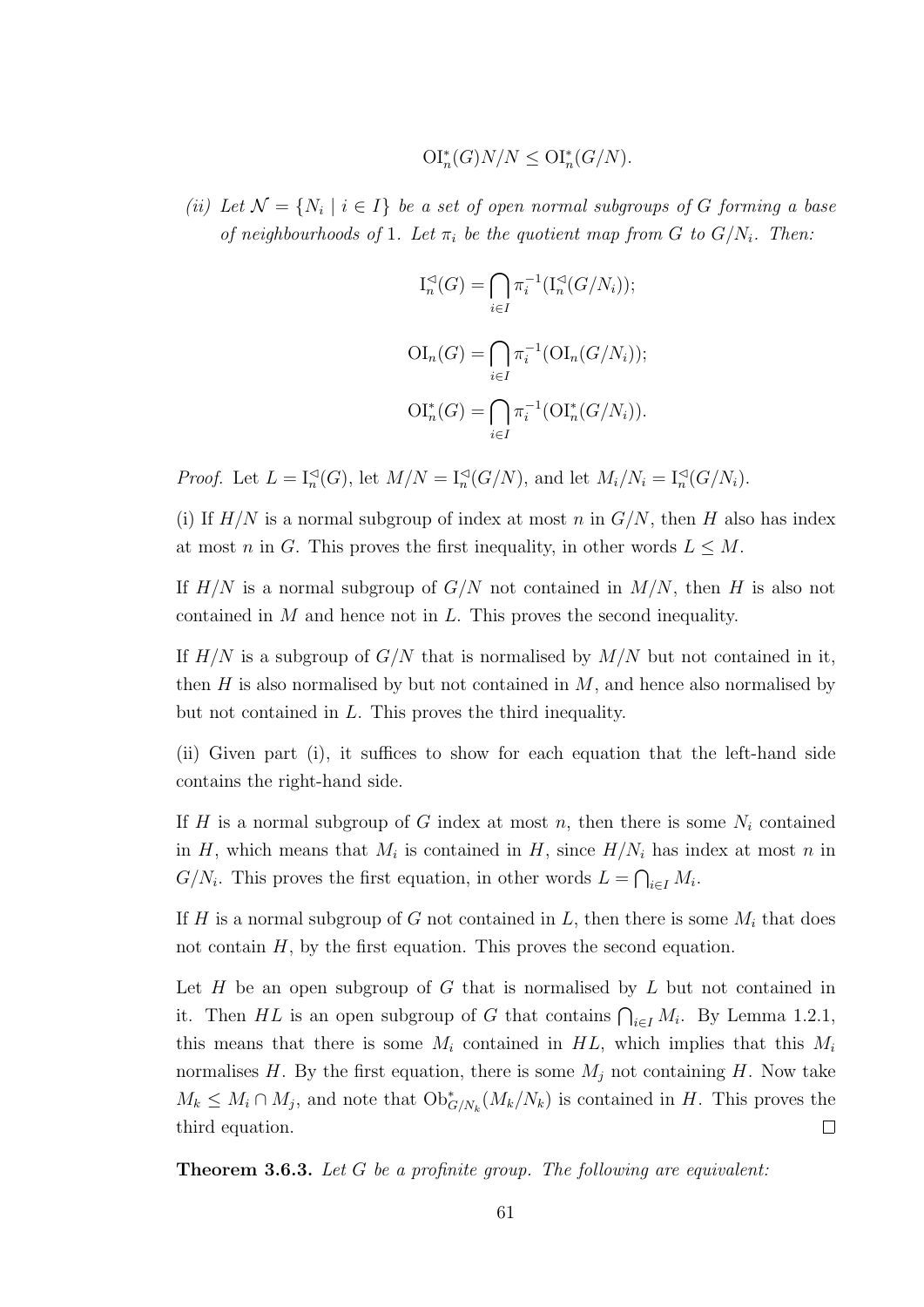- $(i)$  G is finite or just infinite;
- (ii) There is some  $\eta$  for which G is an  $\mathcal{O}_\eta$ -group;
- (iii) There is some  $\eta$  for which every image of G is an  $\mathcal{O}_n$ -group;
- (iv) There is some  $\eta$ , and some set of open normal subgroups  $\mathcal{N} = \{N_i \mid i \in I\}$  of G forming a base of neighbourhoods of 1, such that each  $G/N_i$  is an  $\mathcal{O}_\eta$ -group.

Moreover, (ii), (iii) and (iv) are equivalent for any specified  $\eta$ .

Proof. Clearly (iii) implies both (ii) and (iv). It is clear from the lemma that (ii) implies (iii), and that (ii) and (iv) are equivalent. These implications hold for any specified  $\eta$ . So it remains to show that (i) and (ii) are equivalent.

Suppose (i) holds. Then G has finitely many normal subgroups of index  $n$  for any integer n, so  $I_n<sup>\lhd</sup>(G)$  has finite index. It follows by Theorem 3.5.2 that  $Ob_G(I_n<sup>\lhd</sup>(G))$ also has finite index, so  $ob_G(n)$  is finite. This implies (ii) by taking  $\eta = ob_G$ .

Suppose (i) is false. Then by Theorem 3.5.2, there is an open subgroup  $H$  of  $G$  such that  $Ob_G(H)$  has infinite index in G. Now H has index h say, so that  $I_h^{\lhd}(G) \leq H$ . It follows that  $\text{OI}_h(G)$  must be contained in  $\text{Ob}_G(H)$ , and so  $\text{ob}_G(h) = |G : \text{OI}_h(G)| =$  $\infty$ . This implies that (ii) is also false.  $\Box$ 

For hereditarily just infinite groups, we have the following:

**Theorem 3.6.4.** Let G be a profinite group. The following are equivalent:

- $(i)$  G is finite or hereditarily just infinite;
- (ii) There is some  $\eta$  for which G is an  $\mathcal{O}_\eta^*$ -group;
- (iii) There is some  $\eta$  for which every image of G is an  $\mathcal{O}_\eta^*$ -group;
- (iv) There is some  $\eta$ , and some set of open normal subgroups  $\mathcal{N} = \{N_i \mid i \in I\}$  of G forming a base of neighbourhoods of 1, such that each  $G/N_i$  is an  $\mathcal{O}_\eta^*$ -group.

Moreover, (ii), (iii) and (iv) are equivalent for any specified  $\eta$ .

Proof. The proof of this theorem is entirely analogous to that of Theorem 3.6.3, with  $\mathcal{O}_\eta^*$  in place of  $\mathcal{O}_\eta$  and ob<sup>\*</sup> in place of ob, and using Corollary 3.5.5 in place of Theorem 3.5.2.  $\Box$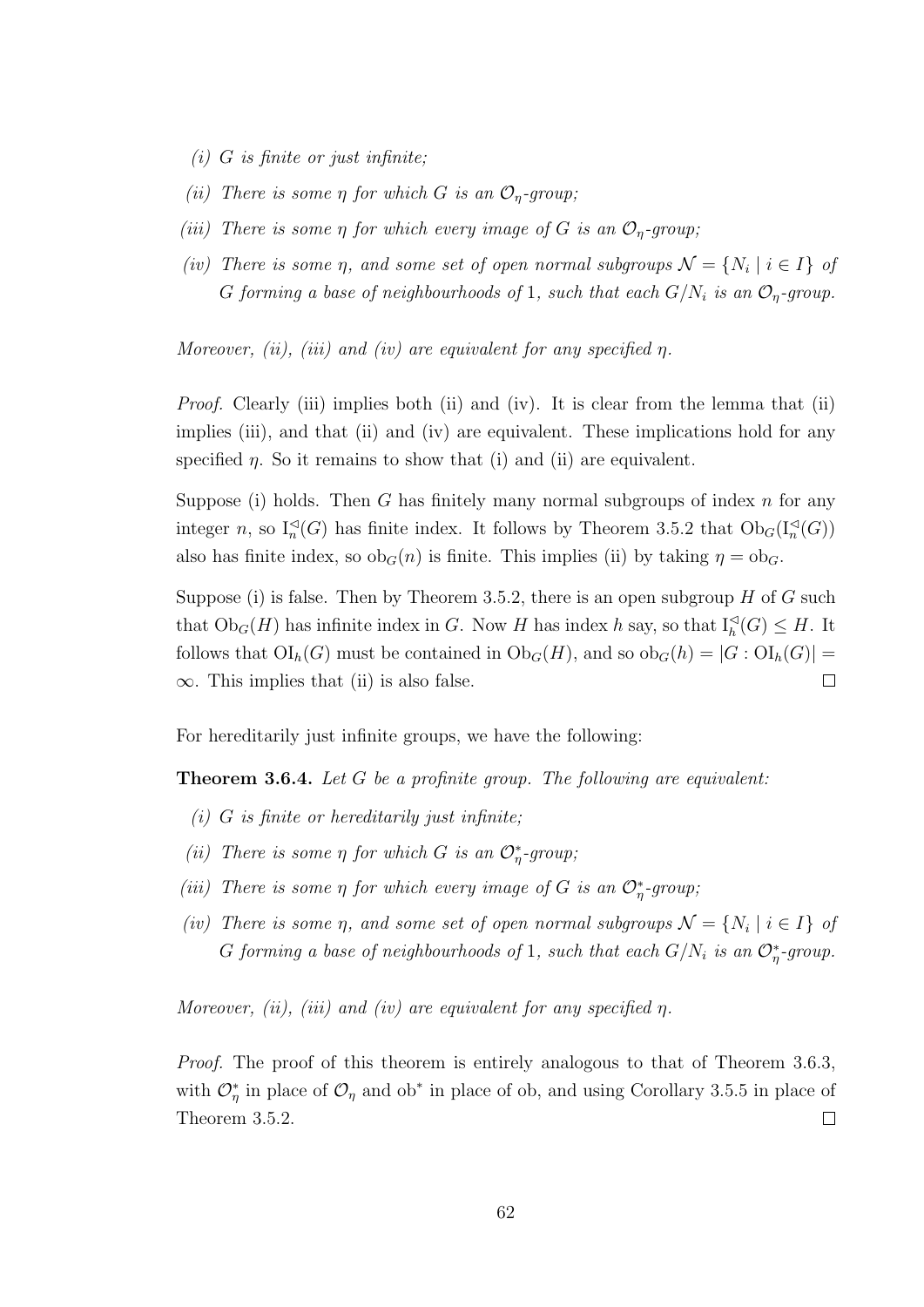The definition of ob-functions and ob<sup>\*</sup>-functions leads to the following general question:

Question 4. Which functions from  $\mathbb N$  to  $\mathbb N$  can occur as ob-functions or ob<sup>\*</sup>functions for (hereditarily) just infinite profinite groups? What growth rates are possible?

Remark 6. In more specific contexts, the subgroups  $I_n<sup>\lhd</sup>(G)$  in the definition of (strong) generalised obliquity functions can be replaced with various other characteristic open series, and Theorems 3.6.3 and 3.6.4 would remain valid, with essentially the same proof. For instance, in case of pro-p groups, one could use lower central exponent- $p$  series, and in the case of prosoluble groups with no infinite soluble images, one could use the derived series.

As an illustration, consider a pro- $p$  group  $G$  of finite obliquity  $o$ . As mentioned in [5], this also implies that there is some constant w such that  $|\gamma_i(G) : \gamma_{i+1}(G)| \leq w$ for all  $i$ . It is proved in [5] that the condition of finite obliquity is equivalent to the following:

There exists a constant c such that for every normal subgroup  $N$  of  $G$ , and for every normal subgroup M not contained in N, we have  $|N : N \cap M| \leq p^{c}$ .

Lower and upper bounds for  $ob<sub>G</sub>$  can easily be derived in terms of these invariants, from which follows a characterisation of the pro-p groups G for which ob<sub>G</sub> is bounded by a linear function.

#### Proposition 3.6.5.

- (i) The ob-function of  $\mathbb{Z}_p$  is given by  $ob_{\mathbb{Z}_p}(n) = p^s$ , where s is the largest integer such that  $p^s \leq n$ . In particular  $\mathrm{ob}_{\mathbb{Z}_p}(n) \leq n$  for all n.
- (ii) Let G be a pro-p group of finite obliquity, with invariants as described above. Then

$$
ob_G(p^e) \le p^{e+c+w+o-2}
$$

for all non-negative integers e. In particular, there is a constant k such that  $ob_G(n) \leq kn$  for all n.

(iii) Let G be a pro-p group for which there is a constant k such that  $ob_G(n) \leq kn$ for all n. Then either  $G \cong \mathbb{Z}_p$ , or G has obliquity at most  $\log_p(k)$ .

Proof. (i) This is immediate from the definitions.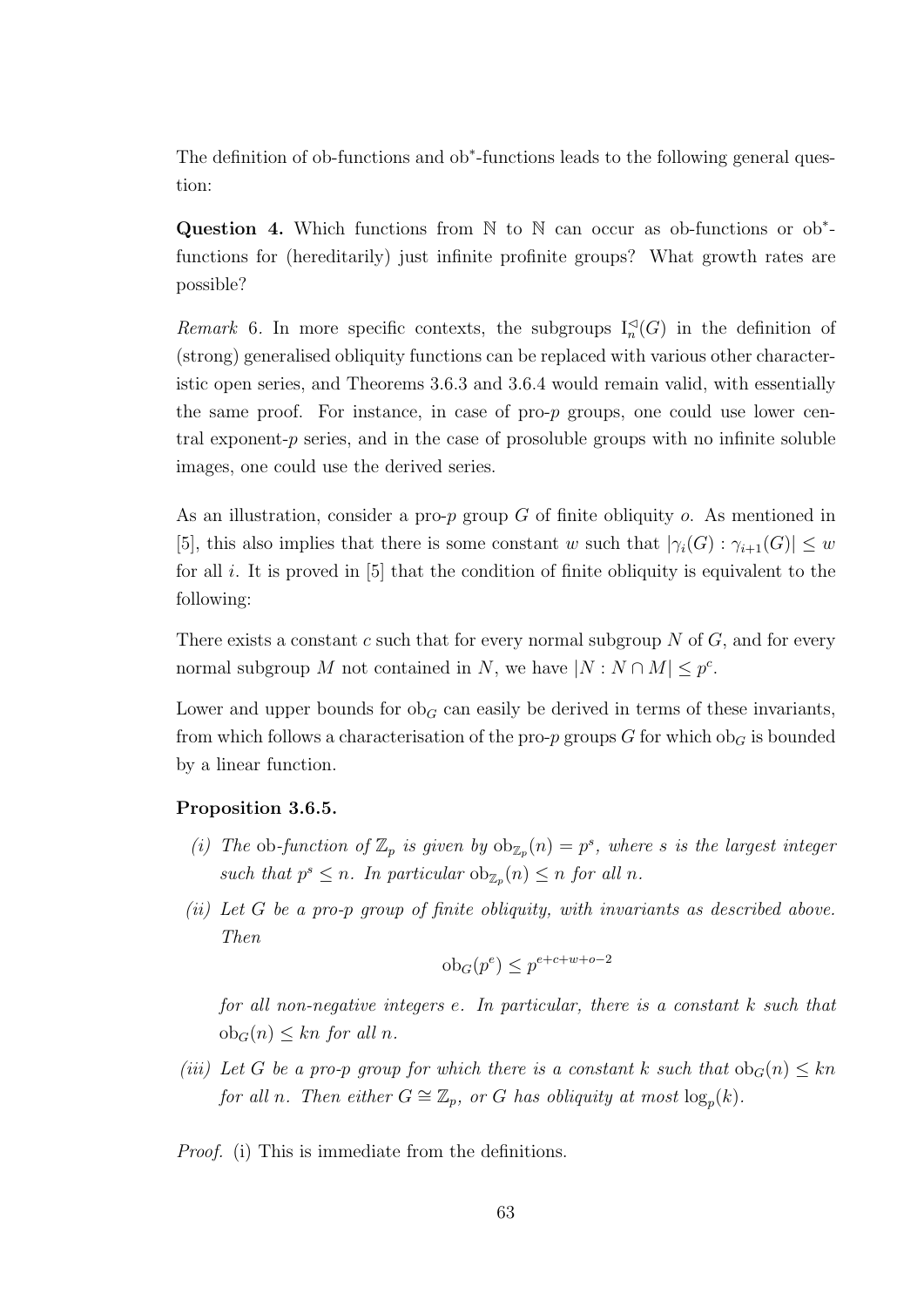(ii) Let N be a normal subgroup of G of index at most  $p<sup>n</sup>$ . Then N is not properly contained in any lower central subgroup that has index at least that of  $N$ ; the first such, say  $\gamma_r(G)$ , has index at most  $p^{e+w-1}$ . Hence  $I_{p^e}^{\lhd}(G)$  contains  $Ob_G(\gamma_r(G))$ , which has index at most  $p^{e+w+o-1}$ .

Now let M be a normal subgroup of G not contained in  $I_{p^e}^{\triangleleft}(G)$ . Then there is a normal subgroup K of G of index at most  $p^e$  such that K does not contain M. Hence M properly contains a normal subgroup  $M \cap K$  of G of index at most  $p^{e+c}$ . In particular, M is of index at most  $p^{e+c-1}$ , so contains  $I_{p^{e+c-1}}^{\lhd}(G)$ . Thus  $\text{OI}_{p^e}(G)$ contains  $I_{p^{e+c-1}}^{\lhd}(G)$ , a subgroup of index at most  $p^{e+c+w+o-2}$ .

(iii) By Theorem 3.6.3, G is finite or just infinite. We may assume G is not  $\mathbb{Z}_p$ , which ensures that all lower central subgroups are open (see  $[5]$ ). Let H be a lower central subgroup, of index h say. Then H contains  $I_h^{\lhd}(G)$ , so  $\mathrm{Ob}_G(H)$  contains  $\mathrm{OI}_h(G)$ , which in turn is a subgroup of G of index at most kh. Hence  $|H : Ob_G(H)|$  is at most  $k$ .  $\Box$ 

Now consider self-reproducing profinite branch groups, in the sense defined in Section 3.1.

Proposition 3.6.6. Let G be a just infinite profinite branch group acting on the rooted tree  $T$ , such that  $G$  is self-reproducing at some vertex v. Then there is a constant c such that  $ob_G(n) \leq c^n$  for all n.

*Proof.* Since G is a just infinite profinite group, and the subgroups  $St_G(n)$  are all open in G, we can define a function f from N to N by the property that  $Ob_G(St_G(n))$ contains  $St_G(n + f(n))$  but not  $St_G(n + f(n) - 1)$ , for all n. Suppose  $|v| = k$ , and consider a normal subgroup K of G not contained in  $St_G(k+n)$  for some integer n. If K is not contained in  $St_G(k)$ , then it contains  $St_G(k + f(k))$ . Otherwise, there is some vertex u of norm k such that K acts non-trivially on  $(T_u)_n$ ; since G is spherically transitive, we may take  $u = v$ . This means that  $K/\text{St}_K(T_v)$  contains  $\mathrm{Ob}_V(\mathrm{St}_V(n))$ , where  $V = U_v^G$ ; since  $V \cong G$  as groups of tree automorphisms, we have in turn  $Ob_V(\text{St}_V(n)) \geq St_V(n + f(n))$ . Since K is normal in G, it follows that K induces all automorphisms of T occurring in  $G$  that fix the layers up to  $k+n+f(n)$ , and hence K contains  $St_G(k+n+f(n))$ . Thus  $Ob_G(St_G(k+n))$  contains  $\operatorname{St}_G(k + f(k)) \cap \operatorname{St}_G(k + n + f(n))$ , which means that  $f(k + n) \le \max\{f(n), f(k)\}.$ By induction on *n*, this implies  $f(n) \leq r$  for all *n*, where  $r = \max_{1 \leq i \leq k} f(i)$ .

Let N be a normal subgroup of index at most n, where  $n \geq 2$ . Let  $l(n)$  be the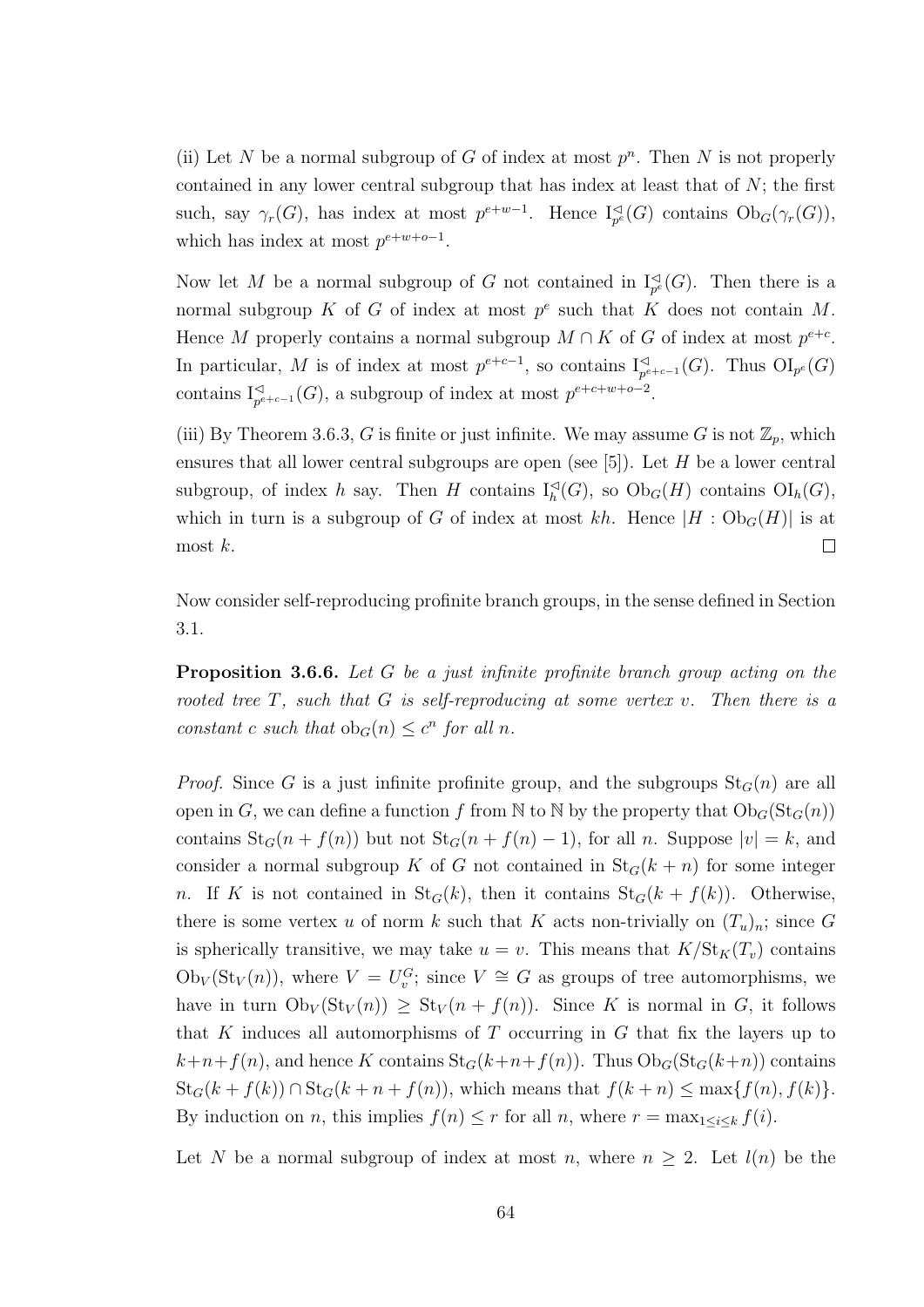greatest integer such that  $St_G(l(n))$  has index less than n. Then N is not properly contained in  $St_G(l(n)+1)$ , so it contains  $St_G(l(n)+1+f(l(n)+1))$ , and hence  $Ob_G(N)$ contains  $St_G(l(n)+1+2f(l(n)+1))$ , which in particular contains  $St_G(l(n)+2r+1)$ . Hence  $\text{OI}_n(G)$  contains  $\text{St}_G(l(n) + 2r + 1)$ . This means that

$$
ob_G(n) \le |G : St_G(l(n))||St_G(l(n)) : St_G(l(n) + 2r + 1)|
$$
  
 
$$
\le n|St_G(l(n)) : St_G(l(n) + 2r + 1)|.
$$

By applying the self-reproducing property of  $G$  repeatedly, we obtain an embedding

$$
\frac{\operatorname{St}_{G}(l(n))}{\operatorname{St}_{G}(l(n)+2r+1)} \hookrightarrow \frac{\operatorname{St}_{G}(t)}{\operatorname{St}_{G}(t+2r+1)} \times \cdots \times \frac{\operatorname{St}_{G}(t)}{\operatorname{St}_{G}(t+2r+1)},
$$

where t is the integer in the interval  $(0, k]$  such that  $l(n) \equiv t$  modulo k, and the direct factors on the right correspond to the vertices of  $T$  of norm  $l(n)$  descending from a given vertex of norm t. Since  $G$  is spherically transitive, there are less than n vertices of T of norm  $l(n)$ , so that

$$
ob_G(n) \le n(\max_{0 < t \le k} |\text{St}_G(t) : \text{St}_G(t + 2r + 1)|)^n
$$

from which the result follows.

We also consider how the ob-function and ob<sup>\*</sup>-function of a just infinite profinite group G relate to those of its open normal subgroups.

**Lemma 3.6.7.** Let  $G$  be a profinite group, and let  $H$  be a subgroup of  $G$  of index h. Then:

- $(i) \, I_n^{\triangleleft}$  $\mathcal{A}_n^{\lhd}(G) \geq \mathcal{I}_n^{\lhd}$  $\mathcal{A}_n^{\lhd}(H) \geq \mathrm{I}_{tn^h}^{\lhd}(G)$ , where  $t = |G : \mathrm{Core}_G(H)|$ ;
- (ii) If G is just infinite, then  $I_{hn}^{\lhd}(G) \geq I_n^{\lhd}$  $\mathbb{Z}_n(H)$  for sufficiently large n.

*Proof.* (i) Let n be a positive integer, and let K be a normal subgroup of G of index at most n. Then  $H \cap K$  is a normal subgroup of H of index at most n. Hence  $\mathrm{I}_n^{\triangleleft}$  $\mathcal{A}_n^{\triangleleft}(G) \geq \mathcal{I}_n^{\triangleleft}$  $\mathbb{R}^d$ (*H*). On the other hand, let *L* be a normal subgroup of *H* of index at most n. Then  $M = L \cap \text{Core}_G(H)$  has index at most n in  $\text{Core}_G(H)$ , and M has at most h conjugates in G, all of which are contained in  $\text{Core}_G(H)$ , so that  $\text{Core}_G(M)$ has index at most  $n^h$  in  $\text{Core}_G(H)$ , and hence index at most  $tn^h$  in G. Thus every normal subgroup of H of index at most n contains a normal subgroup of  $G$  of index at most  $tn^h$ , so  $I_n^{\lhd}(H) \geq I_{tn^h}^{\lhd}(G)$ .

 $\Box$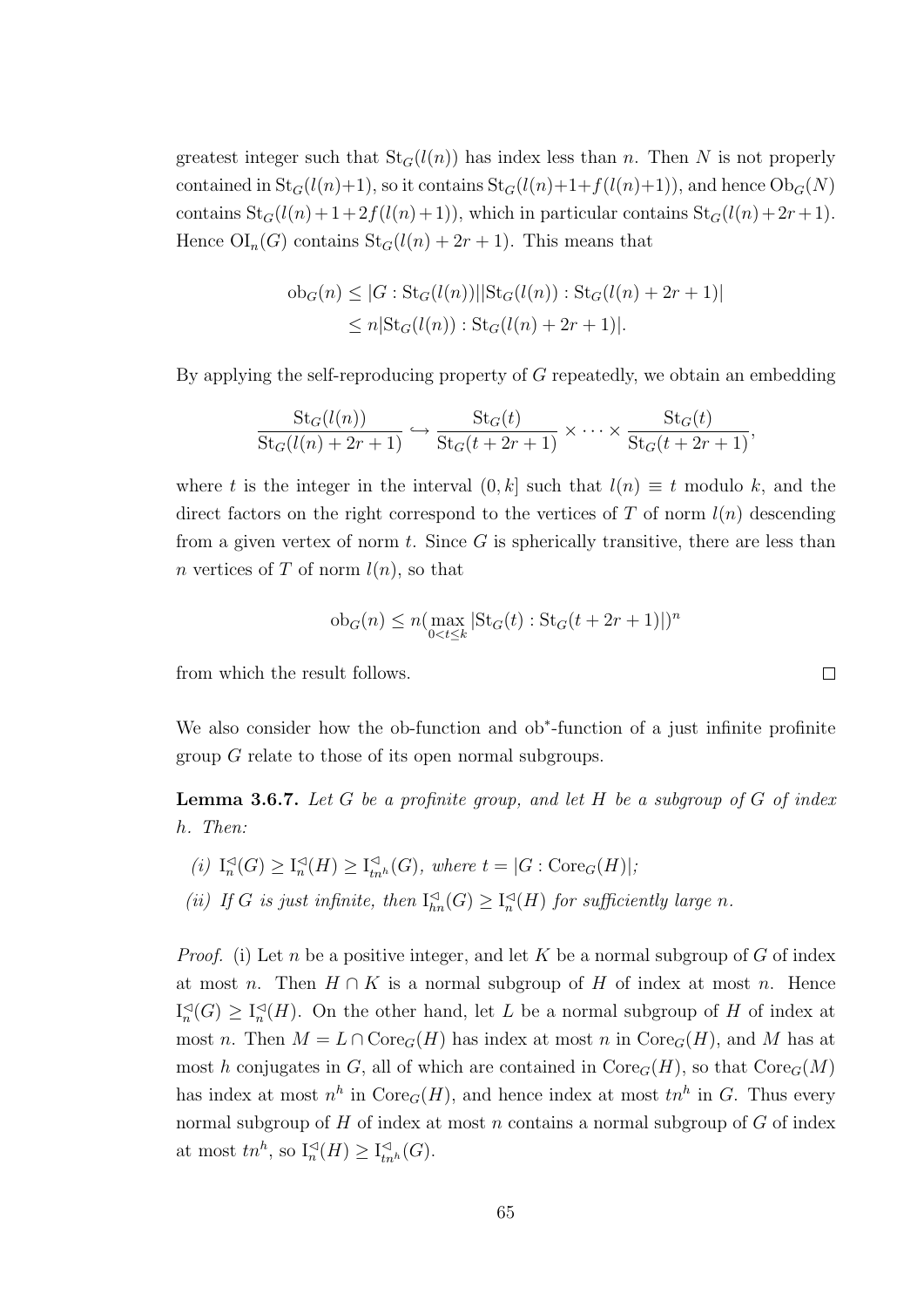(ii) If G is just infinite, there is some integer  $m$  such that  $H$  contains every normal subgroup of G of index greater than  $hm$ , by Theorem 3.5.2. In addition,  $I_{hm}^{\triangleleft}(G) \cap H$ is open in  $G$ , so contains an open normal subgroup  $L$  of  $G$ . Now let  $n$  be any integer at least  $|H : L|$ . Then for every normal subgroup K of G of index at most hn, then either K is already a normal subgroup of H of index at most  $n$ , or K contains  $I_{hm}^{\lhd}(G) \cap H$  and hence K contains L; in either case, K contains  $I_n^{\lhd}(H)$ . Hence  $I_{hn}^{\lhd}(G)$ contains  $I_n<sup>\triangleleft</sup>(H)$  as required.  $\Box$ 

**Theorem 3.6.8.** Let G be a just infinite profinite group, and let H be a subgroup of G of index h.

(i) The following inequality holds for sufficiently large  $n$ :

$$
ob_H(n) \ge h^{-1}ob_G(hn).
$$

(ii) Let  $t = |G : \text{Core}_G(H)|$ . The following inequality holds for all n:

$$
\mathrm{ob}^*_H(n) \le h^{-1} \mathrm{ob}^*_G(tn^h).
$$

(iii) For a given n, let  $\mathcal{I}_n$  be the set of subgroups of G containing  $I_n^{\leq}$  $\mathbb{Z}_n^{\triangleleft}(G)$ . The following inequality holds:

$$
\mathrm{ob}^*_{G}(n) \le \prod_{L \in \mathcal{I}_n} |G:L| \mathrm{ob}_L(n).
$$

*Proof.* For part (i), we may assume that n is large enough that  $Ob_G(H) \geq I_{hn}^{\lhd}(G) \geq$  $\mathrm{I}_n^{\triangleleft}$  $\mathcal{A}_n^{\triangleleft}(H)$ , by Lemma 3.6.7. The claimed inequalities are demonstrated by the relationships between subgroups given below: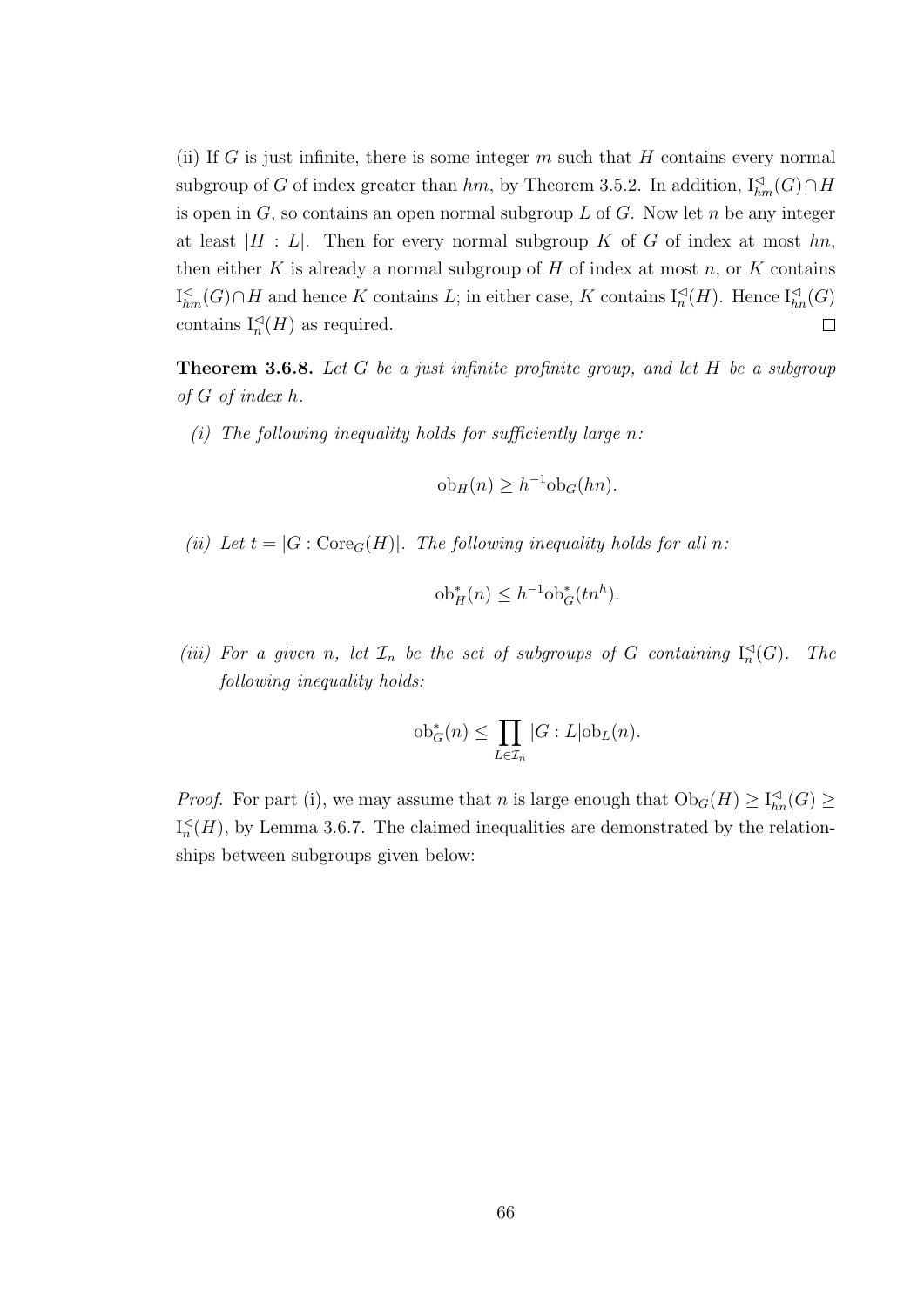$$
OI_n(H) = I_n^{\lhd}(H) \cap \bigcap \{ N \leq_{o} H \mid N \nleq I_n^{\lhd}(H) \}
$$
  
\n
$$
\leq I_{hn}^{\lhd}(G) \cap Ob_G(H) \cap \bigcap \{ N \leq_{o} H \mid N \nleq I_{hn}^{\lhd}(G) \}
$$
  
\n
$$
\leq I_{hn}^{\lhd}(G) \cap \bigcap \{ N \leq_{o} G \mid N \nleq I_{hn}^{\lhd}(G) \}
$$
  
\n
$$
= Ol_{hn}(G).
$$
  
\n
$$
OI_n^*(H) = I_n^{\lhd}(H) \cap \bigcap \{ L \leq_{o} H \mid I_n^{\lhd}(H) \leq N_H(L), L \nleq I_n^{\lhd}(H) \}
$$
  
\n
$$
\geq I_{tn^h}^{\lhd}(G) \cap \bigcap \{ L \leq_{o} G \mid I_{tn^h}^{\lhd}(G) \leq N_G(L), L \nleq I_{tn^h}^{\lhd}(G) \}
$$
  
\n
$$
= Ol_{tn^h}^*(G).
$$
  
\n
$$
OI_n^*(G) = I_n^{\lhd}(G) \cap \bigcap \{ H \leq_{o} G \mid I_n^{\lhd}(G) \leq N_G(H), H \nleq I_n^{\lhd}(G) \}
$$
  
\n
$$
\geq \bigcap_{L \in I_n} I_n^{\lhd}(L) \cap \bigcap_{L \in I_n} \bigcap \{ H \leq_{o} L \mid H \nleq I_n^{\lhd}(L) \}
$$
  
\n
$$
= \bigcap_{L \in I_n} Ol_n^*(L).
$$

### 3.7 Isomorphism types of normal sections and open subgroups

Another consequence of generalised obliquity concerns non-abelian normal sections of a just infinite profinite group  $G$ . In sharp contrast to the case of abelian normal sections, a given isomorphism type of non-abelian finite group can occur only finitely many times as a normal section of  $G$ . In fact, more can be said here, as will be seen in Theorem 3.7.3.

**Proposition 3.7.1.** Let G be a just infinite profinite group. Let M and N be open normal subgroups of G such that  $N \leq M$ , and let H be an open subgroup of G, with  $\text{Core}_G(H)$  of index h. Then at least one of the following holds:

- (i)  $M/N$  is abelian;
- (ii) H contains both M and  $C_G(M/N)$ ;
- (iii) M contains the open subgroup  $Ob_G(Ob_G(H))$ , and so  $|G : M| \leq ob_G(ob_G(h))$ .

*Proof.* Assume (i) and (ii) are false. Since M is a normal subgroup of  $G$ , to demonstrate (iii) it suffices to prove that M is not properly contained in  $Ob_G(H)$ . Let  $K = C_G(M/N)$ ; note that since (i) is false, K does not contain M. If H does not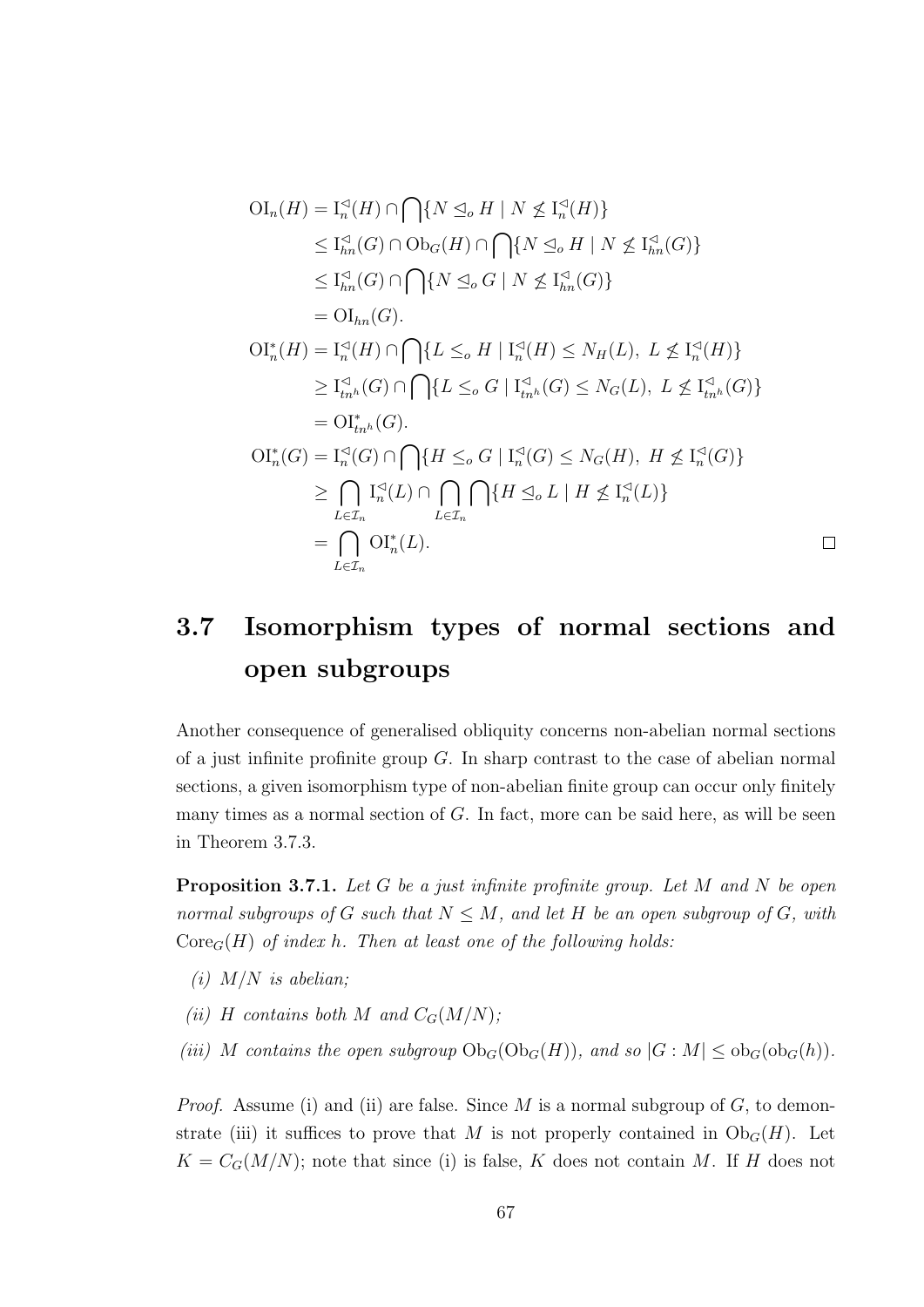contain M, then M contains  $Ob_G(H)$ , so we may assume H contains M. It now follows that H does not contain  $K$ , by the assumption that (ii) is false. Since  $K$  is normal in G, it must contain  $Ob_G(H)$ , and hence  $Ob_G(H)$  cannot contain M.  $\Box$ 

**Definition 3.7.2.** Given a profinite group G, define  $\Phi^{\leq n}(G)$  by  $\Phi^{\leq 0}(G) = G$  and thereafter  $\Phi^{\lhd(n+1)}(G) = \Phi^{\lhd}(\Phi^{\lhd n}(G))$ . Define the  $\Phi^{\lhd}\text{-}height$  of a finite group to be the least *n* such that  $\Phi^{\operatorname{d}n}(G) = 1$ .

Given  $G \in [\triangle]_d^*$ \*, note that  $\Phi^{\preceq n}(G) = O^{\mathcal{X}}(G)$ , where  $\mathcal X$  is the class of finite groups of  $\Phi^{\lhd}$ -height at most n, and that  $O^{\mathcal{X}}(G)$  is therefore an open subgroup of G.

Theorem 3.7.3. Let G be a just infinite profinite group.

- (i) Let  $\mathcal F$  be a class of non-abelian finite groups, and let  $\mathcal A$  be the class of groups A satisfying  $\text{Inn}(F) \leq A \leq \text{Aut}(F)$  for some  $F \in \mathcal{F}$ . Suppose there are infinitely many pairs  $(M, N)$  of normal subgroups of G such that  $N \leq M$ and  $M/N \in \mathcal{F}$ . Then either G is residually-A, or it has an open normal subgroup that is residually- $\mathcal F$ . In particular, at least one of A and F contains groups of arbitrarily large  $\Phi^{\triangleleft}$ -height, and hence  $\mathcal F$  must contain infinitely many isomorphism classes.
- (ii) Suppose G is not virtually abelian, and let H be a proper open normal subgroup of G. Then G has only finitely many normal subgroups K such that  $K/\Phi^{\preceq}(K') \cong H/\Phi^{\preceq}(H')$ . In particular, G has only finitely many normal subgroups that are isomorphic to H.

*Proof.* (i) We may assume that G is not a residually- $A$  group, so  $O^A(G)$  has finite index. Let M and N be normal subgroups such that  $M/N$  is a F-group, and let  $H = C_G(M/N)$ . Then  $G/H$  is a A-group, and hence an image of  $G/O^{\mathcal{A}}(G)$ . On the other hand,  $H$  does not contain  $M$ . By the above proposition, this means that  $|G : M|$  is bounded by a function of G and  $|G/O^{\mathcal{A}}(G)|$ , and hence there are only finitely many possibilities for  $M$ . This means that for some open normal subgroup M, there must be infinitely many images of M that are  $\mathcal{F}\text{-groups.}$  Hence  $O^{\mathcal{F}}(M)$  is a normal subgroup of G of infinite index, and hence trivial, so that M is residually- $\mathcal F$ .

(ii) Since  $G$  is not virtually abelian,  $H'$  is an open normal subgroup of  $G$ . Since  $G \in [\triangleleft]^*_d$  $_{\Phi}^*$ , it follows that  $\Phi \circ (H')$  is a proper normal subgroup of  $H'$  of finite index, so  $H/\Phi^{\preceq}(H')$  is finite and non-abelian. The result follows by part (i) applied to  $\mathcal{F} = [H/\Phi^{\lhd}(H')]$ .  $\Box$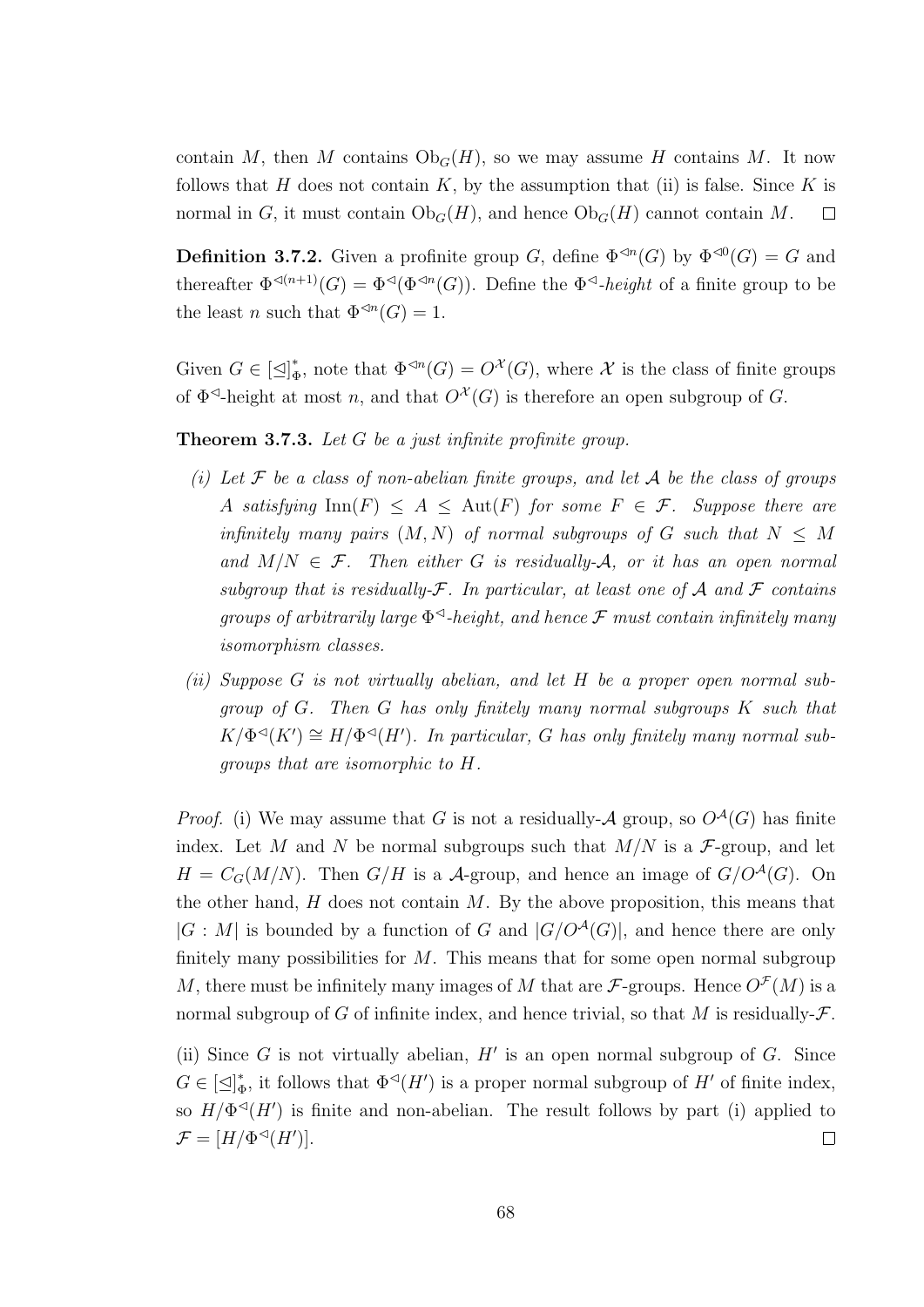Remark 7. Part (i) of the above theorem does not extend to abelian sections. Indeed, given any positive integer  $n$  and a prime  $p$ , then any just infinite pro- $p$  group has infinitely many abelian normal sections of order  $p^n$ ; this is clear for  $\mathbb{Z}_p$ , and for any non-nilpotent pro-p group G there will be suitable sections inside  $\gamma_k(G)/\gamma_{2k}(G)$  for any  $k \geq n$ .

**Corollary 3.7.4.** Let G be a just infinite profinite group. Then G has infinitely many isomorphism types of open normal subgroup if and only if  $G$  is not virtually abelian.

*Proof.* Suppose G is virtually abelian. Then G has an open normal subgroup V that is a free abelian pro-p group. Every open subgroup of  $G$  contained in  $V$  is isomorphic to  $V$ , and by Theorem 3.5.2, all but finitely many open normal subgroups of  $G$  are contained in  $V$ . Hence  $G$  has only finitely many isomorphism types of open normal subgroup. The converse follows from part (ii) of Theorem 3.7.3.  $\Box$ 

**Definition 3.7.5.** Say a profinite group G is *index-unstable* if it has a pair of isomorphic open subgroups of different indices, and index-stable otherwise.

Recall the definition given in Section 2.4 of the commensurator  $Comm(G)$  and the index ratio  $\rho$  of G, and Lemma 2.4.5. Since the commensurator accounts for all virtual automorphisms of a profinite group  $G$  up to equivalence,  $G$  is index-stable if and only if its index ratio is trivial. An understanding of index-stability is thus important for determining the structure of the commensurator of a profinite group, and also that of locally compact, totally disconnected groups in general.

Any just infinite virtually abelian profinite group  $G$  is virtually a free abelian pro- $p$ group for some  $p$ , and hence G is index-unstable. On the other hand, given part (ii) of Theorem 3.7.3 it seems to be difficult to construct just infinite profinite groups that are index-unstable but not virtually abelian. The remainder of this section is concerned with the following question:

**Question 5.** Let G be a (hereditarily) just infinite profinite group that has isomorphic open subgroups of different indices, or equivalently, such that the index ratio of G is non-trivial. Is G necessarily virtually abelian?

**Definition 3.7.6.** Let G be a just infinite profinite group that is not virtually abelian, and let  $N$  be an open normal subgroup of  $G$ . Define the following invariant of G:

$$
j_N(G) = \frac{\inf\{|G : M| \mid M \cong N, M \leq_o G\}}{\inf\{|G : M| \mid M \cong N, M \leq_o^2 G\}}.
$$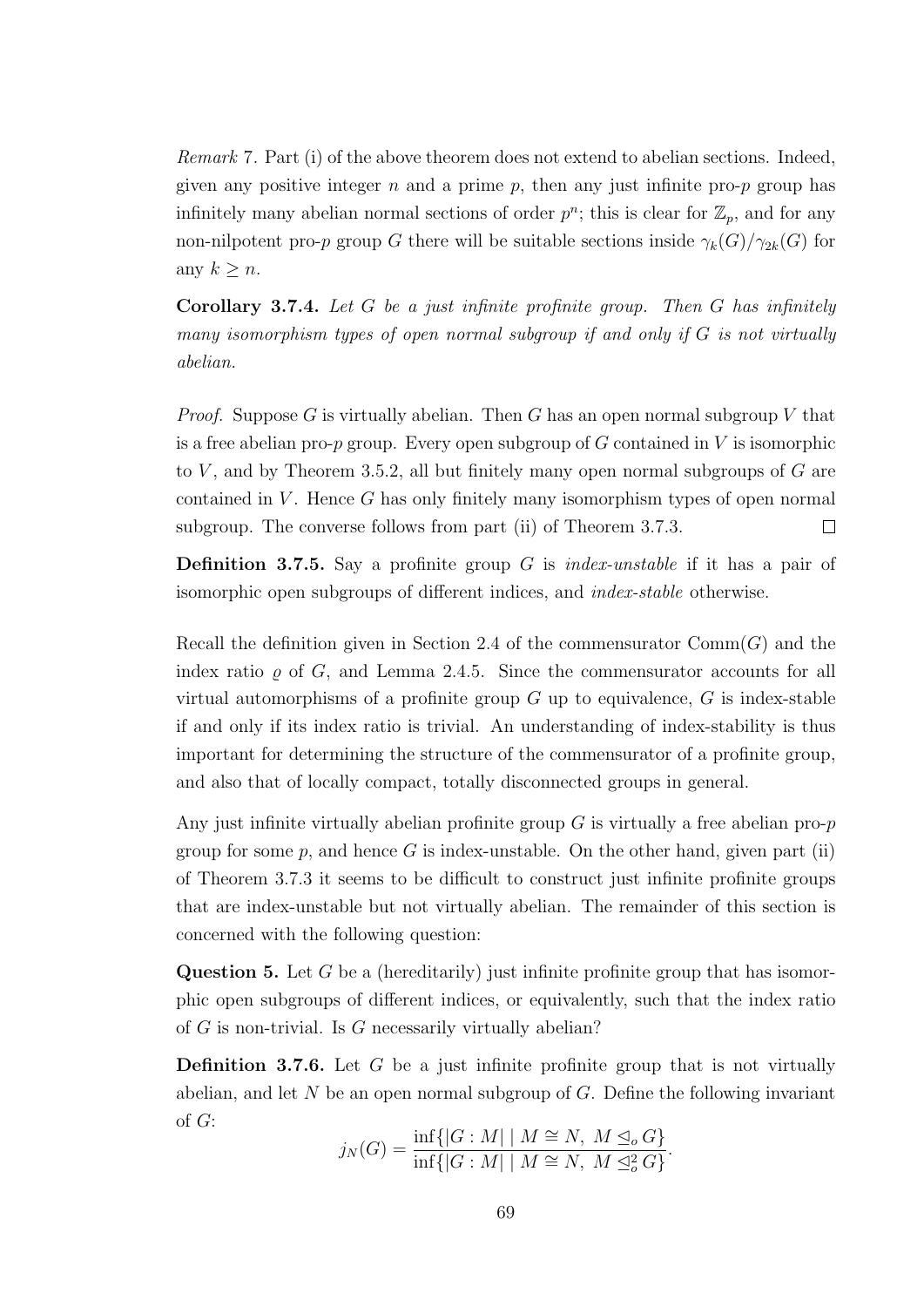Clearly, if G is index-stable then  $j_N(G) = 1$  for all  $N \leq_o G$ . In fact, there is a strong converse to this statement.

Proposition 3.7.7. Let G be a just infinite profinite group. Suppose that there are infinitely many isomorphism types of open normal subgroup  $N$  of  $G$  for which  $j_N(G) \leq k$ , for some constant k. Then G is index-stable.

*Proof.* By Corollary 3.7.4, G is not virtually abelian. Suppose G is index-unstable. Then by Lemmas 2.4.5 and 2.4.6, there are isomorphic subgroups  $H$  and  $K$  of  $G$ such that  $|G:H|/|G:K| > k$ , and such that  $H \leq_o^2 G$  and  $K \leq_o G$ . Now H contains all but finitely many normal subgroups of  $G$ , so all but finitely many isomorphism types of open normal subgroups of  $G$  occur only as subgroups of  $H$ . This means that there is a normal subgroup N of G such that  $j_N(G) \leq k$ , and such that all normal subgroups of  $G$  isomorphic to  $N$  are subgroups of  $H$ ; take  $N$  to be of least possible index. Then  $N^{\theta} \subseteq_{o}^2 G$ , where  $\theta$  is any isomorphism from H to K, and  $N^{\theta}$ is isomorphic to  $N$ . Since  $N$  was chosen to be of least possible index, it follows that  $j_N(G) \ge \varrho(\theta) > k$ , a contradiction.  $\Box$ 

We conclude this section with the following theorem.

Theorem 3.7.8. Let G be a just infinite profinite group.

- (i) Suppose there is an isomorphism  $\theta : H \to G$ , where H is a proper open subgroup of  $G$ . Then  $G$  is virtually abelian.
- (ii) Suppose G has infinitely many distinct radicals. Then  $G$  is index-stable.

*Proof.* (i) Suppose G is not virtually abelian. Then H contains all but finitely many normal subgroups of G, so all but finitely many isomorphism types of open normal subgroups of G occur only as subgroups of  $H$ . This means that there is an open normal subgroup N of G such that all normal subgroups of G isomorphic to N are subgroups of H; take N to be of least possible index. Then  $N^{\theta}$  is not normal in G by the minimality of  $|G : N|$ . But N is normal in H, and so  $N^{\theta} \lhd H^{\theta} = G$ , a contradiction.

(ii) Let  $N = O_{\mathcal{X}}(G)$  for some class of groups X, and suppose N is non-trivial. Let M be a subnormal subgroup of G isomorphic to N. Then by definition, M is generated by its subnormal  $\mathcal{X}$ -subgroups. But these are then subnormal in  $G$ , and so contained in N. Hence  $M \leq N$ , demonstrating that  $j_N(G) = 1$ . Hence the non-trivial radicals of G form an infinite set of pairwise non-isomorphic open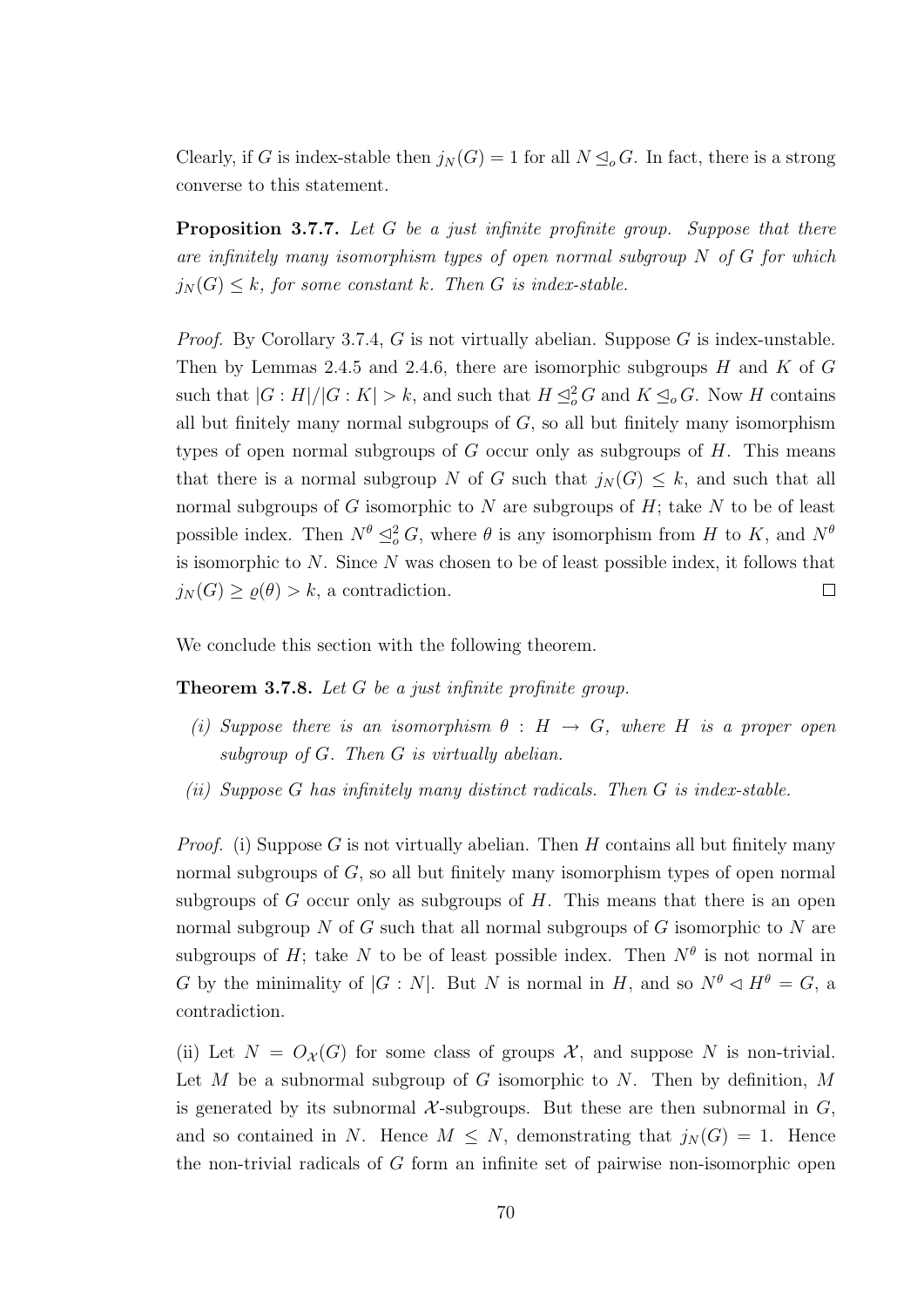normal subgroups N satisfying  $j_N(G) = 1$ . By Proposition 3.7.7, this ensures that G is index-stable.  $\Box$ 

Remark 8. Part (ii) of Theorem 3.7.8 is not vacuous, as there are certainly just infinite profinite groups that have infinitely many distinct radicals. For instance, Theorem 2.4.12 gives an example in which every characteristic subgroup is a radical.

### 3.8 Sylow structure of just infinite profinite groups

Let  $G$  be a just infinite profinite group. What does this tell us about the Sylow structure of G?

We obtain some characteristic properties of the Sylow types  $(N)$  and  $(X)$  for profinite groups.

**Lemma 3.8.1.** Let  $G$  be a finite group, acting faithfully and primitively on a finite set  $\Omega$ , and let H be a normal subgroup of G. Then  $\Phi(H) = 1$ .

*Proof.* Note first that for any normal subgroup N of G, the N-orbits define a  $G$ invariant equivalence relation on  $\Omega$ , so either  $N = 1$  or N acts transitively; in particular, since  $\Phi(H)$  is normal in G it suffices to show that  $\Phi(H)$  acts intransitively. We may assume H acts transitively, and so  $\Omega$  can be regarded as the set of right cosets of some subgroup K of H, acted on by right multiplication. Let M be a maximal subgroup of H containing K. Then  $\{Km \mid m \in M\}$  is an M-orbit, so M acts intransitively. Hence  $\Phi(H) \leq M$  also acts intransitively.  $\Box$ 

Proposition 3.8.2. Let G be a just infinite profinite group.

- (i) Suppose G is of Sylow type  $(N)$ . Then  $\Phi(G)$  is an open normal subgroup of G, and G is finitely generated.
- (ii) Suppose G is of Sylow type  $(X)$ . Then  $\Phi(G) = 1$ . Every Sylow subgroup of G is either finite or infinitely generated.

*Proof.* (i) It is clear that G has an open normal pro-p subgroup for exactly one prime p; let P be such a subgroup. Now  $\Phi(P) = \Phi^{\triangleleft}(P)$  has finite index in G by Lemma 3.2.4, which means that  $P$  is finitely generated, and hence  $G$  is also finitely generated.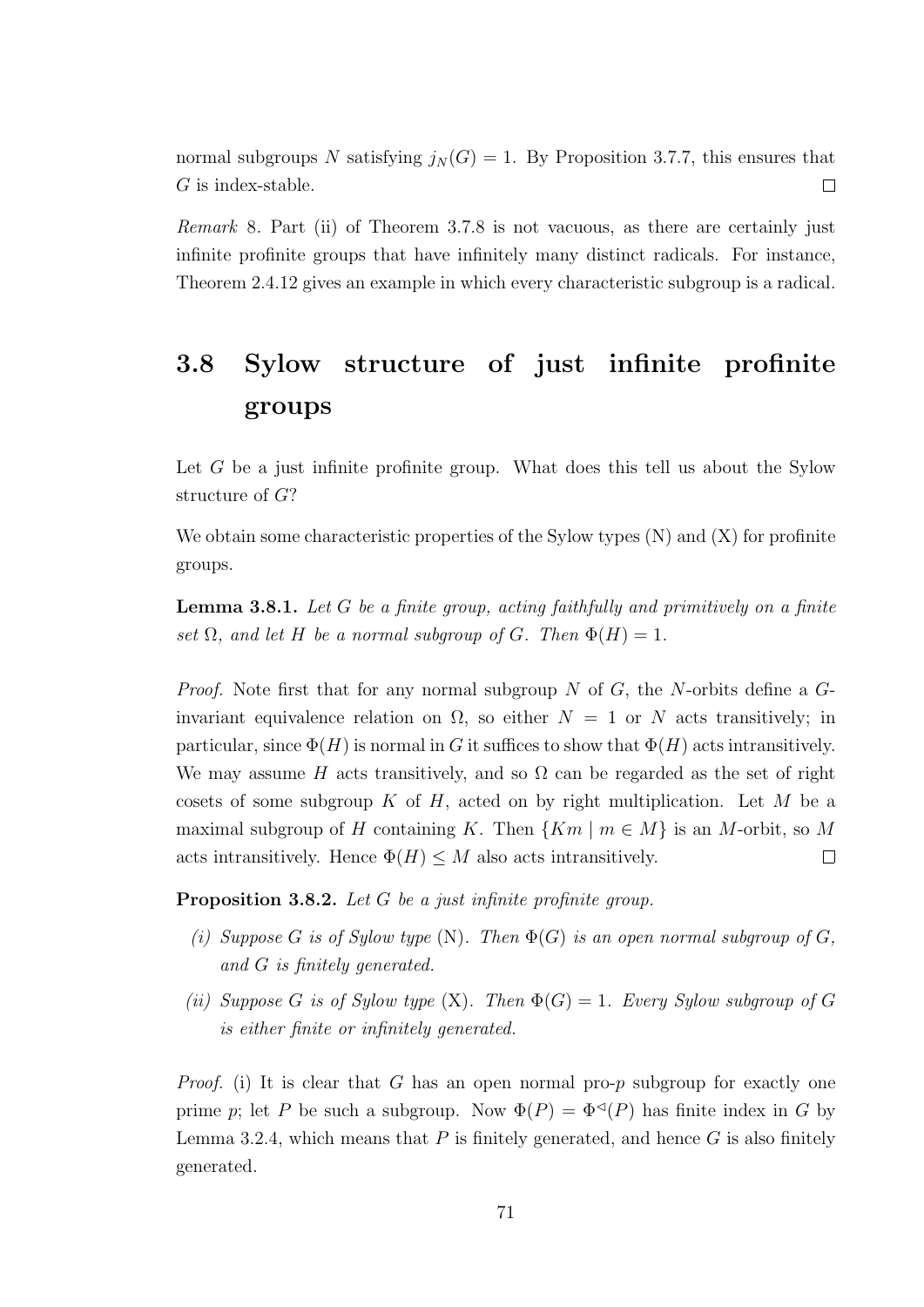Let N be the core of a maximal subgroup of G of finite index. Then  $G/N$  admits a faithful primitive permutation action on some set  $\Omega$ . This means that  $\Phi(O_p(G/N)) = 1$ , by Lemma 3.8.1. Hence  $O_p(G/N)$  is elementary abelian, and so the same is true for its subgroup  $O_p(G)N/N$ ; hence  $\Phi(O_p(G)) \leq N$ . As this holds for all cores of maximal finite index subgroups, we have  $\Phi(O_p(G)) \leq \Phi(G)$ . Hence  $\Phi(G)$  is of finite index in G.

(ii) By definition, G is not virtually pro-p for any prime p, and so cannot have any non-trivial normal pro-p subgroup. Hence  $O_p(G)$  is of infinite index, and hence trivial, for all  $p \in \mathbb{P}$ . By Lemma 1.3.10, this means G has no non-trivial pronilpotent normal subgroups, so  $\Phi(G) = 1$  by Lemma 1.3.13.

Let S be a p-Sylow subgroup of G for some  $p$ , and suppose S is finitely generated. Then  $G/O_{p'}(G)$  is virtually pro-p by Corollary 2.2.2; since G is not virtually pro-p, this ensures  $G/O_{p'}(G)$  is finite. Now  $S \cap O_{p'}(G) = 1$ , so in fact S is finite.  $\Box$ 

Given a just infinite virtually pro-p group G, the p-core  $O_p(G)$  need not be just infinite. However, note the following special case of Corollary 3.4.3:

Corollary 3.8.3. Let G be a just infinite profinite group that is virtually pro-p but not virtually abelian. Then either  $O_p(G)$  is already just infinite, or there is a basal subgroup B of G such that  $O_p(G) \leq N_G(B)$ , and such that  $H = N_G(B)/C_G(B)$  and  $O = O_p(H)$  are both just infinite.

Outside the virtually abelian case, there is thus a close connection between the class of just infinite pro- $p$  groups and the class of just infinite virtually pro- $p$  groups. It will be shown later that if  $H$  is the set of isomorphism types of just infinite virtually pro- $p$  groups, all with the same isomorphism type of just infinite  $p$ -Sylow subgroup, then  $H$  is finite.

In the next chapter, we will discuss two classes of profinite group, one of which contains all virtually pronilpotent groups, and the other of which contains all just infinite groups of type (X).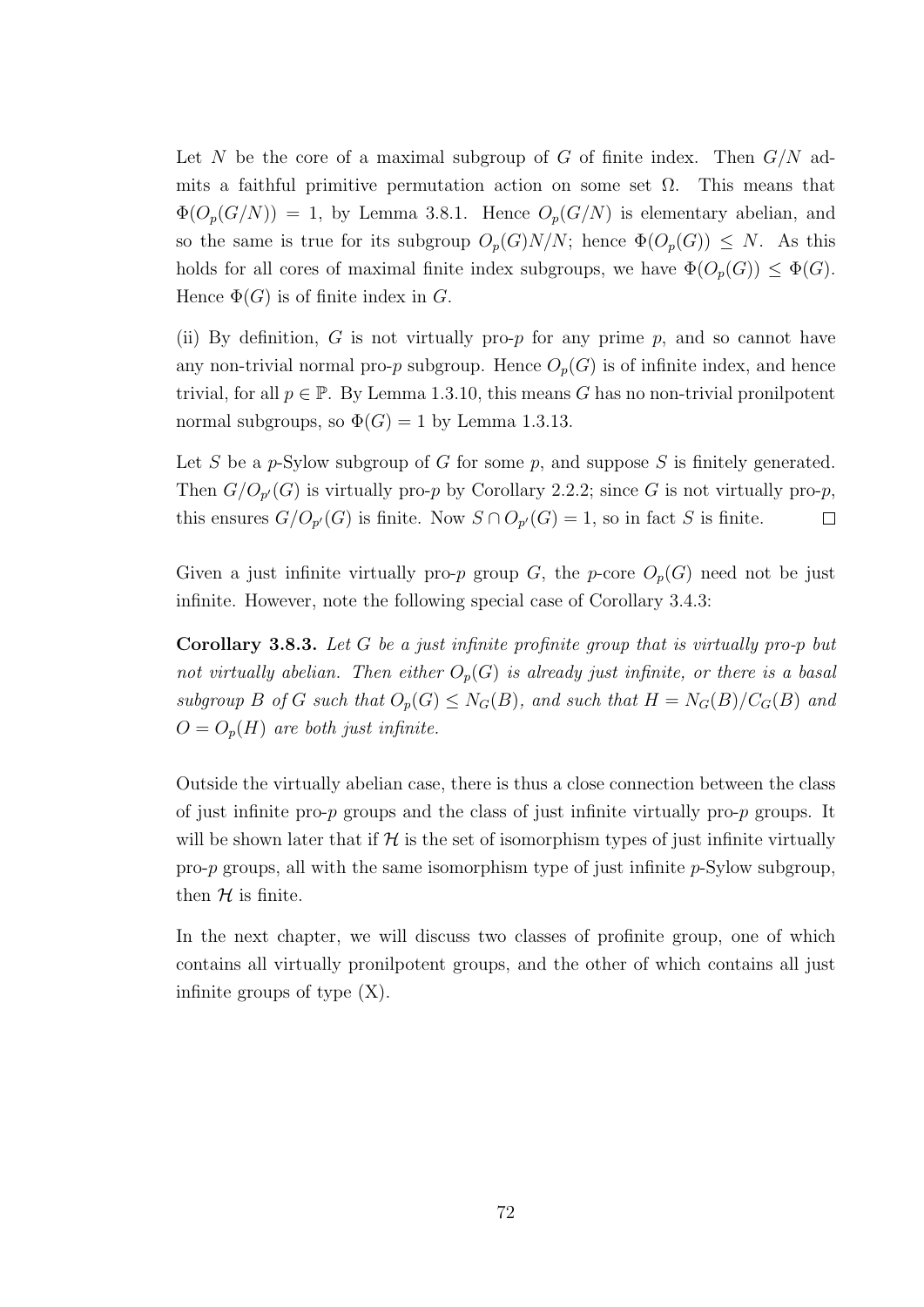# Chapter 4

# The generalised pro-Fitting subgroup of a profinite group

## 4.1 Introduction

This chapter builds on the basic definitions and results given in Sections 1.3 and 1.4.

In particular, recall the definition of the generalised pro-Fitting subgroup  $F^*(G)$  of a profinite group  $G$  used in this thesis: it is the group generated by all subnormal subgroups of G that are pro- $p$  for some  $p$ , together with all subnormal subgroups that are quasisimple. This definition is a natural generalisation of the Fitting subgroup in finite group theory, for the same reason that maximal pro-p subgroups are a natural generalisation of the concept of Sylow p-subgroups of a finite group. This chapter considers the role of this generalised pro-Fitting subgroup in profinite group theory.

In contrast to the situation in finite groups, if G is a profinite group then  $F^*(G)$  may be trivial even if  $G$  is non-trivial. As a result, the key property of the generalised pro-Fitting subgroup of a finite group, namely that it contains its own centraliser, does not carry over to the class of profinite groups as a whole. However, there is an interesting class of profinite groups for which the generalised pro-Fitting subgroup does contain its own centraliser, as we will see later, and this class is in some sense dual to the class of profinite groups G for which  $F^*(G) = 1$ .

**Definition 4.1.1.** Let G be a profinite group. Say G is Fitting-degenerate if  $F^*(G) = 1$ . Say G is Fitting-regular if no non-trivial image of G is Fitting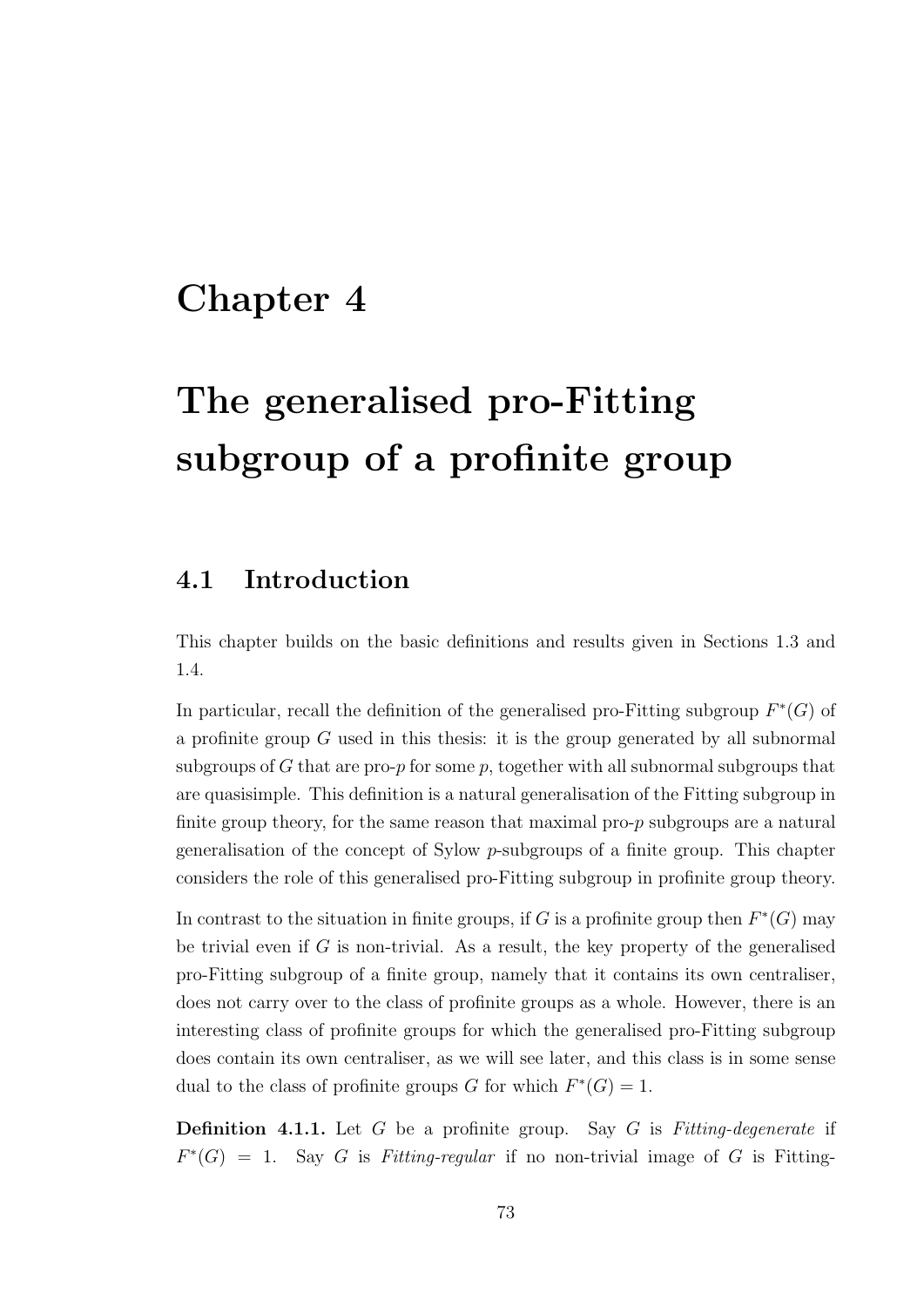degenerate. We write [FD] for the class of Fitting-degenerate profinite groups and [FR] for the class of Fitting-regular profinite groups. Note that  $[FD] \cap [FR] = [1]$ .

The author is not aware of any definitions similar to these in the existing literature. The goal of this chapter is therefore to serve as an introduction to these properties and their role in the structure of profinite groups.

# 4.2 The internal structure of the generalised pro-Fitting subgroup

**Theorem 4.2.1.** Let  $G$  be a profinite group.

- (i) The pro-Fitting subgroup of  $G$  contains all pronilpotent subnormal subgroups, and is the intersection over all open normal subgroups N of the subgroups  $F_N$ of G such that  $F_N/N = F(G/N)$ .
- (ii) Any component  $Q$  of  $G$  commutes with both  $F(G)$  and all components of  $G$ distinct from Q. In other words,  $E(G)$  is an unrestricted central product of the components, and  $F^*(G)$  is a central product of  $F(G)$  and  $E(G)$ .

Proof. (i) This follows immediately from Lemmas 1.3.9 and 1.3.10.

(ii) Let  $Q$  be a component, and let  $L$  be either a normal pro- $p$  subgroup of  $G$ , or some component distinct from Q. Suppose that  $[x, y] \neq 1$  for some  $x \in Q, y \in L$ . Then G has an open normal subgroup N that intersects trivially with  $Q$ , which does not contain  $[x, y]$ , and such that  $QN \neq LN$ , and if L is a component we can also choose N to intersect trivially with L. Then  $G/N$  is a finite group, with a subgroup  $LN/N$  that is either a normal p-subgroup of  $G/N$  or a component of  $G/N$  distinct from  $\frac{Q}{N}$ , and yet  $\frac{LN}{N}$  does not commute with the component  $\frac{QN}{N}$ . This contradicts Theorem 1.4.12.  $\Box$ 

Say a profinite group G is an  $F^*$ -group if  $G = F^*(G)$ .

Corollary 4.2.2. Let G be a profinite group.

- (i) Let  $\mathcal{Q} \subseteq \text{Comp}(G)$ . Then  $\mathcal{Q}$  is a non-redundant set of subgroups of G.
- (ii) Let N be a normal subgroup of G. Then  $F(N) = F(G) \cap N$  and  $E(N) =$  $E(G) \cap N$ . In particular,  $N/E(N)$  is isomorphic to a normal subgroup of  $G/E(G)$ , and  $N/F(N)$  is isomorphic to a normal subgroup of  $G/F(G)$ .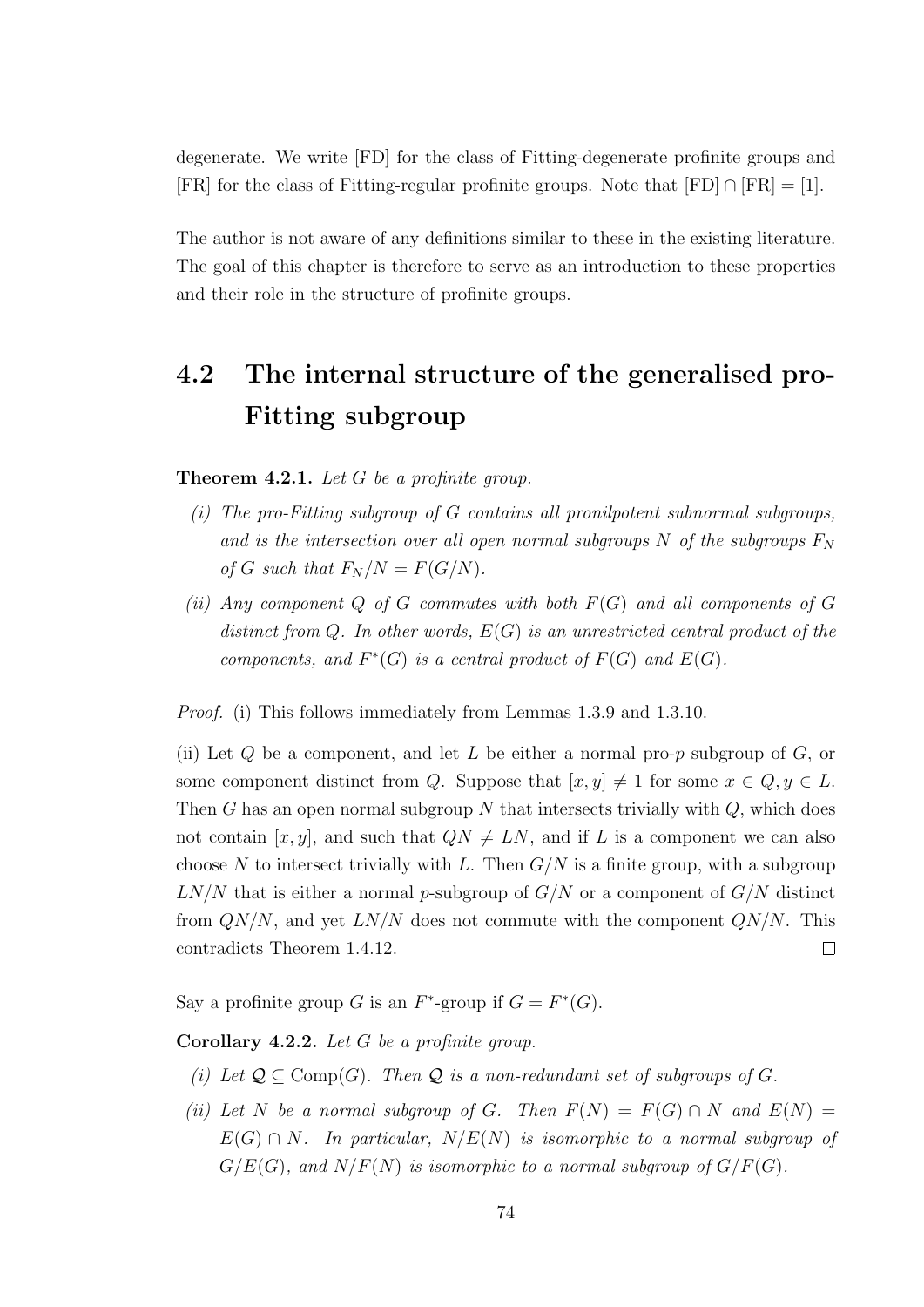- (iii) Let N be a normal subgroup of G. Then  $F(G)N/N \leq F(G/N)$  and  $E(G)N/N \leq E(G/N)$ . In particular, if G is an F<sup>\*</sup>-group then so is  $G/N$ .
- (iv) The group G is an  $F^*$ -group if and only if  $G/F(G)$  is perfect and  $G/E(G)$ is pronilpotent. Moreover, if G is an  $F^*$ -group then  $G/F(G)$  is a Cartesian product of non-abelian finite simple groups. In particular, every image of an  $F^*$ -group is an  $F^*$ -group.
- (v) We have  $G = E(G)$  if and only if G is perfect and  $O^{[\text{sim}]}(G)$  is central.

*Proof.* (i) Let  $Q \in \mathcal{Q}$ , and let  $H = \langle \mathcal{Q} \setminus \{Q\}\rangle$ . Then H centralises  $Q$ ; but Q is non-abelian, so  $Q \not\leq H$ .

(ii) Since N is normal in G, it is clear that  $F(N)$  is a subnormal pronilpotent subgroup of G, so  $F(N) \leq F(G)$ , and  $E(N)$  is generated by quasisimple subnormal subgroups of G, so  $E(N) \leq E(G)$ .

(iii) Clearly  $F(G)N/N$  and  $F(G) \cap N$  are pronilpotent, and  $E(G)N/N$  and  $E(G) \cap N$ are unrestricted central products of quasisimple groups by the theorem.

Let  $N \trianglelefteq G$ , and suppose  $G = F^*(G)$ . Then  $F(G)N/N$  is a pronilpotent normal subgroup of  $G/N$ , so is contained in  $F(G/N)$ . Given  $Q \in \text{Comp}(G)$ , then either  $Q \leq N$ , or  $QN/N$  is a component of  $G/N$ ; hence  $E(G)N/N \leq E(G/N)$ . So if  $G = F(G)E(G)$ , then

$$
G/N = F(G)E(G)/N = (F(G)N/N)(E(G)N/N) \le F(G/N)E(G/N).
$$

(iv) If  $G = F(G)E(G)$ , then  $G/F(G)$  is isomorphic to an image of  $E(G)$ , and hence perfect, while  $G/E(G)$  is isomorphic to an image of  $F(G)$ , and hence pronilpotent; indeed,  $G/F(G) \cong E(G)/Z(E(G))$ , which means that  $G/F(G)$  is a Cartesian product of non-abelian finite simple groups by the theorem. Conversely, suppose  $G/F(G)$  is perfect and  $G/E(G)$  is pronilpotent. Then  $G/F^*(G)$  is both perfect and pronilpotent, and hence trivial.

(iv) Let  $Z = O^{[\text{sim}]}(G)$ . Suppose G is perfect and Z is central. By Lemma 2.1.8,  $G/Z$  is a Cartesian product of its components. Moreover, given  $Q/Z \in \text{Comp}(G/Z)$ , then  $O^{[\text{prosol}]}(Q)$  is a perfect central extension of  $Q/Z$ , and  $O^{[\text{prosol}]}(Q)Z = Q$ . Thus  $G = E(G)Z$ . But G is perfect, so  $G = O^{[prosol]}(E(G)Z) = E(G)$ . The converse follows immediately from the theorem.  $\Box$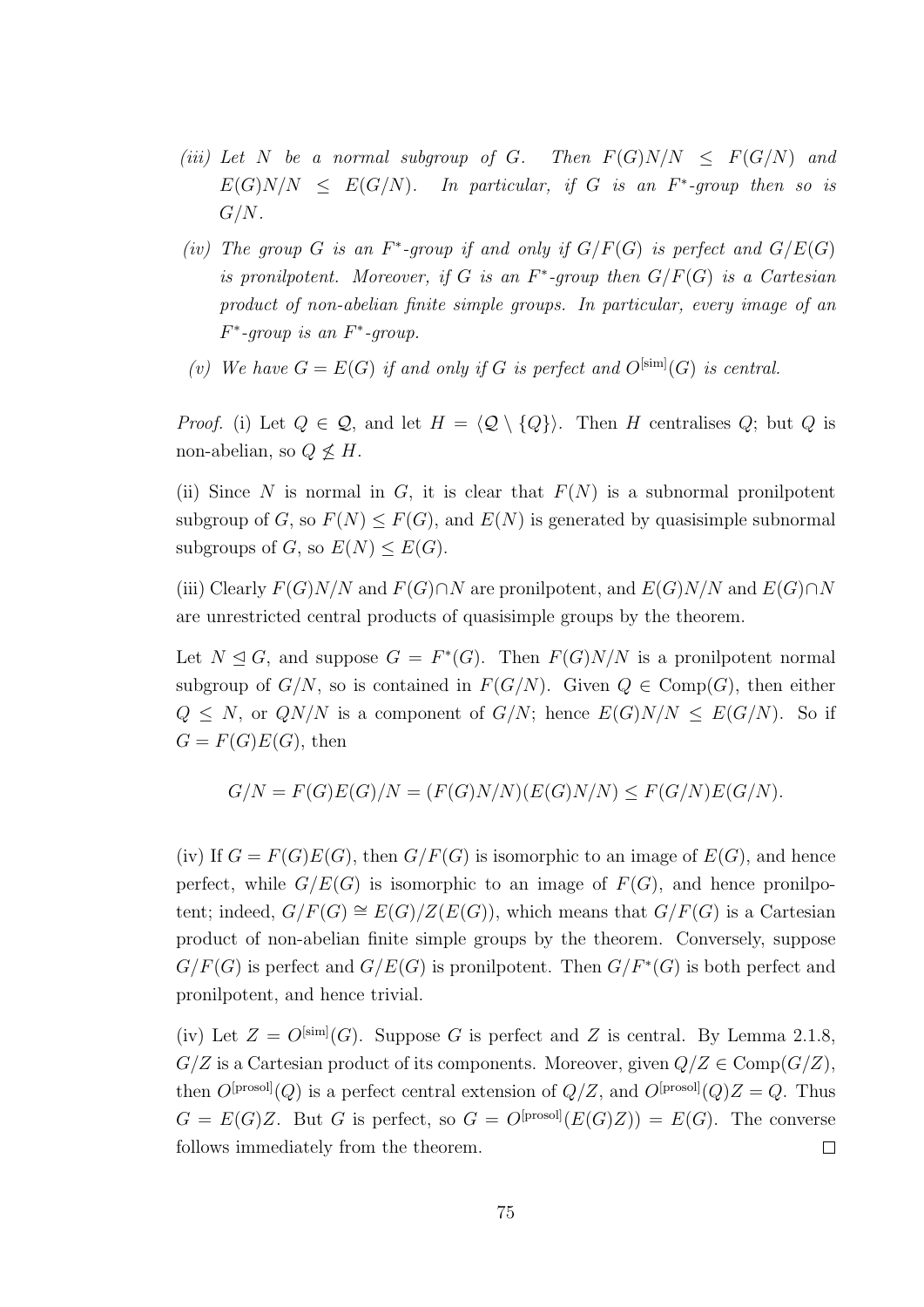Proposition 4.2.3. Let G be a profinite group, and let M be a normal subgroup. The following are equivalent:

- (i) M is an  $F^*$ -group;
- (ii)  $M \leq F^*(G);$
- (iii)  $MN/N \leq F^*(G/N)$ , for every open normal subgroup N of G;
- (iv)  $MN/N$  is an  $F^*$ -group, for every open normal subgroup N of G.

*Proof.* Assume (i). By Corollary 4.2.2,  $F(M)$  is contained in  $F(G)$  and  $E(M)$  is contained in  $E(G)$ , so  $M = E(M)F(M) \leq F^*(G)$ .

Assume (ii). Then  $MN/N$  is an  $F^*$ -group that is a normal subgroup of  $G/N$ , so must be contained in  $F^*(G/N)$  by the fact that (i) implies (ii).

Assume (iii). Clearly  $F^*(G/N)$  itself is a finite  $F^*$ -group. It follows that  $MN/N$  is also an  $F^*$ -group as  $MN/N \trianglelefteq F^*(G/N)$ .

Assume (iv). Let  $E_N$  be the lift of  $E(M/M\cap N)$  to M, and let E be the intersection of the  $E_N$  as N ranges over the open normal subgroups. Clearly  $E \leq M$ . From the structure of finite  $F^*$ -groups, it is clear that  $E_N = E_K N$  whenever  $K \leq_o G$  such that  $K \leq N$ . Hence  $E_N = EN$ ; this ensures  $M/E$  is an inverse limit of nilpotent groups, so is pronilpotent. Furthermore,  $E$  is the inverse limit of perfect groups, so is itself perfect, and  $O^{[\text{sim}]}(E) \leq Z(E)$  by considering the action of  $O^{[\text{sim}]}(E)$  on the finite images of E. Thus  $E = E(M)$ . Let  $F_N$  be the lift of  $F(M/M \cap N)$  to M, and let F be the intersection of the  $F_N$  as N ranges over the open normal subgroups. Then  $M/F_N$  is perfect for every N, and F is an inverse limit of nilpotent groups, so in fact  $F = F(M)$ , which means  $M/F(M)$  is perfect. Hence M is an  $F^*$ -group, by Corollary 4.2.2.  $\Box$ 

It is certainly not the case that all profinite groups are Fitting-regular. For instance, any non-abelian free profinite group is Fitting-degenerate, and the group described in [29] is a just infinite profinite group that is Fitting-degenerate. There are also examples with restrictions on the Sylow subgroups:

#### Proposition 4.2.4.

- (i) There exist non-trivial Fitting-degenerate prosoluble groups, all of whose Sylow subgroups are finite.
- (ii) There exist non-trivial Fitting-degenerate prosoluble groups that are countably based pro- $\{p,q\}$  groups, for any distinct primes p and q.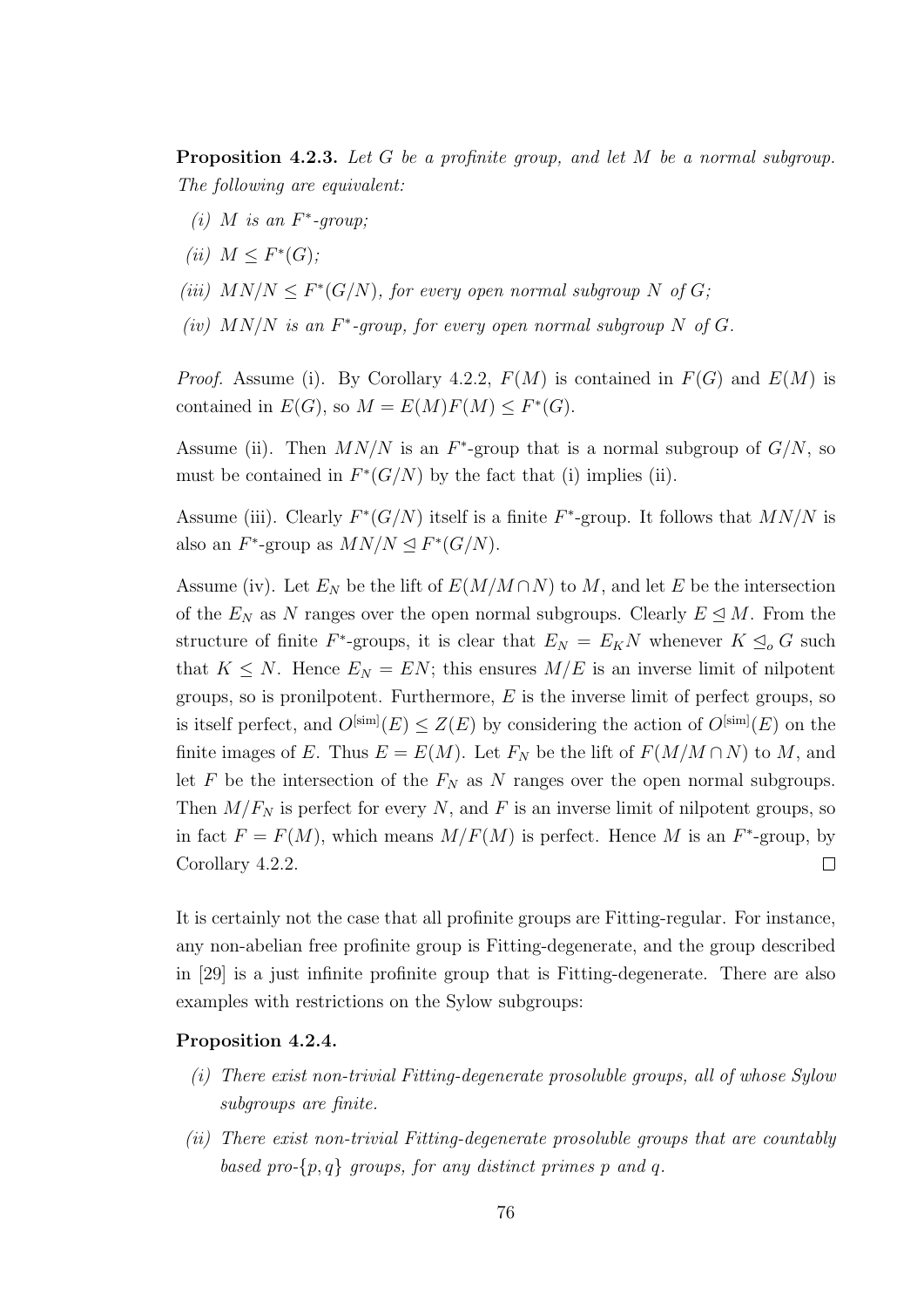*Proof.* There is a sequence of finite groups  $G_i$  and primes  $p_i$ , with the following properties:

- (i)  $G_1$  is cyclic of order  $p_1$ ;
- (ii)  $G_{i+1} = V_{i+1} \rtimes G_i$ , where  $V_{i+1}$  is an elementary abelian  $p_{i+1}$ -group on which  $G_i$ acts faithfully.

No matter what finite group we have for  $G_i$ , it is possible to choose a suitable  $G_{i+1}$ , and moreover we can choose the primes  $p_i$  freely. These  $G_i$  also form an inverse system in an obvious way, giving rise to a profinite group  $G$ , which is countably based and prosoluble by construction. For (i), make all the  $p_i$  distinct, so that every Sylow subgroup is finite, and for (ii), make  $p_i = p$  for i odd and  $p_i = q$  for i even, so that G is a pro- $\{p,q\}$  group.

In each case, consider the pro-Fitting subgroup of  $G$ . For each  $G_i$ , the image of  $F(G)$  in  $G_i$  is contained in  $F(G_i)$ . But it is clear from the construction of  $G_i$  that  $F(G_i)$  is always a  $p_i$ -group. If  $F(G)$  is non-trivial, then it contains a non-trivial prop subgroup for some p. This would force  $p_i = p$  for all sufficiently large i. But this does not occur for either (i) or (ii), and so the constructions yield Fitting-degenerate profinite groups in both cases.  $\Box$ 

### 4.3 A structure theorem for Fitting-regularity

First, note some closure properties of [FD]:

Lemma 4.3.1. The class [FD] is closed under subnormal subgroups, extensions, and sub-Cartesian products.

*Proof.* For the first claim, it suffices to consider normal subgroups. Let  $N$  be a normal subgroup of  $G \in [FD]$ . Then  $F^*(N) \leq F^*(G) = 1$ .

Now let G be a profinite group with  $N \triangleleft G$  such that  $N, G/N \in [FD]$ . Then  $F^*(G) \cap N = F^*(N) = 1$ , and  $F^*(G)N/N \leq F^*(G/N) = 1$ , so  $F^*(G) = 1$ .

Now let G be a profinite group that is a sub-Cartesian product of groups  $H_i \in [FD]$ . In other words, there are surjective maps  $\rho_i$  from G to  $H_i$  for each i, such that the kernels of the  $\rho_i$  have trivial intersection. But  $(F^*(G))^{\rho_i}$  is an  $F^*$ -group and hence trivial for each i, since it is normal in the Fitting-degenerate group  $H_i$ , so  $F^*(G)$ must be trivial.  $\Box$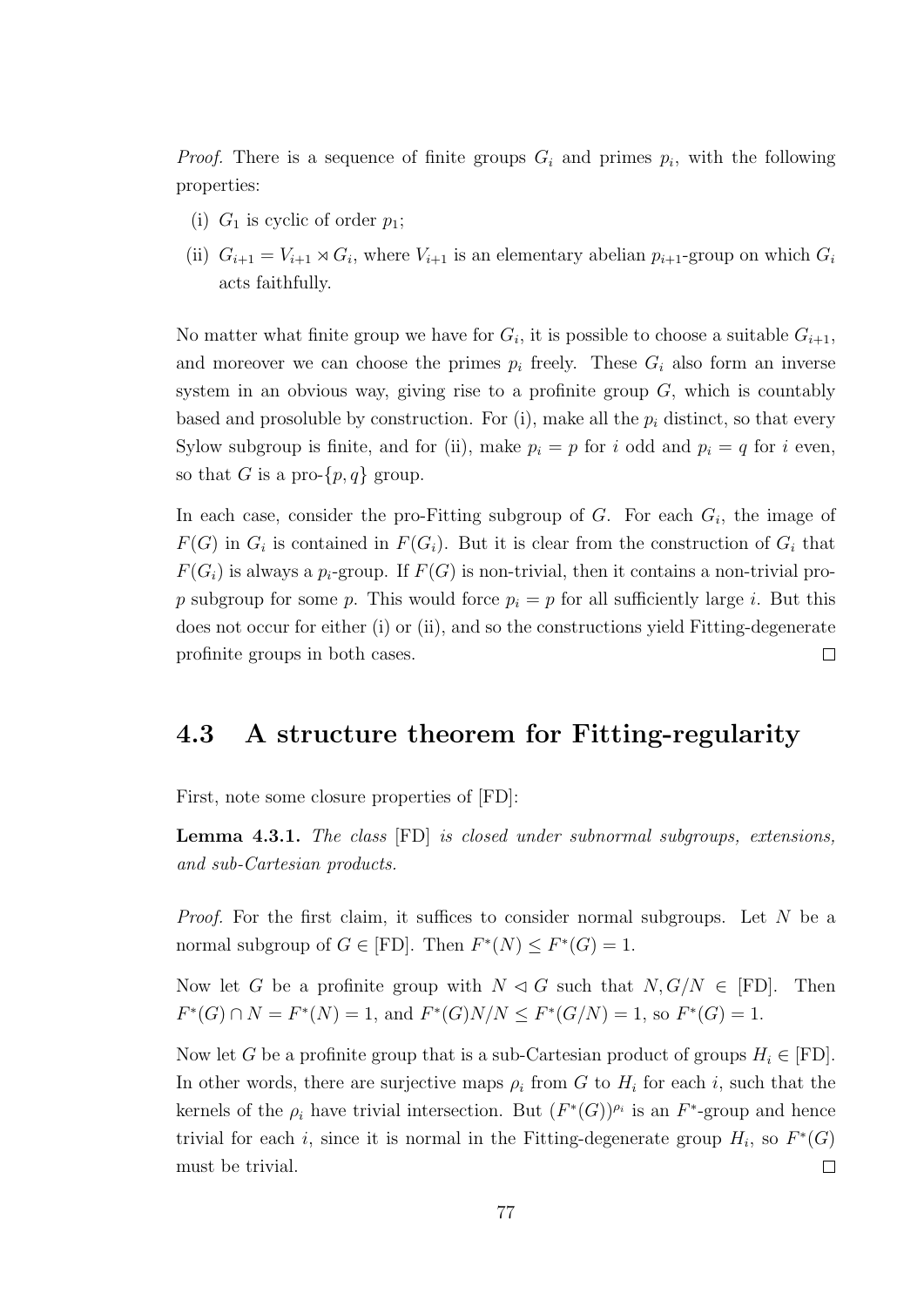**Corollary 4.3.2.** Let G be a profinite group. Then  $G/O^{[FD]}(G) \in [FD]$ , and  $O^{[FD]}(G) \in [FR]$ .

Proof. The first claim follows immediately from the fact that [FD] is closed under sub-Cartesian products. For the second, let G be a profinite group, let  $R = O^{[FD]}(G)$ , and let  $N = O^{\text{[FD]}}(R)$ . Then N is characteristic in R, and hence in G, and  $G/N \in$ [FD], since [FD] is closed under extensions. Hence by definition  $R \leq N$ , so  $N = R$ , in other words R has no non-trivial Fitting-degenerate images.  $\Box$ 

Here are some closure properties of [FR].

Lemma 4.3.3. The class [FR] is closed under subnormal sections, subnormal joins and extensions.

Proof. For the first claim, it suffices to show [FR] is closed under normal subgroups, by induction on the degree of subnormality and by the definition of Fittingregularity. Let  $G \in [FR]$ , and suppose  $N \triangleleft G$  such that  $O^{[FD]}(N) \triangleleft N$ . Then  $O^{[FD]}(N)$  is a normal subgroup of G, since it is characteristic in N, so by replacing G by  $G/O^{[FD]}(N)$  and N by  $N/O^{[FD]}(N)$ , we may assume that N is Fittingdegenerate. Since  $N$  is Fitting-degenerate it has trivial centre, and so the normal subgroup  $H = C_G(N)$  of G has trivial intersection with N. Hence N is isomorphic to  $NH/H$ , and the centraliser in  $G/H$  of  $NH/H$  is trivial. In particular,  $NH/H$ intersects non-trivially with any non-trivial normal subgroup of  $G/H$ . But then  $F^*(G/H) \cap NH/H$  is a non-trivial normal subgroup of  $NH/H$  that is an  $F^*$ -group, contradicting the Fitting-degeneracy of  $NH/H$ .

Now let G be a profinite group generated by subnormal subgroups  $N_i \in [FR]$ . Let M be a proper normal subgroup of G. Then there is some  $N_i$  not contained in M, and so  $G/M$  has a subnormal subgroup  $N_iM/M$  that is isomorphic to the non-trivial image  $N_i/(N_i \cap M)$  of  $N_i$ , so  $F^*(G/M) \ge F^*(N_i M/M) > 1$ . As M was an arbitrary proper normal subgroup, this means  $G \in [FR]$ .

Now let G be a profinite group with  $N \triangleleft G$  such that  $N \in [FR]$  and  $G/N \in [FR]$ . Let M be a proper normal subgroup of G. If  $N \leq M$ , then  $G/M \notin [FD]$ , as it is an image of  $G/N$ . Otherwise,  $G/M \notin [FD]$  by the argument of the previous paragraph.  $\Box$ 

Remark 9. All countably based profinite groups are subgroups of the Fitting-regular group  $\prod_{n\geq 5}$  Alt $(n)$  (see [44]), but there are non-trivial Fitting-degenerate countably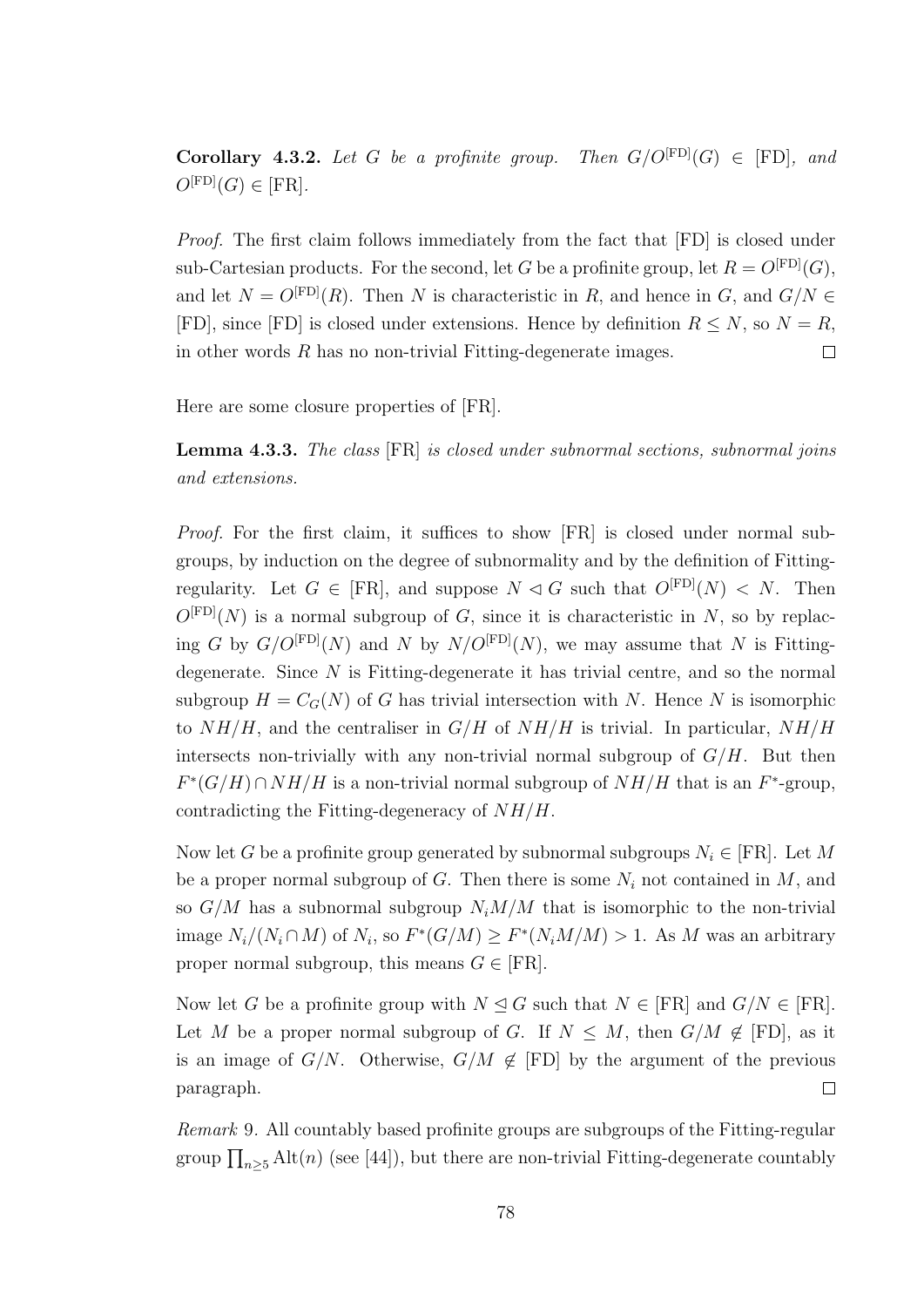based profinite groups. Hence the class [FR] is not closed under subgroups, though it is closed under taking open subgroups, as will be seen shortly. It is not clear whether or not a subgroup of a Fitting-regular prosoluble group can fail to be Fitting-regular.

We are now ready to prove the following structure theorem:

**Theorem 4.3.4.** Let G be a profinite group. Then G has a characteristic subgroup  $R = O<sup>[FD]</sup>(G) = O<sub>[FR]</sub>(G)$ , such that:

- $(i)$  A subnormal subgroup of G is Fitting-regular if and only if it is contained in  $R;$
- (ii)  $G/R$  is Fitting-degenerate, and covers every Fitting-degenerate quotient of  $G$ .

Let H be an open subgroup of G. Then  $O_{[FR]}(H) = O_{[FR]}(G) \cap H$ .

*Proof.* Let  $R = O^{[FD]}(G)$ . We have already seen that R is Fitting-regular, so  $R \leq$  $O_{FRI}(G)$ , and that this implies all subnormal subgroups of R are Fitting-regular.

Conversely, let N be a Fitting-regular subnormal subgroup of G. Then  $NR/R$  is Fitting-regular, as it is isomorphic to an image of  $N$ , but it is also Fitting-degenerate, as it is a subnormal subgroup of  $G/R \in [FD]$ . Hence  $NR/R = 1$ , and so  $N \leq R$ . This demonstrates that (i) holds, and also that  $R = O_{[FR]}(G)$ .

We have also already seen that  $G/R$  is Fitting-degenerate, and by definition it covers every Fitting-degenerate quotient of G. This is (ii).

Finally, let H be an open subgroup of G. Let  $K = O_{[FR]}(G)$ . Then  $G/K$  is Fitting-degenerate, so the core of  $HK/K$  in  $G/K$  is Fitting-degenerate; this means that  $HK/K$  has a Fitting-degenerate normal subgroup of finite index, and hence  $O_{FRI}(HK/K)$  must be finite. But then the elements of  $O_{FRI}(HK/K)$  have centralisers of finite index in  $HK/K$ , and hence also in  $G/K$ , and they are of finite order; thus  $O_{[FR]}(HK/K)$  is contained in a finite normal subgroup of  $G/K$ , by Dicman's lemma. Since  $G/K$  is Fitting-degenerate, this implies  $O_{[FR]}(HK/K) = 1$ , and so  $HK/K$  is Fitting-degenerate. Hence  $H/(H \cap K)$  is a Fitting-degenerate image of H, which ensures that  $O_{[FR]}(H) \leq H \cap K$ .

Let M be the core of H in G. Then  $M \cap K$  is an open normal subgroup of  $H \cap K$ . and  $M \cap K$  is also a normal subgroup of K and hence Fitting-regular. It follows that  $H \cap K$  itself is (Fitting-regular)-by-finite, and thus Fitting-regular, as [FR] is closed under extensions. So  $H \cap K \leq O_{[FR]}(H)$ .  $\Box$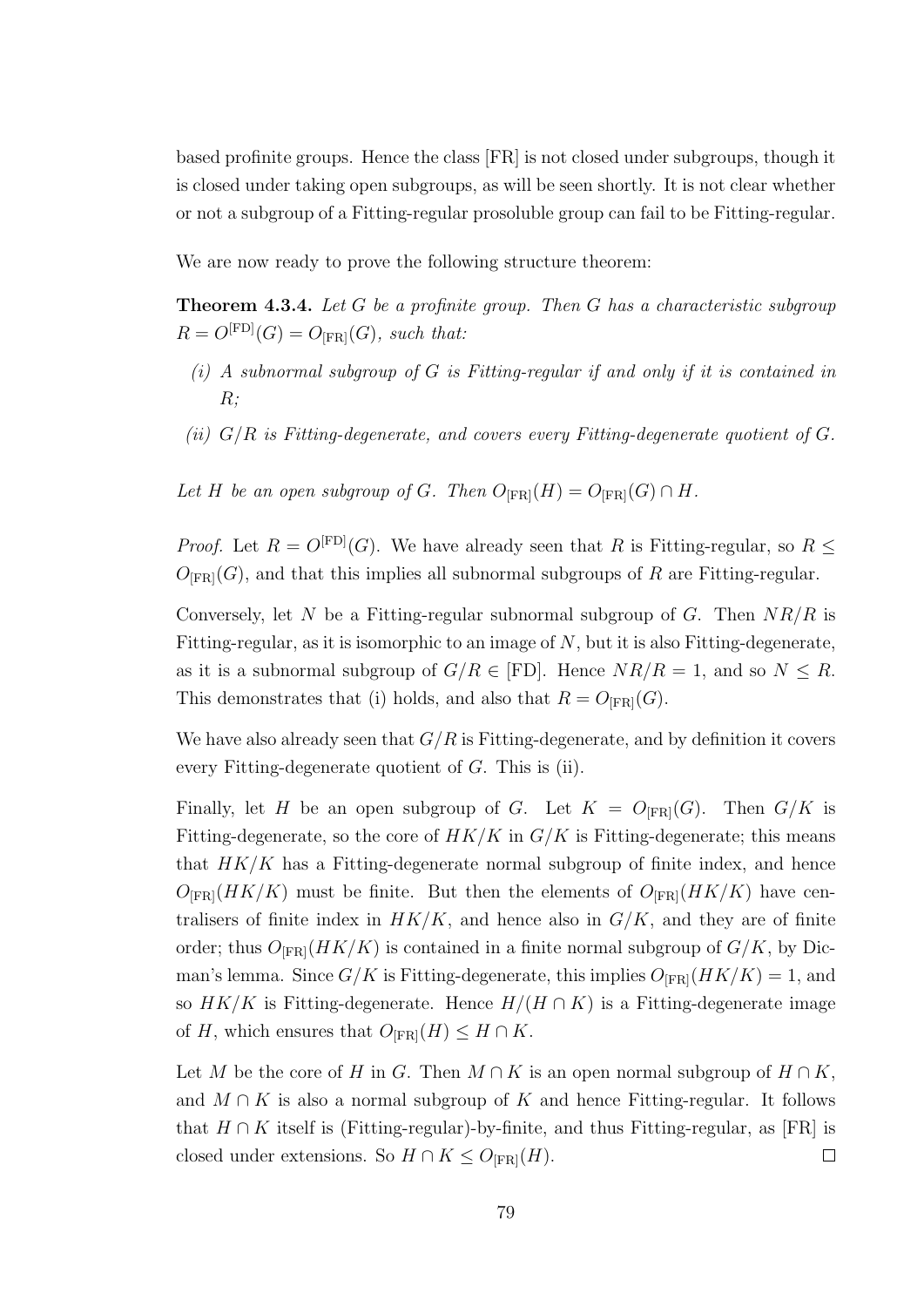Here is one application.

**Corollary 4.3.5.** Let G be a profinite group such that  $VZ(G)$  is dense. Then  $G \in [FR]$ .

*Proof.* Since  $VZ(G/K)$  is dense in  $G/K$  for any  $K \triangleleft G$ , it suffices to suppose  $G \in [FD]$  and show  $VZ(G) = 1$ . Let  $H \subseteq_{o} G$ . Then  $C_{G}(H)$  is virtually abelian, so  $C_G(H) \in [FR]$ , and also  $C_G(H) \leq G$ , so in fact  $C_G(H) \leq O_{[FR]}(G) = 1$  by the theorem. Hence  $VZ(G) = 1$ .  $\Box$ 

We conclude this section with some results that show that the property of Fittingdegeneracy can be identified from 'small' images.

**Definition 4.3.6.** A finite group G is *primitive* if there exists a maximal subgroup M such that  $\text{Core}_G(M) = 1$ , in other words if G has a faithful primitive permutation action on some finite set. (Note that this is distinct from the notion of a primitive linear group.) Note that a finite image  $G/N$  of a profinite group G is primitive if and only if N is the core of a maximal open subgroup of  $G$ .

**Proposition 4.3.7.** Let G be a non-trivial profinite group. Then  $G \in [FD]$  if and only if the following holds, for every  $x \in G \setminus 1$ :

(\*) There is an open normal subgroup K of G, depending on x, such that  $G/K$  is primitive and  $xK$  is not contained in  $F^*(G/K)$ .

*Proof.* Suppose G is not Fitting-degenerate, and take  $x \in F^*(G) \setminus 1$ . Then  $xK \in F^*(G)$  $F^*(G/K)$  given any K, so  $(*)$  is false.

Now assume  $G$  is Fitting-degenerate. This implies that  $G$  has no non-trivial pronilpotent normal subgroups, so in particular  $\Phi(G)$  is trivial. Hence for any element x of  $G \setminus 1$ , there is a maximal subgroup H such that H does not contain x, and so the core K of H also does not contain x. Since  $G/K$  is primitive, this shows that G is the inverse limit of finite primitive groups. If  $xK \in F^*(G/K)$  for a given x in every such image, it would imply  $x \in F^*(G)$ , contradicting the assumption that G is Fitting-degenerate. This proves  $(*)$ .  $\Box$ 

Proposition 4.3.8. Let G be a profinite group that is not Fitting-regular. Then there is a proper normal subgroup N of G such that  $G/N$  is countably based and Fitting-degenerate.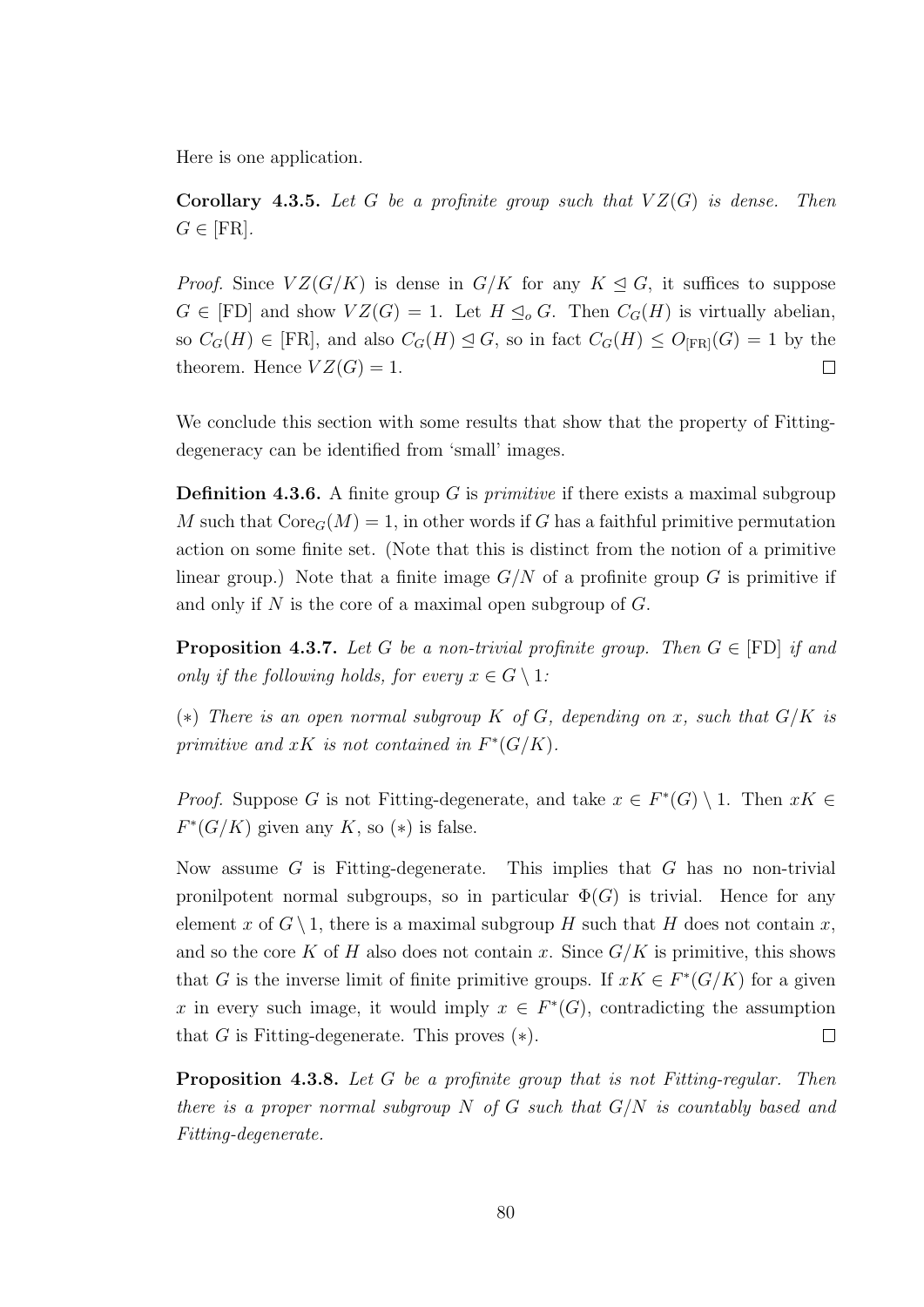*Proof.* Without loss of generality, we may replace G by  $G/O^{[FD]}(G)$ , and so assume G is Fitting-degenerate. Set  $N_1$  to be any proper open normal subgroup of G. We obtain open normal subgroups  $N_{i+1}$  for  $i \in \mathbb{N}$  inductively as follows:

Let M be the lift to G of a non-trivial normal subgroup of  $G/N_i$ . Suppose for every open normal subgroup K of G contained in  $N_i$  that  $F^*(G/K)$  covers  $M/N_i$ . Then by a standard inverse limit argument, we would obtain a subgroup of  $F^*(G)$  covering  $M/N_i$ , which is impossible as G is Fitting-degenerate. So there must be an open normal subgroup  $K_M \leq N_i$  of G such that  $F^*(G/K_M)$  does not cover  $M/N_i$ . Set  $N_{i+1}$  to be the intersection of all the chosen normal subgroups  $K_M$ .

Now set N to be the intersection of all the  $N_i$ ; by construction,  $G/N$  is countably based. Also by construction,  $F^*(G/N_{i+1})$  cannot cover any non-trivial normal subgroup of  $G/N_i$ , and hence  $F^*(G/N_{i+1}) \leq N_i/N_{i+1}$ . As a result  $F^*(G/N) \leq N_i/N$ for all i, so  $G/N$  is Fitting-degenerate.  $\Box$ 

## 4.4 The generalised pro-Fitting subgroup in Fitting-regular groups

**Theorem 4.4.1.** Let  $G \in [FR]$ . Then  $C_G(F^*(G)) = Z(F(G))$ .

*Proof.* Consider the subgroup  $H = C_G(F(G))$  and its pro-Fitting subgroup. Since H is normal in G, we have  $F(H) \leq F(G)$  and hence  $F(H) = Z(H) = Z(F(G))$ .

Set  $K = H/Z(H)$ . Let L be the subgroup of H such that  $L/Z(H) = F(K)$ . Then L is a central extension of  $F(K)$ , and hence pronilpotent; it is also normal in H. Hence  $L \leq F(H) = Z(H)$ , and so  $F(K) = 1$ . Now consider  $D = C_K(E(K))$ . Then D cannot contain a component, as this would be contained in  $E(K)$ , and yet a component cannot centralise itself; so  $E(D) = 1$ . Also,  $F(D) \leq F(K) = 1$ , so  $F^*(D) = 1$ . However, D is a normal section of G, so D is Fitting-regular. Hence  $D=1$ , in other words K acts faithfully on  $E(K)$ .

Let T be a component of K. Then T is simple as  $F(K) = 1$ . Let U be the subgroup of H such that  $U/Z(H) = T$ . Then U is a central extension of T, and  $O^{[\text{prosol}]}(U)$  is a perfect central extension of T. Here  $O^{[\text{prosol}]}(U)Z(H)/Z(H) = T$ , and  $O^{[prosol]}(U)$  is subnormal in G by construction, so  $O^{[prosol]}(U) \leq E(G)$ . This proves that  $E(G)Z(H)/Z(H) > E(K)$ .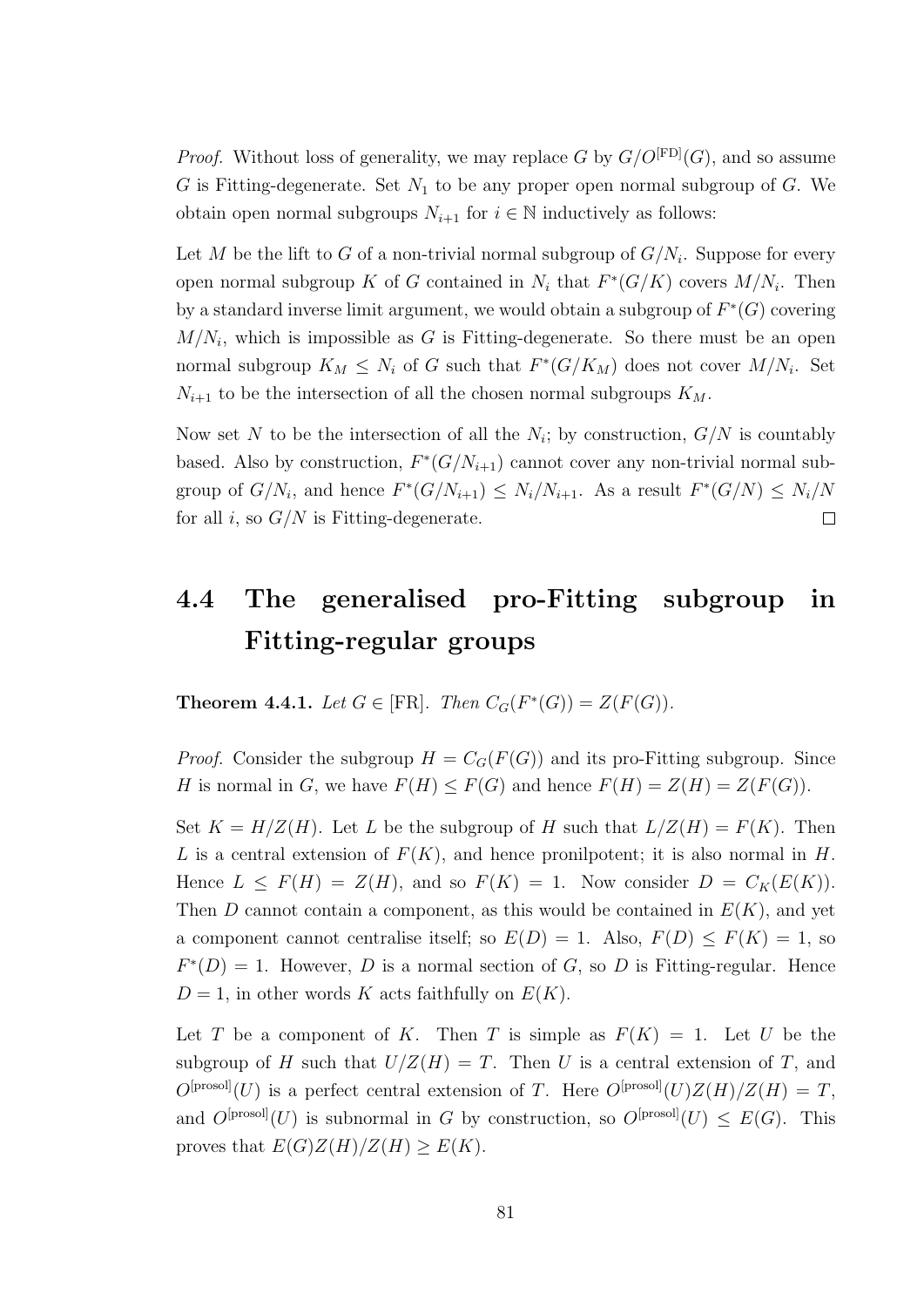In conclusion,  $H/Z(H)$  acts faithfully on  $E(G)Z(H)/Z(H)$ , so that  $C_H(E(G)) \le$  $Z(H) = Z(F(G));$  in fact  $C_H(E(G)) = Z(F(G)),$  as  $[E(G), F(G)] = 1.$ But  $C_H(E(G))$  is precisely  $C_G(E(G)) \cap C_G(F(G))$ , which is the centraliser of  $E(G)F(G) = F^*(G).$  $\Box$ 

Remark 10. The converse of this theorem is false: consider for instance a profinite group of the form  $G = V : L$  where V is elementary abelian of countably infinite rank, and  $L$  acts faithfully on  $V$ . Since  $V$  admits a faithful action of any countably based profinite group, we can choose  $L$  to be non-trivial Fitting-degenerate, and yet  $F(G) \geq V \geq Z(F(G)).$ 

In general, the pro-Fitting subgroup of a Fitting-regular group  $G$  may have infinitely generated Sylow subgroups, even if the Sylow subgroups of G are finitely generated, and so the automorphism group of  $F^*(G)$  in isolation may not place much of a restriction on  $G/F^*(G)$ . However, in the case of Fitting-regular prosoluble groups there is a useful interaction between the pro-Fitting subgroup and the pronilpotent residual, which means that some information about the action on  $F(G)$  can be obtained from automorphisms of Sylow subgroups of G.

**Proposition 4.4.2.** Let G be a Fitting-regular prosoluble group, let p be a prime and let  $N = O^{[proni]}(G)$ . Then there is a pro-p subgroup R of G such that:

- (i)  $NR$  contains all p-Sylow subgroups of  $G$ ;
- (ii) R normalises a q-Sylow subgroup  $S_q$  of G, for all  $q \in \mathbb{P}$ ;
- (iii)  $R/(R \cap F(G)) \lesssim \prod_{q \in p'} \Delta(S_q)$ .

*Proof.* Let K be the subgroup of G such that  $K \geq N$  and  $K/N = O_{p'}(G/N)$ . Then K is normal in G, and contains every q-Sylow subgroup of G for every  $q \in p'$ , since  $G/N$  is pronilpotent. By Sylow's theorem and compactness, by choosing suitable q-Sylow subgroups  $S_q$  for  $q \in p'$ , we can ensure  $KY = G$ , where  $Y = \bigcap_{q \in p'} N_G(S_q)$ . This means that  $KR = G$  for any p-Sylow subgroup R of Y; this R clearly satisfies  $(i)$  and  $(ii)$ .

Let  $D = \bigcap_{q \in p'} C_R(S_q)$ . Then  $R/D \lesssim \prod_{q \in p'} \Delta(S_q)$ , since  $R/C_R(S_q)$  acts faithfully on  $S_q$  and hence  $R/C_R(S_q) \leq \Delta(S_q)$ . Also, it is clear that  $R \cap F(G) \leq D$ . Let  $\theta$  be the quotient map from G to  $G/O_p(G)$ . Then  $O_p(G^{\theta}) = 1$ , and  $D^{\theta}$  centralises  $O_q(G^{\theta})$ for all  $q \in p'$  since  $O_q(G^{\theta})$  is contained in  $S_q^{\theta}$ . Hence  $D^{\theta} \leq C_{G^{\theta}}(F(G^{\theta}))$ . But  $G^{\theta}$  is Fitting-regular and prosoluble, so  $C_{G^{\theta}}(F(G^{\theta})) \le F(G^{\theta})$ , and hence  $D^{\theta} \le O_p(G^{\theta}) =$ 1. Hence  $D \leq O_p(G) \leq F(G)$ , so  $D = R \cap F(G)$ .  $\Box$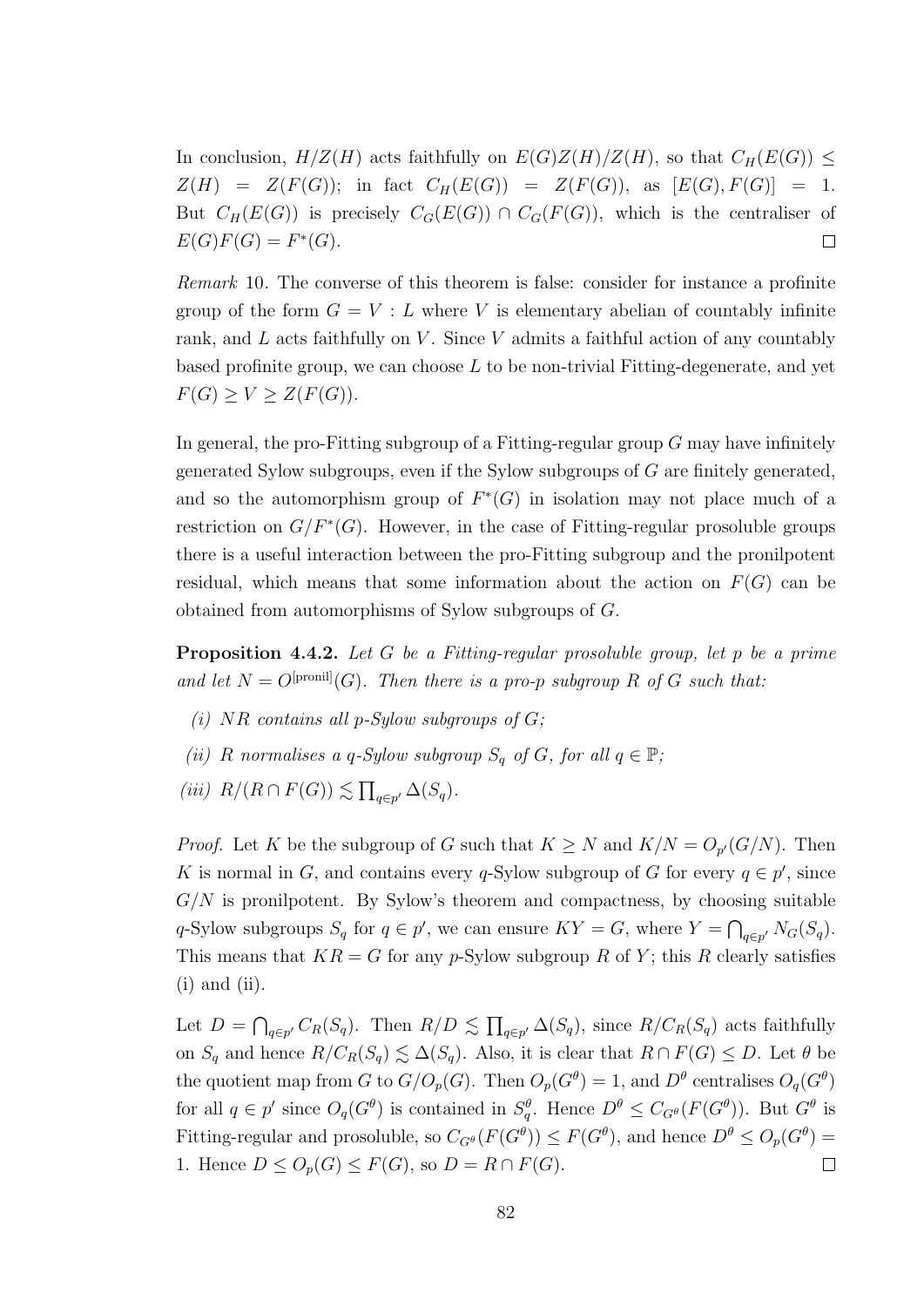As an example, consider the case of a profinite group G involving exactly two primes p and q. It is a well-known result of Burnside that all finite  $\{p, q\}$ -groups are soluble; this ensures that all pro- $\{p, q\}$  groups are prosoluble. Recall the invariant c from Section 2.5. Given a profinite group G with  $p$ -Sylow subgroup S, define  $c_p(G) := c(S)$ ; given a set of primes  $\pi$ , define  $c_{\pi}(G) := \sup_{p \in \pi} c_p(G)$ .

**Corollary 4.4.3.** Let p and q be distinct primes, let G be a pro- $\{p,q\}$  group, and let  $N = O^{[pronil]}(G)$ . Let S be a p-Sylow subgroup of G, let T be a q-Sylow subgroup of G, and suppose that both  $d(S)$  and  $d(T)$  are finite.

- (i) There is some  $M \leq NF(G)$  such that  $M \leq S$  and  $S/M \leq \Delta(T)$ .
- (ii) If ord<sup> $\times$ </sup>(p,q) > c<sub>q</sub>(G), then  $S \leq NF(G)$ .
- (iii) If ord<sup> $\times$ </sup>(p,q) > c<sub>q</sub>(G) and ord<sup> $\times$ </sup>(q,p) > c<sub>p</sub>(G), then G is pronilpotent.

*Proof.* By Corollary 2.2.3,  $G$  is virtually pronilpotent; hence  $G$  is Fitting-regular. It follows from Proposition 4.4.2 that there is a pro-p subgroup R of G such that  $S \leq NR$  and  $R/(R \cap F(G)) \leq \Delta(T)$ . Now  $R \leq S$  by Sylow's theorem, so assertion (i) follows.

Let  $c = c_q(G)$ . By Lemma 2.5.2,  $O^{(c,q)^*}(S/M) = 1$ . If ord<sup>x</sup> $(p,q) > c$ , then  $|GL(c, p)|_q = 1$ , so  $S = M$ , in other words  $S \leq NF(G)$ , proving (ii).

If ord<sup> $\times$ </sup>(p, q) > c<sub>q</sub>(G) and ord<sup> $\times$ </sup>(q, p) > c<sub>p</sub>(G), then by (ii), all Sylow subgroups of G are contained in  $NF(G)$ , so  $G = NF(G) \le G'F(G)$ . But then  $G/F(G)$  is both perfect and prosoluble, and hence trivial, so  $G = F(G)$ , and hence G is pronilpotent by Lemma 1.3.10.  $\Box$ 

Remark 11. Given any n and fixed p, ord<sup> $\times$ </sup>(p, q) > n for all  $q > p<sup>n</sup>$ , so in particular, if S is any given finitely generated pro-p group, then  $ord^{\times}(p,q) > d(S)$  for all but finitely many primes  $q$ .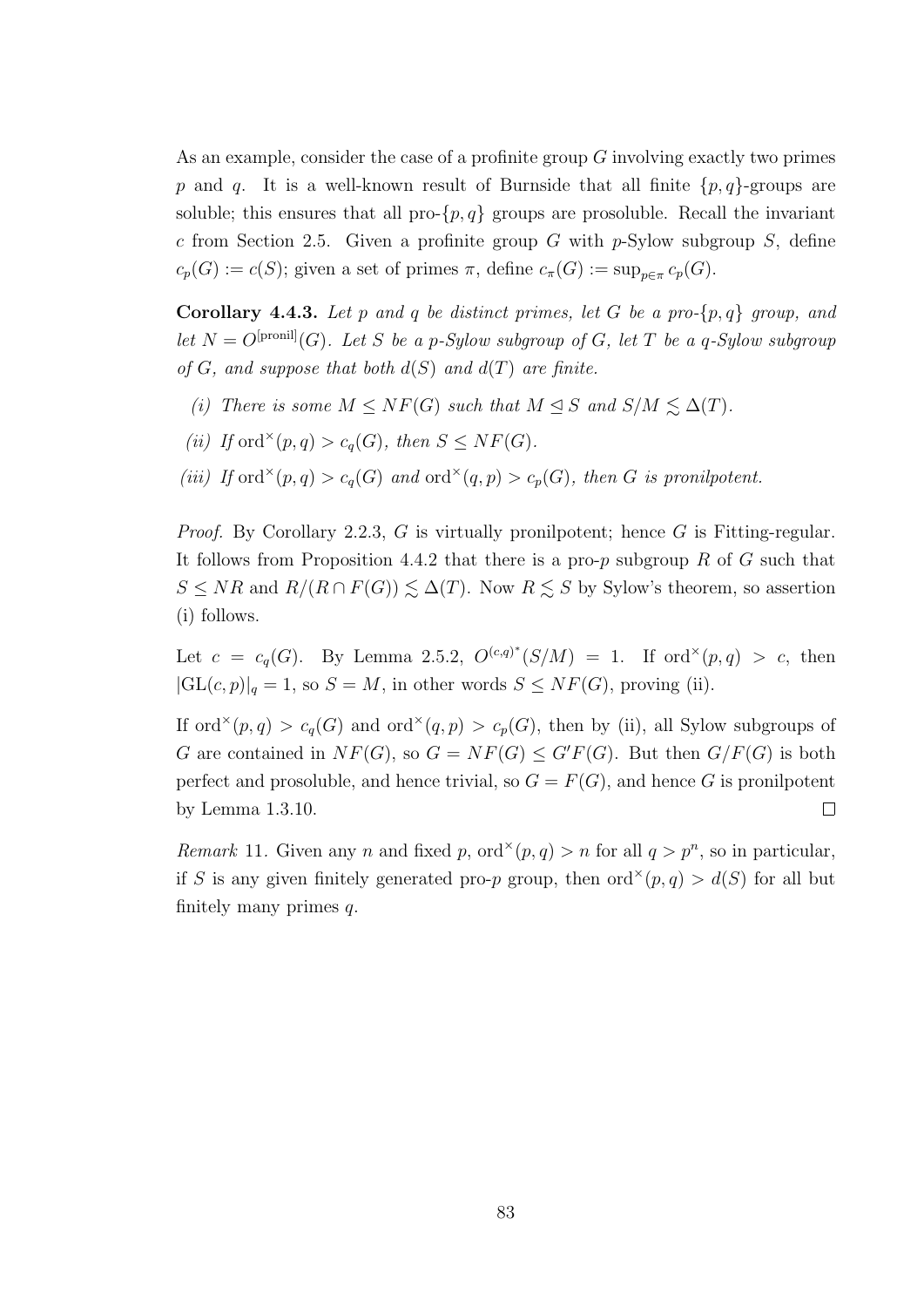# Chapter 5

# Profinite groups in terms of their Sylow subgroups

## 5.1 Finite simple groups involved in a profinite group

In this section,  $G$  will be a profinite group, such that for each  $p$  in some non-empty set of primes  $\pi$ , the isomorphism type of a *p*-Sylow subgroup of G is specified, and  $d_p(G)$  is finite. Recall (Corollary 2.2.2) that if  $d_2(G)$  is finite, then G is virtually prosoluble. In this section, we will derive further results concerning components and non-abelian composition factors, using the notation and results established in Section 1.4.

**Lemma 5.1.1.** Let G be a profinite group, let p be a prime, and let S be a p-Sylow subgroup of G. Let  $Q \in \text{Comp}_p(G) \cup \{1\}$ . Let L be a normal subgroup of G, and suppose  $(Q^S \cap S)\Phi(S) \leq (L \cap S)\Phi(S)$ . Then  $Q \leq L$ .

*Proof.* Dividing out by  $L$  does not affect the hypotheses, so it suffices to assume  $L = 1$  and prove  $Q = 1$ . We may also assume  $G = SQ<sup>S</sup>$ . Under these assumptions,  $Q^S \cap S \leq \Phi(S)$  and  $Q^S \trianglelefteq G$ . Hence  $Q^S$  is p'-normal by Corollary 2.2.1, and so also Q is p'-normal; in particular  $|Q/Z(Q)|_p = 1$ . Hence  $Q = 1$ .  $\Box$ 

Recall the definition of  $f_p$  given after Proposition 2.2.4; note that  $f_p(S) \leq d_p(S)$  for any finitely generated pro-p group S.

**Corollary 5.1.2.** Let G be a profinite group and let S be a p-Sylow subgroup of G.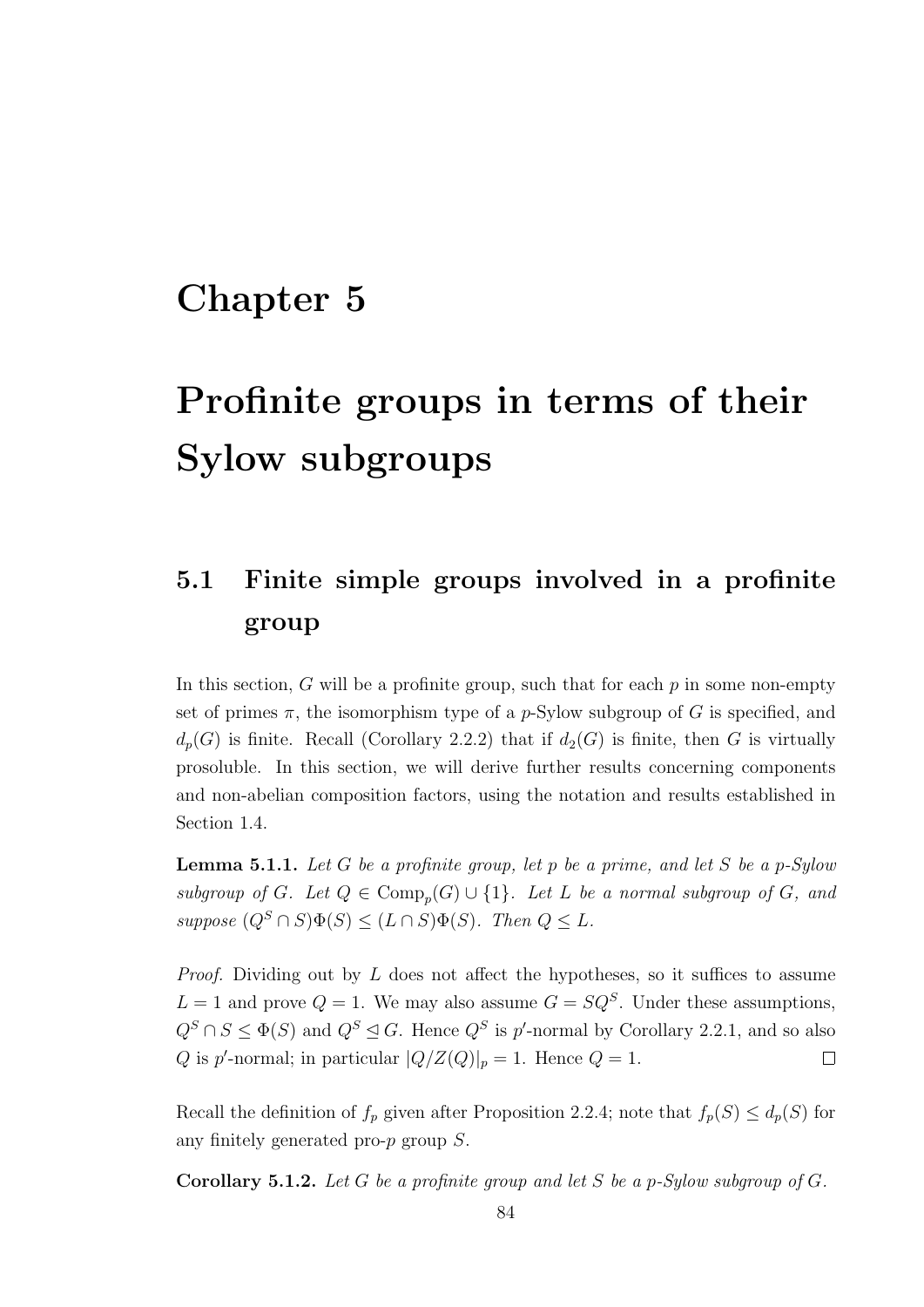- (i) Let  $\mathcal{Q} \subset \text{Comp}_p(G)$  such that  $(\langle \mathcal{Q} \rangle \cap S)\Phi(S) = (E_p(G) \cap S)\Phi(S)$  and such that  $\langle \mathcal{Q} \rangle$  is normalised by S. Then  $\mathrm{Comp}_p(G) = \mathcal{Q}$ .
- (ii) Suppose in addition  $d(S)$  is finite, and let n be the number of orbits of S, acting on Comp<sub>p</sub> $(G)$  by conjugation. Then  $n \leq f_p(S) \leq d(S)$ .

*Proof.* (i) By Lemma 5.1.1 we have  $Q \leq \langle Q \rangle$  for every  $Q \in \text{Comp}_p(G)$ . By Corollary 4.2.2 (i), it follows that  $Q \in \mathcal{Q}$  for every  $Q \in \text{Comp}_p(G)$ .

(ii) We see that  $E_p(G) \cap S$  is generated by normal subgroups of S, and hence the rank of  $(E_p(G) \cap S)\Phi(S)/\Phi(S)$  is at most  $f_p(S)$ , we can find some  $\mathcal Q$  satsifying the equation in (i) by taking the union of m orbits in  $\text{Comp}_p(G)$  under the action of S, where  $m \le f_p(S)$ . But then  $\mathcal{Q} = \text{Comp}_p(G)$  by part (i), so  $n = m$ .  $\Box$ 

Remark 12. A similar result, concerning non-abelian chief factors, is given in [44].

Now consider the following question:

Question 6. How many non-abelian composition factors Q can G have such that p divides |Q| for all  $p \in \pi$ ?

In constrast to the case of chief factors, if  $\pi = \{p\}$  there is no bound in terms of  $d_p(G)$ : consider for instance groups of the form  $G = Alt(k) \wr C_{p^n}$  where  $k =$  $\max\{p, 5\}$ . However, there is a bound if  $\pi$  contains two or more primes and the corresponding Sylow subgroups are finitely generated.

**Definition 5.1.3.** Given natural numbers n and b, let  $s_b(n)$  be the sum of the digits of the base  $b$  expansion of  $n$ .

We will use the following numerical theorem:

Theorem 5.1.4 (Senge, Straus [37]). Let a and b be integers such that  $\log a / \log b \notin \mathbb{Q}$ , let s be a natural number, and let X be the set of natural numbers n such that  $\max\{s_a(n), s_b(n)\} \leq s$ . Then X is finite.

#### Theorem 5.1.5.

(i) Let G be a profinite group. Let p and q be distinct primes, and suppose  $\max\{d_n(G), d_n(G)\} = d$  is finite. Then the number of composition factors of G of order divisible by pq is bounded by a function of  $(d, p, q)$ .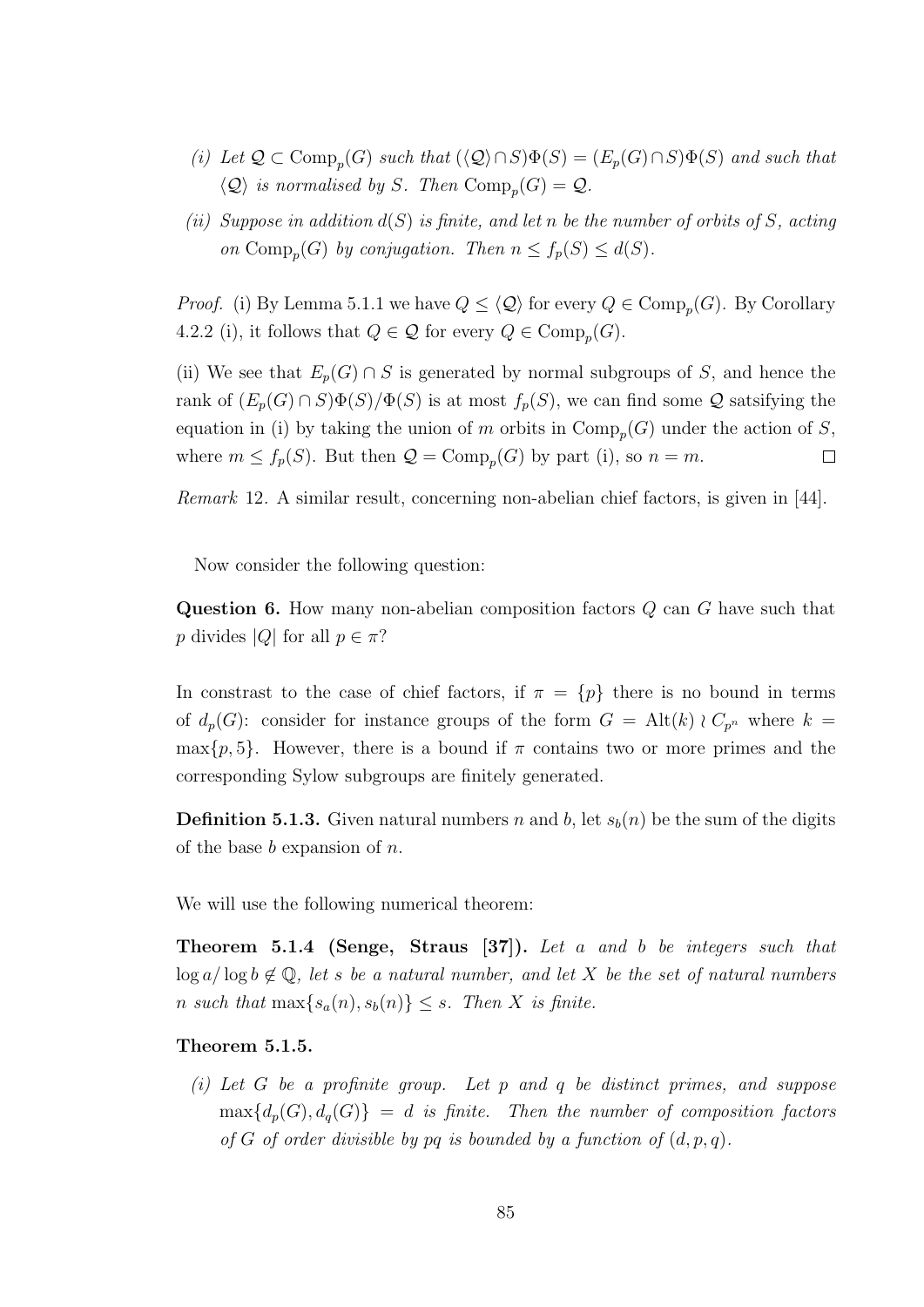(ii) Let G be a profinite group. Suppose  $\max\{d_2(G), d_3(G), d_5(G)\} = d$  is finite. Then the number of non-abelian composition factors of G is bounded by a function of d.

*Proof.* It suffices to consider the case of G finite. Given a prime p, let  $S_p$  be a  $p$ -Sylow subgroup of  $G$ .

(i) Let  $\pi = \{p, q\}$ . By first dividing out by a suitable normal subgroup, we may assume that every normal subgroup of  $G$  has a composition factor of order divisible by pq. This ensures that G acts faithfully on  $E_{\pi}(G)$ . Let  $t_{\pi} = |\text{Comp}_{\pi}(G)|$ . By Corollary 5.1.2 (ii), there are at most  $d_p(G)$  orbits in the action of  $S_p$  on  $\text{Comp}_{\pi}(G)$ , but also at most  $d_q(G)$  orbits in the action of  $S_q$  on  $\text{Comp}_{\pi}(G)$ . Since all orbits of a permutation r-group have size a power of  $r$  for any prime  $r$ , it follows that  $s_p(t_\pi) \leq d$  and  $s_q(t_\pi) \leq d$ . Hence by the theorem of Senge and Straus,  $t_\pi$  is bounded by a function of  $(d, p, q)$ .

Now consider the quotient  $G/E_{\pi}(G)$ ; note that this is isomorphic to a subgroup of  $Out(E_{\pi}(G))$ . Let  $N = \bigcap \{N_G(Q) \mid Q \in \text{Comp}_{\pi}(G)\}\$ . By Proposition 1.4.8,  $N/E_{\pi}(G)$  is soluble; also,  $G/N \leq \text{Sym}(t_{\pi})$ . It follows that in some composition series for G, the number of factors of order divisible by  $pq$  is bounded by a function of  $t_{\pi}$ , and hence by a function of d; this same bound then applies to an arbitrary composition series by the Jordan-Hölder theorem.

(ii) Let  $t = |Comp(G)|$ , let  $t_3 = |Comp_{\{2,3\}}(G)|$ , and let  $t_5 = |Comp_{\{2,5\}}(G)|$ . By Theorem 1.4.2,  $\text{Comp}_{\{2,3\}}(G) \cup \text{Comp}_{\{2,5\}}(G) = \text{Comp}(G)$ , so  $t \leq t_3 + t_5$ . By part (i),  $t_3$  is bounded by a function of  $(d, 2, 3)$ , and  $t_5$  by a function of  $(d, 2, 5)$ ; hence both  $t_3$  and  $t_5$  are bounded by a function of d, and so t is bounded by a function of d. This gives a bound on the number of non-abelian composition factors of G by the same argument as before.  $\Box$ 

Depending on the structure of  $S$ , we may obtain a bound on the number of components by other means.

**Definition 5.1.6.** Given any subgroup H of a profinite group G, define  $m_G(H)$  to be the minimum number of conjugates of H needed to generate  $H^G$ . Note that if  $H \in \text{Comp}(G)$ , then  $m_G(H) = |G : N_G(H)|$ .

Let S be a finitely generated pro-p group and let F be a finite subgroup. Say F is a pseudo-component of S if  $F^S$  is a central product of a finite set of conjugates of F.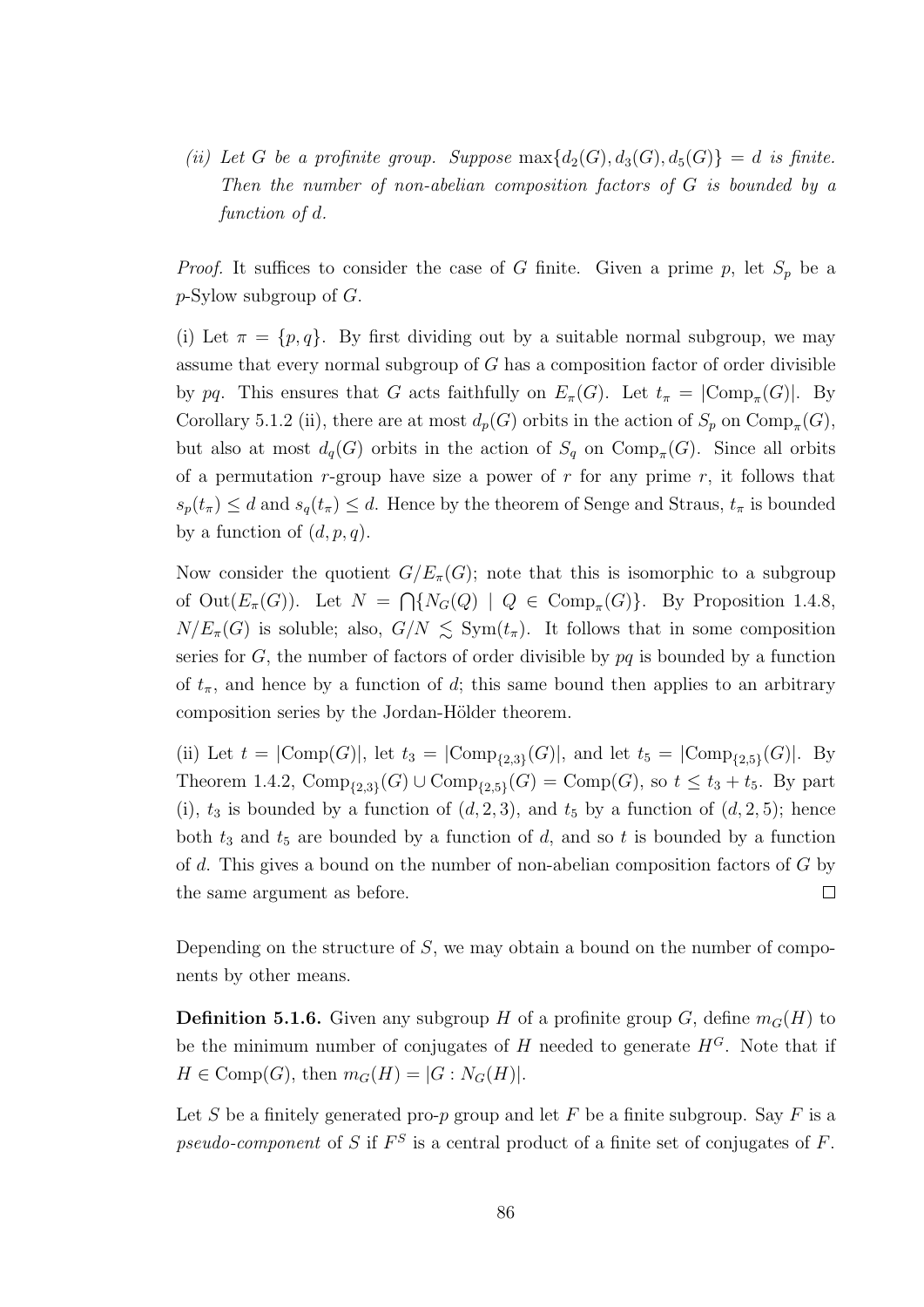**Lemma 5.1.7.** Let G be a profinite group with p-Sylow subgroup S, and let  $Q \in$ Comp<sub>p</sub> $(G)$ . Then  $N_G(Q \cap S) \leq N_G(Q)$ , and  $m_S(Q \cap S) = m_{SE(G)}(Q)$ .

*Proof.* Note first that  $Q \cap S$  is a p-Sylow subgroup of Q, by Corollary 1.3.6. Let  $g \in G$ , and suppose  $Q \neq Q^g$ . Then  $Q \cap Q^g \leq Z(Q)$ , as Q and  $Q^g$  are both components of G. Now  $Z(Q)$  cannot contain a p-Sylow subgroup of Q, and hence neither can  $Q \cap Q^g$ ; thus  $Q \cap S$  is not normalised by g. Thus  $N_G(Q \cap S) \leq N_G(Q)$ .

Let  $Z = Z(E(G))$ . Then  $QZ/Z$  and  $QZ/Z$  are elements of  $Comp_p(G/Z)$ , and by the same argument they do not have any p-Sylow subgroups in common; as a result, we may assume  $Z = 1$ , so that Q is simple.

We may now assume  $G = SE(G)$ . Let  $m_{SE(G)}(Q) = m$  and let  $K = Q^G$ . Then  $K \cap S$ is a p-Sylow subgroup of K, and is also the normal closure of  $Q \cap S$  in S; indeed, since every component is normal in  $E(G)$ , the conjugates of  $Q \cap S$  in S are precisely the subgroups of the form  $Q^g \cap S$  for some  $g \in G$ . Also, K is a direct product of the conjugates of Q by Theorem 4.2.1, so  $|K|_p = |Q|_p^m$ . Thus all m conjugates of  $Q \cap S$ in S are necessary to generate  $K \cap S$ , so  $m_S(Q \cap S) = m_{SE(G)}(Q)$ .  $\Box$ 

Corollary 5.1.8. Let G be a profinite group, with p-Sylow subgroup S. Suppose that the multiplicity of every pseudo-component of  $S$  is at most m. Then each orbit of S on  $\text{Comp}_p(G)$  has size at most m.

*Proof.* Let  $Q \in \text{Comp}_p(G)$ . Then  $Q \cap S$  is a pseudo-component of S, so  $m_{SE(G)}(Q)$  =  $m_S(Q \cap S) \leq m$ .  $\Box$ 

### 5.2 Profinite groups with finite  $c_{\mathbb{P}}$

Recall the c invariant of pro- $p$  groups, as discussed in Section 2.5. We now consider profinite groups G for which  $c_{\mathbb{P}}(G) = c$  is finite, that is, the Frattini factor of each Sylow subgroup S has a series preserved by  $Aut(S)$ , the factors of which have rank at most c. At first we will consider this case in full generality; in later sections, we will obtain stronger results in special cases.

**Definition 5.2.1.** Let G be a profinite group. Say G is  $Sylow-finite$  if every Sylow subgroup of G is contained in a finite normal subgroup.

By Dicman's lemma, this condition is equivalent to requiring each Sylow subgroup to be finite and to have a centraliser in  $G$  of finite index.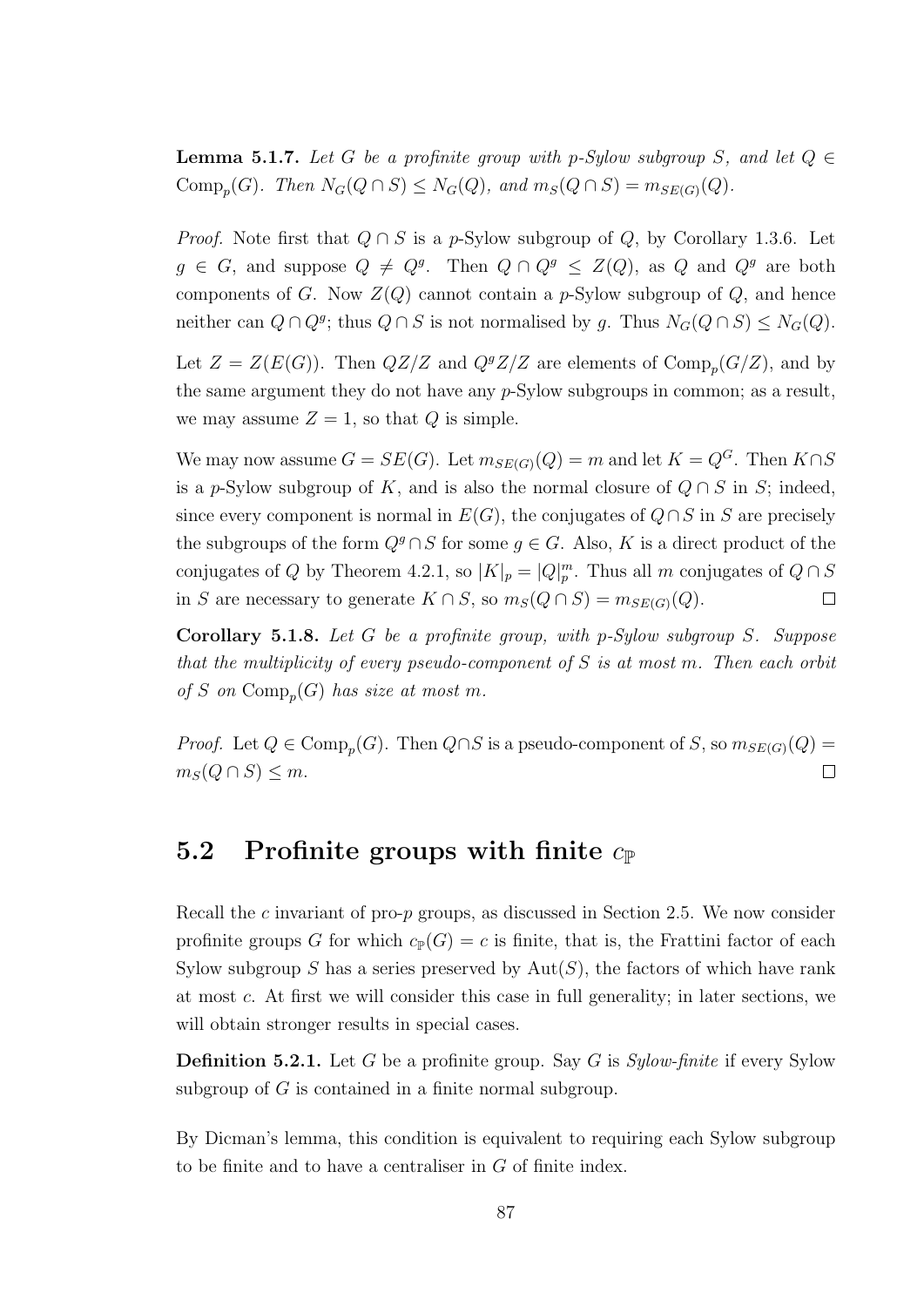Note some properties of the class of Sylow-finite groups.

Lemma 5.2.2. The class of Sylow-finite groups is closed under subgroups, quotients and finite direct products. Given a Sylow-finite group  $G$ , then  $\text{Fin}(G)$  is dense in G and  $G \in [FR]$ .

Proof. The properties of having finite Sylow subgroups, and having Sylow subgroups with centralisers of finite index, are both preserved by the operations in question. Given a Sylow-finite group  $G$ , then  $\text{Fin}(G)$  is dense as it contains every Sylow subgroup. Hence  $VZ(G)$  is dense, so  $G \in [FR]$  by Corollary 4.3.5.  $\Box$ 

Our main aim in this section will be to establish the following decomposition theorem.

**Theorem 5.2.3.** Let G be a profinite group for which  $c_{\mathbb{P}}(G) = c$  is finite. Then  $|G:O_{[\text{prosol}]}(G)|$  is finite, and  $c_{\mathbb{P}}(O_{[\text{prosol}]}(G)) = c'$  is finite. Let K be the smallest normal subgroup of  $O_{\text{[prosol]}}(G)$  such that  $O_{\text{[prosol]}}(G)/K$  has exponent dividing  $eb(c')$ , and derived length at most  $db(c')$ ; this ensures  $O_{[prosol]}(G)/K$  is of order bounded by a function of c' and the maximum of  $d_p(O_{[\text{prosol}]}(G))$  as p ranges over  $\mathbb{P}_{eb(c')}$ .

Then  $N = K'F(G)/F(G)$  is Sylow-finite.

In particular, G is pronilpotent-by-(Sylow-finite)-by-abelian-by-finite.

The following is a simple but useful observation.

**Lemma 5.2.4.** Let G be a profinite group, and let N be an open normal subgroup of G. Then  $d_{\mathbb{P}}(N) \leq |G:N|d_{\mathbb{P}}(G)$  and  $d_{\mathbb{P}}(G) \leq d_{\mathbb{P}}(N) + d_{\mathbb{P}}(G/N)$ . In addition,  $c_{\mathbb{P}}(G)$  is finite if and only if  $c_{\mathbb{P}}(N)$  is finite.

Proof. The first inequality follows from the Schreier index formula applied to each Sylow subgroup; the second follows immediately from the fact that  $d(S) \leq d(S \cap S)$  $N$  +  $d(S/(S \cap N))$  for every Sylow subgroup S of G.

Since  $G/N$  is finite, it must be a  $\pi$ -group for some finite set of primes  $\pi$ . Suppose  $c_{\mathbb{P}}(G)$  is finite. Then  $c_p(N) = c_p(G)$  for  $p \in \pi'$ , and  $d_p(G)$  is finite for p in the remaining finite set of primes  $\pi$ , which forces  $d_p(N)$  and hence  $c_p(N)$  to be finite. If on the other hand  $c_{\mathbb{P}}(G)$  is infinite, then either  $c_p(G)$  is infinite for some p, in which case  $d_p(N)$  and hence  $c_p(N)$  is also infinite, or the invariants  $c_p(G)$  take arbitrarily large values as  $p$  ranges over the primes, in which case the same is true as  $p$  ranges over  $\pi'$ . In either case,  $c_{\mathbb{P}}(N)$  must be infinite.  $\Box$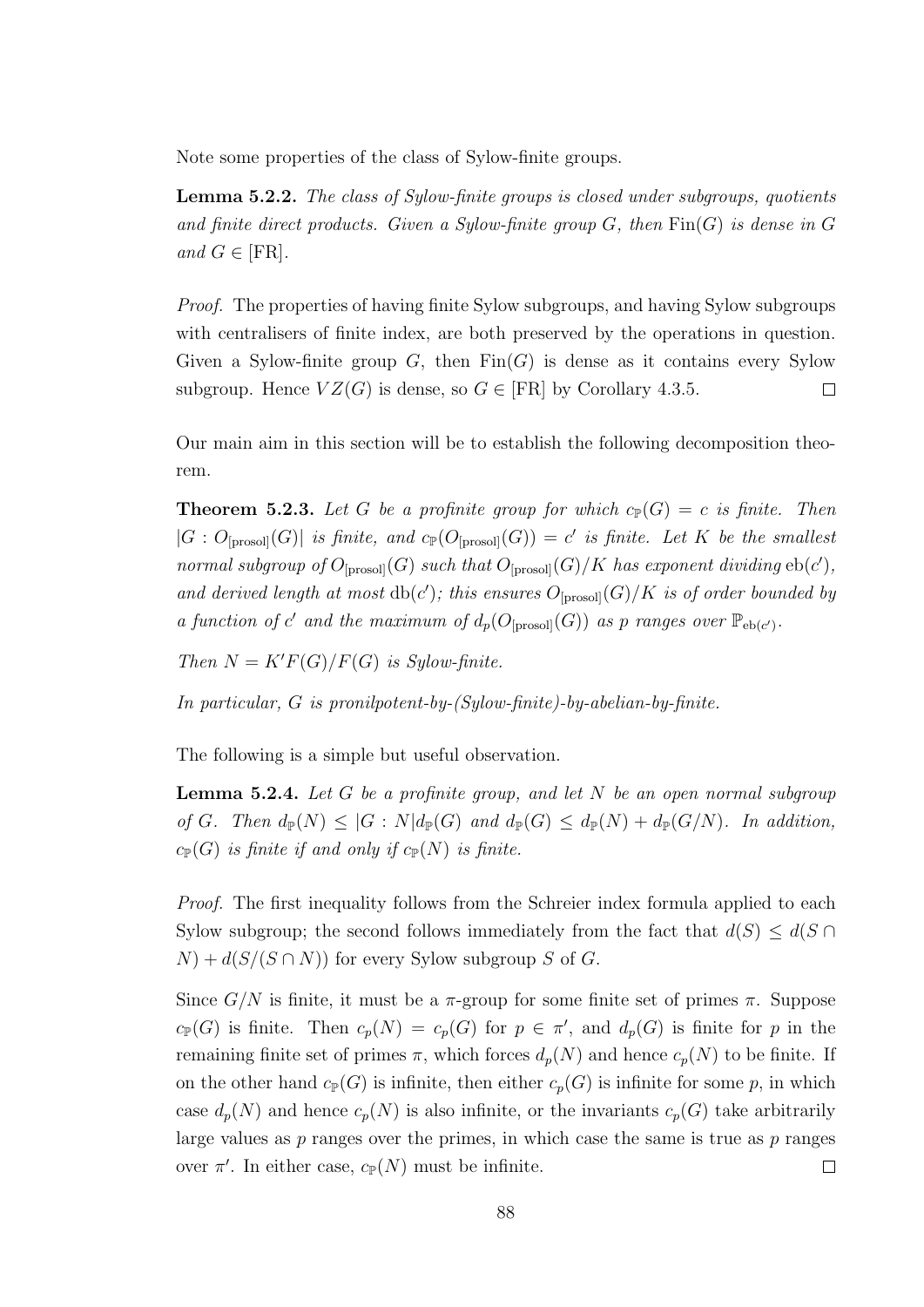The following lemma is the main part of the proof of the decomposition theorem above.

**Lemma 5.2.5.** Let G be a prosoluble group with  $c_{\mathbb{P}}(G) = c$ , for some integer c. Let K be the smallest normal subgroup of G such that  $G/K$  has exponent dividing  $eb(c)$ and derived length at most  $db(c)$ . Then:

- (i)  $K' \leq S[G, S]C_G(S)$  for any Sylow subgroup S of G;
- (ii) any p-Sylow subgroup of  $K'$  centralises a  $\mathbb{P}'_n$ -Hall subgroup of G, for some n depending on p and G.

*Proof.* (i) Let S be a p-Sylow subgroup of G, for some prime p. By the Frattini argument as applied to Sylow's theorem,

$$
G = [G, S]N_G(S)
$$

so that  $G/(S[G, S]C_G(S))$  is isomorphic to a quotient of  $L = N_G(S)/SC_G(S)$ . By coprime action L acts faithfully on  $S/\Phi(S)$ , which means that  $O^{(c,p)^*}(L) = 1$ . By Corollary 1.5.6, L therefore has an abelian subgroup M such that  $L/M$  has exponent at most  $eb(c)$  and derived length at most  $db(c)$ , and so the same must be true for  $G/(S[G, S]C_G(S)).$ 

(ii) Since  $G/O_{p'}(G)$  is virtually pro-p, it is pro- $\mathbb{P}_n$  for some n, and for all primes  $q > n$ , some q-Sylow subgroup T of G is contained in  $O_{p'}(G)$ . By part (i)

$$
K' \le T[G, T]C_G(T) \le O_{p'}(G)C_G(T)
$$

from which it follows that a p-Sylow subgroup of  $K'$  is contained in  $C_G(T)$ . Hence by Sylow's theorem, any  $p$ -Sylow subgroup of  $K'$  centralises a  $q$ -Sylow subgroup of G for all  $q > n$ , and hence by Corollary 1.3.7, any p-Sylow subgroup of K' centralises a  $\mathbb{P}'_n$ -Hall subgroup of G.  $\Box$ 

*Proof of Theorem.* Since  $c_{\mathbb{P}}(G)$  is finite, it follows that  $d_2(G)$  is finite, so  $|G|$ :  $O_{\text{[prosol]}}(G)$  is finite. Lemma 5.2.4 ensures that  $c_{\mathbb{P}}(O_{\text{[prosol]}}(G))$  is finite. Now applying Lemma 5.2.5 to  $O_{\text{[prosol]}}(G)$ , we see that any p-Sylow subgroup of K' centralises a  $\mathbb{P}'_n$ -Hall subgroup of  $O_{\text{[prosol]}}(G)$ , for some n depending on p and  $O_{\text{[prosol]}}(G)$ .

It remains to show that N is Sylow-finite. Let S be a  $p$ -Sylow subgroup of K', so that S centralises a  $\mathbb{P}'_n$ -Hall subgroup L of  $O_{\text{[prosol]}}(G)$  for some n; also S is contained in a  $\mathbb{P}_n \cup \{p\}$ -Hall subgroup M of  $O_{\text{[prosol]}}(G)$ . Now M is virtually pronilpotent by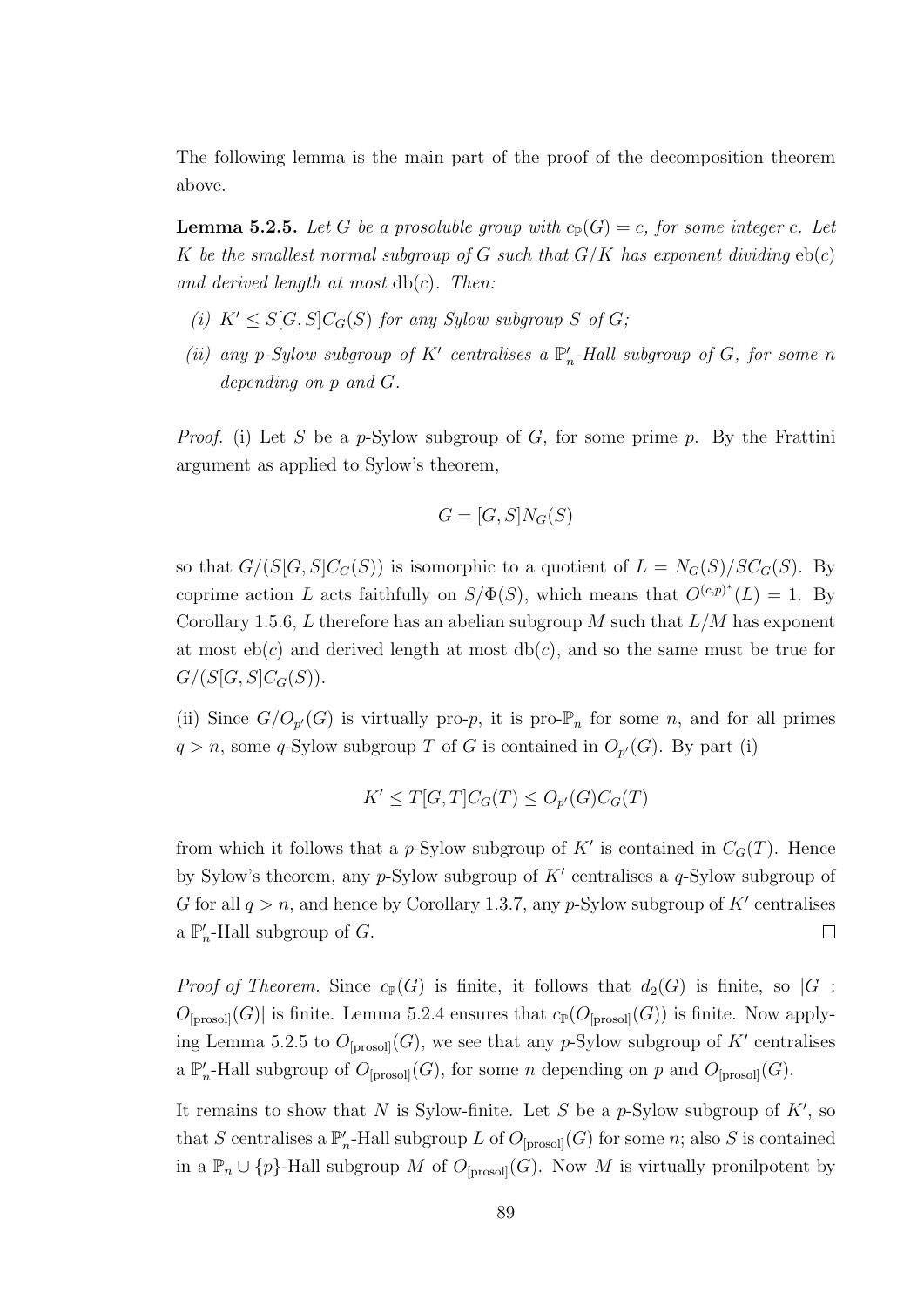Corollary 2.2.3, so  $O_p(M)$  has finite index in S; also  $O_p(M) \leq \langle L, M \rangle = O_{\text{[prosol]}}(G)$ , so  $O_p(M) \leq F(O_{\text{[prosol]}}(G)) = F(G)$ . This establishes that all Sylow subgroups of N are finite. But this means that a  $\mathbb{P}'_n$ -Hall subgroup of N has finite index, for any integer  $n$ , and so every Sylow subgroup of  $N$  also has a centraliser of finite index.  $\Box$ 

There are several easy consequences of this decomposition:

**Corollary 5.2.6.** Let M be a profinite group with  $c_{\mathbb{P}}(M)$  finite, and let  $G \leq M$ .

(i) There is a series

$$
1 \le F(G) \le K'F(G) \le K \le G
$$

of normal subgroups of G, such that  $K'F(G)/F(G)$  is Sylow-finite and  $G/K$ has order bounded by properties of M. In particular  $G \in [FR]$ .

- (ii) Every Sylow subgroup of  $G/F(G)$  is abelian-by-finite, and in particular has finite rank and derived length. For all but finitely many primes p, all p-Sylow subgroups of  $G/F(G)$  are finite-by-abelian, and in particular have finite nilpotency class.
- (iii) Suppose in addition that  $VZ(G/F(G))$  is finite. Then  $G/F(G)$  is finite.

*Proof.* (i) Theorem 5.2.3 gives the required decomposition for M itself; this is clearly inherited by G. The classes of pronilpotent groups, Sylow-finite groups, abelian profinite groups and finite groups are all contained in [FR]. Hence  $G \in [FR]$ , since [FR] is closed under extensions.

(ii) By the decomposition,  $G/F(G)$  is (Sylow-finite)-by-abelian-by-(finite  $\pi$ -group) for some finite set of primes  $\pi$ . Hence every Sylow subgroup is finite-by-abelian-byfinite, and so abelian-by-finite, and every *p*-Sylow subgroup for  $p \in \pi'$  is finite-byabelian. Every Sylow subgroup of  $G/F(G)$  is finitely generated, since  $d_p(G)$  is finite for all  $p$ ; the remaining assertions are now clear.

(iii) Let K be as in the decomposition, and let  $L = K'F(G)/F(G)$ . Then Fin(L) ⊂  $VZ(G/F(G))$ , and hence  $\text{Fin}(L)$  is finite. But  $\text{Fin}(L)$  is dense in L, so L is finite. Hence  $G/F(G)$  is finite-by-abelian-by-finite, and hence virtually abelian; in other words,  $G/F(G)$  has an abelian open normal subgroup N. But then  $N \leq VZ(G/F(G))$ , so N is finite. Hence  $G/F(G)$  is finite.  $\Box$ 

Using Proposition 4.4.2 and Corollary 1.5.6, we also obtain the following: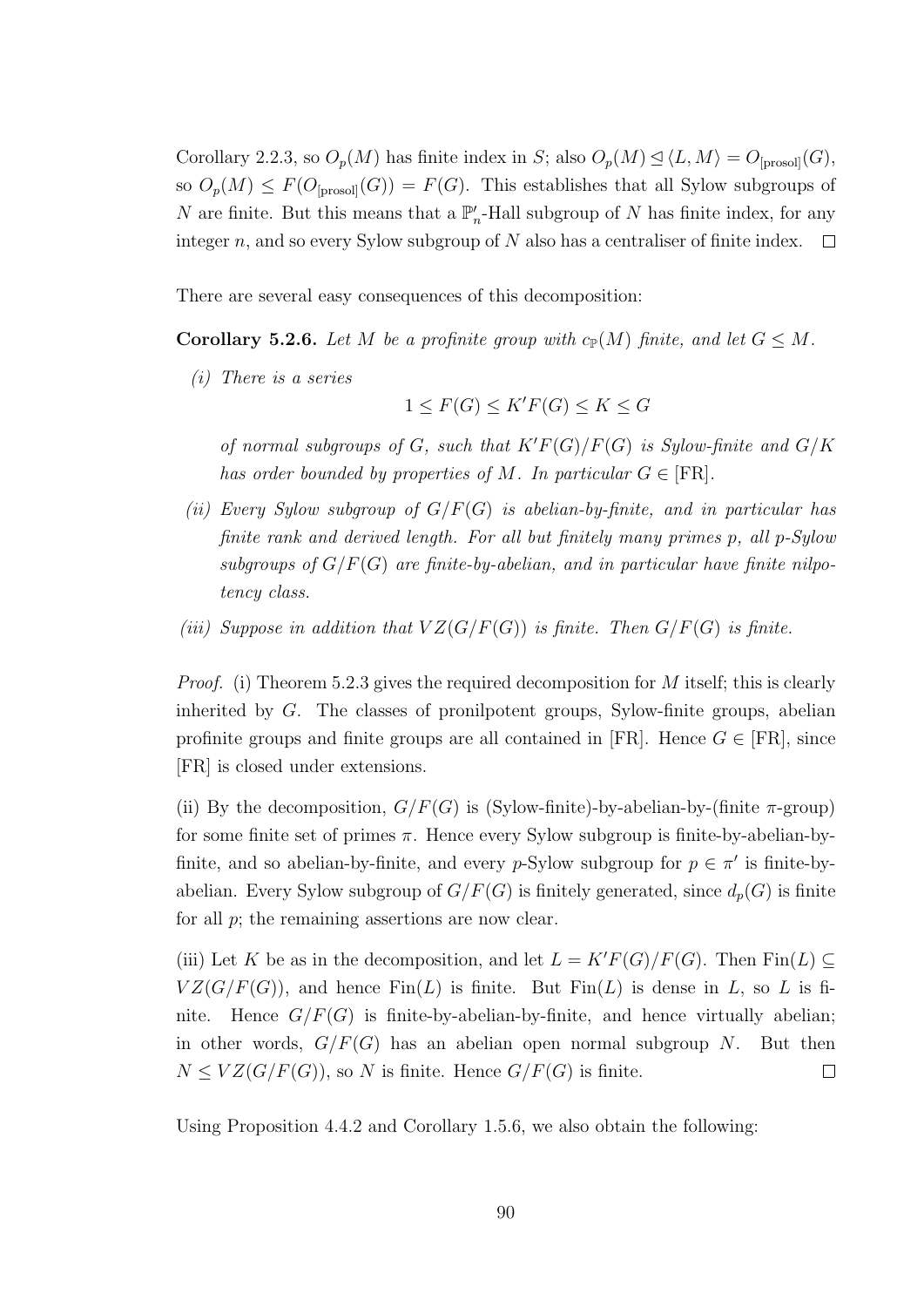**Proposition 5.2.7.** Let G be a prosoluble group with  $c_{\mathbb{P}}(G) = c$  finite and let  $N = O<sup>[pronil]</sup>(G)$ . Then G has a subgroup H such that  $NH = G$ , and such that for every Sylow subgroup R of H, we have  $A' \leq F(G)$ , where  $A = R^{\text{eb}(c)}R^{(\text{db}(c))}$ .

In particular,  $G/NF(G)$  has a characteristic abelian subgroup  $K/NF(G)$  such that  $G/K$  has exponent at most  $eb(c)$  and derived length at most  $db(c)$ .

*Proof.* Let R and p be as in Proposition 4.4.2. Then  $R/(R \cap F(G) \lesssim \prod_{q \in p'} \Delta(S_q)$ , and so by coprime action,  $O^{(c,p')}(R) = 1$ . Hence  $A' \leq F(G)$  by Corollary 1.5.6.

Now by Hall's theorem, we can make suitable choices of subgroups  $R_q$  of the form of R above for each prime q, conjugating if necessary, so that the set  $\mathcal{R} = \{R_q \mid q \in \mathbb{P}\}\$ is pairwise permutable, and thus forms a Sylow basis for the subgroup H generated by R. Then  $NH = G$  by Proposition 4.4.2. The assertion about  $G/NF(G)$  follows by the fact that  $G/NF(G)$  is pronilpotent, and hence isomorphic to the Cartesian product of its Sylow subgroups.  $\Box$ 

## 5.3 Profinite groups involving finitely many primes

In this section we consider profinite groups involving finitely many primes; these can equivalently be referred to as  $\text{pro-}\mathbb{P}_n$  groups, where n is the largest prime involved. If a pro- $\mathbb{P}_n$  group additionally has all Sylow subgroups finitely generated, then it is virtually pronilpotent, as shown in Section 2.2. In fact, something stronger is true:

**Theorem 5.3.1.** Let G be a pro- $\mathbb{P}_n$  group, such that  $d_{\mathbb{P}}(G) = d$ . Then  $|G : F(G)|$ is bounded by a function of d and n.

*Proof.* By Corollary 2.2.2,  $G/O_{\text{[prosol]}}(G)$  is finite; our first aim is to bound its order by a function of d and n. We have  $F(G/O_{[\text{prosol}]}(G)) = 1$ , and so  $G/O_{[\text{prosol}]}(G)$  acts faithfully on  $E(G/O_{\text{[prosol]}}(G))$ , which is in turn a direct product of non-abelian finite simple  $\mathbb{P}_n$ -groups. By Theorem 5.1.5, the number e of components of  $G/O_{\text{[prosol]}}(G)$ is bounded by a function of d. Since there are only finitely many simple  $\mathbb{P}_n$ -groups, it follows that there are only finitely many possibilities for  $E(G/O_{[\text{prosol}]}(G))$ , and hence also for  $G/O_{\text{[prosol]}}(G)$ . From now on, we may assume that G is prosoluble, as  $d_{\mathbb{P}}(O_{[\text{prosol}]}(G)) \leq |G/O_{[\text{prosol}]}(G)|d_{\mathbb{P}}(G).$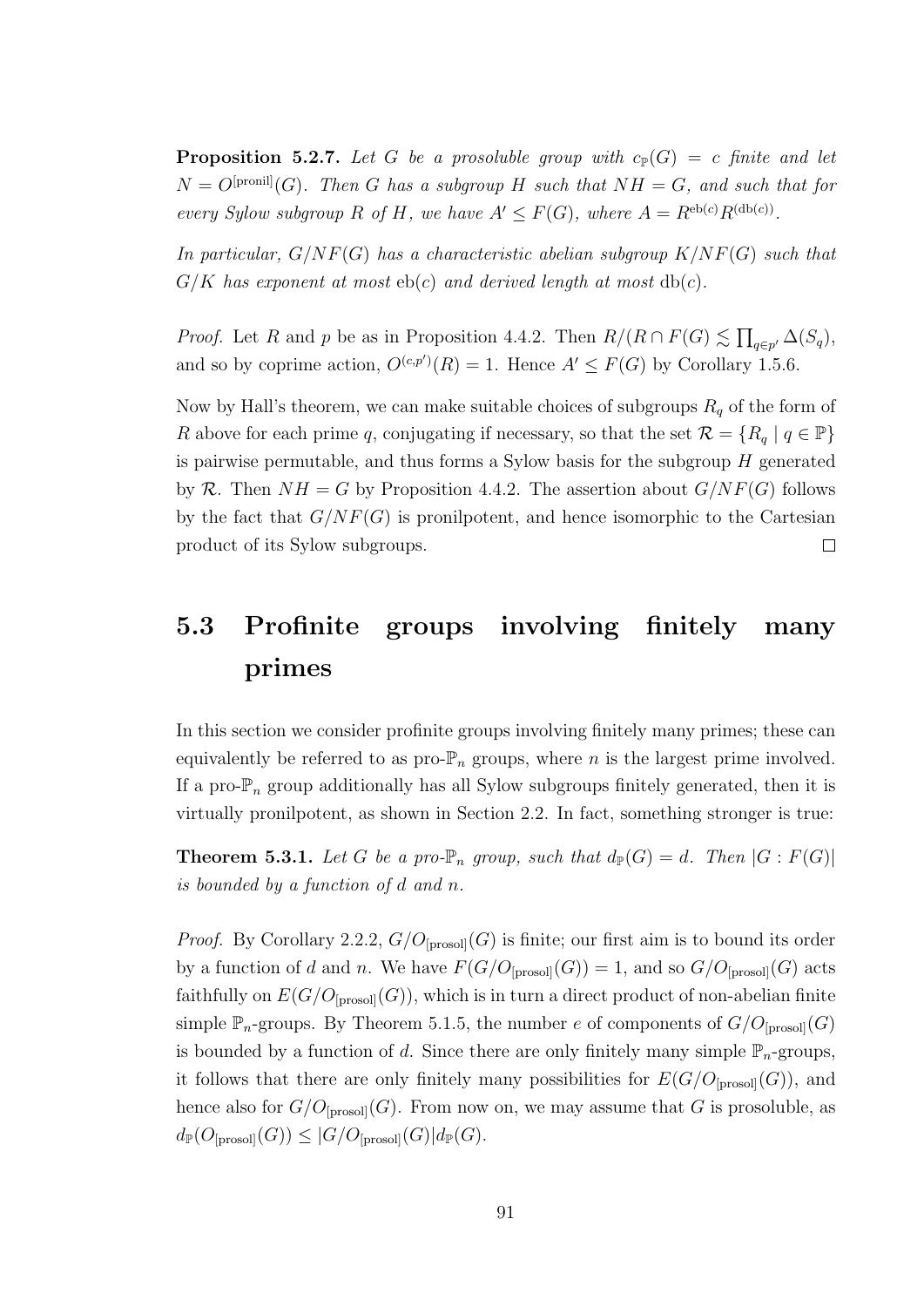Define the sequence  $G_i$  of subgroups inductively as follows:  $G_0 = G$ , and thereafter  $G_{i+1} = O^{[pronil]}(G_i)$ . Note that  $H = O^{[pronil]}(H)$  implies  $H = 1$  for any prosoluble group  $H$ . We now make a series of claims that will lead to the conclusion of the theorem.

(i) For any prime p, the p-Sylow subgroup of  $G/G_1F(G)$  is isomorphic to a subgroup of  $\prod_{q \in \mathbb{P}_n \setminus \{p\}} \Delta(S_q)$ . Hence  $|G: G_1F(G)|$  is bounded by a function of d and n.

This is just a special case of Proposition 4.4.2. The second assertion follows from the fact that  $\Delta(S_q) \lesssim \text{GL}(d,q)$ .

(ii)Let  $K_i = G_i F(G)$ ; then  $|G: K_i|$  is bounded by a function of  $(d, n, i)$ .

Suppose  $|G: K_i|$  is bounded by a function of  $(d, n, i)$  for some integer i. Then  $d_{\mathbb{P}}(K_i)$  is bounded by a function of  $|G: K_i|$  and d, and hence by a function of  $(d, n, i)$ . By claim (i),  $|K_i: O^{[pronil]}(K_i)F(K_i)|$  is bounded by a function of  $d_{\mathbb{P}}(K_i)$ and n, and hence by a function of  $(d, n, i)$ . Moreover,  $F(K_i) = F(G)$ , and  $K_{i+1}$ contains  $O^{[pronil]}(K_i)$  by the fact that  $K_i/K_{i+1}$  is pronilpotent. Hence  $|G:K_i|$  is bounded by a function of  $(d, n, i)$ . The claim follows by induction.

(iii) Let  $i \geq 0$ , and suppose  $(G_i \cap S_p)\Phi(S_p) = (G_{i+2} \cap S_p)\Phi(S_p)$  for all  $p \in \mathbb{P}$ . Then  $G_{i+1} = 1.$ 

It follows from Corollary 2.2.1 that  $G_i/G_{i+2}$  is p'-normal for all p, so  $G_i/G_{i+2}$  is pronilpotent; hence  $G_{i+1} = O^{[pronil]}(G_i) \leq G_{i+2} = O^{[pronil]}(G_{i+1}),$  so  $G_{i+1} = 1$ .

(iv) We have  $G_t = 1$ , where  $t = 2d|\mathbb{P}_n| + 1$ . In particular,  $|G : F(G)|$  is bounded by a function of d and n by claim (ii).

Let  $r(i) = \sum_{p \in \mathbb{P}_n} \log_p |(G_i \cap S_p) \Phi(S_p) / \Phi(S_p)|$ . Then  $r(0)$  is at most  $d|\mathbb{P}_n|$ , and  $r(i) \geq r(i+1)$  for all i. Suppose  $r(i) = r(i+2)$  for some i. Then  $(G_i \cap S_p) \Phi(S_p) =$  $(G_{i+2} \cap S_p)\Phi(S_p)$  for all  $p \in \mathbb{P}$ , and so  $G_{i+1} = 1$  by claim (iii). It follows that the sequence  $r(2i)$  is strictly decreasing until  $r(2u) = 0$  for some  $u \leq r(0)$ , at which point  $G_{2u+1} = 1$ .  $\Box$ 

Remark 13. In the case of prosoluble groups at least, the proof of the above theorem could be followed carefully to give an explicit bound on  $|G : F(G)|$  as a function of  $d$  and n. However, it seems likely that this bound grows too rapidly to be of much interest, and that considerably better bounds are available.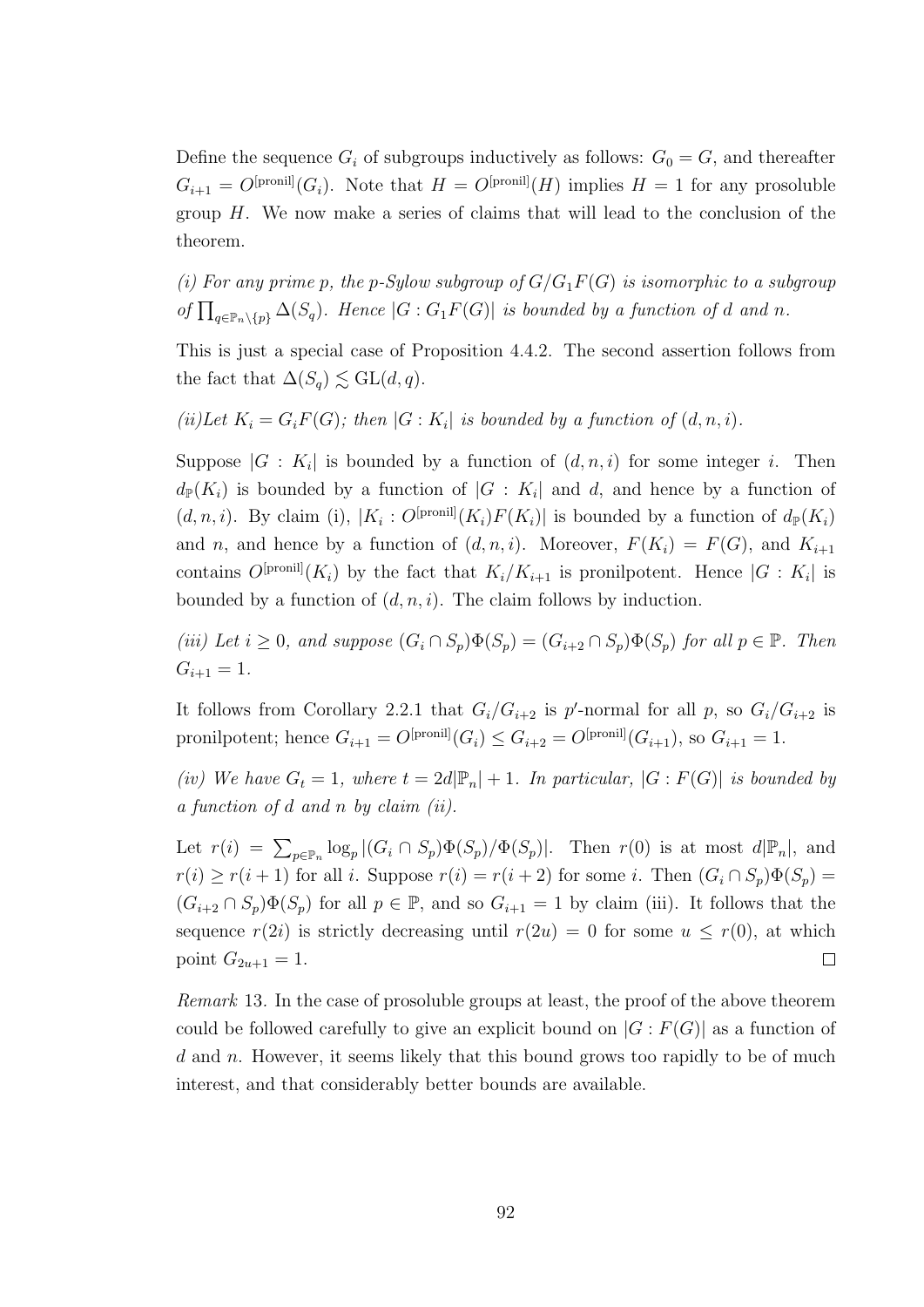## 5.4 Profinite groups of finite rank

Let G be a profinite group, and write  $r_{\mathbb{P}}(G)$  for the supremum of  $r(G)$ , as r ranges over all Sylow subgroups of G. Thanks to the following theorem, the rank of G itself is almost completely determined by  $r_{\mathbb{P}}(G)$ :

**Theorem 5.4.1 (Guralnick [23]).** Let G be a finite group. Then  $d(G) \leq d_{\mathbb{P}}(G)+1$ .

Corollary 5.4.2. Let G be a profinite group. Then  $r_{\mathbb{P}}(G) \le r(G) \le r_{\mathbb{P}}(G) + 1$ .

Section 8.4 of [44] contains the following theorem:

Theorem 5.4.3. Let G be a profinite group of finite rank. Then G has normal subgroups  $C \leq N \leq G$  such that C is pronilpotent,  $N/C$  is soluble and  $G/N$  is finite.

We now give a more detailed decomposition theorem, using the generalised pro-Fitting subgroup, and the decomposition obtained for groups with finite  $c_{\mathbb{P}}$ .

**Theorem 5.4.4.** Let G be a profinite group, with  $r_{\mathbb{P}}(G) = r$  finite. Then G has a series

$$
F(G) \le H \le O_{[\text{prosol}]}(G) \le E \le G
$$

of characteristic subgroups, such that:

- (i)  $G/E$  and  $O_{\text{[prosol]}}(G)/H$  both have order bounded by a function of r;
- (ii)  $H/F(G)$  is abelian;
- (iii)  $E/O_{\text{[prosol]}}(G)$  is a direct product of non-abelian finite simple groups  $Q_1, \ldots Q_n$ , where  $n \leq r/2$  and  $\sum_{i=1}^{n} r_{\mathbb{P}}(Q_i) \leq r$ .

*Proof.* Let  $L = O_{\text{[prosol]}}(G)$ . Consider first the quotient  $K = G/L$ . This is finite by Corollary 2.2.2, as  $d_2(G)$  is finite. Moreover,  $F(K) = 1$ , and so K acts faithfully on its layer  $E(K)$ , which leads to (iii) by the fact that  $r_{\mathbb{P}}(K) \leq r$ . Let  $N = \bigcap \{N_K(Q) \mid$  $Q \in \text{Comp}(K)$ . Now  $K/N \leq \text{Sym}(n)$  and  $N/E(K) \leq \prod_{i=1}^{n} \text{Out}(Q_i)$ ; hence  $K/N$ and  $N/E(K)$  both have order bounded by a function of r by (iii) and by Proposition 1.4.8 respectively. Hence  $G/E$  has order bounded by a function of r.

By Theorem 5.2.3,  $G \in [FR]$ , and  $F(G/\Phi(F(G))) = F(G)/\Phi(F(G))$  by Corollary 2.2.1. Hence  $L/F(G)$  acts faithfully by conjugation on  $F(G)/\Phi(F(G))$ , so we may assume  $\Phi(F(G)) = 1$ . For each prime p, this means that  $O_p(G)$  is elementary abelian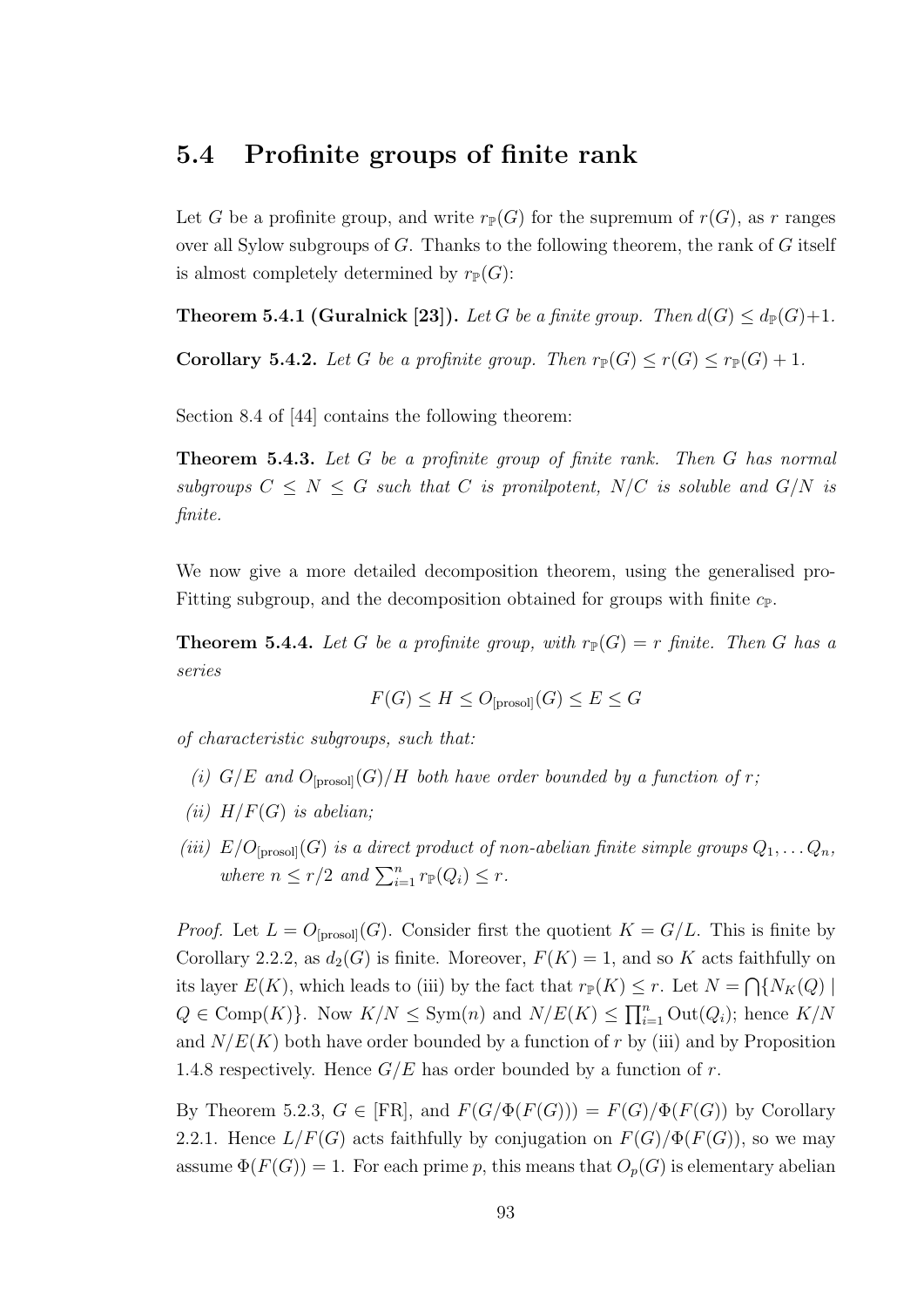of rank at most r, so  $\text{Aut}(O_p(G)) \leq \text{GL}(r, p)$ . Let  $H = F(G)L^{\text{eb}(r)}L^{(\text{db}(r))}$ . Then H is characteristic in G, and it follows by Corollary 1.5.6 that H' acts on  $O_p(G)$ as a p-group for every p, thus  $H' \leq F(G)$  as required for (ii). Finally, note that the factors of the derived series of  $L/H$  all have exponent dividing  $eb(r)$  and rank at most r, and hence order at most  $eb(r)^r$ , and that there are at most  $db(r)$  such factors; thus  $|L/H| \leq e^{bt(r)}$ , completing the proof of (i).  $\Box$ 

**Corollary 5.4.5.** Let  $G$  be a profinite group. Then  $G$  has finite rank if and only if it has normal subgroups  $N \leq A \leq G$ , such that N is pronilpotent and of finite rank,  $A/N$  is finitely generated abelian, and  $G/A$  is finite.

Proof. By the theorem, any profinite group of finite rank admits such a decomposition. Conversely, if  $G$  has such a series of normal subgroups, then the rank of  $G$ is at most  $r(N) + r(A/N) + r(G/A)$ , and all three terms of this sum are clearly finite.  $\Box$ 

Remark 14. Profinite groups of finite rank need not be virtually pronilpotent, as demonstrated by the following construction. Let p be a prime, and let  $q_1, q_2, \ldots$ be a sequence of distinct primes such that  $p^i$  divides  $(q_i - 1)$  for all i. Now let C be the Cartesian product of cyclic groups of order  $q_i$ , one for each i. Then C admits a faithful action of  $\mathbb{Z}_p$ , and so there is a profinite group of the form  $C \rtimes \mathbb{Z}_p$ of rank 2 that is not virtually pronilpotent (since  $F(C \rtimes \mathbb{Z}_p) = C$ ). The index of the prosoluble radical cannot be bounded by a function of the rank alone, as for example the rank of the finite simple group  $PSL(2, p)$  (where  $p \ge 5$ ) is independent of p, whereas  $|PSL(2, p)|$  tends to infinity as p tends to infinity.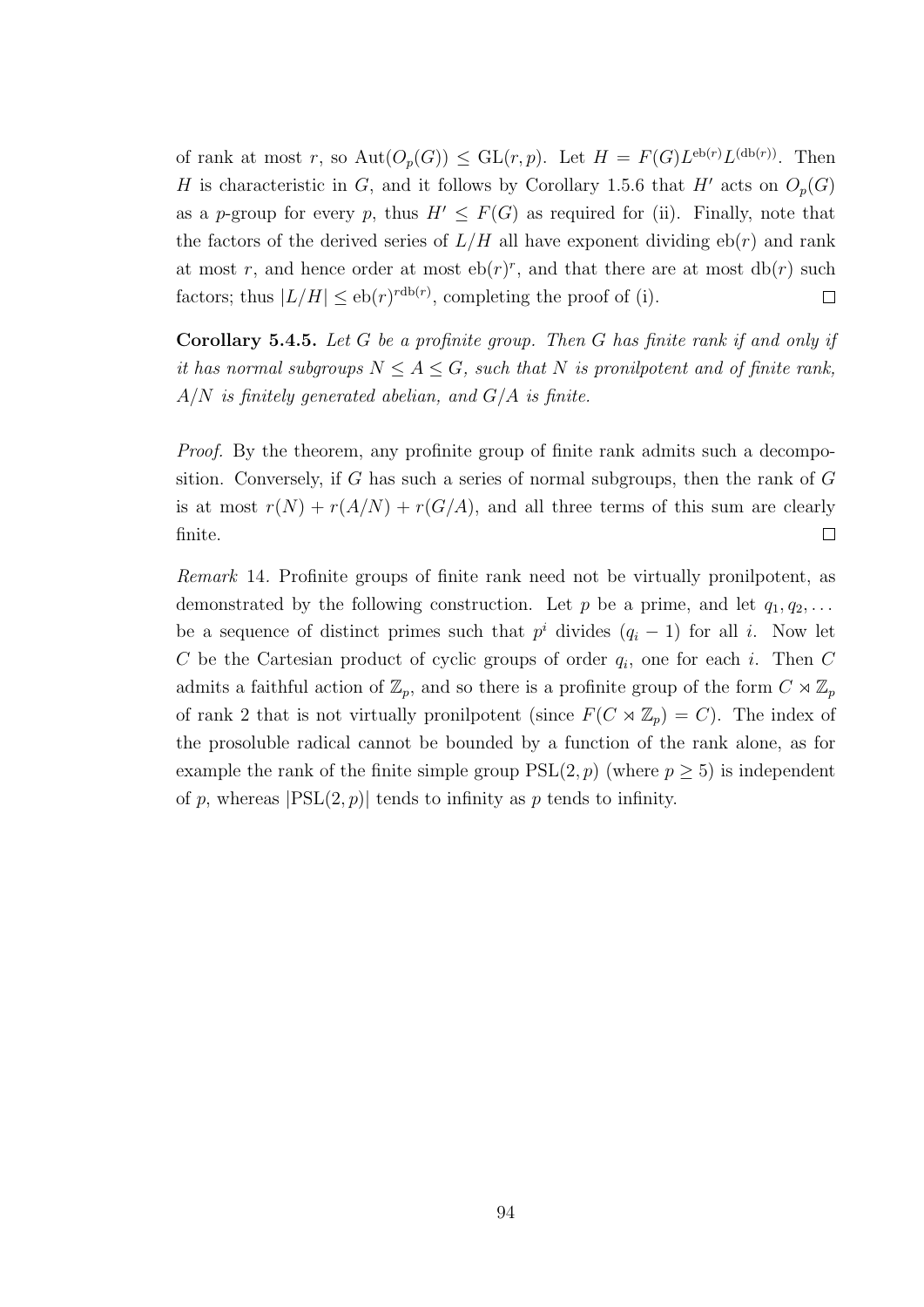# Chapter 6

# Virtually pro- $p$  groups with a specified  $p$ -Sylow subgroup

### 6.1 Fusion and  $p$ -local maps in finite groups

In finite groups, the theory of fusion is a bridge between the theory of finite  $p$ -groups, and that of finite groups in general. Typically, it is assumed that we understand something about the structure of a Sylow  $p$ -subgroup  $S$  of a finite group  $G$ , and wish to apply this knowledge to give 'global' information about the structure of G itself. This is done by studying subgroups of S and the actions induced on them by their normalisers in G. (This is sometimes called 'local analysis' by finite group theorists, but in the present context the term 'local' could be confused with the infinite group theorist's largely unrelated notion of 'local subgroups'. Hence the use of the alternative term 'fusion' in this document.) The theory of fusion in finite groups is old (arguably dating back to Sylow's theorems in 1872) and well-developed, and in particular played a large role in the classification of finite simple groups.

In principle, exactly the same approach can be applied to profinite groups as well, since a version of Sylow's theorem still applies. However, fusion theory is much less developed for profinite groups than for finite groups, and the published literature on the subject is quite limited. As far as the author is aware, the first significant foray into this area was a paper by Gilotti, Ribes and Serena ([18]); since then, fusion and fusion systems in a profinite context have also featured in the work of Peter Symonds (see for instance [40]).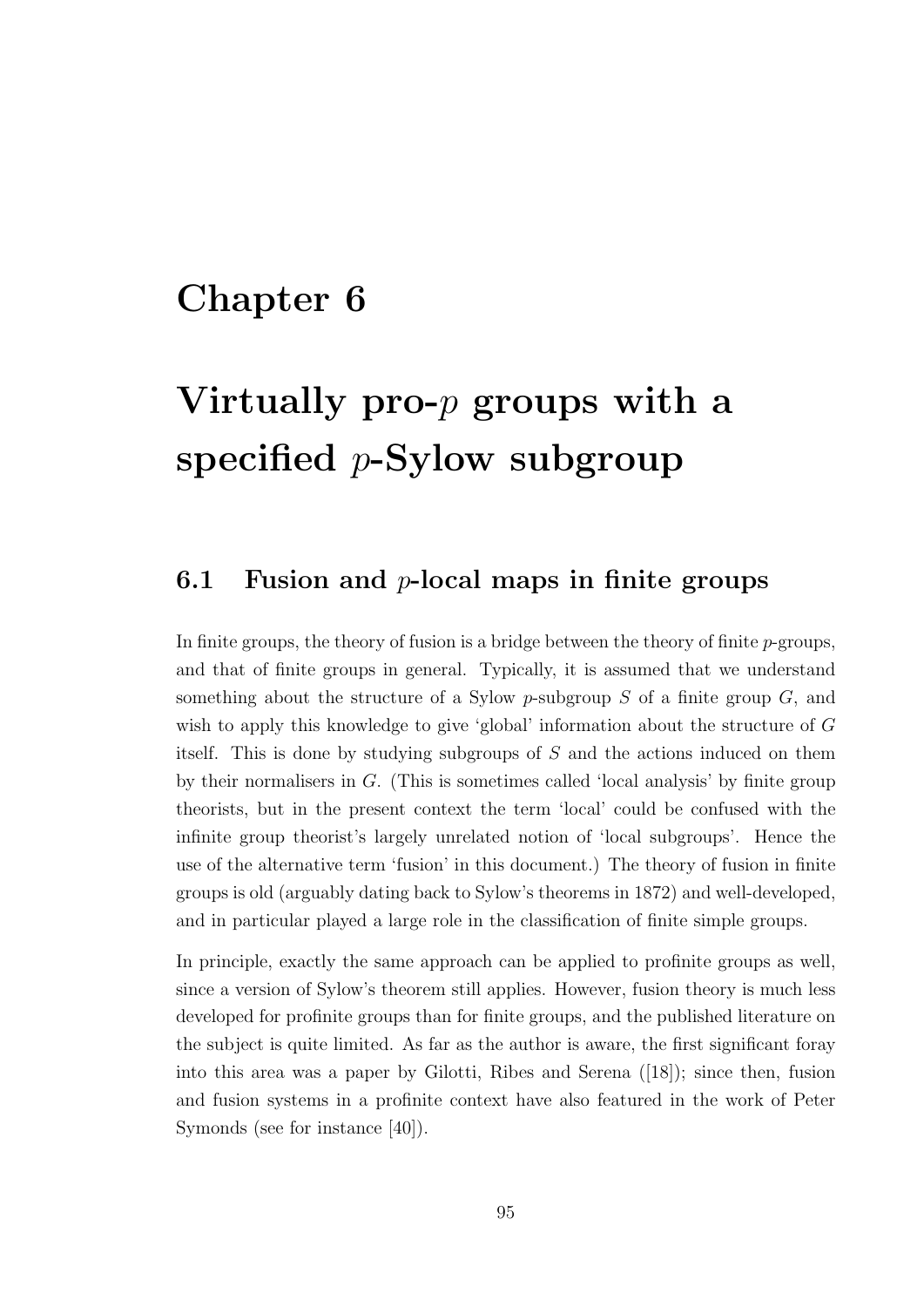Given a finite group G, subgroups H and K, and a homomorphism  $\phi$  from H to K, we say  $\phi$  is induced by G if there is an element  $g \in G$  for which  $h^g = h^{\phi}$  for all  $h \in H$ ; write  $\text{Hom}_G(H, K)$  for the set of all such homomorphisms between H and K. The following can be considered the 'p-local' problem of fusion in  $G$ :

**Problem** Describe  $\text{Hom}_G(P,Q)$  for all pairs of p-subgroups  $(P,Q)$  of G.

More precisely, we wish to know:

- (i) a set  $P$  of representatives for the conjugacy classes of p-subgroups of  $G$ ;
- (ii) for each  $P \in \mathcal{P}$ , a description of the action of  $N_G(P)$  on  $P$ ;
- (iii) given  $(P,Q) \in \mathcal{P} \times \mathcal{P}$ , an element of  $\text{Hom}_G(P,Q)$  (if one exists).

As a result of Sylow's theorem, all the representatives can be chosen to be subgroups of a single  $p$ -Sylow subgroup S of G, and for (iii), it suffices to consider the case  $Q = S$ . We can therefore tackle the problem by the following approach:

- (a) Find a p-Sylow subgroup S of G, and obtain a set of representatives  $S_i$  for the conjugacy classes of subgroups of S, together with the sets  $I_i = \text{Hom}_S(S_i, S)$ .
- (b) Determine which  $S_i$  are 'fused', that is conjugate, in G, and given any pair  $(i, j)$ such that  $S_i$  is conjugate to  $S_j$  in G, choose an isomorphism  $\phi_{ij}$  from  $S_i$  to  $S_j$ induced by G.
- (c) Choose one representative  $P_i$  for each conjugacy class of p-subgroups of G from among the representatives  $S_j$  that are contained in it, chosen so that  $N_S(P_i)$  is a p-Sylow subgroup of  $N_G(P_i)$  (this is always possible, by Sylow's theorem).
- (d) For each  $P_i$ , find the group  $A_i$  of automorphisms of  $P_i$  induced by  $N_G(P_i)$ .

Every homomorphism from  $P_i$  to S induced by G is now obtained as an element of  $A_i$ , followed by an isomorphism  $\phi_{ij}$ , followed by an element of  $I_j$ . Furthermore, this decomposition is unique. The subgroups  $S_i$  and the sets of homomorphisms  $I_i$  can be regarded as purely internal to S, with no influence from the rest of  $G$ , whereas the  $A_i$  and  $\phi_{ij}$  encode information about the action of G as a whole on its p-subgroups.

We refer to automorphisms on subgroups of S induced by  $G$  as p-local automorphisms of G on S. More generally, given any automorphism  $\theta$  on a subgroup P of G, and any subgroup Q of P, there is a restriction of  $\theta$  to an isomorphism  $\theta_Q$  from Q to another subgroup  $Q^{\theta}$  of P. We refer to such an isomorphism as a p-local map of G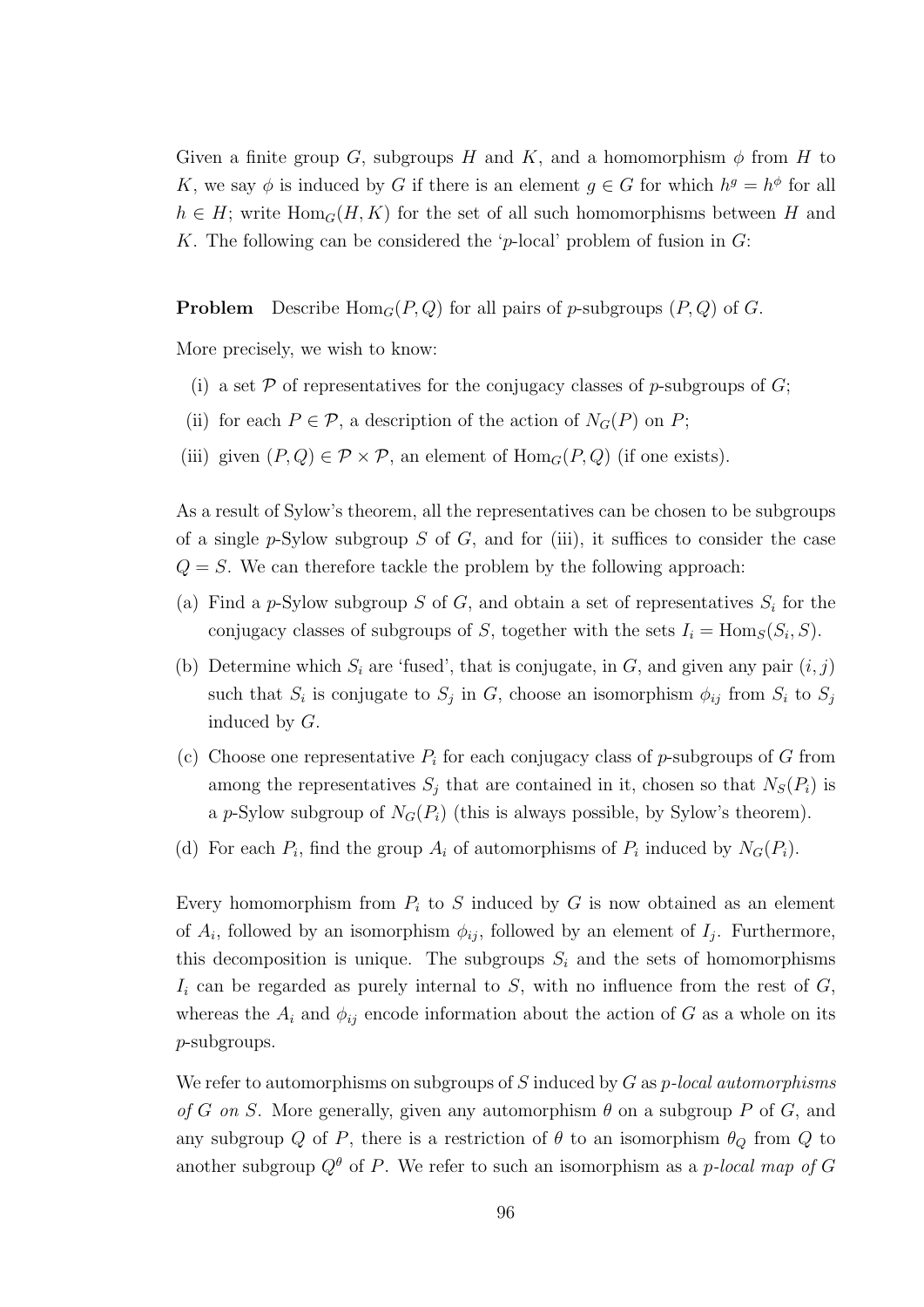on S if it is formed by restricting a p-local automorphism of G on S. The importance of p-local maps is shown by Alperin's Fusion Theorem:

**Theorem 6.1.1 (Alperin [2]).** Let G be a finite group, let  $S \in \mathrm{Syl}_p(G)$ , let F and Q be subgroups of S, and let  $\phi \in \text{Hom}_G(P,Q)$ . Then  $\phi$  can be written as a composition  $\psi_1 \dots \psi_n$  such that each  $\psi_i$  is a p-local map of G on S.

(In fact, Alperin proves a stronger result, but the version above will suffice for this discussion.)

Thus, to obtain the maps  $\phi_{ij}$ , and to understand the way in which G interacts with its p-subgroups, it generally suffices to understand the p-local automorphism groups  $A_i$  of  $G$ .

Now consider a profinite group  $G$ . This time, we wish to know about homomorphisms between pro-p subgroups of G. Since Sylow's theorem applies, we can apply much the same approach as before, starting with a  $p\text{-Sylow subgroup } S$  of G. This time, define a p-local automorphism of G on S to be an automorphism induced by G on an open subgroup P of S such that  $N_S(P)$  is a p-Sylow subgroup of  $N_G(P)$ , and p-local maps as restrictions of these to isomorphisms between closed subgroups. Even with such a restriction, we can 'approximate' the fusion by compositions of p-local maps, in the sense of the following theorem, which is a direct application of Theorem 6.1.1 to the finite images of a profinite group.

**Theorem 6.1.2.** Let  $\{G_i \mid i \in I\}$  be an inverse system of finite groups, with inverse limit G, and set  $N_i$  to be the kernel of the projection map from G to  $G_i$ . Let  $S \in \mathrm{Syl}_p(G)$ , let P and Q be subgroups of S, and let  $\phi \in \mathrm{Hom}_G(P,Q)$ . Then there is a set  $\{\phi_i : P \to Q_i \mid i \in I\}$  of homomorphisms from P to subgroups  $Q_i$  of S, such that, for all  $i \in I$ :

- (i)  $Q_i$  is an open subgroup of S satisfying  $Q_i N_i = Q N_i$ ;
- (ii)  $\phi_i$  is an isomorphism from P to  $Q_i$ ;
- (iii) the isomorphism induced by  $\phi_i$  from  $PN_i/N_i$  to  $QN_i/N_i$  is the same as the map induced by  $\phi$  from  $PN_i/N_i$  to  $QN_i/N_i$ ;
- (iv)  $\phi_i$  is the composition of a finite sequence of p-local maps of G on S.

We regard the  $Q_i$  above as successive approximations to  $Q$  that converge to  $Q$ , and the  $\phi_i$  as successive approximations to  $\phi$  that converge to  $\phi$ . If  $Q_i$  and  $\phi_i$  are specified for all i in I, this is enough to determine both Q and  $\phi$  uniquely. We can therefore reformulate our original problem as follows: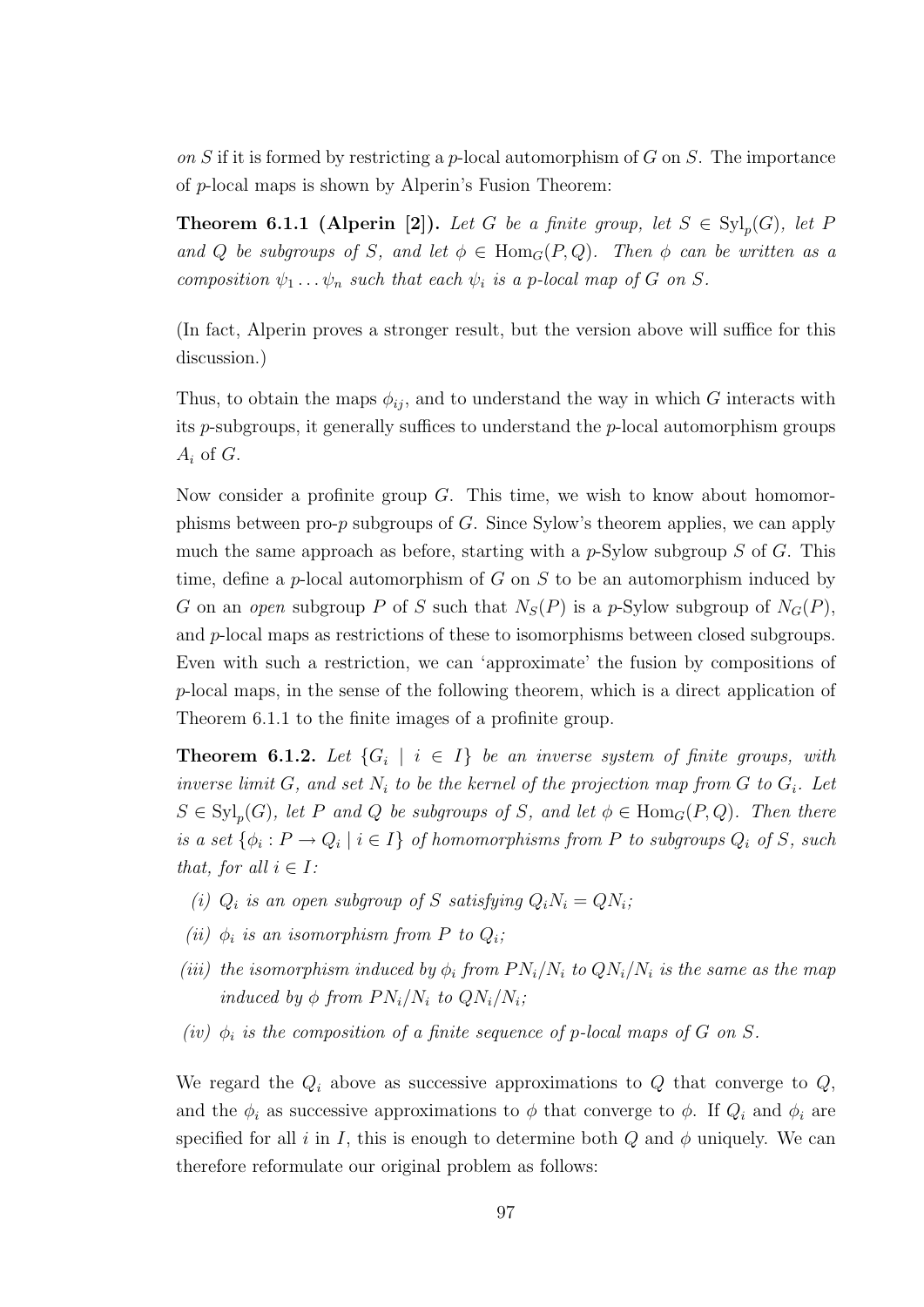**Problem** Given a profinite group G, with  $p$ -Sylow subgroup S, find the automorphisms induced on open subgroups of S by conjugation in G.

As in the finite case, there is a further reduction of the problem. Given a normal subgroup K of G that is pro- $p'$ , then K plays no part in the p-local automorphism groups:

**Lemma 6.1.3.** Let G be a profinite group, with p-Sylow subgroup S, and P a subgroup of S. Let  $\phi : G \to H$  be a surjective homomorphism, with kernel K, such that K is a pro-p'-subgroup of G. Let  $Q = P^{\phi}$ , let A be the group of automorphisms of P induced by  $N_G(P)$ , and let B be the group of automorphisms of Q induced by  $N_H(Q)$ . Then  $\phi$  restricts to an isomorphism  $\psi$  from P to Q, and the map  $\xi : A \to B$ defined by  $\alpha^{\xi} = \psi^{-1} \alpha \psi$  is an isomorphism.

*Proof.* Since  $P \cap K = 1$ , it follows that  $\phi$  restricts to an isomorphism from P to Q. Hence also  $\phi$  induces a homomorphism from A to B, the injectivity of which is immediate from the fact that the induced map from  $P$  to  $Q$  is injective. So it suffices to prove that  $\xi$  is surjective.

Let  $\beta$  be an automorphism of Q induced by conjugation in  $N_H(Q)$ , in other words  $y^{\beta} = y^h$  for some  $h \in N_H(Q)$ . Then h has a preimage g in G that normalises PK. But K is a pro-p' group, so P is a p-Sylow subgroup of PK, and  $P<sup>g</sup>$  is another p-Sylow subgroup of PK. Now K is a complement to  $P<sup>g</sup>$  in PK, so by Sylow's theorem, there is an element k of K such that  $P^{gk} = P$ , in other words  $gk \in N_G(P)$ , so gk induces an element  $\alpha$  of A. Now  $(gk)^{\phi} = g^{\phi} = h$ , so  $\psi^{-1} \alpha \psi = \beta$ .  $\Box$ 

#### 6.2 p '-embeddings in profinite groups

The previous section motivates the following definition:

**Definition 6.2.1.** Let S be a pro-p group, and G a profinite group. Say G is a p'-embedding of S if S is isomorphic to a p-Sylow subgroup of G, and  $O_{p'}(G) = 1$ . The p'-embeddings of S form a class, which we denote  $\mathcal{E}_{p'}(S)$ . Write  $\mathcal{E}_{p'}^{\text{LF}}(S)$  for the class of p'-embeddings G of S for which  $E(G) = 1$ , and call such p'-embeddings layer-free.

We wish to describe (in some sense) the class  $\mathcal{E}_{p}(S)$ , in order to give an account of the possible p-fusion of a profinite group with Sylow subgroup isomorphic to S.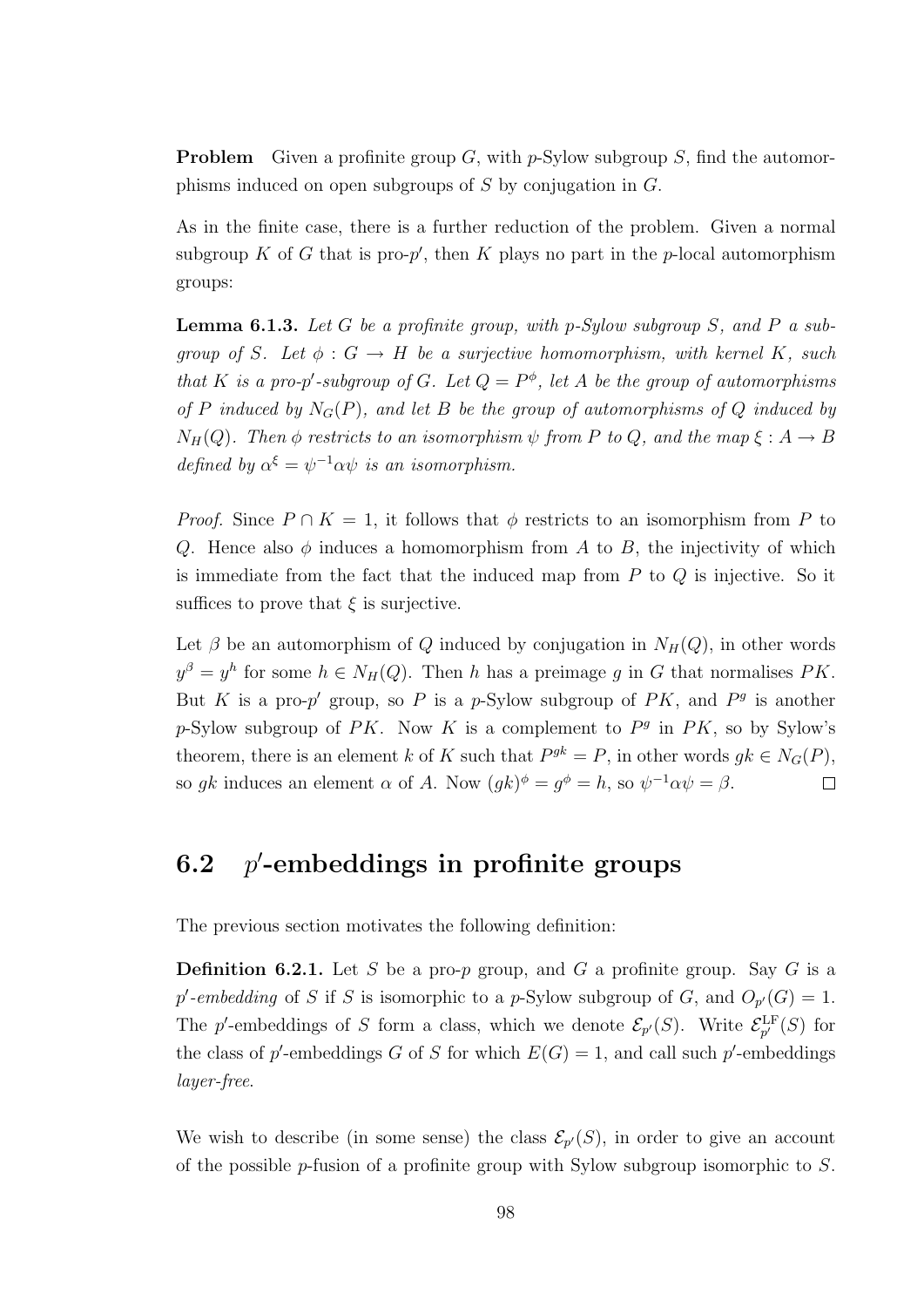Given  $G \in \mathcal{E}_{p'}(S)$ , we will usually assume  $S \in \mathrm{Syl}_p(G)$ . We will usually specialise to the case where  $S$  is finitely generated as a topological group: it is in this situation where the analogy with fusion in finite groups is strongest, and results from finite groups can be employed more easily than in a more general context. In particular, we have already seen that if S is finitely generated and  $G \in \mathcal{E}_{p'}(S)$ , then G is virtually pro-p. However, the following basic question remains:

Question 7. For which finitely generated pro-p groups S are  $\mathcal{E}_{p'}(S)$  and  $\mathcal{E}_{p'}^{\text{LF}}(S)$ finite?

**Definition 6.2.2.** Let U be a subgroup of the pro-p group S. Say U is layerable in S if there is some  $G \in \mathcal{E}_{p'}(S)$  such that  $S \cap E(G) = U$ . Say U is eligible in S if there is some  $G \in \mathcal{E}_{p'}(S)$  such that  $O_p(G) = U$ , and say U is LF-eligible if there is some  $G \in \mathcal{E}_{p'}^{\mathrm{LF}}(S)$  such that  $O_p(G) = U$ .

**Lemma 6.2.3.** Let S be a finitely generated pro-p group.

- (i) We have  $\mathcal{E}_{p}(S) \subset [\text{FR}]$ , so if  $G \in \mathcal{E}_{p}(S)$  then  $C_G(F^*(G)) = Z(O_p(G))$ .
- (ii) If U is an eligible subgroup of S, then  $U \leq_{o} S$ .
- (iii) If U is a layerable subgroup of S, then  $U \leq S$  and |U| is finite, but U is not contained in  $\Phi(S)$  unless  $U = 1$ .

*Proof.* (i) By Corollary 2.2.2, any  $G \in \mathcal{E}_{p}(S)$  is (pro-p)-by-finite. Since [FR] is closed under extensions, this ensures  $G \in [FR]$ , so  $C_G(F^*(G)) = Z(F(G))$  by Theorem 4.4.1. But  $Z(F(G)) = Z(O_p(G))$ , since  $O_{p'}(G) = 1$ .

(ii) Let  $G \in \mathcal{E}_{p'}(S)$ , such that  $U = O_p(G)$ . Then S has finite index in G, so  $\text{Core}_G(S) \subseteq_o G$ ; hence  $\text{Core}_G(S) \subseteq_o S$ . But  $\text{Core}_G(S) = O_p(G)$  by Sylow's theorem.

(iii) Let  $G \in \mathcal{E}_{p'}(S)$ , such that  $S \cap E(G) = U$ . Then  $U \trianglelefteq S$  since  $E(G) \trianglelefteq G$ . Since G is virtually pro-p, there is some finite set of components  $\mathcal R$  such that  $R = \langle \mathcal R \rangle$  has the same p'-order as  $E(G)$ . By Theorem 4.2.1,  $RZ(E(G))/Z(E(G))$  is a direct factor of  $E(G)/Z(E(G))$ , so there is a complementary direct factor W of  $E(G)/Z(E(G))$  that is a pro-p group. Since  $E(G)$  is perfect, this ensures  $W = 1$ , so  $E(G)/Z(E(G)) =$  $RZ(E(G))/Z(E(G))$ . Hence  $E(G)$  is finite by Theorem 1.4.6. If  $U \leq \Phi(S)$ , then  $E(G)$  is p'-normal by Corollary 2.2.1; but then  $H \leq O_{p'}(G) = 1$ , so  $E(G)$  is a pro-p group. This forces  $E(G) = 1$  and hence  $U = 1$ .  $\Box$ 

If a class  $\mathcal C$  of p'-embeddings of a fixed pro-p group  $S$  is finite, then clearly there must be a bound on  $|G : S|$  for any G in C. In fact, the converse is true as well. First, we will need some results from the cohomology theory of finite groups.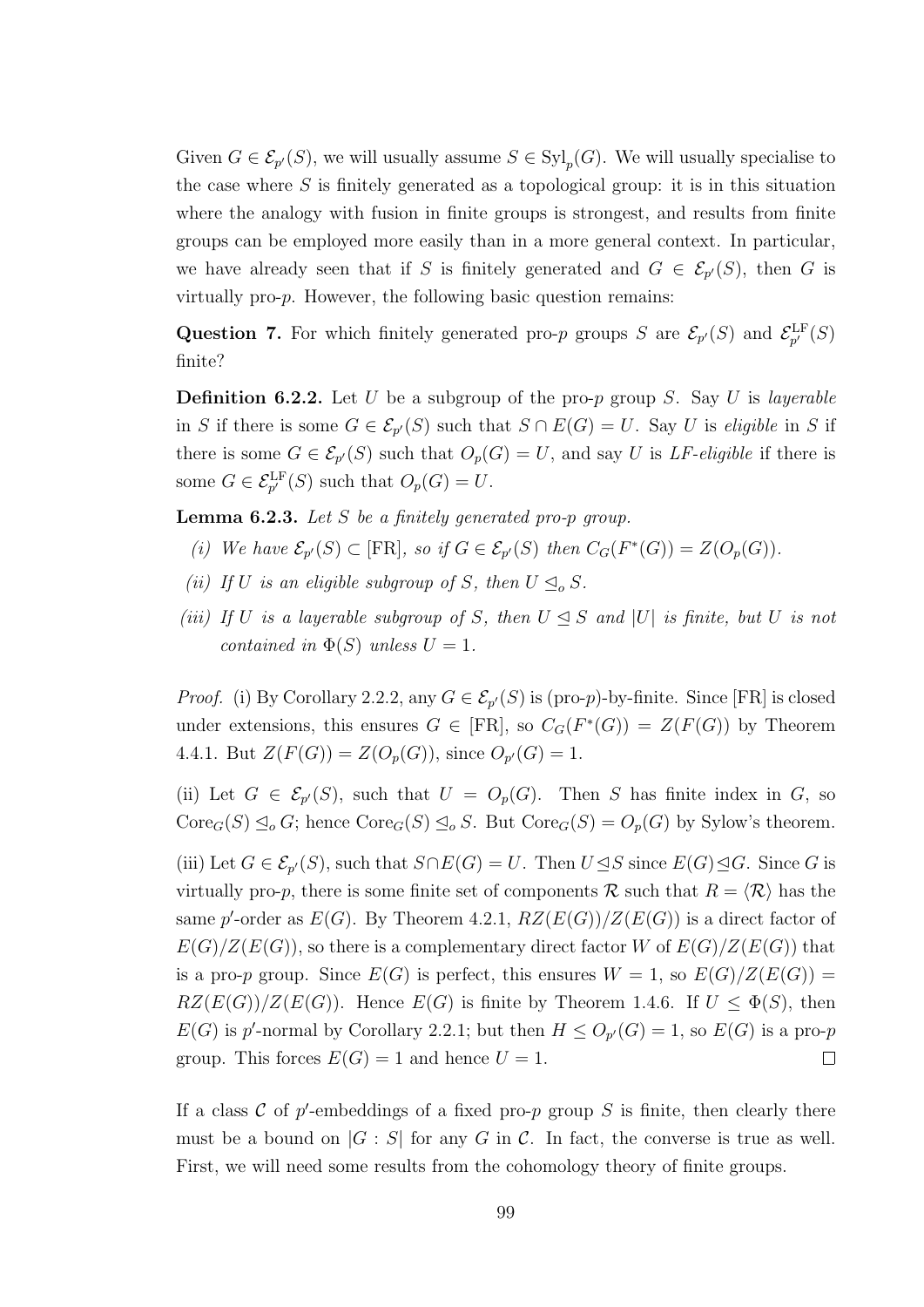**Theorem 6.2.4.** Let G be a finite group, and let M be an abelian finite group on which G acts. Given an extension

 $\mathcal{E} = \left\{ 1 \longrightarrow M \stackrel{\alpha}{\longrightarrow} E \stackrel{\pi}{\longrightarrow} G \longrightarrow 1 \right\}$ 

of M by G, obtain  $t_{\mathcal{E}}$  as follows:

Let  $\tau$  be any function from G to E such that  $\pi \tau = id_G$ . Let  $f : G \times G \to M$  be the function determined by  $\tau(x)\tau(y) = \tau(xy)\alpha(f(x, y))$ . Let  $t_{\mathcal{E}}$  be the equivalence class of f modulo 2-coboundaries.

Then:

- (i) f is a 2-cocycle, any choice of  $\tau$  gives the same  $t_{\mathcal{E}}$ , and  $t_{\mathcal{E}}$  depends only on the equivalence class of the extension  $\mathcal{E}$ ;
- (ii) the map  $\mathcal{E} \mapsto t_{\mathcal{E}}$  defines a bijection from the set of equivalence classes of extensions of M by G to  $H^2(G,M)$ ;
- (iii)  $\mathcal E$  splits if and only if  $t_{\mathcal E} = 0$ .

Proof. See [44], Lemmas 6.2.1. and 6.2.2. (In fact, [44] gives a proof for profinite  $\Box$ groups in the context of profinite cohomology.)

**Theorem 6.2.5.** Let M be a finite abelian group, and let G be a finite group acting on M. Suppose H is a subgroup of G for which  $|G:H|$  is coprime to  $|M|$ . Then for  $n > 0$ , the restriction map  $H^n(G, M) \to H^n(H, M)$  is injective.

Proof. See [15], Proposition 4.2.5.

We are now ready to prove a theorem about the role of Sylow subgroups in the extension theory of profinite groups.

 $\Box$ 

**Theorem 6.2.6.** Let P be a finitely generated pro-p group, and let K be a finite group. Suppose the extensions

 $1 \longrightarrow P \longrightarrow G \longrightarrow K \longrightarrow 1$ 

and

$$
1 \longrightarrow P \longrightarrow G^* \longrightarrow K \longrightarrow 1
$$

admit a common restriction

 $1 \longrightarrow P \longrightarrow S \longrightarrow T \longrightarrow 1$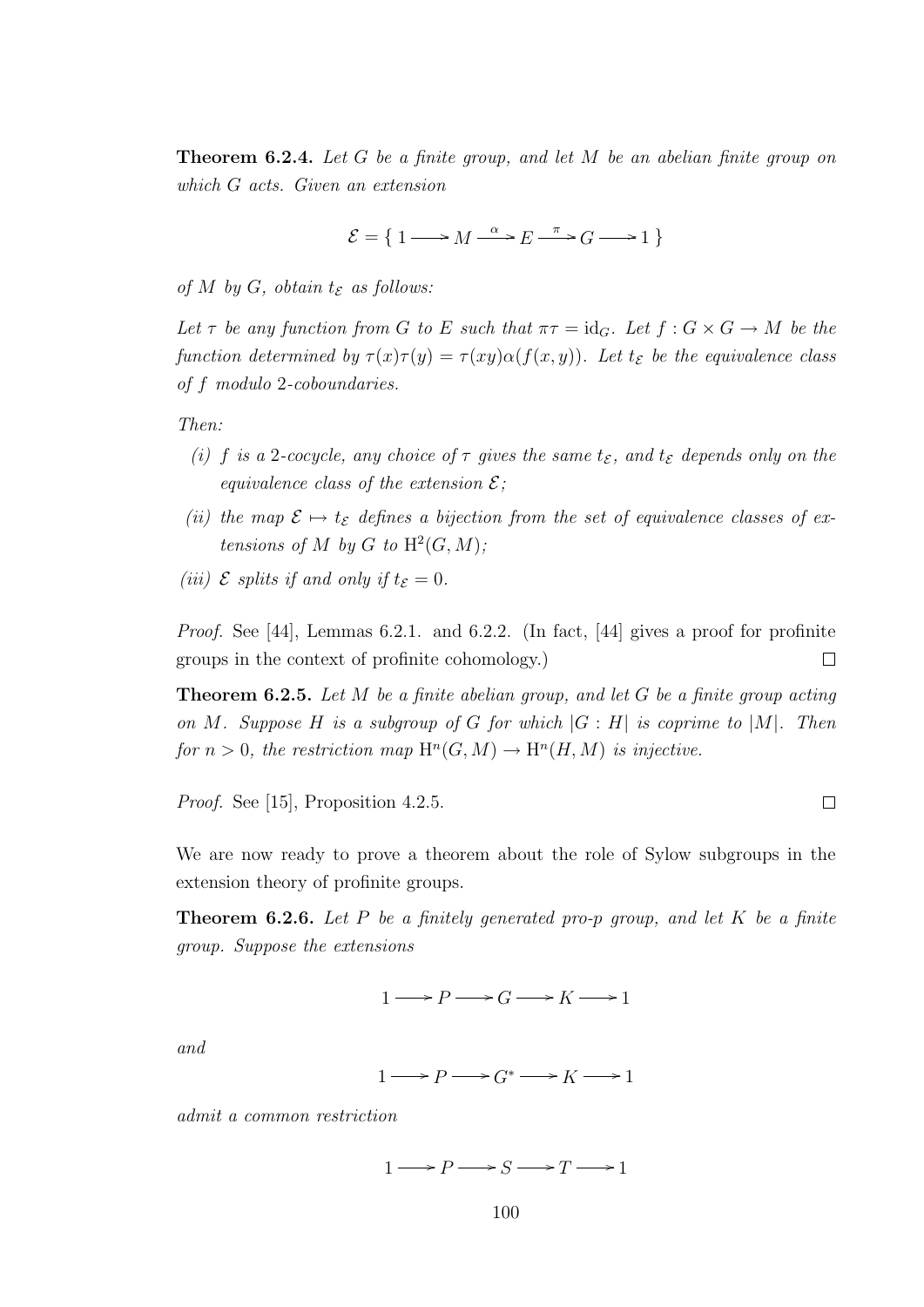where T is a p-Sylow subgroup of K, and the action of K on  $P/\Phi(P)$  is the same in both extensions.

Then the extensions are equivalent, and hence  $G \cong G^*$ .

*Proof.* We may regard P as an open subgroup of S, and S as a p-Sylow subgroup of both G and G<sup>\*</sup>. Define subgroups  $P_i$  of P by  $P_1 = P$ , and thereafter  $P_{i+1} =$  $[P_i, P]P_i^p$  $E_i^p$ . Then  $P_i$  is an open characteristic subgroup of P for all i. Set  $G_i = G/P_i$ , set  $G_i^* = G^*/P_i$ , and set  $M_i = P_i/P_{i+1}$ . Then for  $i \geq 1$ , we have extensions  $\mathcal{E}_i$  and  $\mathcal{E}_i^*$  of finite groups given by

$$
\mathcal{E}_i = \{ 1 \longrightarrow M_i \longrightarrow G_{i+1} \longrightarrow G_i \longrightarrow 1 \}
$$
  

$$
\mathcal{E}_i^* = \{ 1 \longrightarrow M_i \longrightarrow G_{i+1}^* \longrightarrow G_i^* \longrightarrow 1 \}
$$

and by an inverse limit argument, it suffices to prove that these extensions are equivalent for all i. By induction, we may assume that we have an isomorphism  $\theta$ between  $G_i$  and  $G_i^*$ ; furthermore, the actions of  $G_i$  and  $G_i^*$  on  $P_i/P_{i+1}$  are determined by the action of K on  $P_i/P_{i+1}$ , which is in turn determined by the action of K on  $P/\Phi(P)$ , by Theorem 1.3.11. Hence  $\theta$  induces an isomorphism from  $M_i$  as a  $G_i$ module to  $M_i$  as a  $G_i^*$ -module. Now by Theorem 6.2.4, the extensions  $\mathcal{E}_i$  and  $\mathcal{E}_i^*$  are both associated in a natural way to elements t and  $t^*$  say of  $\mathrm{H}^2(G_i, M_i)$ , and the extensions are equivalent if and only if  $t = t^*$ . However, both extensions have the common restriction

$$
1 \longrightarrow M_i \longrightarrow S_{i+1} \longrightarrow S_i \longrightarrow 1 ,
$$

where  $S_i = S/P_i$ . This corresponds to the condition that  $t^{\rho} = (t^*)^{\rho}$ , where  $H^2(G_i, M_i) \longrightarrow H^2(S_i, M_i)$  is the natural restriction map. But  $S_i$  is a p-Sylow subgroup of  $G_i$  and  $M_i$  is a p-group, so by Theorem 6.2.5,  $\rho$  is injective. Hence  $t = t^*$  and so  $\mathcal{E}_i$  and  $\mathcal{E}_i^*$  are equivalent.  $\Box$ 

**Corollary 6.2.7.** Let S be a d-generated pro-p group. Let  $\mathcal{E}_{p}(S;n)$  denote the class of those  $G \in \mathcal{E}_{p}(S)$  for which  $|G/O_p(G)| \leq n$ . Then  $\mathcal{E}_{p}(S;n)$  is finite, with  $|\mathcal{E}_{p'}(S;n)|$  bounded by a function of  $(d,n,p)$ .

*Proof.* Fix  $P \subseteq S$ . Let  $\mathcal{E}_{p}(S; P; n)$  be the class of those  $G \in \mathcal{E}_{p}(S)$  for which  $O_p(G) = P$ , and for which  $|G/P| \leq n$ . Clearly we only need to consider those P for which  $|S/P| \leq n$ ; since S is finitely generated, the number of possibilities for P is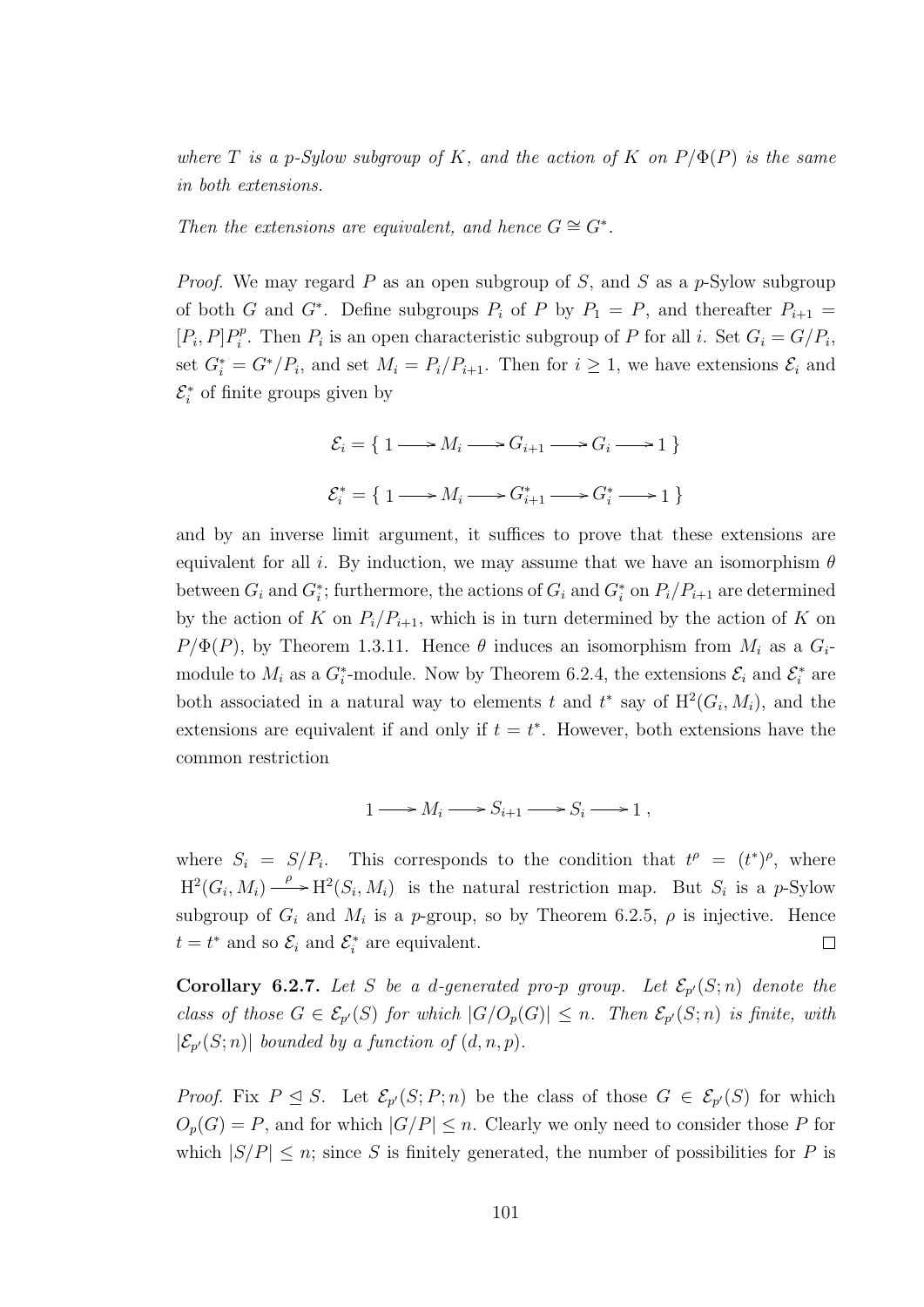bounded by a function of  $(d, n, p)$ , so it suffices to consider  $|\mathcal{E}_{p'}(S; P; n)|$  for a single P. By the theorem, for each possible isomorphism type K of  $G/P$  and each possible action of K on  $P/\Phi(P)$ , there is at most one extension of P by K that restricts to the natural extension of P by  $S/P$ ; clearly all of  $\mathcal{E}_{p'}(S;P;n)$  arises in this way. Thus  $|\mathcal{E}_{p'}(S;P;n)|$  is at most the number of actions of groups of order at most n on  $P/\Phi(P)$ , which is given by a function of  $(d, n, p)$ .  $\Box$ 

In some cases, restricting to layer-free  $p'$ -embeddings will simplify the analysis, but layer-free  $p'$ -embeddings also give a good description of  $p'$ -embeddings in general. By Corollary 2.2.5, given a finitely generated pro-p group S and  $G \in \mathcal{E}_{p}(S)$ , there will be some finite L for which  $G/L \in \mathcal{E}_{p'}^{\text{LF}}(SL/L)$ .

The structure of a layer-free  $p'$ -embedding of a pro- $p$  group  $S$  is constrained by the automorphism groups of the eligible subgroups of  $S$ . The proposition below summarises various equivalent conditions for finite LF-eligibility.

Proposition 6.2.8. Let S be a finitely generated pro-p group. The following are equivalent:

- (i)  $\mathcal{E}_{p'}^{\text{LF}}(S)$  is finite;
- (ii) there is a bound on  $|G/O_p(G)|$  for all  $G \in \mathcal{E}_{p'}^{\text{LF}}(S)$ ;
- (iii) there is a bound on  $|G/O_p(G)|_p$  for all  $G \in \mathcal{E}_{p'}^{\text{LF}}(S)$ ;
- (iv) there is a bound on  $d(P)$  for all LF-eligible subgroups P of S;
- (v) there is a bound on  $c(P)$  for all LF-eligible subgroups P of S.

*Proof.* All  $p'$ -embeddings are virtually pro- $p$ , so (i) implies (ii); conversely (ii) implies (i) by Corollary 6.2.7. Clearly (ii) implies (iii), and (iii) implies (iv) by the Schreier index formula. If (iv) holds, then  $|G/O_p(G)| \leq |GL(d(P), p)|$  by Lemma 2.5.2, implying (i).

We have  $c(P) \leq d(P)$  for any pro-p group P, so (iv) implies (v). Now assume (v), with a bound of c on  $c(P)$ , and consider the p-group  $K = S/O_p(G)$ . Then for all  $G \in \mathcal{E}_{p'}^{\mathrm{LF}}(S)$ , it follows that K is nilpotent of class at most  $(c-1)$  and exponent bounded by a function of c; also, K is generated by at most  $d(S)$  elements. These three conditions give a bound on  $|K| = |G/O_p(G)|_p$  in terms of c and S, and hence a bound on  $d(P)$  by the Schreier index formula, giving (iv).  $\Box$ 

*Remark* 15. Condition (iv) is automatic if S is a pro-p group of finite rank.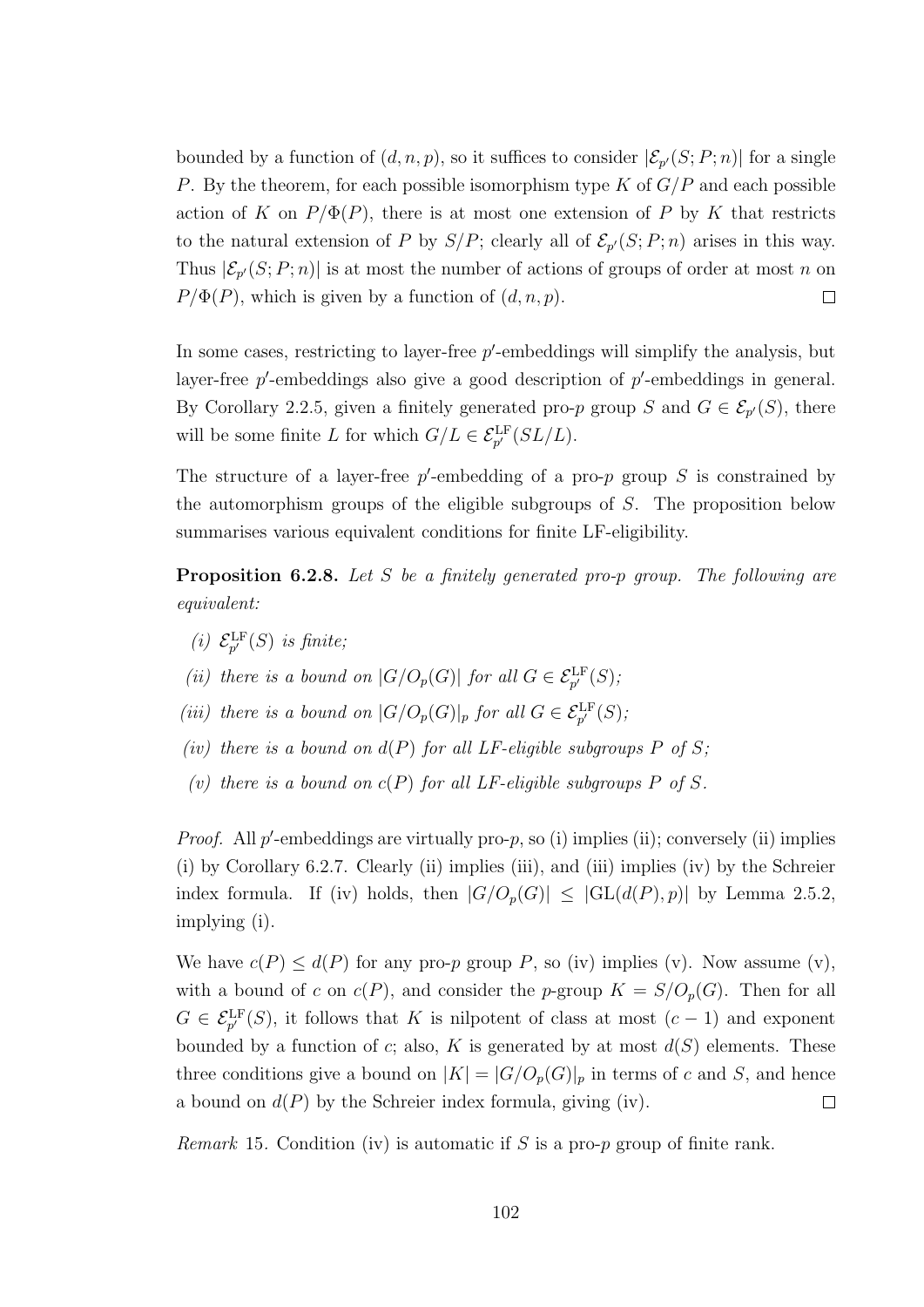## 6.3 The local ordering of  $p'$ -embeddings

Let G be a  $p'$ -embedding of a finitely generated pro- $p$  group S. It is clear that given any subgroup H of G containing S, then  $K = H/O_{p'}(H)$  is also a p'-embedding of S. If we regard S as a subgroup of K in the obvious way, then  $O_p(K)$  contains  $O_p(G)$ . Of particular interest is the possibility that this containment could be proper, giving the potential to build up  $G$  from  $p'$ -embeddings in which the  $p$ -core has smaller index.

**Definition 6.3.1.** Say H is a *strong p-local subgroup* of the  $p'$ -embedding G of S if  $H$  is the normaliser of an open normal subgroup  $P$  of  $S$ . Note that any given  $p'$ -embedding G has only finitely many strong  $p$ -local subgroups, since all of them lie between  $G$  and  $S$ , and  $S$  has finite index in  $G$ .

Given a finitely generated pro-p group S, define a relation  $\leq_{[p]}$  on  $\mathcal{E}_{p'}(S)$  to be the smallest transitive relation on  $\mathcal{E}_{p'}(S)$  such that whenever  $G \in \mathcal{E}_{p'}(S)$  and H is a strong p-local subgroup of G, then  $H/O_{p'}(H) \leq_{[p]} G$ . This induces the *local ordering* on the isomorphism types in  $\mathcal{E}_{p'}(S)$ .

We define  $\leq_{[p]}$  in this way to ensure transitivity. However, there is also a useful characterisation of the isomorphism types occurring below a given G in terms of strong p-local subgroups of G itself:

**Lemma 6.3.2.** Let S be a finitely generated pro-p group. Let  $G \in \mathcal{E}_{p}(S)$ , and let  $H = N_G(P_1) \cap \cdots \cap N_G(P_k)$ , where each  $P_i$  is an open normal subgroup of S. Then  $H/O_{p'}(H) \leq_{[p]} G$ . Moreover, every isomorphism type K of profinite group such that  $K \leq_{p} G$  arises in this way.

*Proof.* If  $L$  is a strong  $p$ -local subgroup of  $G$ , then there is a natural embedding of S into  $L/O_{p}(L)$ . As such, we could obtain some  $K \leq_{[p]} G$  by taking  $K_0 = G$ and  $K_{i+1} = N_{K_i}(P_{i+1})/O_{p'}(N_{K_i}(P_{i+1}))$ , and then setting  $K = K_k$ ; moreover, any  $K \leq_{[p]} G$  can be obtained in such a way by making suitable choices for the  $P_i$ . We claim that in fact such a K will be isomorphic to  $H/O_{p'}(H)$ .

Set  $H_i$  to be the intersection of the  $N_G(P_j)$  for  $j \leq i$ ; by induction, we may assume  $H_{k-1}/O_{p'}(H_{k-1}) \cong K_{k-1}$  and identify these two groups. Under this identification,  $N_{K_{k-1}}(P_k)$  lifts to the normaliser M of  $R = P_k O_{p'}(H_{k-1})$  in  $H_{k-1}$ . Now M contains  $N_{H_{k-1}}(P_k)$ , which is precisely H. Since  $P_k$  is a p-Sylow subgroup of R, and R is normal in M, Sylow's theorem ensures that  $M = RN_M(P_k)$ , so

$$
M = O_{p'}(H_{k-1})N_M(P_k) = O_{p'}(H_{k-1})H
$$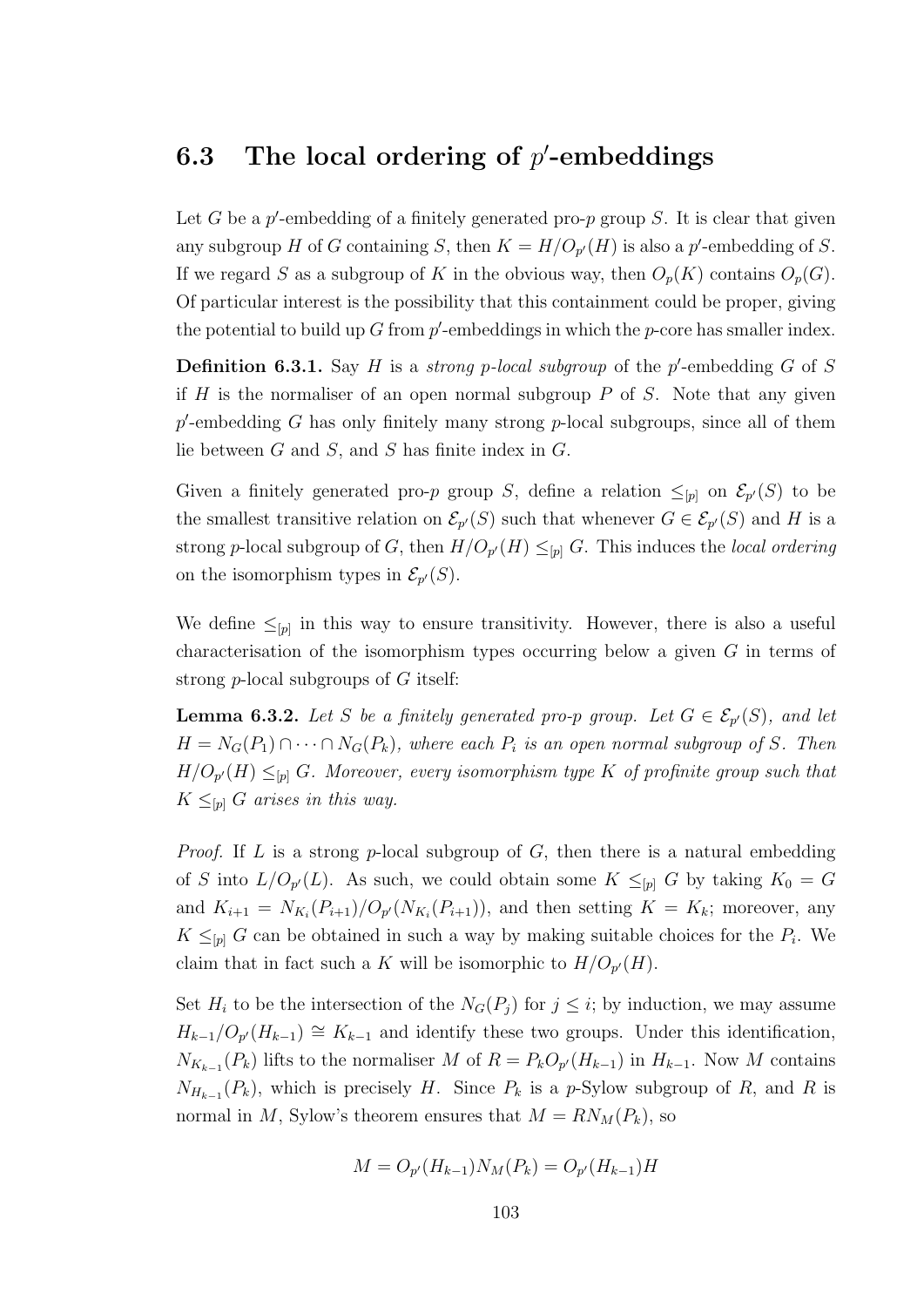so H has an image isomorphic to  $N_{K_{k-1}}(P_k)$ , and  $H/O_{p'}(H) \cong K$  as required.  $\Box$ 

**Corollary 6.3.3.** Let S be a finitely generated pro-p group, and let  $G \in \mathcal{E}_{p'}(S)$ . Then there are only finitely many isomorphism types  $H \in \mathcal{E}_{p}(S)$  such that  $H \leq_{[p]} G$ .

The  $p'$ -embeddings under a layer-free  $p'$ -embedding are in fact subgroups of it:

**Lemma 6.3.4.** Let S be a finitely generated pro-p group. Let  $G \in \mathcal{E}_{p'}^{\text{LF}}(S)$ , and let H be an intersection of strong p-local subgroups of G. Then  $H \in \mathcal{E}_{p'}^{\text{LF}}(S)$ .

*Proof.* Clearly  $S \in \mathrm{Syl}_p(H)$ . By Lemma 6.2.3,  $G/Z(O_p(G))$  acts faithfully on  $O_p(G)$ , and so  $O_{p'}(H)$  acts faithfully on  $O_p(G)$ ; since  $O_p(G)$  and  $O_{p'}(H)$  are normal subgroups of H with trivial intersection, this ensures  $O_{p'}(H) = 1$ . By Theorem 4.2.1,  $E(H)$  centralises  $O_p(G) \leq F(H)$ , so  $E(H) \leq Z(O_p(G))$ ; this ensures that H has no components, so  $E(H) = 1$ .  $\Box$ 

The next few results consider the consequences of Tate's theorem for the structure of p-local subgroups.

**Proposition 6.3.5.** Let  $G$  be a  $p'$ -embedding of the finitely generated pro-p group S. Let R be a normal subgroup of S, such that  $[S, O_p(G)] \le R \le \Phi(S)$ . Let  $M =$  $N_G(R)$ , let  $T = O_{p'}(M)$ , and let  $U = M/RT$ . Then either  $O_p(M/T) > O_p(G)T/T$ or  $S/O_p(G)$  acts faithfully on  $E_p(U)$  (or both).

*Proof.* Certainly  $O_p(M/T) \geq O_p(G)T/T$ , so we may assume  $O_p(M/T)$  $O_p(G)T/T$ , which means  $O_p(U) = O_p(G)/RT$ . Then  $O_p(U)$  is central in  $ST/RT$ , since  $[S, O_p(G)] \leq R$ . But by Corollary 2.2.1,  $O_{p'}(U) = 1$ , so  $F^*(U) = O_p(U)E_p(U)$ . Since  $F^*(U)$  contains its own centraliser in U, we thus have  $C_{ST/RT}(E_p(U)) = C_{ST/RT}(F^*(U)) = Z(F^*(U)) = O_p(U)$ , giving a faithful action of  $S/O_p(G)$  on  $E_p(U)$  as required.  $\Box$ 

Corollary 6.3.6. Let S be a non-trivial finitely generated pro-p group.

- (i) Let  $G \in \mathcal{E}_{p'}(S)$ . Suppose that there exists some  $R \trianglelefteq G$  such that  $[S, O_p(G)] \leq$  $R \leq \Phi(S)$ . Then  $S/O_p(G)$  acts faithfully on  $E_p(G/R)$ ; in particular, if  $E_p(G/R) = 1$  then G is p-normal. If  $R = O_p(G)$ , then  $G/R$  acts faithfully on  $E_p(G/R)$ , and  $E_p(G/R)$  is a direct product of non-abelian simple groups.
- (ii) Let G be any p'-embedding of S. Then  $E_p^*(G) \cap S \nleq \Phi(S)$ .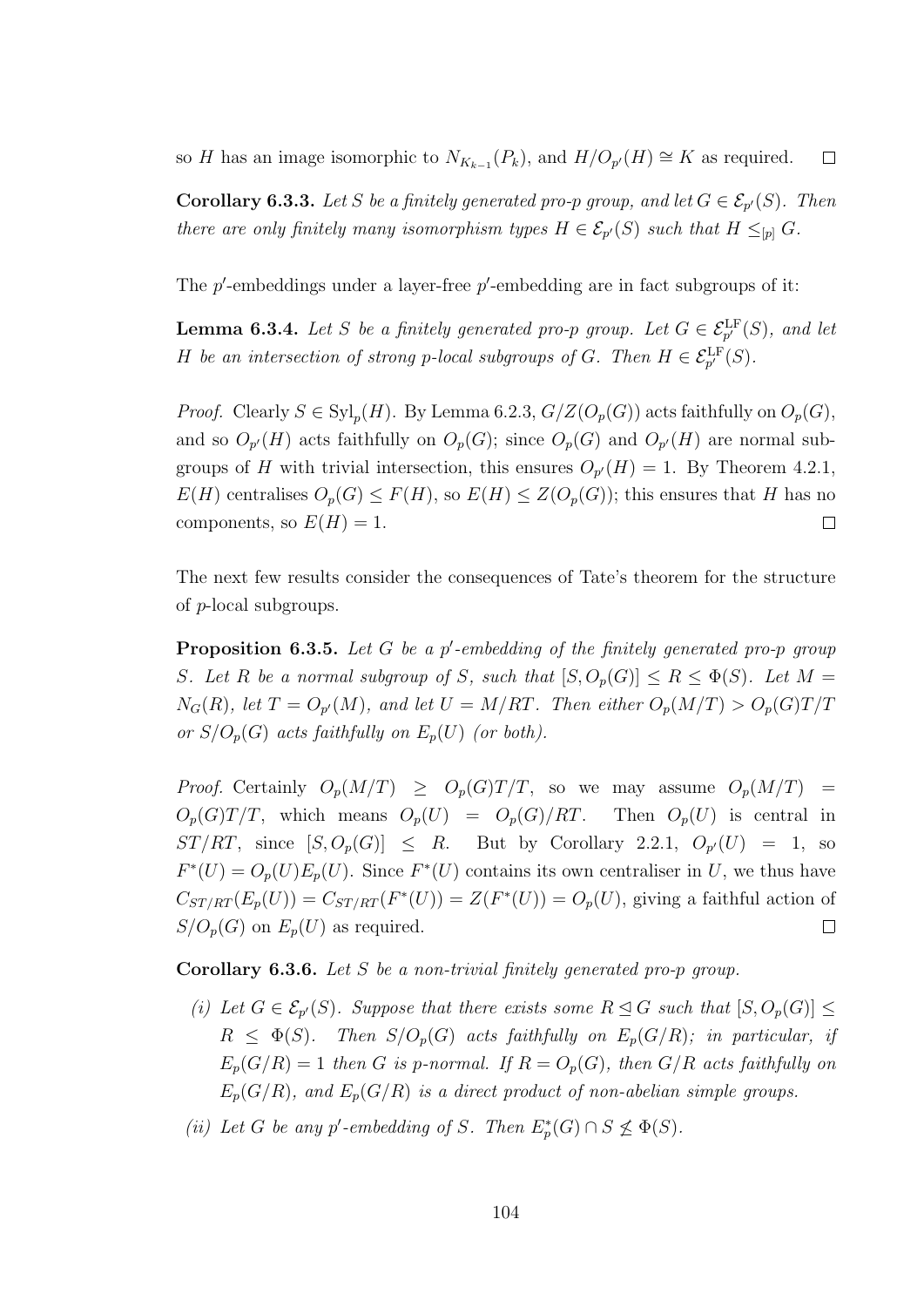*Proof.* (i) We have  $O_{p'}(N_G(R)) = 1$  and  $O_p(N_G(R)) = O_p(G)$ ; hence  $S/O_p(G)$  acts faithfully on  $E_p(G/R)$  by Proposition 6.3.5. If  $R = O_p(G)$ , this ensures that the kernel of the action of  $G/R$  on  $E_p(G/R)$  is a pro-p' group; but  $O_p(G/R)O_{p'}(G/R)$  = 1 by Corollary 2.2.1, so  $E_p(G/R) = F^*(G/R)$  and  $Z(E_p(G/R)) = 1$ . Hence  $E_p(G/R)$ is a direct product of non-abelian simple groups, on which  $G/R$  acts faithfully.

(ii) Let  $N = E_p^*(G)$ . We may assume that  $O_p(G) \leq \Phi(S)$ , since  $O_p(G) \leq N$ ; write  $K = G/O_p(G)$ . Then  $E_p(G/O_p(G)) \neq 1$  by part (i), ensuring that  $E_p(G/O_p(G))$  is not a pro-p group, and hence N is also not a pro-p group; since  $O_{p'}(N) \leq O_{p'}(G) = 1$ , this ensures N is not p'-normal. Hence  $N \cap S \nleq \Phi(S)$  by Corollary 2.2.1.  $\Box$ 

The possibility of a layer appearing in certain sections of  $G$  complicates the analysis; however, stronger conclusions can be drawn if  $G$  is  $p$ -separable.

**Theorem 6.3.7.** Let G be a p-separable p'-embedding of the finitely generated pro-p group S. Let R be a normal subgroup of S, such that  $[S, O_p(G)] \leq R \leq \Phi(S) \cap O_p(G)$ , and let  $M = N_G(R)$ . Then either  $S = O_p(G)$  or  $O_p(M) > O_p(G)$ . Furthermore, either  $d(S/O_p(M)) < d(S/O_p(G))$  or  $|M/O_p(M)|$  is bounded by a function of p and  $d(O_p(G)/R)$  (or both).

*Proof.* Suppose  $O_p(M) = O_p(G)$ . Then  $S/O_p(G)$  acts faithfully on  $E_p(M/R)$  by Corollary 6.3.6. But M is p-separable, so  $E_p(M/R) = 1$ , and hence  $S = O_p(G)$ . We may now assume  $d(S/O_p(M)) = d(S/O_p(G))$ , since otherwise  $O_p(M)$  must strictly contain  $O_p(G)$  and  $d(S/O_p(M)) < d(S/O_p(G))$ . Let  $M_1 = M/R$ . Then  $O_{p'}(M_1) = 1$ by Corollary 2.2.1, so  $F^*(M_1) = O_p(M_1)$ , since  $M_1$  is p-separable; furthermore  $O_p(M_1) = O_p(M)/R$ .

Let  $M_2 = M/O_p(G)$ , and let H be the lift of  $O_{p'}(M_2)$  to M. Then  $H/R$  centralises  $O_p(M)/O_p(G)$  since  $O_p(M_2) \cap O_p(M)/O_p(G) = 1$ , while  $O_p(M)/R$  contains its own centraliser in  $M_1$ . By coprime action, it follows that the kernel of the action of  $H/R$ on  $O_p(G)/R$  is a pro-p group, namely  $O_p(G)/R$  itself, since  $O_p(G)/R$  is abelian by the choice of R. Hence  $O_p(G)/R$  admits a faithful action of  $O_{p'}(M_2)$ , and so  $O_{p'}(M_2) \lesssim \mathrm{GL}(n, p)$ , where  $n = d(O_p(G)/R)$ .

Let  $M_3 = M/O_p(M)$ . Since  $d(S/O_p(M)) = d(S/O_p(G))$ , we have  $O_{p}(M_3) \cong$  $O_{p'}(M_2)$  by Corollary 2.2.1. Furthermore,  $O_p(M_3) = 1$ , so  $F^*(M_3) \leq O_{p'}(M_3)$ . Hence  $F^*(M_3) \lesssim \text{GL}(n, p)$ . Since  $F^*(M_3)$  contains its own centraliser in  $M_3$ , this ensures that  $|M_3|$  is bounded by a function of n and p as required.  $\Box$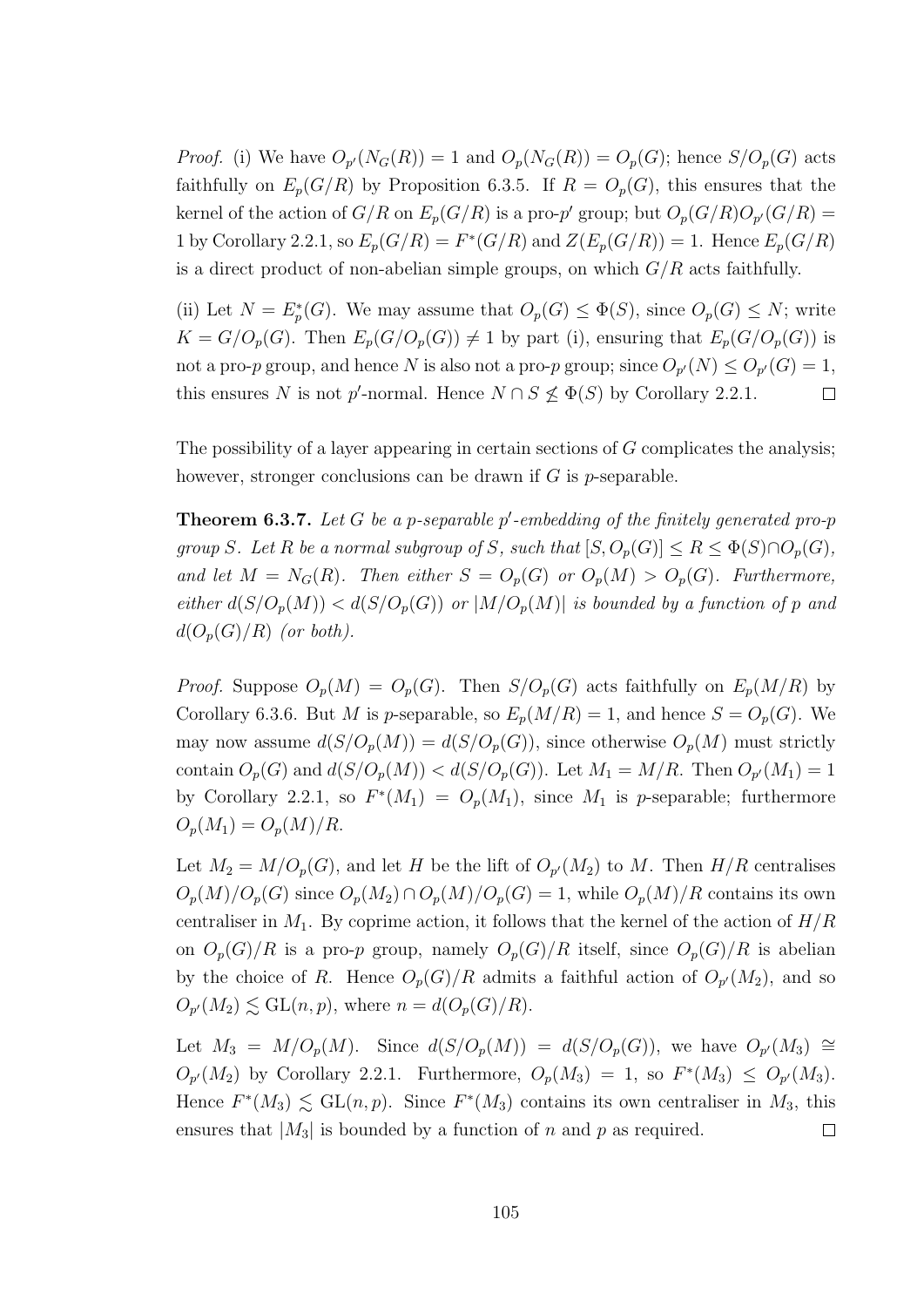**Corollary 6.3.8.** Let G be a p-separable p'-embedding of the pro-p group S, with  $d(S) = d$  finite.

- (i) Let  $R = O_p(G) \cap \Phi(S)$ , let  $M = N_G(R)$ , and suppose  $O_p(G) < S$ . Then  $O_p(M) > O_p(G)$ . Furthermore, either  $d(S/O_p(M)) < d(S/O_p(G))$  or  $|M/O_n(M)|$  is bounded by a function of p and  $d(S)$  (or both).
- (ii) Given  $P \leq_{o} S$ , let m<sub>P</sub> be the number of conjugates of  $P \cap \Phi(S)$  under the action of Aut(P). Suppose that there is some n such that  $(m_P)_{p'} \le n$  for all  $P \le o S$ . Then  $|G|_{p'}$  is bounded by  $n^d f(d, p)$  for some function f of d and p.
- (iii) Let  $L = [S, O_p(G)]$  and suppose  $L^G \leq \Phi(S)$ . Then G is p-normal.

*Proof.* (i) Note that  $d(O_p(G)/R) \leq d(S)$ . The conclusion is now a special case of Theorem 6.3.7.

(ii) Let  $G_0 = G$ , and thereafter set  $G_{i+1} = N_{G_i}(O_p(G_i) \cap \Phi(S))$ , repeating until we reach either a p-normal  $G_i$ , or a  $G_i$  such that  $d(S/O_p(G_i)) = d(S/O_p(G_{i-1}) > 0$ . One of these must happen before we reach  $G_d$ , so there is a last term  $G_i$  say with  $j \leq d$ . Now  $|G_i: G_{i+1}|$  is at most n for all i; furthermore  $|G_j|_{p'}$  is bounded by a function of d and p by Theorem 6.3.7. Hence  $|G|_{p'} \leq n^j |G_j|_{p'} \leq n^d f(d, p)$ .

(iii) Suppose  $L^G \leq \Phi(S)$ . Then  $L^G$  satisfies the conditions of Theorem 6.3.7, and  $O_p(N_G(L^G)) = O_p(G)$  since  $L^G$  is normal, so  $O_p(G) = S$ .  $\Box$ 

Now let  $G$  be a  $p'$ -embedding with a layer. It would be useful to obtain a layer-free p'-embedding H satisfying  $H \leq_{[p]} G$ , such that H retains as much as possible of the structure of  $G$ , so that we can use properties of layer-free embeddings to control the structure of G.

**Proposition 6.3.9.** Let G be a p'-embedding of the finitely generated pro-p group S. Then there is a subgroup H of G containing both S and  $C_G(E(G))$ , such that  $H/O_{p'}(H) \leq_{[p]} G$  and  $E(H/O_{p'}(H)) = 1$ .

Proof. Form a descending sequence of subgroups of G inductively as follows. Start with  $G_0 = G$ . Let  $E_i$  be the lift of  $E(G_i/O_{p'}(G_i))$  to  $G_i$ , and let  $K_i = (S \cap$  $E_i(C_p(G) \cap G_i)$ . Now set  $G_{i+1} = N_{G_i}(K_i)$ . By induction, it is clear that each  $G_i$ contains S, so in fact  $K_i = (S \cap E_i)O_p(G)$ .

Let O be the lift of  $O_p(G_i/O_{p'}(G_i))$  to  $G_i$ . Then  $[O_p(G), E_i] \leq [O, E_i] \leq O_{p'}(G_i)$ ; this means in particular that  $E_i$  centralises  $O_p(G)$ . By contrast,  $C_G(E(G))/Z(O_p(G))$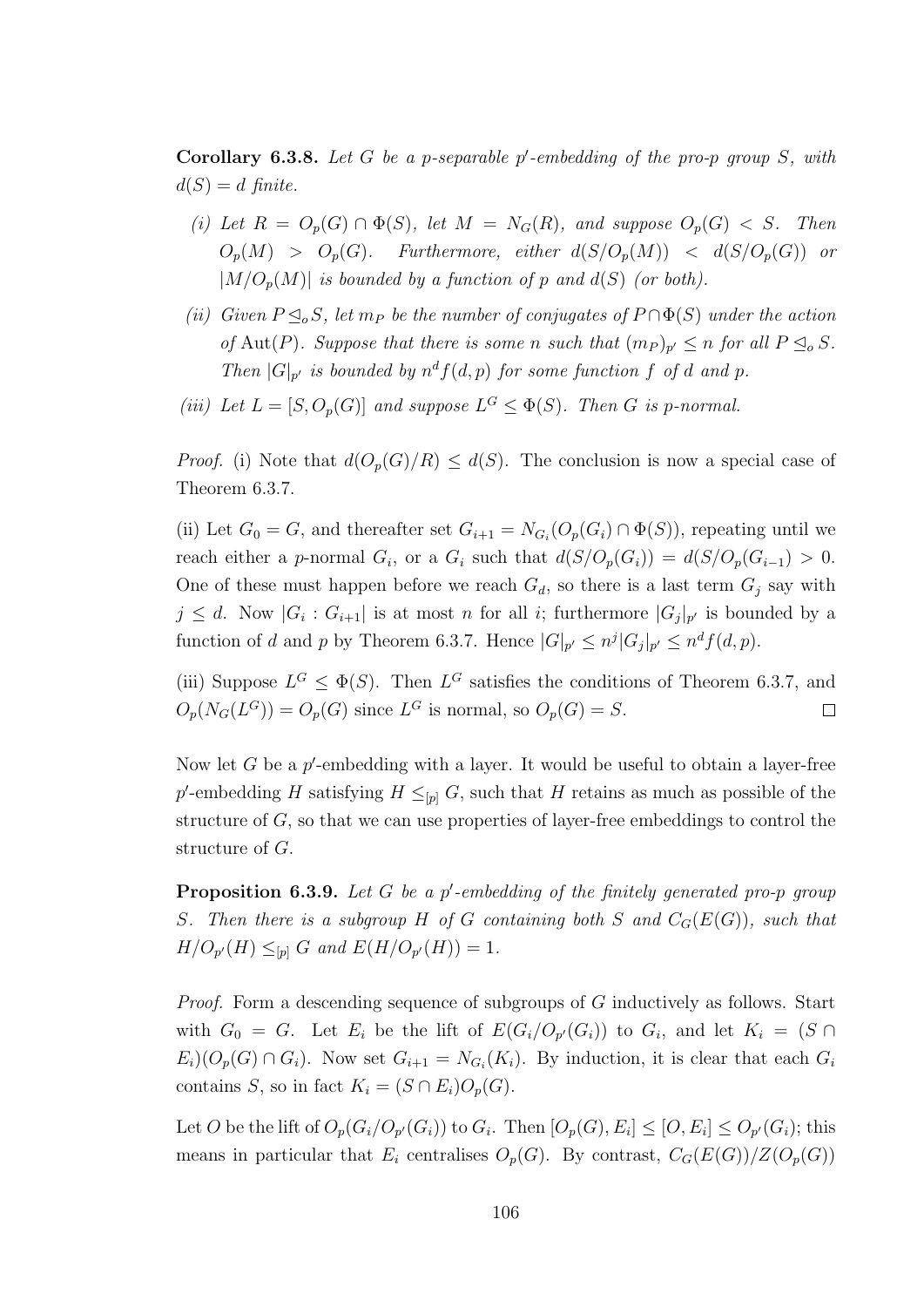acts faithfully on  $O_p(G)$ , since  $G/Z(O_p(G))$  acts faithfully on  $F^*(G)$ . We now have two normal subgroups  $E_iZ(O_p(G))/Z(O_p(G))$  and  $C_G(E(G))/Z(O_p(G))$  of  $G_i/Z(O_p(G))$ , of which one acts faithfully on  $O_p(G)$  and the other centralises  $O_p(G)$ ; it follows that these normal subgroups have trivial intersection and hence commute. In particular,

$$
[C_G(E(G)), K_i] \le [C_G(E(G)), E_i]O_p(G) \le O_p(G) \le K_i,
$$

so  $C_G(E(G)) \leq N_G(K_i)$ . Since this holds for all i, we have  $C_G(E(G)) \leq G_i$  for all i.

Since S has finite index in G, the sequence  $G_i$  of subgroups will eventually terminate, that is,  $K_i \trianglelefteq G_i$  for some i. Set  $H = G_i$  and  $M = H/O_{p'}(H)$ ; note that H contains both S and  $C_G(E(G))$ . Suppose  $E(M) > 1$ , and let  $Q/O_{p'}(H) \in \text{Comp}(M)$ , with  $Z/O_{p'}(H) = Z(Q/O_{p'}(H))$ . Then  $S \cap Q$  is not contained in Z, which means that  $[S \cap Q, Q]O_{p'}(H) \geq Q$ , since  $Q/O_{p'}(H)$  is quasisimple; as  $K_i$  contains  $S \cap Q$ , this ensures  $[K_i, Q]O_{p'}(H) \ge Q$ , whereas Q is not contained in  $K_iO_{p'}(H)$ . Hence Q does not normalise  $K_i O_{p'}(H)$ , a contradiction. Thus  $E(M) = 1$ . Finally, H is an intersection of strong p-local subgroups of G by its construction, and so  $M \leq_{p}$ G.  $\Box$ 

Remark 16. Given any profinite group G with finite layer  $E(G)$ , the index of  $C_G(E(G))$  must divide  $|\text{Aut}(E(G))|$ , which is itself finite. The subgroup H obtained in the proof of the above proposition is uniquely determined as a subgroup of  $G$  by the choice of Sylow subgroup  $S$ ; in particular, its isomorphism type is uniquely determined.

#### 6.4  $\mathsf{C}^\prime\text{-}\mathbf{embeddings of } [\operatorname{CT}]_p\text{-}\mathbf{groups}$

Recall the concept of control of p-transfer, as described in Section 1.6, and the equivalent definitions arising from Theorem 1.6.2.

**Definition 6.4.1.** Define the class  $\left[\text{CT}\right]_p$  to consist of those finitely generated pro-*p* groups S such that  $N_G(S)$  controls p-transfer in G for any profinite group G that has  $S$  as a  $p$ -Sylow subgroup.

In this section, we will consider the consequences that control of  $p$ -transfer has for the structure of  $p'$ -embeddings. As motivation for why this property might be worth investigating, consider Theorem 6.4.3 below.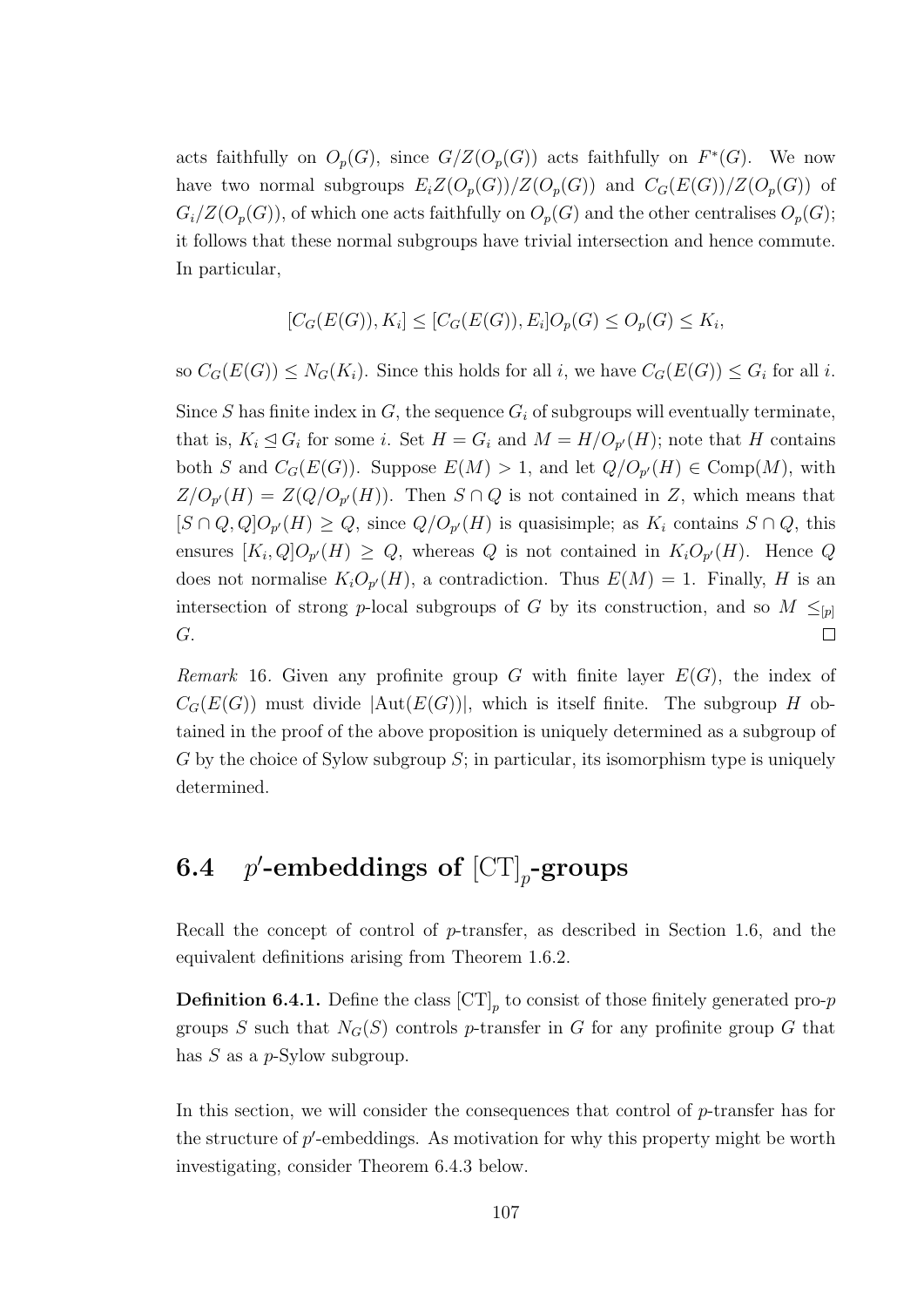**Definition 6.4.2.** A finitely generated pro-p group S is weakly regular if it has no quotient isomorphic to  $C_p \wr C_p$ .

Theorem 6.4.3 (Yoshida [46] (finite version); Gilotti, Ribes, Serena [18] (profinite version)). Every weakly regular pro-p group is a  $\left[\mathrm{CT}\right]_p$ -group.

Remark 17. Note that S is weakly regular if and only if  $S/\Phi(\Phi(S))$  is weakly regular, since  $\Phi(\Phi(C_p \n\wr C_p)) = 1$ . It is shown in [18] that a powerful pro-p group is necessarily weakly regular.

Our first goal is the following theorem.

**Theorem 6.4.4.** Let  $S \in [CT]_p$ , and let  $G \in \mathcal{E}_{p'}^{\text{LF}}(S)$ . Let  $H = S[G, S]$ , and let  $P = O_p(G)$ . Then:

- (i) any abelian p'-subgroup of  $G/P$  that is normalised by  $H/P$  is centralised by  $H/P$ ;
- (ii)  $F(H/P)$  has nilpotency class at most 2.

We begin the proof with a lemma.

**Lemma 6.4.5.** Let S be a pro-p group, let  $G \in \mathcal{E}_{p'}^{\text{LF}}(S)$ , and let  $S \leq K \leq G$ . Suppose S controls p-transfer in K. Then  $S = K$ .

*Proof.* By Corollary 1.6.3,  $O^p(K) = O_{p'}(K)$  is a complement to S in K. But  $O_{p'}(K)$  acts trivially on  $O_p(G)$ , whereas  $O_p(G)$  contains its own centraliser in G; thus  $O_{p}(K) = 1$ , so  $S = K$ .  $\Box$ 

*Proof of Theorem.* (i) It suffices to consider abelian q-subgroups of  $G/P$ , where  $q \in p'$ . Let  $K \leq G$  such that  $K'O<sup>q</sup>(K) \leq P$  and  $[K, H] \leq KP$ ; it is clear that this accounts for all abelian q-subgroups of  $G/P$  that are normalised by  $H/P$ . Then  $N_{K/P}(S/P) = C_{K/P}(S/P)$ , and  $[K/P, S/P] \cap C_{K/P}(S/P) = 1$  by part (iii) of Theorem 1.3.11; it follows that  $N_{[K,S]}(S) \leq P$ . Hence  $N_M(S) = S$ , where  $M = S[K, S]$ . Since  $S \in [CT]_p$ , this ensures S controls p-transfer in M, so  $M = S$  by Lemma 6.4.5. Thus  $[K, S] \leq K \cap S \leq P$ . The same argument shows that  $K/P$  commutes with every p-Sylow subgroup of  $G/P$ . But  $H/P$  is generated by these p-Sylow subgroups by construction, so  $K/P$  is centralised by  $H/P$ .

(ii) Write  $T = F(H/P)$ . Since  $H/P$  is finite, T is nilpotent. Let c be the nilpotency class of T, and assume  $c > 2$ . Then  $\gamma_{c-1}(T)$  is abelian, since  $[\gamma_{c-1}(T), \gamma_{c-1}(T)] \leq$  $\gamma_{2c-2}(T)$ , and  $2c-2=c+(c-2)>c$ ; thus  $\gamma_{c-1}(T)$  is central. But then  $\gamma_c(T)=1$ , contradicting the definition of c.  $\Box$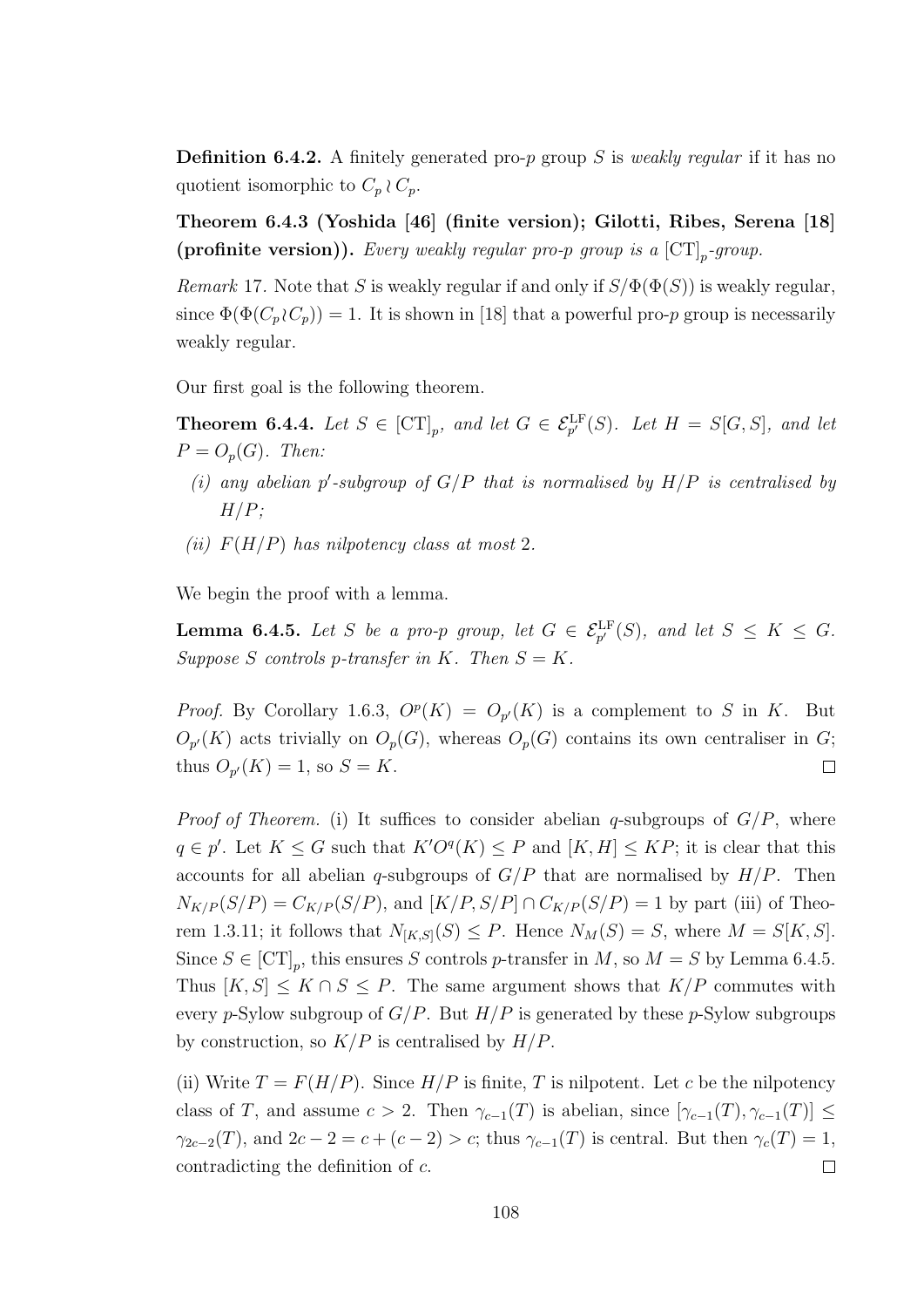**Corollary 6.4.6.** Let  $S \in [CT]_p$ , and let G be a prosoluble p'-embedding of S. Let  $H = S[G, S]$ , and let  $P = O_p(H)$ . Then either G is p-normal, or  $F(H/P)$  has nilpotency class exactly 2.

*Proof.* By Theorem 6.4.4,  $F(H/P)$  has nilpotency class at most 2, so we may assume  $F(H/P)$  has nilpotency class less than 2. This means  $F(H/P)$  is abelian, and so by the theorem  $F(H/P) = Z(H/P)$ . Now  $H/P$  is a finite soluble group, so  $F(H/P) \geq C_{H/P}(F(H/P)) = H/P$ , so  $H/P$  is abelian, which means S is normal in H. By Sylow's theorem, S is the unique  $p$ -Sylow subgroup of H. Since H is generated by its p-Sylow subgroups, it follows that  $H = S$ , so  $S \triangleleft G$ .  $\Box$ 

We now give an application of Glauberman's  $ZJ$ -theorem to this context. Before stating the ZJ-theorem, we need some definitions.

**Definition 6.4.7.** Let S be a finite p-group. The Thompson subgroup  $J(S)$  of S is the group generated by all abelian subgroups of S of greatest possible order.

**Definition 6.4.8.** Let p be a prime. Define  $Qd(p)$  to be the group of  $3 \times 3$  matrices of the form

$$
\left(\begin{array}{cc} A & 0 \\ u & 1 \end{array}\right)
$$

where  $A \in SL(2, p)$ , 0 denotes a zero column vector and u is any row vector of length 2 over  $\mathbb{F}_p$ .

**Theorem 6.4.9 (Glauberman [19]).** Let p be an odd prime, let G be a  $Qd(p)$ free finite group, and let S be a p-Sylow subgroup of G. Suppose that  $C_G(O_p(G)) \leq$  $O_p(G)$ . Then  $Z(J(S))$  is a characteristic subgroup of G.

Note that if  $p > 3$ , then  $SL(2, p)$  involves a non-abelian finite simple group of order divisible by p, so all p-separable groups are  $Qd(p)$ -free. In addition, all pro-2' groups are  $Qd(p)$ -free for every p, since  $SL(2, p)$  has even order for every p.

Given a prosoluble p'-embedding G of a  $\left[\text{CT}\right]_p$ -group, we can now apply the  $ZJ$ theorem to give a further restriction on the structure of G.

**Proposition 6.4.10.** Let  $S \in [CT]_p$ , and let G be a prosoluble p'-embedding of S. Let Q be a q-Sylow subgroup of G, where q is coprime to 2p, such that Q is permutable with S. If  $q = 3$ , suppose also that G is Qd(3)-free. Let  $H = S[S, Q]J(Q)$ . Then there is a q-Sylow subgroup R of H such that  $J(Q) = J(R)$  and  $Z(J(R)) = Z(R)$ .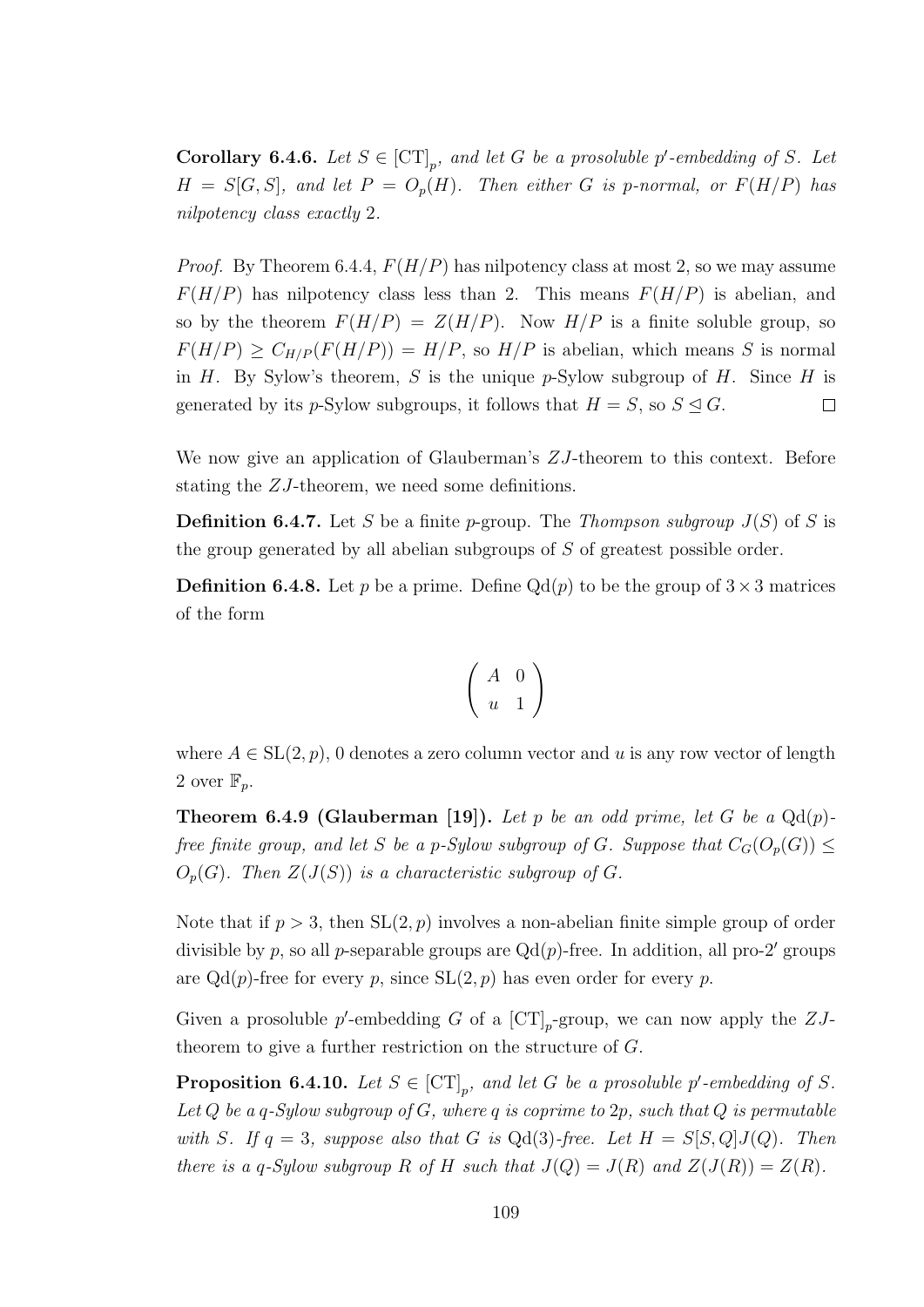*Proof.* We may assume  $G = SQ$ . Let  $P = O_p(G)$ , and let  $K = Z(J(Q))P/P$ . Then  $G/P$  is  $Qd(p)$ -free; moreover  $F(G/P) = O_q(G/P)$  contains its own centraliser in  $G/P$ . It follows by Theorem 6.4.9 applied to  $G/P$  that K is normal in  $G/P$ ; clearly, K is also abelian. Hence by part (i) of Theorem 6.4.4, K is centralised by  $S[G, S]/P$ . in other words  $[Z(J(Q)), S[G, S]] \leq O_p(G)$ . This ensures  $[Z(J(Q)), H] \leq O_p(G)$ . By Sylow's theorem, there is some q-Sylow subgroup R of H such that  $J(Q) \leq R$ , so that  $J(R) = J(Q)$  and hence  $Z(J(R)) = Z(J(Q))$ . Hence  $[Z(J(R)), R] \leq R \cap O_p(G) = 1$ , so  $Z(J(R)) \leq Z(R)$ . But every abelian subgroup of R of largest order contains  $Z(R)$ , so  $Z(J(R)) = Z(R)$ .  $\Box$ 

The last theorem of this section concerns the primes dividing the order of  $G$ , where G is a prosoluble  $p'$ -embedding of a  $\left[\text{CT}\right]_p$ -group.

**Theorem 6.4.11.** Let  $S \in [CT]_p$  such that  $c(S) = c$  and  $d(S) = d$ , and let  $G \in$  $\mathcal{E}_{p'}(S)$ . Suppose that G is prosoluble, and that G is not p-normal. Then there is a prime q, such that all of the following conditions are satisfied:

- (i)  $p \neq q$  and  $|G|_q > 1$ ;
- (ii) ord<sup>×</sup>(p,q)  $\leq m$ , where  $m = \min\{c, (d-1)\}\;$
- (iii)  $p \cdot \text{ord}^{\times}(q, p)$  is even.

For the proof, we need another lemma.

**Lemma 6.4.12.** Let q be a prime, and let  $Q$  be a q-group of nilpotency class 2. Let P be a p-group of automorphisms of Q, where  $p \neq q$ , such that P centralises  $Z(Q)$ . Suppose also that  $M = Q/Z(Q)$  is irreducible as a P-module. Let N be a maximal subgroup of Q', and identify  $Q'/N$  with  $\mathbb{F}_q$ . Then the homomorphism  $(-, -)_N$  from  $M \times M$  to  $Q'/N$  defined by  $(xZ(Q), yZ(Q))_N = [x, y]N$  is a non-degenerate, skewsymmetric, alternating bilinear form for M as a vector space over  $\mathbb{F}_q$ , and this form is preserved by P. Hence P acts on M as a subgroup of  $Sp(M)$ , the symplectic group on M associated to the given form. In particular,  $p \cdot \text{ord}^{\times}(q, p)$  is even.

*Proof.* The equation  $(xZ(Q), yZ(Q))_1 = [x, y]$  specifies a function  $(-, -)_1$  from  $M \times M$  to Q'. This is a homomorphism since M is abelian, and hence it is surjective by the definition of  $Q'$ ; hence  $(-, -)_N$  is a non-trivial quadratic form. The form is preserved by P since P centralises  $Z(Q)$ , which contains  $Q'$ , and M is irreducible as a P-module, so  $(-, -)_N$  is non-degenerate on M. Finally,  $(-, -)_N$  is also skewsymmetric and alternating by the identities  $[x, y] \equiv [y, x]^{-1}$  and  $[x, x] \equiv 1$ .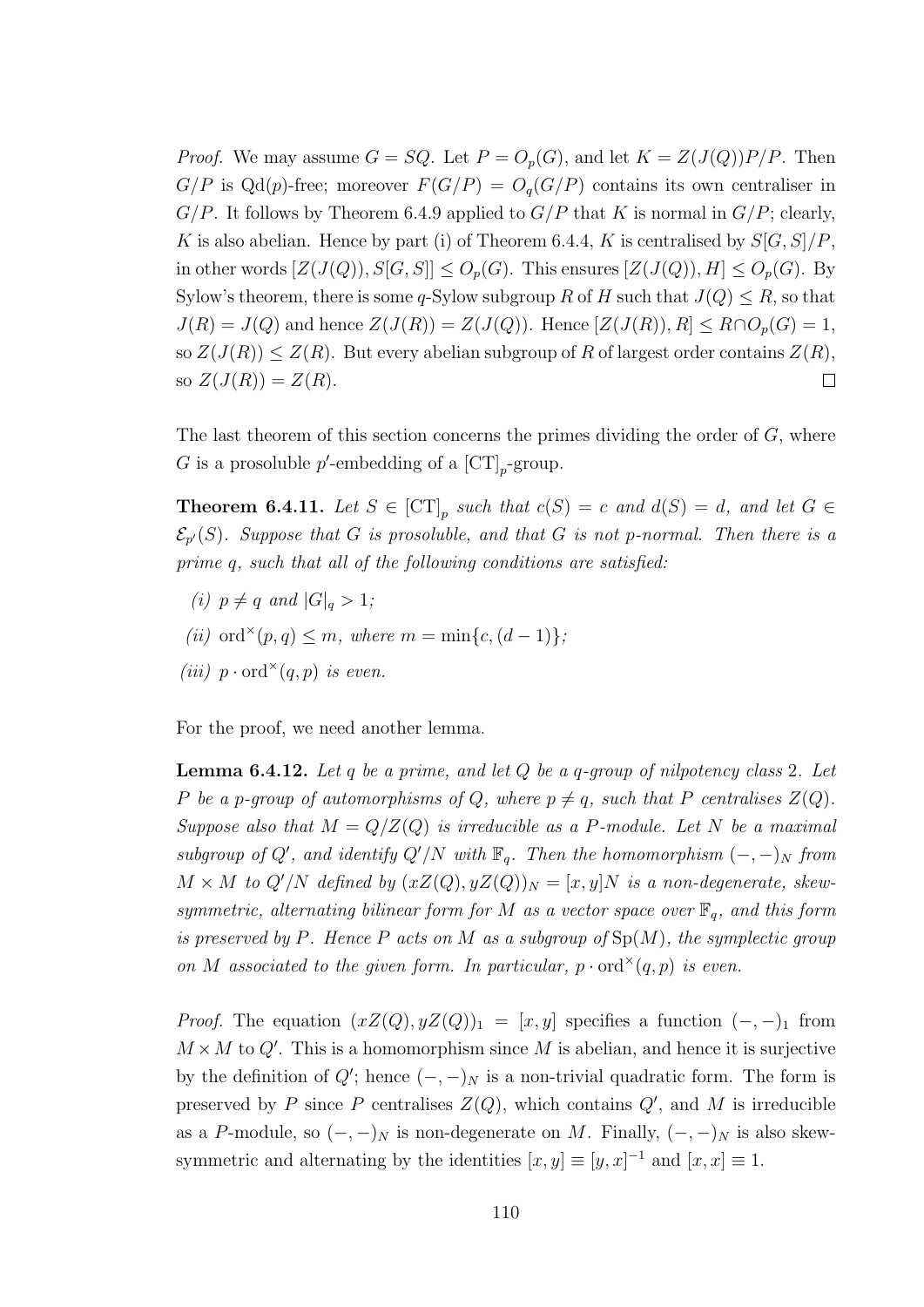We conclude that P acts on M as a subgroup of  $Sp(M)$ . Hence  $Sp(M)$  has a nontrivial irreducible *p*-subgroup. This implies that one of p and  $\text{ord}^{\times}(q, p)$  is even, by Proposition 1.7.2.  $\Box$ 

*Proof of Theorem.* Since G is prosoluble, for some  $q \neq p$  there must be a  $\{p, q\}$ -Hall subgroup H such that  $H > N_H(S) \geq S$ ; hence q also divides the order of  $S[S, H]$ , and  $S[S, H]$  is also a p'-embedding of S that is not p-normal. Hence we may assume G is a pro- $\{p, q\}$  group, and that G is generated by its p-Sylow subgroups. It now remains to show that  $q$  satisfies conditions (ii) and (iii).

By Lemma 6.4.5, S does not control p-transfer in G. Since  $S \in [CT]_p$ , this means S does not control p-transfer in  $N_G(S)$ . By Corollary 2.2.1,  $N_G(S)/S$  must act non-trivially on  $S/\Phi(S)$ ; say the kernel of this action is  $M/S$ . In particu- $\text{lar } |N_G(S)/M|_q > 1.$  Since G is prosoluble and not p-normal, we have  $S >$  $O_p(G)\Phi(S) > \Phi(S)$  by Corollary 6.3.6, and hence the action of  $N_G(S)/S$  is reducible; hence  $O^{(m,p)}(N_G(S)/M) = 1$  by Lemma 2.5.2. Condition (ii) now follows by the fact that  $|GL(m, p)|_q > 1$  if and only if ord<sup> $\times$ </sup>( $p, q$ ) is at most m.

Let  $T = F(G/O_p(G))$ ; then  $Z(T)$  is central in  $G/O_p(G)$  by Theorem 6.4.4, and T is nilpotent of class 2 by Corollary 6.4.6. Let  $P = S/O_p(G)$ , and consider  $T/Z(T)$ as a P-module; let  $Q/Z(T)$  be a minimal submodule. Then applying part (ii) of Theorem 6.4.4 to the subgroups of Q, we see  $Z(Q) = Z(T)$ . We are now in the situation of Lemma 6.4.12, and so  $p \cdot ord^{\times}(q, p)$  is even.  $\Box$ 

**Example 6.4.13.** Depending on m and p, the set  $\pi = \pi(m, p)$  of primes q satisfying conditions (ii) and (iii) of the theorem may be surprisingly small. Suppose  $p = 3$ , and  $m \leq 10$ . Then  $\pi \subseteq \{2, 5, 11, 41\}$ . So if S is a weakly regular pro-3 group generated by at most 11 elements, and  $G$  is a prosoluble 3'-embedding of  $S$ , then either  $S \leq G$ , or G involves at least one of the primes in  $\{2, 5, 11, 41\}$ . Similarly, if  $p = 7$  and  $m \le 7$ , then  $\pi \subseteq \{2, 3, 5, 19\}.$ 

## 6.5 Normal subgroup conditions and just infinite  $\mathbf{p}$  pro- $p$  groups

The main aim of this section is to prove the following theorem:

**Theorem 6.5.1.** Let S be an infinite finitely generated pro-p group, and let K be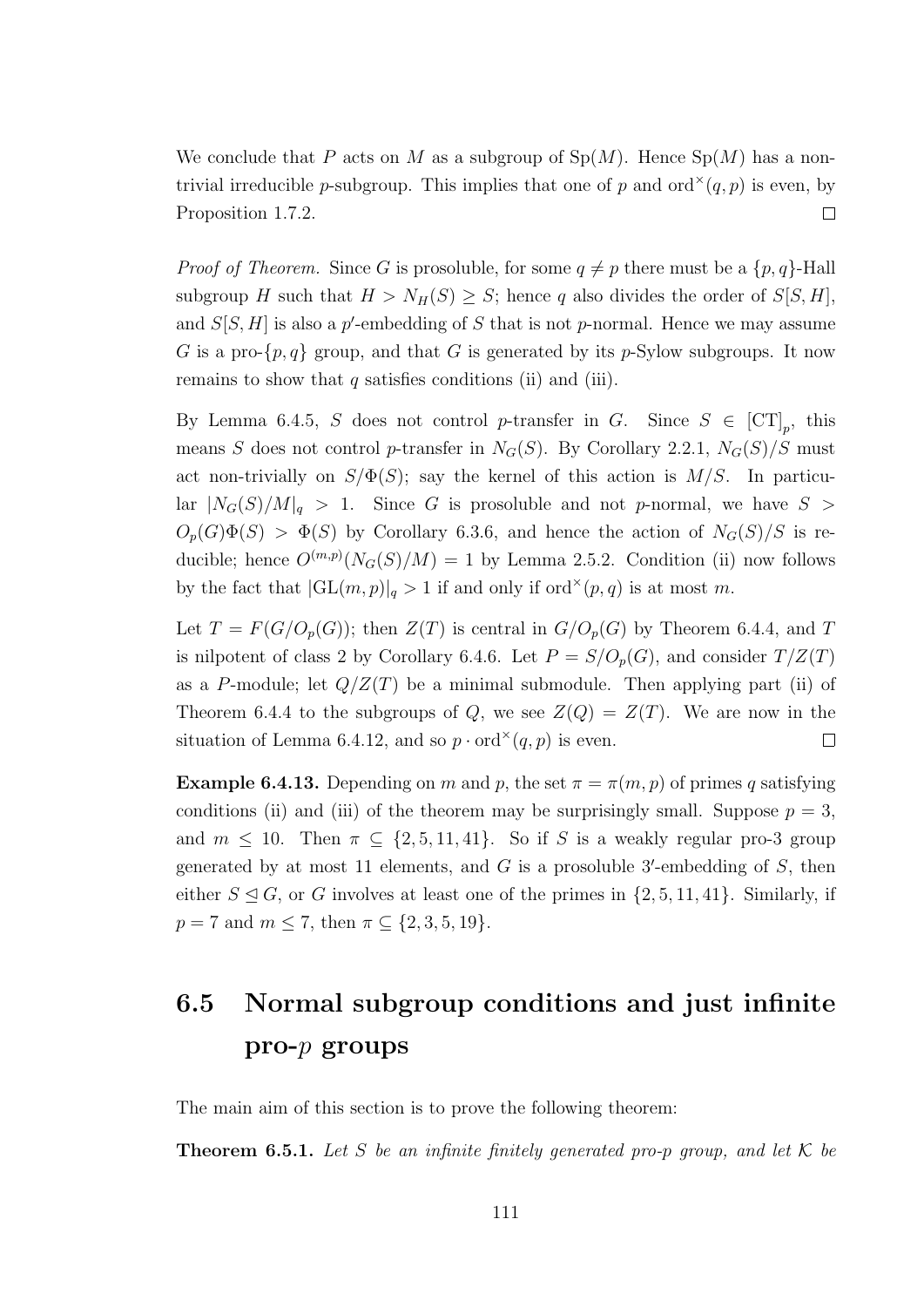the set of open normal subgroups of S that are not contained in  $\Phi(S)$ . Suppose K is finite, and that  $|S: S^{(n)}|$  is finite for all n. Then  $\mathcal{E}_{p'}(S)$  is finite.

Note in particular that  $K$  as defined above is finite whenever S is a just infinite pro-p group, by Theorem 3.5.2.

**Lemma 6.5.2.** Let S be a finitely generated pro-p group. Let  $K$  be the set of open normal subgroups of S that are not contained in  $\Phi(S)$ . The following are equivalent:

- $(i)$  K is finite;
- (ii)  $|S : \mathrm{Ob}_S(\Phi(S))|$  is finite;
- (iii)  $\Phi(S)$  contains every normal subgroup of S of infinite index.

*Proof.* Assume (i). Then  $\mathrm{Ob}_S(\Phi(S))$  is the intersection of finitely many open subgroups of  $S$ , so is itself open in  $S$ .

Assume (ii), and let P be a normal subgroup of S not contained in  $\Phi(S)$ . Then every open normal subgroup containing P contains  $\mathrm{Ob}_S(\Phi(S))$ , so P itself contains  $Ob_S(\Phi(S))$ ; in particular, P is of finite index. Hence (iii) holds.

Suppose K is infinite. Then  $K/\Phi(K)$  is finite for every  $K \in \mathcal{K}$ , so K contains an infinite descending chain  $K_1 > K_2 > ...$  by Lemma 2.1.6. By Lemma 1.2.1, the intersection of the  $K_i$  is a normal subgroup L say, which is not contained in  $\Phi(S)$ ; but  $L$  has infinite index, contradicting (iii). Hence (iii) implies (i).  $\Box$ 

**Definition 6.5.3.** Let G be a p'-embedding of the pro-p group S. Say G is a Frattini p'-embedding if  $O_p(G) \leq \Phi(S)$ . Otherwise, say G is a standard p'-embedding. All  $p$ -separable  $p'$ -embeddings are standard, by part (iii) of Corollary 6.3.8.

**Lemma 6.5.4.** Let S be an infinite pro-p group. Let  $G \in \mathcal{E}_{p}(S)$ . Suppose that  $|S: P| \leq p^t$  for every normal subgroup P of S that is not contained in  $\Phi(S)$ .

Then  $E(G) = 1$ , and  $|G : E_p^*(G)|_p \leq p^t$ .

*Proof.* By Lemma 6.2.3,  $S \cap E(G)$  is a finite normal subgroup of S; hence  $S \cap E(G) \leq$  $\Phi(S)$ , by Lemma 6.5.2. But this implies  $E(G) = 1$  by Lemma 6.2.3. By Corollary 6.3.6,  $(E_p^*(G) \cap S) \nleq \Phi(S)$ . Hence  $|S : E_p^*(G) \cap S| \leq p^t$ , and so  $|G : E_p^*(G)|_p \leq p^t$ .

*Proof of Theorem 6.5.1.* Let  $d = d(S)$ , let  $G \in \mathcal{E}_{p}(S)$ , let  $P = O_p(G)$ , and let  $E = E_p^*(G)/P$ ; note  $|G : E_p^*(G)|_p \leq p^t$  by Lemma 6.5.4. Let  $p^t$  be the maximum of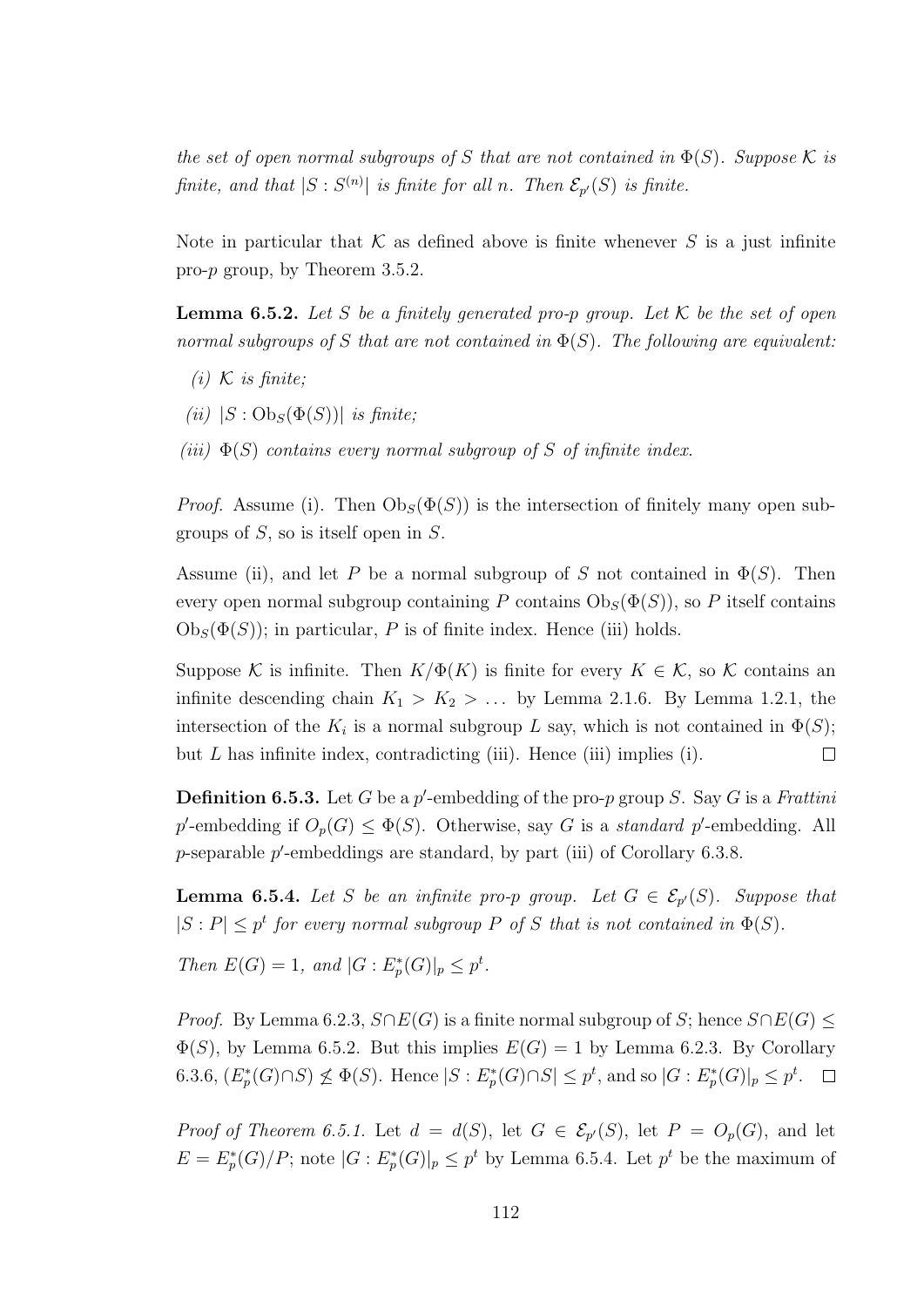$|S: N|$  as N ranges over K; note that  $t \geq (d-1)$ . By Theorem 6.2.6, it suffices to bound  $|G : P|$  in terms of properties of S.

If G is a standard p'-embedding, then  $|S: P| \leq p^t$ , and so  $d(P) \leq (d-1)p^t + 1$ by the Schreier index formula. Now  $G/P \lesssim \mathrm{GL}(d(P), p)$  since  $G \in \mathcal{E}_{p'}^{\mathrm{LF}}(S)$ , and so  $|G : P|$  is bounded by a function of p and t. From now on, we may assume that G is a Frattini  $p'$ -embedding. We proceed by a series of claims.

(i) We have  $d_p(E) \leq p^t t + 1$ , and hence both  $|\text{Comp}(E)|$  and  $d_p(Q)$  for  $Q \in \text{Comp}(E)$ are at most  $p^t(t+1)$ .

Using the Schreier index formula, we obtain the following inequalities:

$$
d_p(E) - 1 \le p^t(d_p(G/P) - 1) \le p^t(d(S) - 1) \le p^t t.
$$

In turn, it is clear that both  $|\text{Comp}(E)|$  and  $d_p(Q)$  are bounded by  $d_p(E)$ .

(ii) Let T be a p-Sylow subgroup of E contained in  $S/P$ . Then the derived length l of  $T$  is bounded by a function of  $p$  and  $t$ .

Since  $E$  is a central product of components, it suffices to prove this claim in the case of E quasisimple. In this case, it follows from Corollary 1.7.4 that  $deg(E)$ is bounded by a function of  $d_p(E)$ , and hence by a function of p and t by claim (i). If  $E/Z(E)$  is of Lie type, then the claim now follows by Zassenhaus's theorem. Otherwise, Corollary 1.7.4 ensures that  $|E|$  is bounded by a function of  $d_p(E)$ , which in turn gives a bound on the derived length of T.

(iii) There is a bound on  $|S : P|$  in terms of properties of S.

Let  $R = S/P$ . Then  $|R : T| = |G/P : E|_p$ , and by Lemma 6.5.4 we have  $|G/P : E|_p$ .  $E|_p \leq p^t$ , so certainly  $R^{(t)} \leq T$ . But then  $R^{(l+t)} \leq T^{(l)} = 1$ , so  $S/P$  is soluble of derived length at most  $l + t$ . This means that P contains the open subgroup  $S^{(l+t)}$ of S, so  $|S: P|$  is bounded by properties of S.

(iv) There is a bound on  $|G : P|$  in terms of properties of S.

We have a bound on  $|S : P|$ , giving a bound on  $d(P)$  in terms of properties of S. But G is layer-free by Lemma 6.5.4, so  $G/P \leq GL(d(P), p)$ .  $\Box$ 

**Corollary 6.5.5.** Let S be a just infinite pro-p group. Then  $\mathcal{E}_{p}(S)$  is finite.

Proof. If S is insoluble, the result follows immediately from the theorem. If S is soluble, then the last non-trivial term in its derived series has finite index, so  $S$  is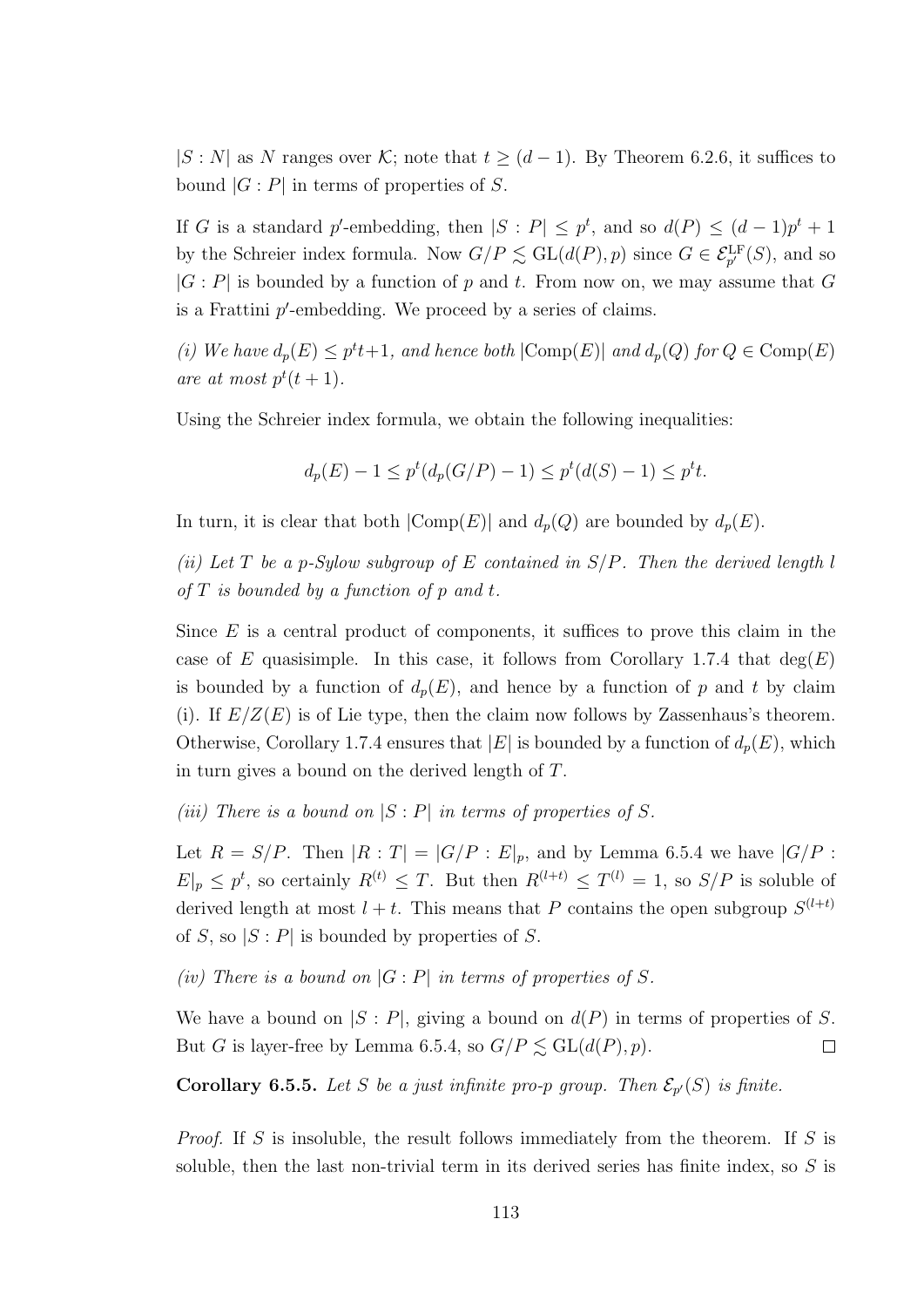virtually abelian. In this case S has finite rank and  $\text{Fin}(S) = 1$  so  $\mathcal{E}_{p'}(S) = \mathcal{E}_{p'}^{\text{LF}}(S);$ hence  $\mathcal{E}_{p'}(S)$  is finite by Proposition 6.2.8.  $\Box$ 

## $6.6$ 0 -embeddings of abelian and 2-generator prop groups

Let S be a finitely generated pro-p group and let  $G \in \mathcal{E}_{p'}(S)$ . We consider first the action of  $Z(S)$  on  $F^*(G)$ .

**Proposition 6.6.1.** Let  $G$  be a  $p'$ -embedding of the finitely generated pro-p group S. Then:

- (i)  $Z(S)O_p(G)/O_p(G)$  acts faithfully on  $E(G)$ , but trivially on  $Comp(G)$ ;
- (*ii*)  $d(Z(S)F^*(G)/F^*(G)) \leq 4|\text{Comp}(G)|;$
- (iii) G has a finite normal subgroup N such that  $O_p(G/N)$  contains the centre of a  $p-Sylow$  subgroup of  $G/N$ .

*Proof.* (i) By Theorem 4.2.1,  $O_p(G)$  centralises  $E(G)$ , so  $Z(S)O_p(G)/O_p(G)$  acts on  $E(G)$ . Suppose  $s \in Z(S)$  centralises  $E(G)$ . Then s centralises  $F^*(G) = O_p(G)E(G)$ , as  $O_p(G) \leq S$ . Hence  $s \in Z(F^*(G)) \leq O_p(G)$ . Let  $Q \in \text{Comp}(G)$ . Then  $Z(S) \leq S$  $N_S(Q \cap S)$ , and so  $Z(S) \leq N_S(Q)$  by Lemma 5.1.7.

(ii) By part (i),  $Z(S)F^*(G)/F^*(G) \lesssim \text{Out}(Q_1) \times \cdots \times \text{Out}(Q_n)$ , where  $\text{Comp}(G) =$  $\{Q_1, \ldots, Q_n\}$ . The conclusion follows by Proposition 1.4.8.

(iii) By induction on the  $p'$ -order of  $G$ , it suffices to find a finite normal subgroup N such that N is not a p-group and  $O_{p'}(G/N) = 1$ , or to find that  $O_p(G)$  already contains  $Z(S)$ .

Suppose  $E(G) \neq 1$ . Then set  $H = G/E(G)$ , and choose K such that  $KE(G)/E(G) = O_{p'}(H)$ . Then  $N = E(G)K$  is finite and not a p-group, and  $O_{p'}(G/N) = 1$ . So we may assume  $E(G) = 1$ . This means  $Z(S) \leq O_p(G)$ .  $\Box$ 

Say a profinite group G is cyclic if  $d(G) \leq 1$ . We consider first the p'-embeddings of cyclic pro-p groups, and then the p'-embeddings of pro-p groups  $S$  such that  $d(S) \leq 2.$ 

**Proposition 6.6.2.** Let S be a cyclic pro-p group, and let  $G \in \mathcal{E}_{p'}(S)$ . Then one of the following holds: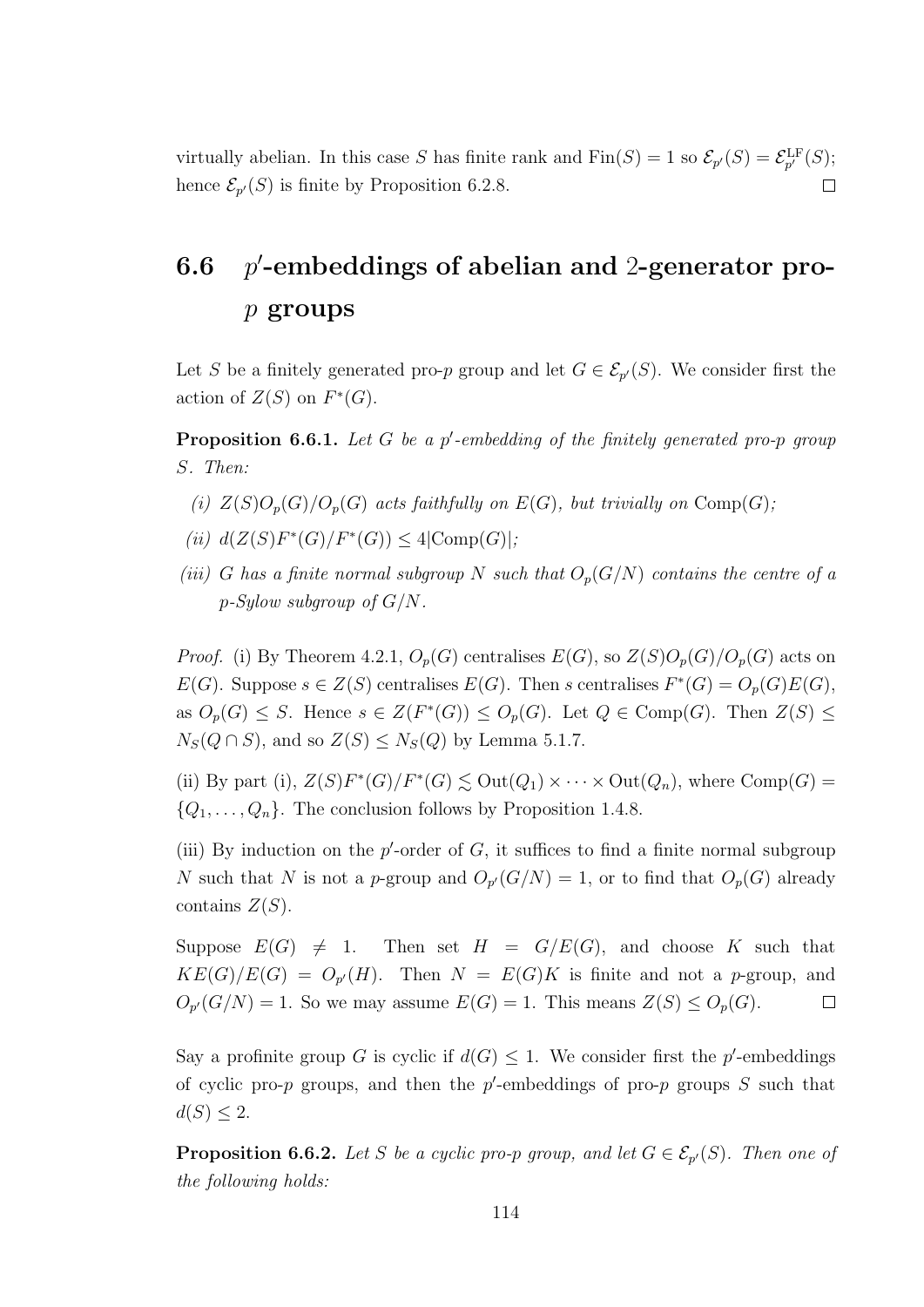- (i)  $S \trianglelefteq G$  and  $G/S$  is cyclic of order dividing  $p-1$ ;
- (ii) G has a single component Q, such that  $S \leq Q$  and  $G/Z(Q)$  is almost simple.

*Proof.* Let  $P = O_p(G)$ . If  $S = P$ , then case (i) occurs. Otherwise,  $P \leq \Phi(S)$ , so  $G/P$  acts faithfully on  $E_p(G/P)$  by Corollary 6.3.6. Let  $R/P \in \text{Comp}_p(G/P)$ ; then  $R/P \in [sim]$ . Now R is a central extension of P by  $R/P$ , since Aut(P) is soluble, so  $Q = O^{[\text{prosol}]}(G)$  is quasisimple. Since  $Q \trianglelefteq G$  but Q is not p'-normal, then  $S \cap Q \nleq \Phi(S)$  by Corollary 2.2.1, so  $S \leq Q$ . Clearly  $Q = E_p(G) = E(G)$ , and  $G/Z(Q)$  is almost simple, since  $G/P = G/Z(Q)$  acts faithfully on  $Q/Z(Q)$ .  $\Box$ 

Recall Proposition 2.2.4 and the definition of  $f_p$  given afterwards.

**Lemma 6.6.3.** Let S be a pro-p group with  $d(S) \leq 2$ . Let  $l = d(S) - f_p(S)$ . Then  $l \in \{0, 1, 2\}.$ 

If  $l = 0$  then S is finite.

If  $l = 1$ , then S is an extension of a finite group by an infinite cyclic group.

If  $l = 2$  then S has no non-trivial layerable subgroups.

*Proof.* By Proposition 2.2.4, there is a finite normal subgroup  $K$  of  $S$ , such that  $K\Phi(S)/\Phi(S)$  has dimension  $f_p(S)$ , and hence  $d(S/K) = l$ .

If  $d(S/K) = 0$ , then  $S = K$ , so S is finite. Conversely, if S is finite then  $d(S/K) = 0$ .

If  $d(S/K) = 1$ , then  $S/K$  is infinite cyclic, since otherwise we would have S finite.

If  $d(S/K) = 2$ , then  $Fin(S) \subset \Phi(S)$ , so S has no non-trivial layerable subgroups by  $\Box$ Lemma 6.2.3.

Normal subgroups not contained in the Frattini subgroup of a 2-generator pro-p group have consequences for its finite images.

**Proposition 6.6.4.** Let S be a pro-p group with  $d(S) = 2$ , and suppose P is a normal subgroup of S not contained in  $\Phi(S)$ . Then S has an image isomorphic to the semidirect product  $A \rtimes T$  where A is elementary abelian,  $d(A) \geq d(P) - 2$  and A is generated by the conjugates of a single element under the action of  $T$ , and  $T$ is cyclic.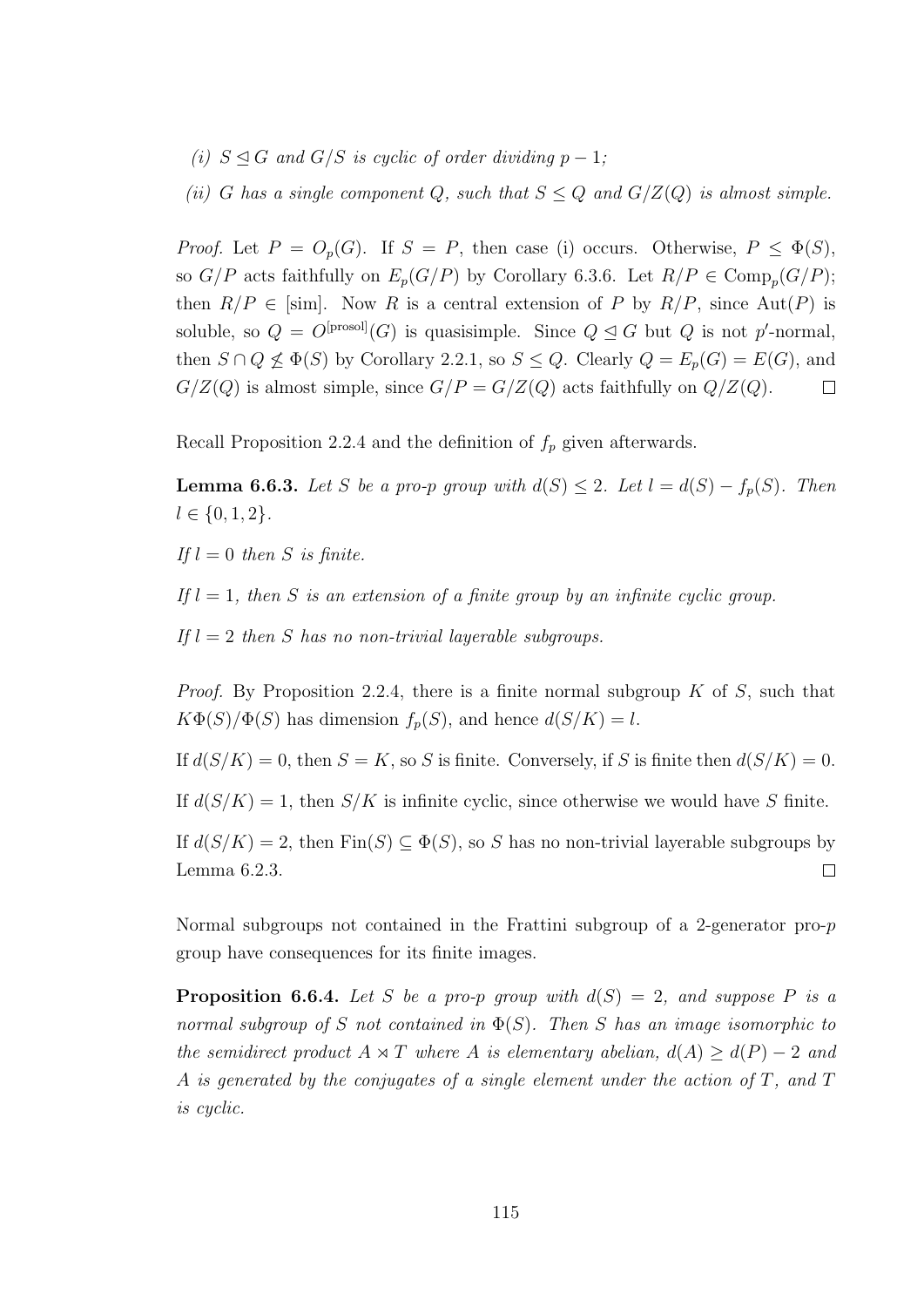*Proof.* The conclusion clearly holds if  $S = P$ , so we may assume  $P < S$ . Let x be an element of  $P \setminus \Phi(S)$ . Let  $K = \langle x \rangle^S$ . Then  $S/K$  is cyclic since K is not contained in  $\Phi(S)$ ; hence  $S = KR$ , where R is a cyclic subgroup of S. Now let  $L = \Phi(K)(K \cap R)$ , and consider the image  $S/L$  of S. This decomposes as a semidirect product  $A \rtimes T$ , where  $A = K/L$  and  $T = RL/L$ ; here T is cyclic, and A is elementary abelian and generated by the conjugates of xL under the action of T. Since  $K \cap R$  is cyclic,  $d(A) \geq d(K) - 1$ . Finally,  $K \leq P$  and  $P/K$  is cyclic, so P can be generated by K together with at most one element outside of K; hence  $d(K) \geq d(P) - 1$ , which means  $d(A) \geq d(P) - 2$ .  $\Box$ 

Now define an invariant wrd $(S)$  to be the supremum of  $\log_p|A|$ , as A ranges over all elementary abelian groups such that S has an image of the form  $A \rtimes T$  as specified by the proposition. In general this may be infinite, for instance if  $S$  is the free pro- $p$ group on 2 generators.

On the other hand, any  $A \rtimes T$  as above satisfies  $\Phi((A \rtimes T)') = 1$ , so it must be an image of  $S/\Phi(S')$ . This means wrd $(S) = \text{wrd}(S/\Phi(S'))$ . Thus for wrd $(S)$  to be finite, it suffices for  $S/S'$  to be finite.

**Corollary 6.6.5.** Let G be a p'-embedding of the 2-generated pro-p group S, and suppose wrd(S) is finite. Let H be a normal subgroup of G such that  $(H \cap S) \nleq \Phi(S)$ . Then  $d_p(H) \leq wrd(S) + 2$ .

We now obtain a list of possible structures for  $p'$ -embeddings of a 2-generator pro- $p$ group.

**Theorem 6.6.6.** Let S be a pro-p group such that  $d(S) = 2$ , and let  $G \in \mathcal{E}_{p}(S)$ . Write  $P = O_p(G)$  and  $H = G/O_p(G)$ . Let  $V = (E_p^*(G) \cap S)\Phi(S)/\Phi(S)$ .

If  $G$  is a standard  $p'$ -embedding, then exactly one of the following holds:

- (i)  $S = P$  and  $H \leq \Delta(S)$ ;
- (ii) p is odd,  $f_p(S) \geq 1$ ,  $E(G)$  is quasisimple, with  $|E(G) \cap S|$  of order bounded by properties of S, and such that  $(E(G) \cap S)Z(Q)/Z(Q)$  is cyclic,  $F^*(G) =$  $SE(G)$ , and  $H \leq \Delta(P) \times Aut(E(G))$ ;

(iii) 
$$
E(G) = 1
$$
,  $d(S/P) = 1$  and  $H \leq \Delta(P) \leq GL(k, p)$  for some k.

If instead G is a Frattini p'-embedding, then  $H \lesssim \text{Aut}(E(H))$ , and exactly one of the following holds: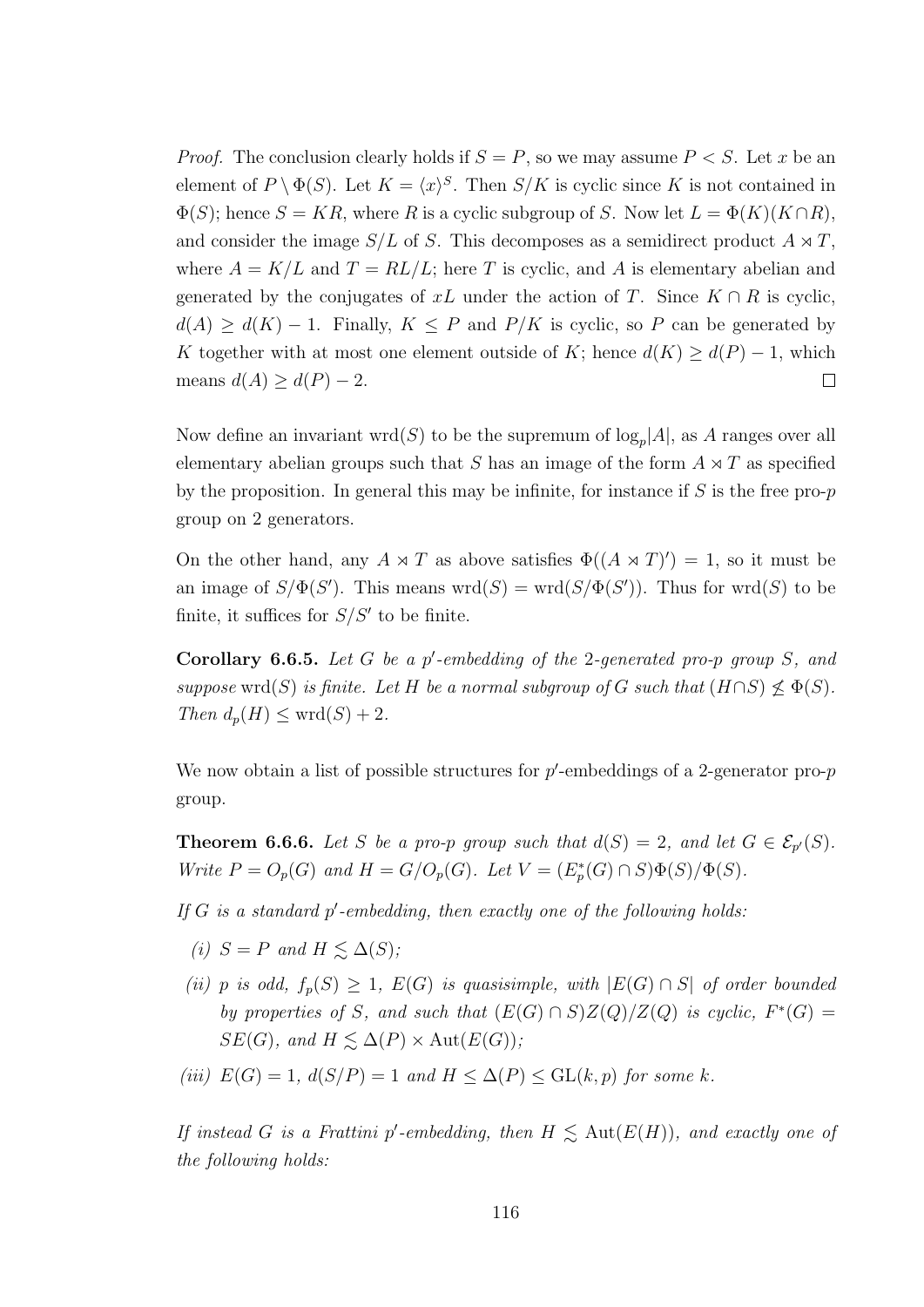- (iv)  $E(H)$  is a non-abelian finite simple group with  $d_p(E(H)) = 2$ , and  $S \leq E_p^*(G)$ ;
- (v) p is odd,  $[S, S] \leq P$ ,  $E(H)$  is the direct product of two non-abelian finite simple groups (possibly isomorphic), each with cyclic p-Sylow subgroups, and  $S \le E_p^*(G);$
- (vi)  $E(H)$  is the direct product of  $p^l$  copies of a single non-abelian finite simple subgroup  $Q$  of  $H$  for some integer l, with  $E(H)$  being the S-invariant closure of Q, and  $|V| = p$ .

Let n be the smallest integer such that, whenever  $R \in \text{Comp}(H)$  and  $R/Z(R)$  is of Lie type, the defining field of R has order at most n. In case  $(i)$ , |H| divides  $(p-1)(p^2-1)$ . In cases (ii), (iv) and (v), |H| is bounded by a function of p and n. If in addition wrd(S) is finite, we can replace k by wrd(S) + 2, and l satisfies  $d_p(Q)p^l \leq \text{wrd}(S) + 2$ . Hence |H| is now bounded by a function of  $\text{wrd}(S)$  and p in case *(iii)*, and in case *(vi)* it is bounded by a function of S and n.

*Proof.* Suppose G is a standard p'-embedding. Then  $d(S/P) < d(S)$ , that is  $d(S/P) \leq 1$ . If  $E(G) = 1$ , then clearly (i) or (iii) holds according to the value of  $d(S/P)$ , so we may assume  $E(G) > 1$ . This also ensures  $d(S/P) = 1$  and  $f_p(S) \ge 1$ . Lemma 6.6.3 now ensures that  $Fin(S)$  is finite, and so the order of  $E(G) \cap S$  is bounded by a property of S. Furthermore,  $(E(G) \cap S)Z(E(G))/Z(E(G))$  is cyclic, as it is isomorphic to  $(E(G) \cap S)P/P$ ; moreover,  $E(G)P/P$  contains a component of H, so  $(E(G) \cap S)P/P$  is not contained in  $\Phi(S/P)$ . This ensures that  $E(G)$  consists of a single component Q, that  $S \leq (Q \cap S)P$ , and that  $(Q \cap S)Z(Q)/Z(Q)$  is cyclic; this also ensures  $p$  is odd, as no non-abelian finite simple group has a cyclic 2-Sylow subgroup. Case (ii) now follows.

Suppose now that G is a Frattini p'-embedding. This ensures that  $H \lesssim \text{Aut}(E(H))$ by Corollary 6.3.6, and the order of V is either p or  $p^2$ .

Suppose  $|V| = p$ ; then by Corollary 5.1.2, there is a single  $S/P$ -conjugacy class of components of H, giving case (vi), so we may assume  $|V| = p^2$ , which means that S is a subgroup of  $E_p^*(G)$ . If  $E(H)$  is simple, then  $d_p(E(H)) = 2$ , and we are in case (iv). Otherwise,  $E(H)$  is decomposable; by Corollary 5.1.2, there are at most two  $S/P$ -conjugacy classes of component of H, and hence there are exactly two components of H, since  $S/P \leq E(H)$ , so that  $S/P$  normalises every component. Since  $d(S/P) \leq 2$ , and p divides the order of each component, each component must have a cyclic p-Sylow subgroup; this ensures in turn that  $S/P$  is abelian, and that  $p$  is odd. This is case  $(v)$ .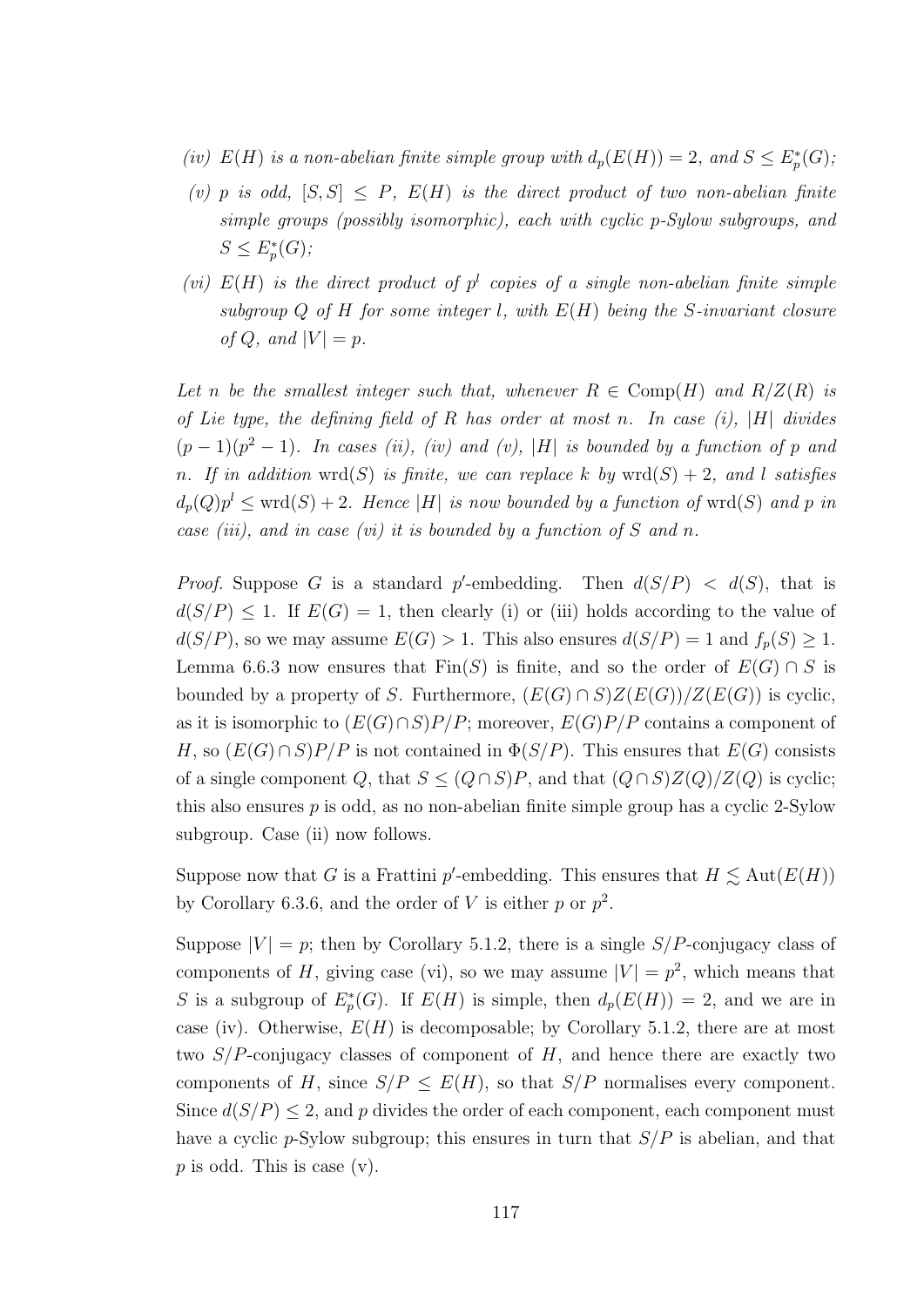Now consider bounds on the order of  $H$ . In case (i),  $H$  is isomorphic to a  $p'$ -subgroup of  $GL(2, p)$ , so has order dividing  $(p-1)(p^2-1)$ . In case (ii), let  $R = E(G)$ ; in case (iv), let  $R = E(H)$ ; in case (v), let R be either of the components of H. Then  $d_p(R/Z(R))$  is at most 2, and so  $deg(R)$  is bounded by a function of p by Corollary 1.7.4, which means |R| is bounded by a function of p and n. In case (ii),  $|S : P|$  is at most  $|R|$ , so  $d(P) \leq 2|R|$ , giving a bound on  $|\Delta(P) \times \text{Aut}(R)|$ , and hence on  $|H|$ , as a function of p and n. In cases (iv) and (v), we obtain a bound on  $|E(H)|$  as a function of p and n, and hence on |H|, since  $H \lesssim \text{Aut}(E(H)).$ 

Now suppose wrd(S) is finite. Then Corollary 6.6.5 ensures  $d_p(P) \leq \text{wrd}(S) + 2$  in case (iii), and  $d_p(E(H)) \leq wrd(S) + 2$  in case (vi). This gives the required bounds on k and l. This immediately gives a bound on |H| as a function of wrd(S) and p in case (iii). In case (vi), there is a bound on both the number of components of  $H$ and on  $deg(R)$  for each component R of H, and so  $|E(H)|$  is bounded by a function of  $(wrd(S), p, n)$ , which in turn gives a bound on |H|.  $\Box$ 

Remark 18. If the  $p'$ -embedding G is p-separable, then only cases (i) and (iii) are possible.

Corollary 6.6.7. Let  $G$  be a  $2'$ -embedding of the 2-generator pro-2 group  $S$ . Write  $P = O_2(G)$ ,  $H = G/O_2(G)$ . Then  $G/E_2^*(G)$  is soluble, and in cases (i) and (iii) of the theorem, G is prosoluble.

*Proof.* Cases (ii) and (v) of the theorem do not apply. In cases (i) and (iv),  $G/E_2^*(G)$ has odd order, and in cases (iii) and (vi) it has a cyclic 2-Sylow subgroup; thus in all cases  $G/E_2^*(G)$  is soluble. In case (iii),  $E_2^*(G)/O_p(G)$  also has a cyclic 2-Sylow subgroup, so is trivial, and in case (i),  $G/O_p(G)$  is isomorphic to a subgroup of the soluble group  $GL(2, 2)$ . Hence in cases (i) and (iii),  $G/O_p(G)$  is soluble, so that G itself is prosoluble.  $\Box$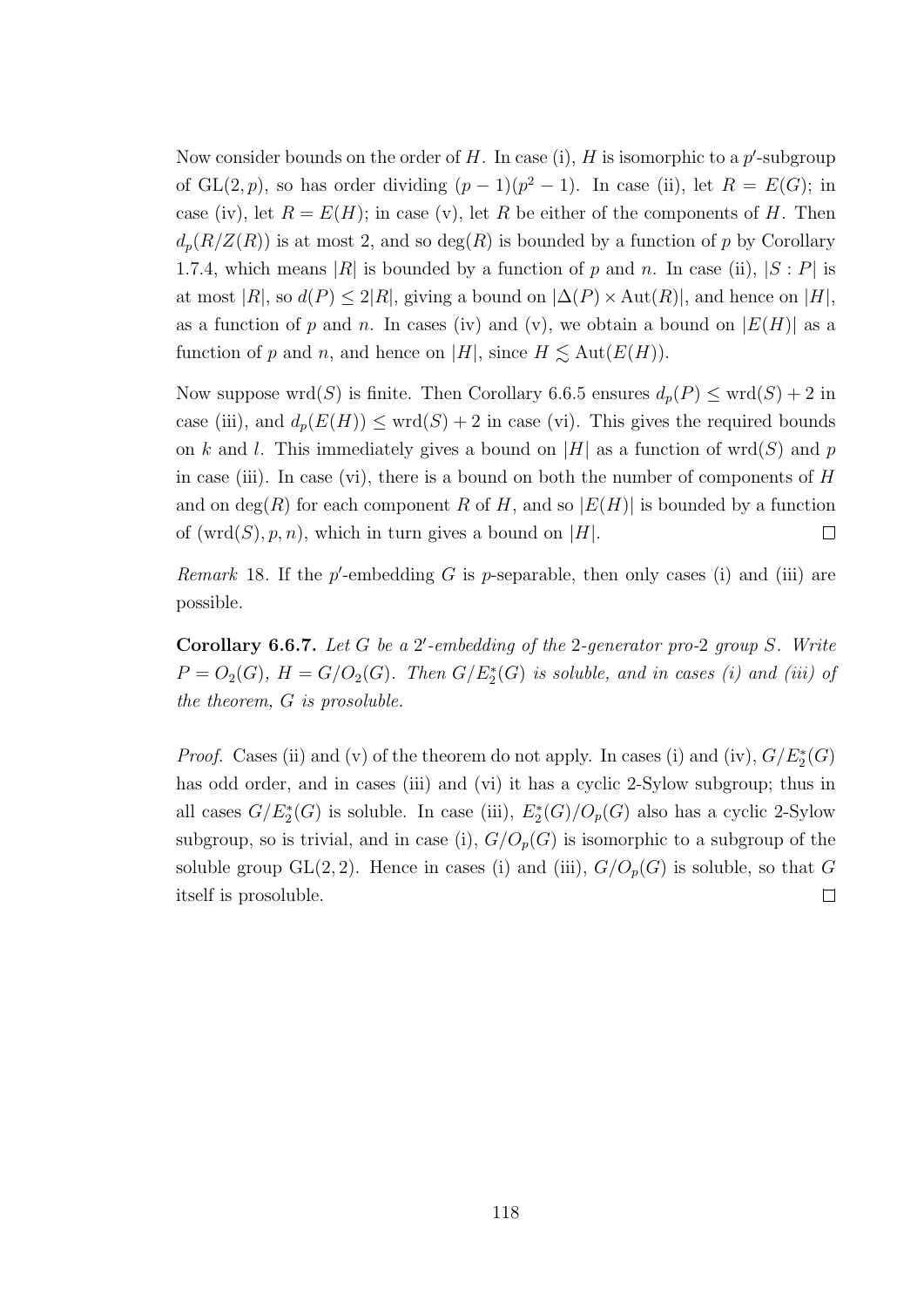## Index of Notation

- · extension (Section 1.1)
- $\lesssim$  isomorphic to a subgroup
- $\leq_f$  subgroup of finite index
- $≤$ <sub>[p]</sub> see Definition 6.3.1
- $\leq^2$  subnormal of defect at most 2 (Section 1.1)
- $[\leq]$ (G) the set of all subgroups of G
- $\lbrack \triangleleft \rbrack (G)$  the set of all normal subgroups of G
- $[\leq_f]$ (G) the set of all subgroups of G of finite index
- $[\triangleleft]_{\Phi}, [\triangleleft]_{\Phi}^*$  $_{\Phi}^*$  see Definition 2.1.3
- $\times$  semidirect product
- $\lambda$  wreath product
- $(\infty)$  see Section 3.1
- [1] the class of trivial groups
- (a) see Section 3.1
- $Aut(G)$  the group of continuous automorphisms of G
- $c$  (subscript) closed subset (Section 1.1)
- $c(G)$  see Definition 2.5.1
- $c^{\leq}(G)$  the supremum of  $c(H)$  as H ranges over the open subgroups of G
- $c_{\pi}(G)$  the supremum of  $c(S)$  for S a p-Sylow subgroup of G, as p ranges over  $\pi$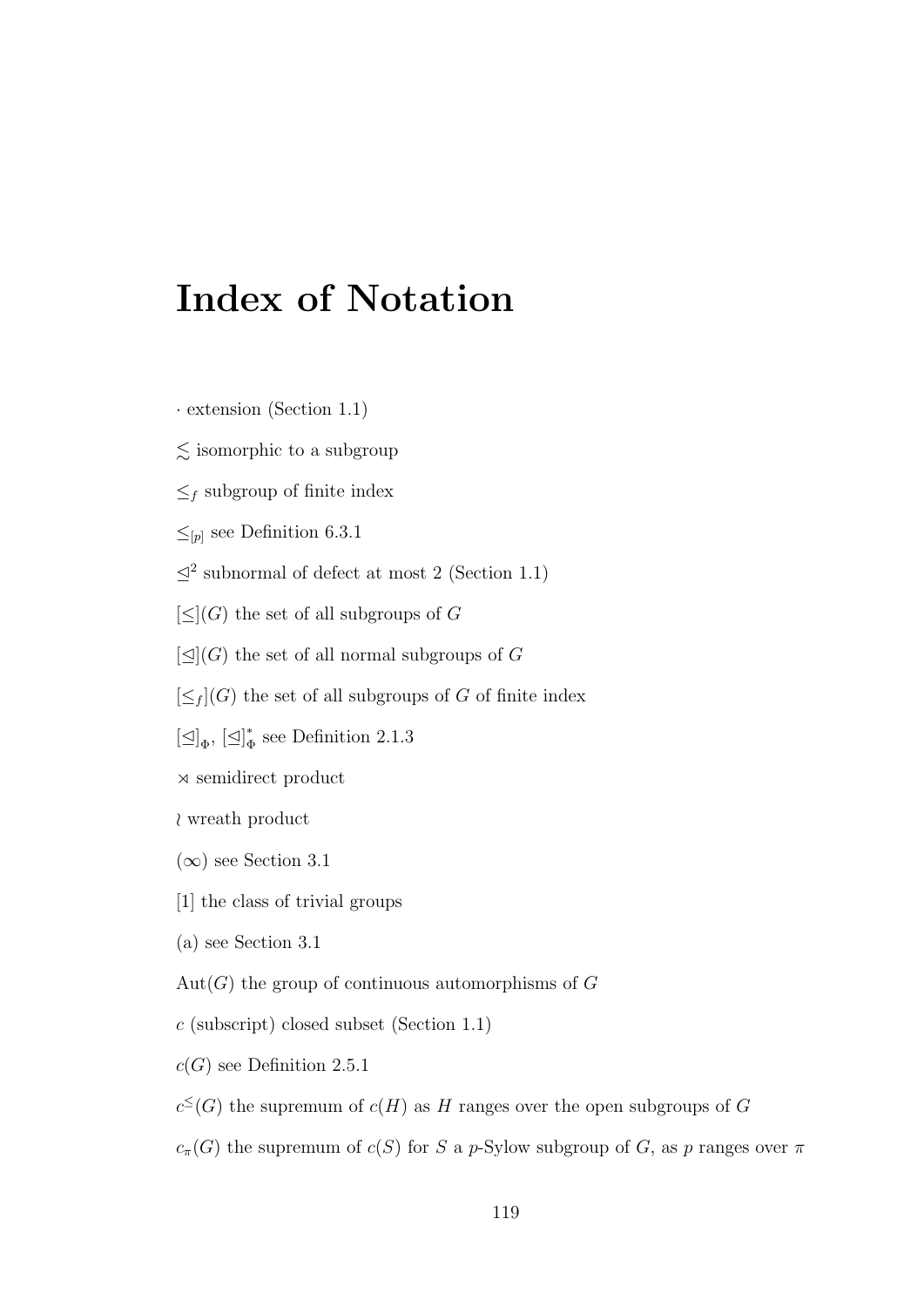$C_n$  the cyclic group of order n

 $C_G(X)$  the centraliser or pointwise stabiliser of X under the action of G (conjugation action unless otherwise indicated)

 $Comm(G)$  the commensurator of G (Definition 2.4.1)

 $Comp(G)$  the set of components of G (Definition 1.4.11)

 $\text{Comp}_{\pi}(G)$  the set of components Q of G such that p divides |Q| for every p in  $\pi$ (Definition 1.4.11)

 $\text{Core}_K(H)$  the intersection of the K-conjugates of H

 $\left[\text{CT}\right]_p$  see Definition 6.4.1

 $d(G)$  the smallest cardinality of a (topological) generating set for G

 $d_p(G)$  the smallest cardinality of a (topological) generating set for a p-Sylow subgroup of G

 $d_{\pi}(G)$  the supremum of  $d_p(G)$  as p ranges over the set of primes  $\pi$ 

 $db(n)$  a bound on the derived length of a soluble linear group of degree n (Theorem 1.5.2)

 $deg(G)$  see Definition 1.4.9

 $\Delta(G)$  the group of automorphisms of  $G/\Phi(G)$  induced by Aut $(G)$  (Definition 2.5.1)

 $E(G)$  the subgroup generated by the components of G (Definition 1.4.11)

 $E_{\pi}(G), E_{\pi}^{*}(G)$  see Definition 1.4.11

 $\mathcal{E}_{p'}(S)$  the class of p'-embeddings of S (Definition 6.2.1)

 $\mathcal{E}_{p'}^{\text{LF}}(S)$  the class of layer-free p'-embeddings of S (Definition 6.2.1)

 $e^{h(n)}$  a bound on the exponent of a class of groups arising from Mal'cev's theorem (Theorem 1.5.5, Corollary 1.5.6)

 $F(G)$  the pro-Fitting subgroup of G (Section 1.3)

 $F^*(G)$  the generalised pro-Fitting subgroup of G (Definition 1.4.11)

 $f_p(G)$  see Proposition 2.2.4 and Corollary 2.2.5

 $\mathbb{F}_q$  the field of q elements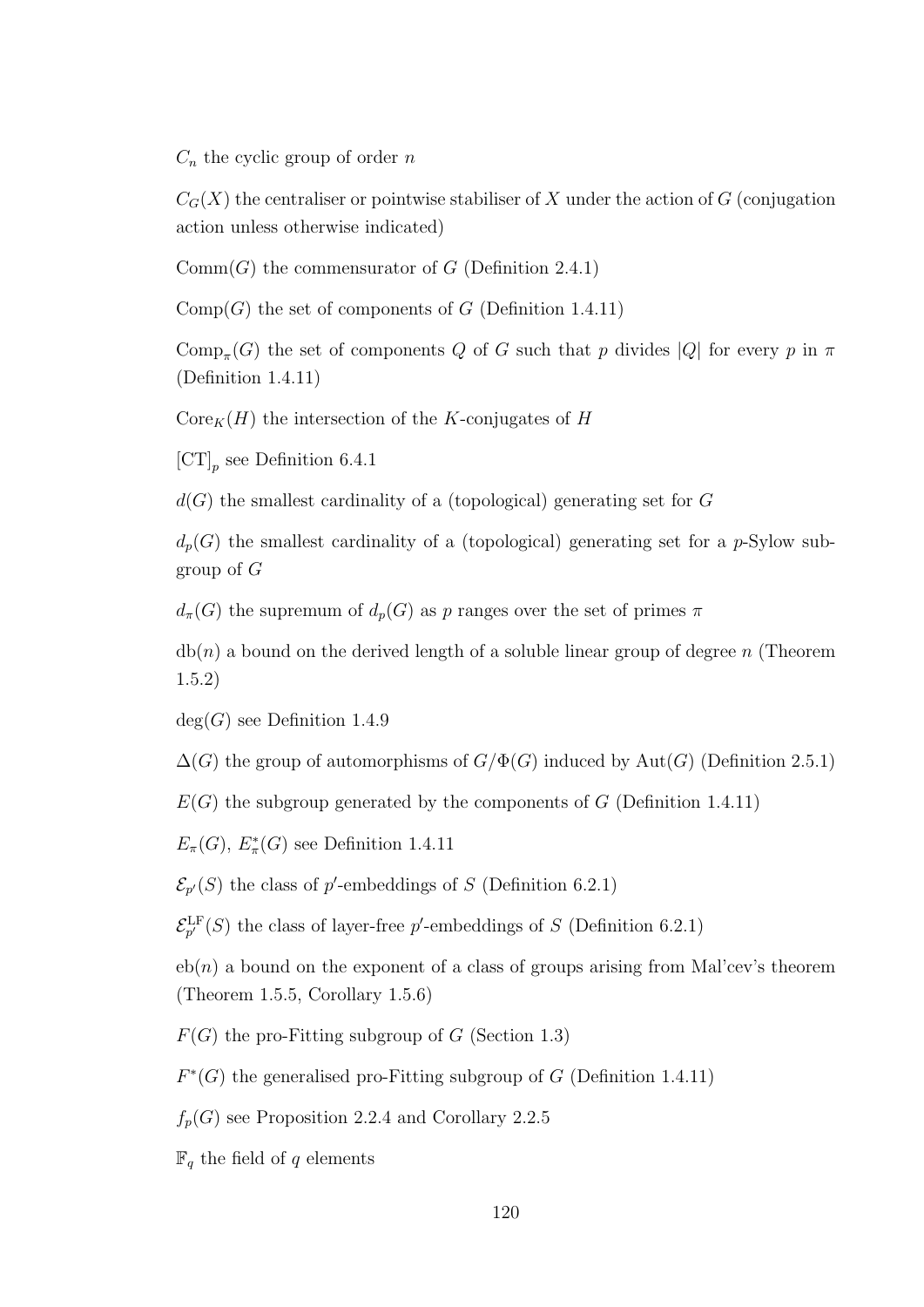- [FD] the class of profinite groups G for which  $F^*(G) = 1$  (Definition 4.1.1)
- [fin] the class of finite groups
- $Fin(G)$  the union of all finite normal subgroups of G
- [FR] the class of Fitting-regular groups (Definition 4.1.1)
- $\hat{G}$  the profinite completion of G
- $G'$  the derived subgroup of  $G$
- $G<sup>n</sup>$  the group generated by *n*-th powers of elements of  $G$
- $G^{(n)}$  the *n*-th term of the derived series of G
- $|G|$  the cardinality of the underlying set of G
- $|G : H|$  the profinite index of H in G (Definition 1.3.2)
- [G, H] the group generated by commutators [q, h] where  $q \in G$  and  $h \in H$
- $G<sup>H</sup>$  the group generated by the H-conjugates of G
- $GL(n, p^e)$  the general linear group of dimension n over the field of  $p^e$  elements
- $\gamma_n(G)$  the *n*-th term of the lower central series of G
- $(h)$ ,  $(h')$  see Section 3.1
- $H<sup>n</sup>(G, M)$  the *n*-th cohomology group of G acting on M
- $\mathrm{I}_n^{\triangleleft}$  $n_n^{\triangleleft}(G)$  the intersection of all normal subgroups of G of index at most n
- $J(S)$  the Thompson subgroup of S (Definition 6.4.7)
- $j_N(G)$  see Definition 3.7.6
- $KComm(G)$  see Definition 2.4.7
- $LComm(G)$  see Definition 2.4.7
- $m_G(H)$  the minimum cardinality of a set of G-conjugates of H that generates  $H^G$
- $(N), (Na), (Nh), (N\infty)$  see Section 3.1
- $n_{\pi}$  the  $\pi$ -part of the supernatural number n (Definition 1.3.1)
- $N_G(H)$  the normaliser of H in G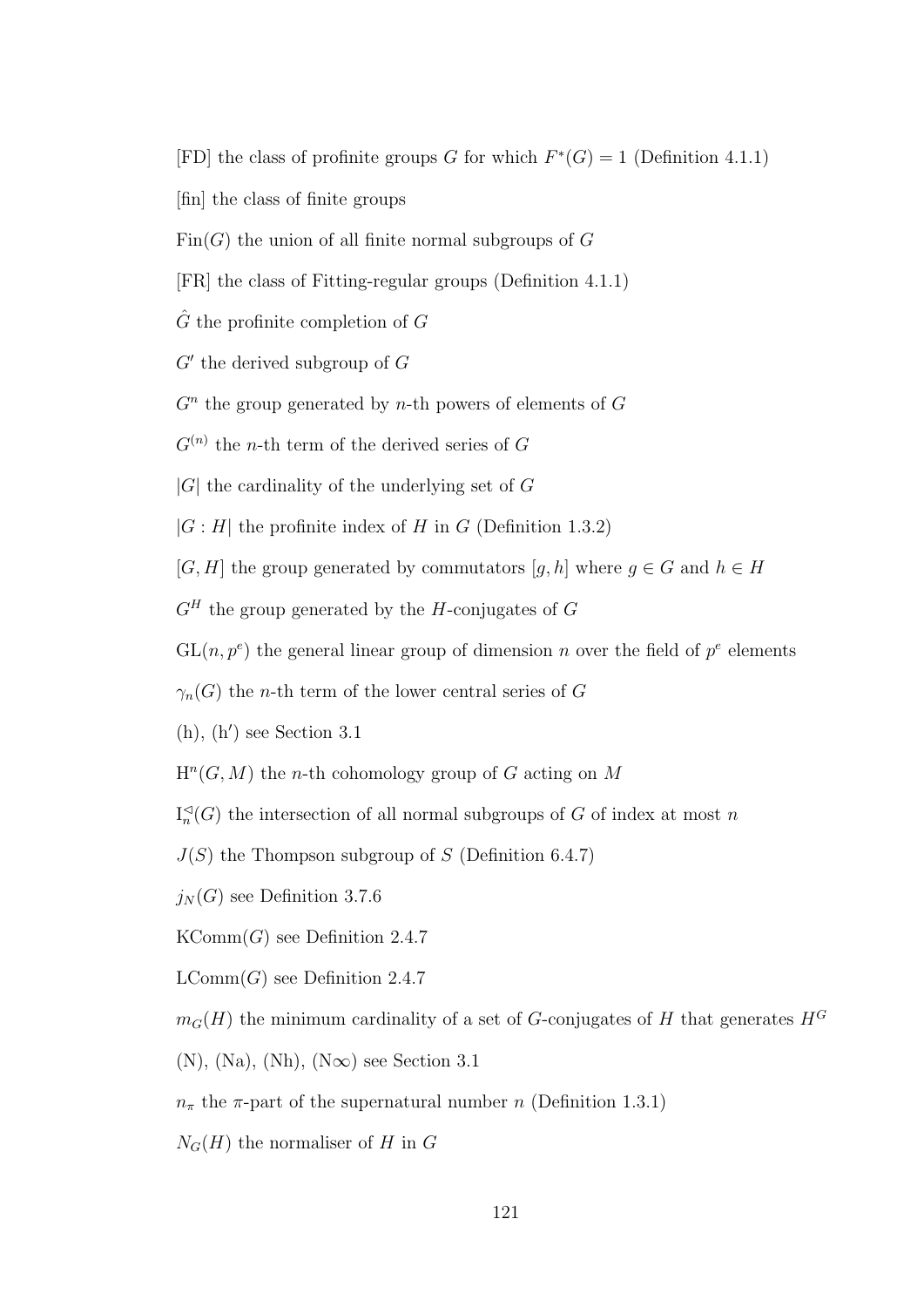o (subscript) open subset (Section 1.1)

 $O^{(n,\pi)}(G)$ ,  $O^{(n,\pi)^{*}}(G)$  see Definition 1.5.1

 $O^p(G)$  the smallest normal subgroup of G such that  $G/O^p(G)$  is pro-p

 $O_{\pi}(G)$  the  $\pi$ -core of G (Definition 1.3.8)

 $O^{\mathcal{X}}(G)$  the X-residual of G, where X is a class of groups (Section 1.1)

 $O_{\mathcal{X}}(G)$  the X-radical of G, where X is a class of groups (Section 1.1)

ob<sub>G</sub> $(n)$ , ob<sub>G</sub> $(n)$ : see Definition 3.6.1

 $Ob_G(H)$ ,  $Ob_G^*(H)$ : see Definition 3.5.1

ord<sup> $\times$ </sup>(n, p) the multiplicative order of n as an element of the field of p elements

 $Out(G)$  the group of continuous automorphisms of G, modulo inner automorphisms

 $p'$  the set of all prime numbers other than  $p$ 

P the set of prime numbers

 $\mathbb{P}_n$  the set of prime numbers that are at most n

 $\mathbb{P}'_n$  the set of prime numbers greater than n

[pronil] the class of pronilpotent groups

[prosol] the class of prosoluble groups

 $\Phi(G)$  the intersection of all maximal subgroups of G (Definition 1.3.12)

 $\Phi^{\preceq}(G)$  the intersection of all maximal normal subgroups of G (Definition 2.1.1)

 $\Phi^{\operatorname{d}_n}(G)$  see Definition 3.7.2

 $\Phi^f(G)$  the intersection of all finite index subgroups of G (Definition 2.1.1)

 $\pi'$  the set of prime numbers not contained in the set of primes  $\pi$ 

 $\prod$  Cartesian product

 $\mathbb{Q}_p$  the field of p-adic numbers

 $Qd(p)$  see Definition 6.4.8

 $r(G)$  the supremum of  $d(H)$  as H ranges over all subgroups of G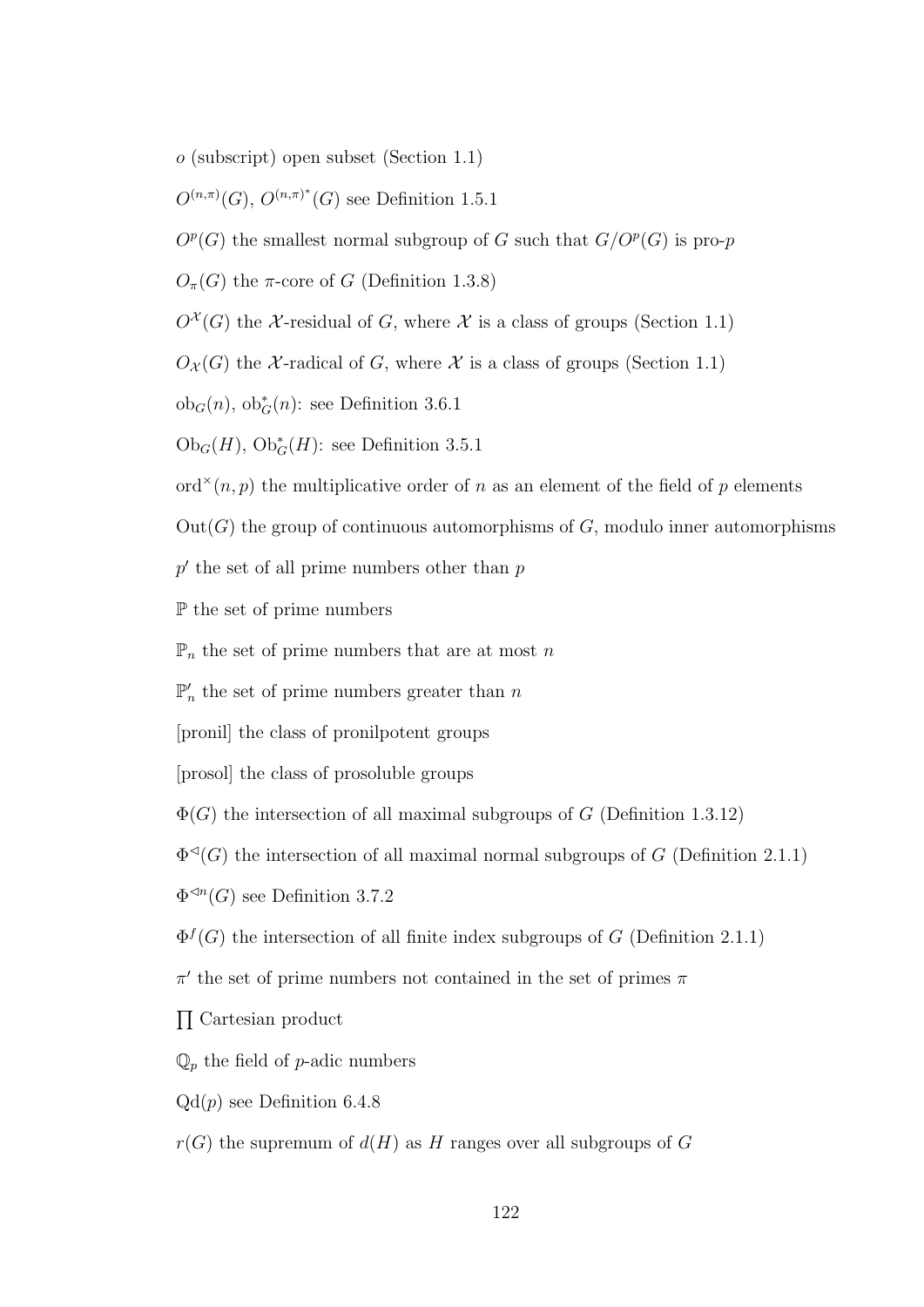$\varrho(\theta)$  the index ratio of  $\theta$  (Definition 2.4.4)

 $s<sub>b</sub>(n)$  the sum of the digits of the base b expansion of n

[sim] the class of non-abelian finite simple groups

- $SL(n, p^e)$  the special linear group of dimension n over the field of  $p^e$  elements
- $\text{Sp}(2n, p^e)$  the symplectic group of dimension  $2n$  over the field of  $p^e$  elements

 $St<sub>G</sub>(n)$  the *n*-th level stabiliser (Definition 3.1.2)

 $\mathrm{Syl}_p(G)$  the set of p-Sylow subgroups of G

 $T_{[n]}$  the subtree induced by vertices of norm at most n (Definition 3.1.2)

 $T_v$  the subtree with root v induced by the vertex v and its descendants (Definition 3.1.3)

 $VZ(G)$  the union of all finite conjugacy classes of G

 $\text{wrd}(S)$  see after Proposition 6.6.4

 $\overline{X}$  the topological closure of X

 $(X)$ ,  $(Xa)$ ,  $(Xh)$ ,  $(X\infty)$  see Section 3.1

 $\mathbb{Z}_p$  (the additive group of) the *p*-adic integers

 $Z(G)$  the centre of G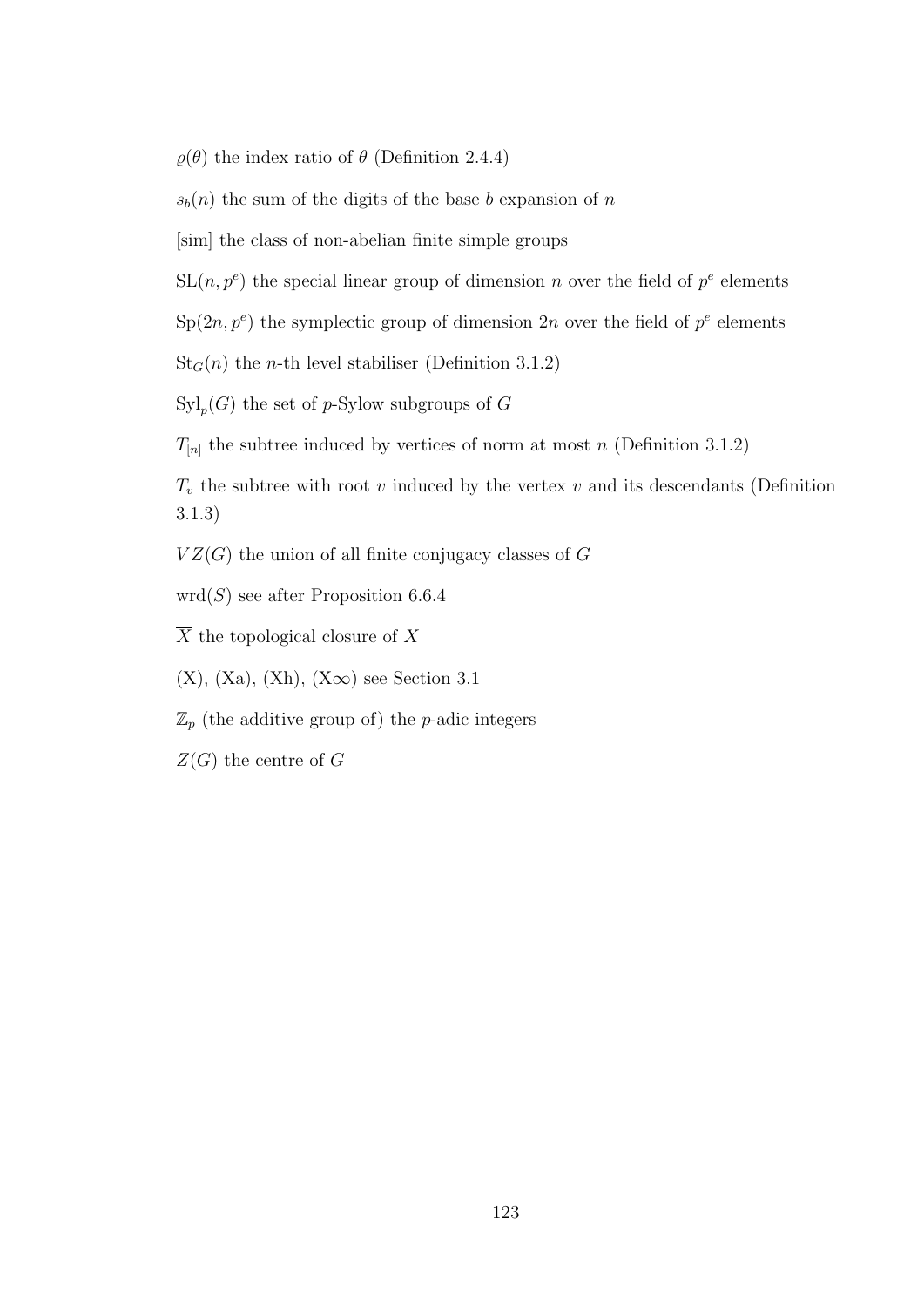## Bibliography

- [1] O. A. Alekseeva, A. S. Kondrat'ev, Quasirecognizability of the groups  ${}^3D_4(q)$ and  $F_4(q)$  for odd q by the set of element orders (Russian) Algebra Logika 44 (2005), no. 5, 517–539, 637; translation in Algebra Logic 44 (2005), no. 5, 287–301.
- [2] J. L. Alperin, Sylow intersections and fusion, J. Algebra 6 1967 222–241.
- [3] J. H. Conway, R. T. Curtis, S. P. Norton, R. A. Parker, R. A. Wilson, Atlas of finite groups, OUP, Eynsham, 1985.
- [4] L. Babai, P. J. Cameron, P. P. P´alfy, On the orders of primitive groups with restricted nonabelian composition factors, J. Algebra 79 (1982), no. 1, 161– 168.
- [5] Y. Barnea, N. Gavioli, A. Jaikin-Zapirain, V. Monti, C.M. Scoppola, Pro-p groups with few normal subgroups, Journal of Algebra 321 (2009), 429–449.
- [6] Y. Barnea, M. Ershov, T. Weigel, Abstract commensurators of profinite groups, preprint, http://arxiv.org/abs/0810.2060v1.
- [7] P. J. Cameron, Permutation Groups, CUP, New York, 1999.
- [8] R. Carter, P. Fong, The Sylow 2-subgroups of the finite classical groups, J. Algebra 1 1964 139–151.
- [9] C. Chevalley, Sur certains groupes simples, Tohoku Math. J. (2) 7 (1955), 14–66.
- [10] S. N. Chernikov, On groups with finite classes of conjugate elements (Russian), Dokl. Akad. Nauk. SSSR 115 (1957), 1177–1179.
- [11] A. P. Dicman, On p-groups (Russian), Dokl. Akad. Nauk. SSSR 15 (1937), 71–76.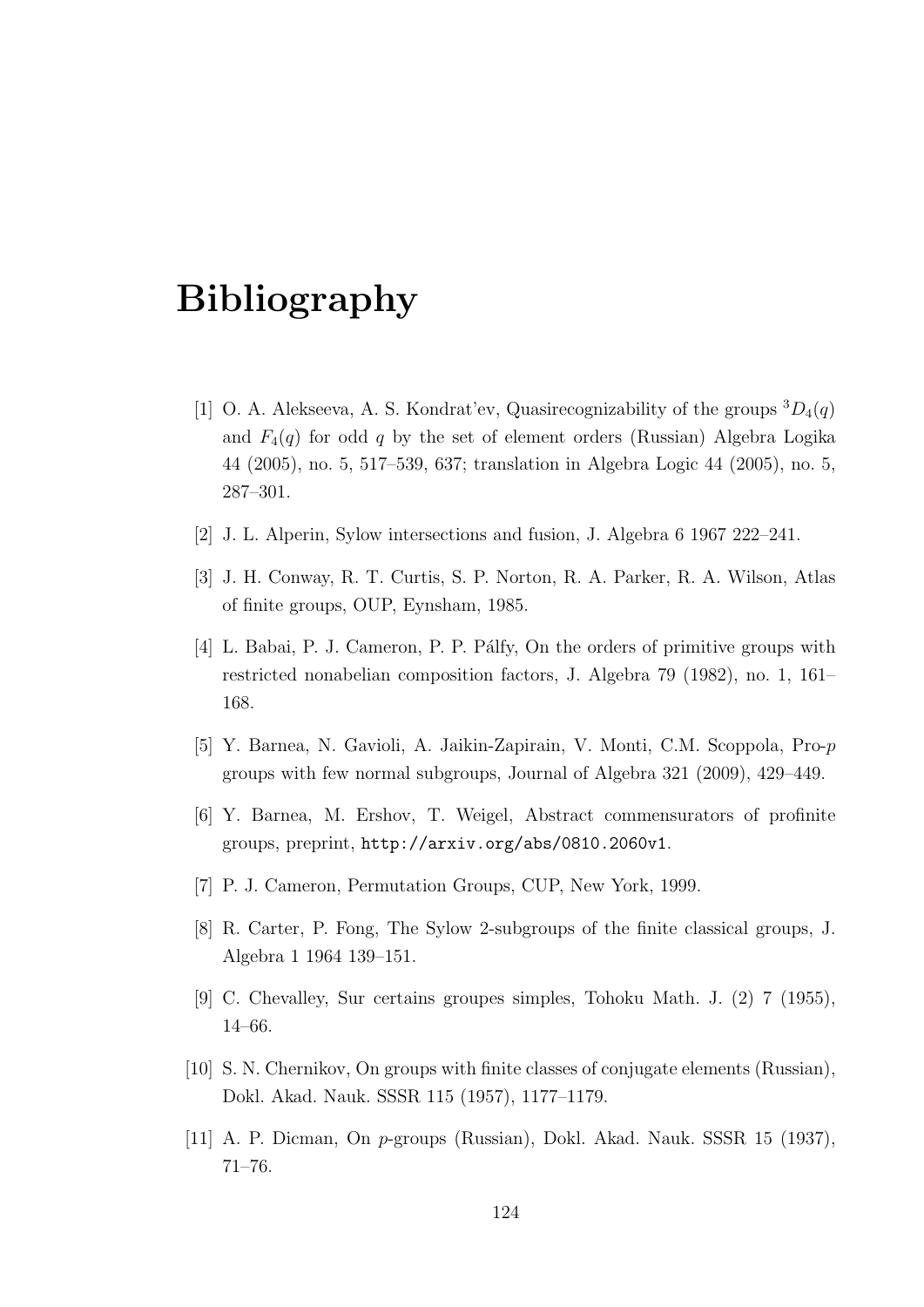- [12] J. D. Dixon, M. P. F. du Sautoy, A. Mann, D. Segal, Analytic pro-p groups (2nd edition), Cambridge University Press, Cambridge, 1999.
- [13] K. Doerk, T. Hawkes, Finite soluble groups, Walter de Gruyter, Berlin, 1992.
- [14] M. Ershov, On the commensurator of the Nottingham group, to appear in Trans. Amer. Math. Soc., http://people.virginia.edu/~mve2x/Research/ comm\_nott\_accepted.pdf.
- [15] L. Evens, The Cohomology of Groups, OUP, New York, 1991.
- [16] W. Feit, J. G. Thompson, Solvability of groups of odd order, Pacific J. Math. 13 (1963), 775–1029.
- [17] S. M. Gagola Jr., I. M. Isaacs, Transfer and Tate's theorem, Arch. Math. (Basel) 91 (2008), no. 4, 300–306.
- [18] A. L. Gilotti, L. Ribes, L. Serena, Fusion in Profinite Groups, Annali di Matematica pura ed applicata (4), 177 (1999), 349–362.
- [19] G. Glauberman, A characteristic subgroup of a p-stable group, Canad. J. Math. 20 (1968), 1101–1135.
- [20] R. L. Griess Jr, Automorphisms of extra special groups and nonvanishing degree 2 cohomology, Pacific J. Math. 48 (1973), 403–422.
- [21] R. I. Grigorchuk, Just Infinite Branch Groups, ch. 4 of New Horizons in Pro-p groups, editors M. du Sautoy, D. Segal, A. Shalev, Birkhäuser, 2000.
- [22] Ju. M. Gorchakov, On locally normal groups (Russian), Mat. Sb. 67 (1965), 244–254.
- [23] R. M. Guralnick, On the number of generators of a finite group, Arch. Math. (Basel) 53 (1989), no. 6, 521–523.
- [24] B. Hartley, Subgroups of locally normal groups, Compositio Math. 32 (1976), 185–201.
- [25] K. H. Hofmann, S. A. Morris, The Structure of Compact Groups: A Primer for the Student: A Handbook for the Expert, Walter de Gruyter, Berlin, 1998.
- [26] G. Klaas, C.R. Leedham-Green, W. Plesken, Linear Pro-p-Groups of Finite Width, Springer-Verlag, Berlin/Heidelberg, 1997.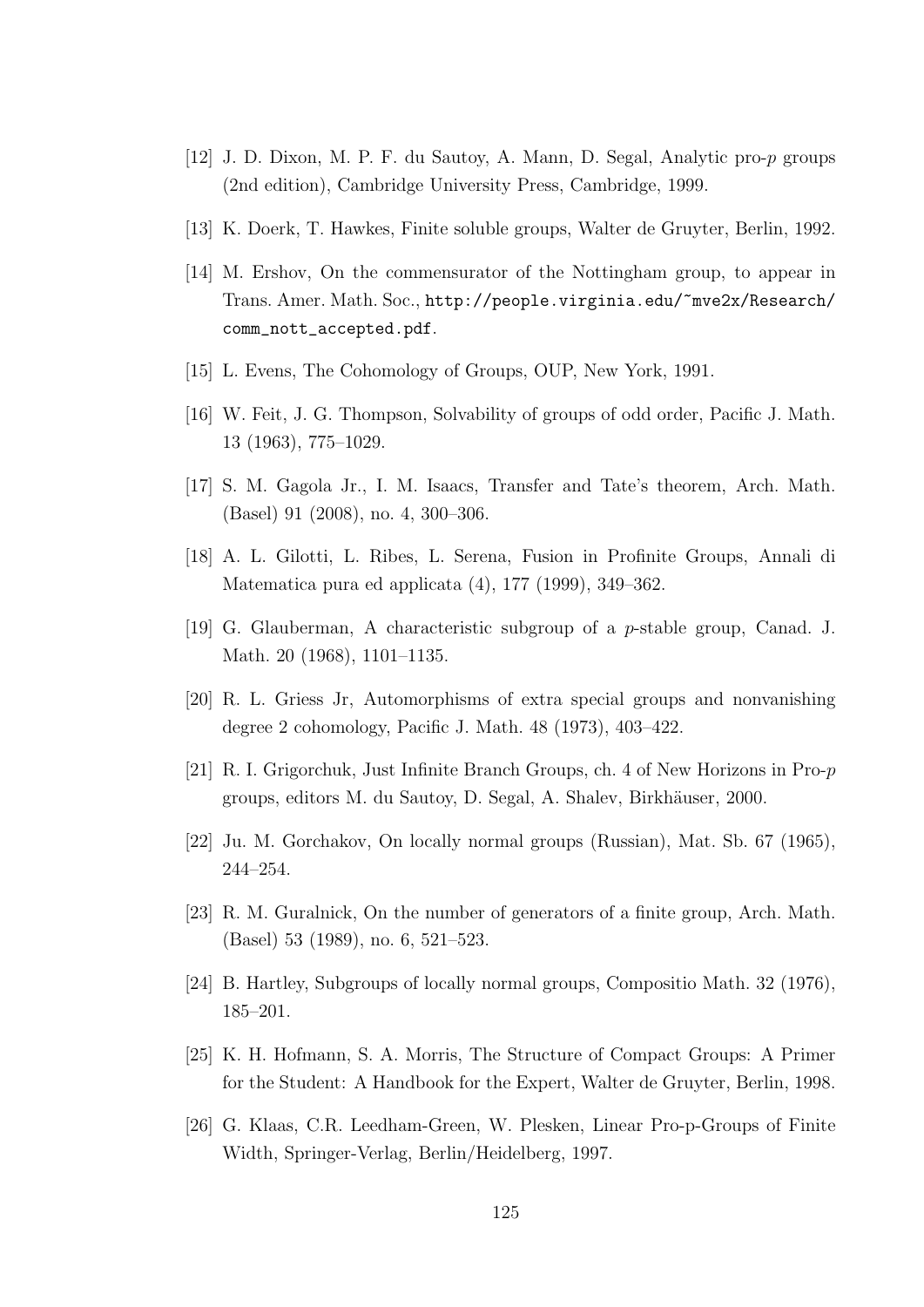- [27] B. Klopsch, Automorphisms of the Nottingham group, J. Algebra 223 (2000), no. 1, 37–56.
- [28] C. R. Leedham-Green, S. McKay, The Structure of Groups of Prime Power Order, OUP, New York, 2002.
- [29] A. Lucchini, A 2-generated just-infinite profinite group which is not positively generated, Israel Journal of Mathematics 141 (2004), 119–123.
- [30] A. I. Mal'cev, On certain classes of infinite soluble groups (Russian), Mat. Sb. 28 (1951), 567–588; (English) Amer. Math. Soc. Transl. (2) 2 (1956), 1–21.
- [31] D. McCarthy, Infinite groups whose proper quotient groups are finite I, Comm. Pure Appl. Math. 21 (1968) 545–562.
- [32] O. V. Mel'nikov, Profinite groups with finitely generated Sylow subgroups (Russian), Dokl. Akad. Nauk Belarusi 40 (1996), no. 6, 34–37, 123.
- [33] M. F. Newman, The soluble length of soluble linear groups, Math. Z. 126 (1972), 59–70.
- [34] N. Nikolov, D. Segal, On finitely generated profinite groups. I. Strong completeness and uniform bounds, Ann. of Math. (2) 165 (2007), no. 1, 171–238; On finitely generated profinite groups. II. Products in quasisimple groups, ibid. 239–273.
- [35] R. Ree, On some simple groups defined by C. Chevalley, Trans. Amer. Math. Soc. 84 (1957), 392–400.
- [36] I. Schur, Uber die Darstellung der endlichen Gruppen durch gebrochene lineare Substitutionen, J. Reine Angew. Math. 127 (1904), 20–50.
- [37] H. G. Senge, E. G. Straus, PV-numbers and sets of multiplicity. Proceedings of the Washington State University Conference on Number Theory (Washington State Univ., Pullman, Wash., 1971), pp. 55–67. Dept. Math., Washington State Univ., Pullman, Wash., 1971.
- [38] M. Stather, Constructive Sylow theorems for the classical groups, J. Algebra 316 (2007), no. 2, 536–559.
- [39] M. Suzuki, Finite groups II (English edition), Springer-Verlag, New York, 1986.